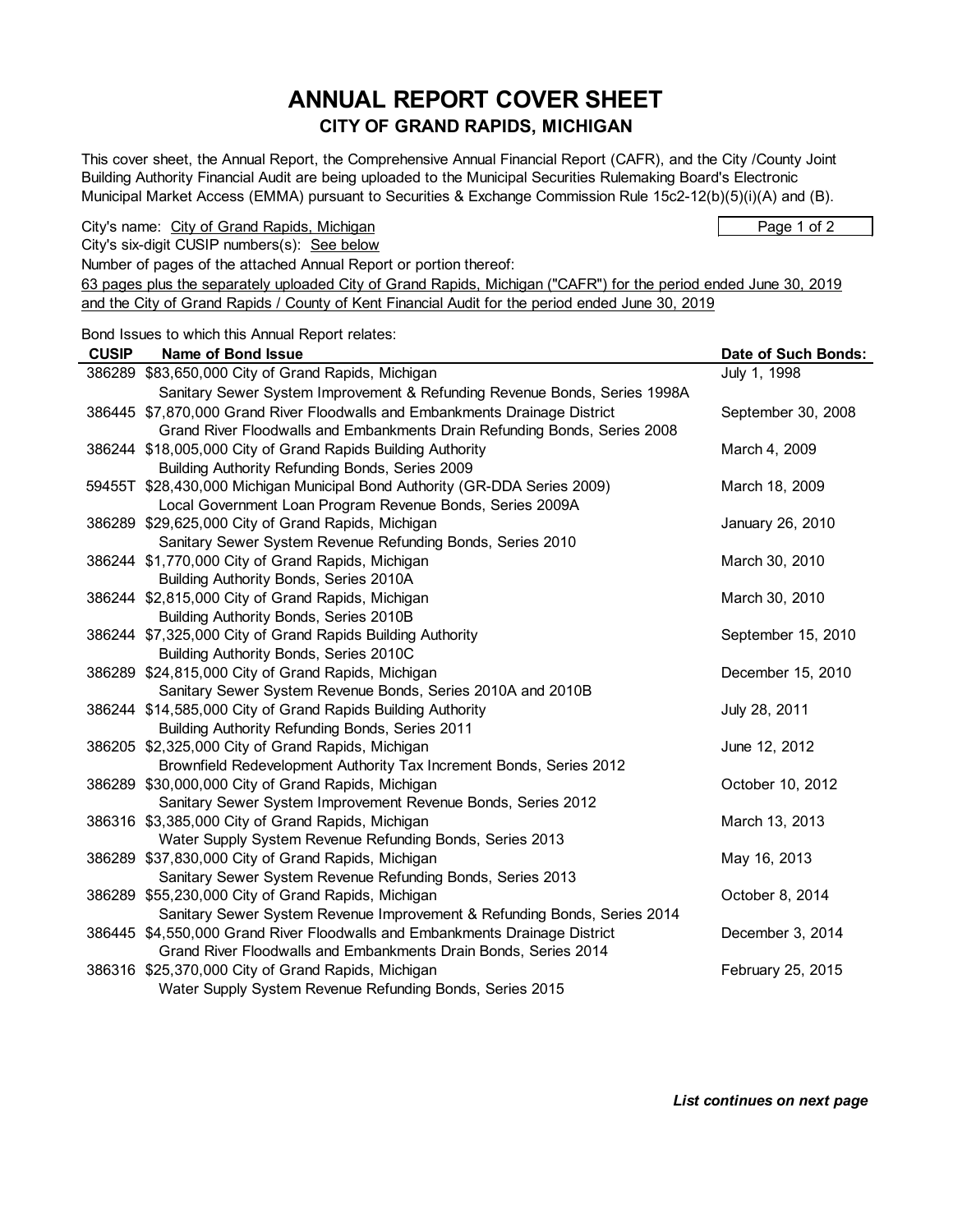# **ANNUAL REPORT COVER SHEET CITY OF GRAND RAPIDS, MICHIGAN**

This cover sheet, the Annual Report, the Comprehensive Annual Financial Report (CAFR), and the City /County Joint Building Authority Financial Audit are being uploaded to the Municipal Securities Rulemaking Board's Electronic Municipal Market Access (EMMA) pursuant to Securities & Exchange Commission Rule 15c2-12(b)(5)(i)(A) and (B).

City's name: City of Grand Rapids, Michigan Page 2 of 2

City's six-digit CUSIP numbers(s): See below

Number of pages of the attached Annual Report or portion thereof:

63 pages plus the separately uploaded City of Grand Rapids, Michigan ("CAFR") for the period ended June 30, 2019 and the City of Grand Rapids / County of Kent Financial Audit for the period ended June 30, 2019

#### **Bond Issues to which this Annual Report relates:**

| <b>CUSIP</b> | Name of Bond Issue                                                          | Date of Such Bonds |
|--------------|-----------------------------------------------------------------------------|--------------------|
|              | 386226 \$19,580,000 City of Grand Rapids, Michigan                          | February 4, 2016   |
|              | Limited Tax General Obligation Refunding Bonds, Series 2016                 |                    |
|              | 386289 \$48,410,000 City of Grand Rapids, Michigan                          | March 3, 2016      |
|              | Sanitary Sewer System Revenue Refunding Bonds, Series 2016                  |                    |
|              | 386226 \$15,245,000 City of Grand Rapids, Michigan                          | March 31, 2016     |
|              | Capital Improvement Bonds, Series 2016                                      |                    |
|              | 386316 \$36,740,000 City of Grand Rapids, Michigan                          | September 22, 2016 |
|              | Water Supply System Revenue Improvement & Refunding Bonds, Series 2016      |                    |
|              | 386445 \$8,445,000 Grand River Floodwalls and Embankments Drainage District | November 15, 2016  |
|              | Grand River Floodwalls and Embankments Drain Bonds, Series 2016             |                    |
|              | 386226 \$25,280,000 City of Grand Rapids, Michigan                          | March 8, 2017      |
|              | Downtown Development Refunding and Improvement Bonds, Series 2017           |                    |
|              | 386289 \$43,400,000 City of Grand Rapids, Michigan                          | June 13, 2018      |
|              | Sanitary Sewer System Revenue Improvement Bonds, Series 2018                |                    |
|              | 386316 \$38,680,000 City of Grand Rapids, Michigan                          | September 20, 2018 |
|              | Water Supply System Revenue Improvement & Refunding Bonds, Series 2018      |                    |
|              | 386226 \$8,210,000 City of Grand Rapids, Michigan                           | December 18, 2018  |
|              | Capital Improvement Bonds, Series 2018                                      |                    |

I hereby represent that I am authorized by the City to distribute this information publicly:

de Kellow Signature:

**Name:** Molly Clarin **Title:** Interim Chief Financial Officer **Employer:** City of Grand Rapids **Address:** Fiscal Services-Administration, 7th Floor; 300 Monroe Avenue, N.W. **City, State, ZIP code:** Grand Rapids, Michigan 49503 **Voice telephone number:** 616-456-3269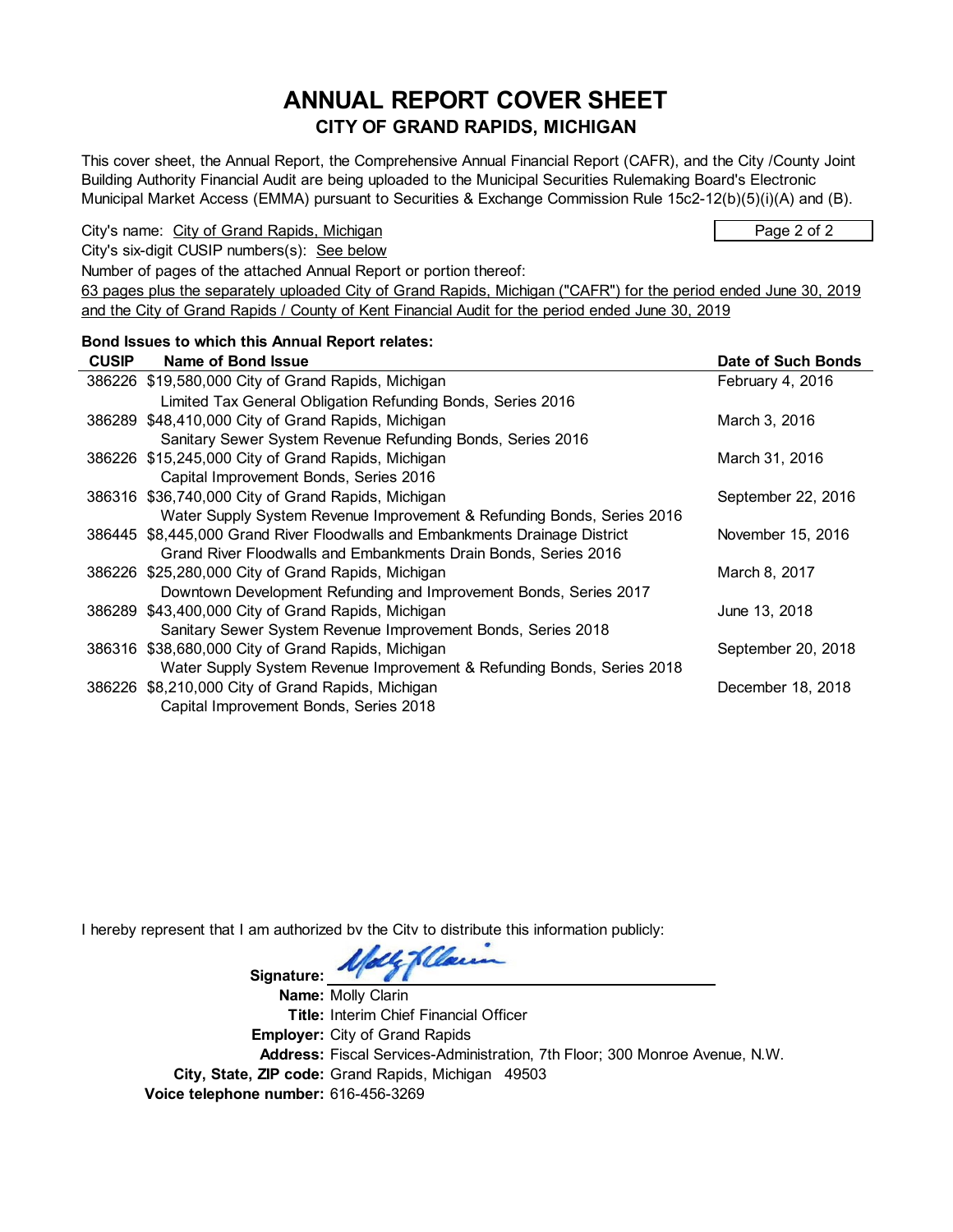

# **CITY OF GRAND RAPIDS, MICHIGAN**

# **CONTINUING DISCLOSURE CERTIFICATE – ANNUAL REPORT**

**AS OF JUNE 30, 2019**

Prepared by Jana M. Wallace Debt and Authority Finance Officer City of Grand Rapids - Fiscal Services 300 Monroe Avenue, N.W.; 7th Floor Grand Rapids, Michigan 49503 Telephone: 616-456-4514 Fax: 616-456-3339 Email: jwallace@grcity.us

December 27, 2019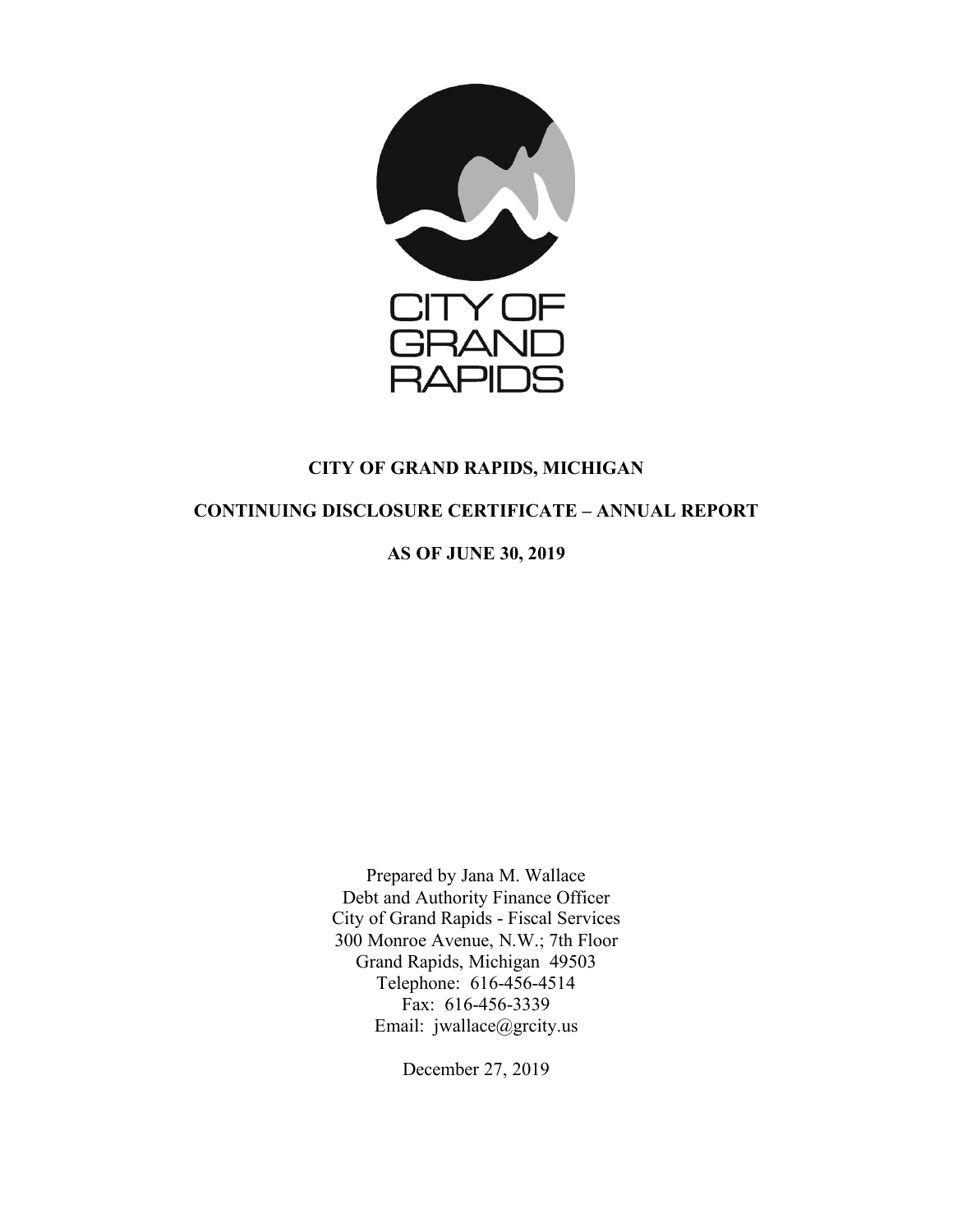# TABLE OF CONTENTS

| <b>Population</b>                                                                                                                           | 1              |
|---------------------------------------------------------------------------------------------------------------------------------------------|----------------|
| <b>City Taxation and Limitations</b>                                                                                                        | 1              |
| Taxable Value                                                                                                                               | $\mathbf{2}$   |
| State Equalized Value                                                                                                                       | $\overline{4}$ |
| Tax Abatements                                                                                                                              | 6              |
|                                                                                                                                             | $\,8\,$        |
| Personal Property Exemptions and Tax Reform                                                                                                 |                |
| Property Taxes and State Limitations for Property Taxes                                                                                     | 8              |
| Property Tax Rates                                                                                                                          | 10             |
| Property Tax Collections                                                                                                                    | 12             |
| Taxpayers with Largest Valuations                                                                                                           | 14             |
| City Income Tax                                                                                                                             | 14             |
| <b>Revenues from the State of Michigan</b>                                                                                                  | 15             |
| <b>City Debt</b>                                                                                                                            | 17             |
| Statutory and Constitutional Debt Provisions                                                                                                | 17             |
| <b>Municipal Bond Ratings</b>                                                                                                               | 17             |
| Legal Debt Margin                                                                                                                           | 17             |
| Debt Statement                                                                                                                              | 18             |
| Schedule of Remaining Bond Maturities                                                                                                       | 21             |
| Debt History, Short-Term Borrowing, Operating Lease, and Future Financing                                                                   | 22             |
| <b>Employee Benefits and Labor Contracts</b>                                                                                                | 23             |
| Vacation and Sick Leave Benefits and Associated Liabilities                                                                                 | 23             |
| Other Postemployment Benefits                                                                                                               | 23             |
| Pension Plans                                                                                                                               | 25             |
| Labor Contracts                                                                                                                             | 29             |
| <b>Economic Profile</b>                                                                                                                     | 30             |
| Major Area Employers                                                                                                                        | 30             |
| Employment                                                                                                                                  | 30             |
| Retail Sales and Estimated Effective Household Buying Income                                                                                | 31             |
| <b>Building Permits</b>                                                                                                                     | 32             |
| <b>Sanitary Sewer System</b>                                                                                                                | 32             |
| <b>Wastewater Volumes</b>                                                                                                                   | 32             |
| Wastewater Characteristics (30 months)                                                                                                      | 33             |
| Organization, Management, and Staffing                                                                                                      | 34             |
| <b>Regulatory Requirements</b>                                                                                                              | 34             |
| Retail Billings and Collections                                                                                                             | 35             |
| Ten Largest Retail Customers                                                                                                                | 35             |
| Rate Setting Methodology                                                                                                                    | 35             |
| Comparative Analysis of Rates                                                                                                               | 37             |
| Revenue Requirements and Percentage Rate Adjustments - Historical                                                                           | 38             |
| <b>Connection Fees</b>                                                                                                                      | 38             |
| Statements of Operations - Historical                                                                                                       | 40             |
| Net Earnings and Bond Coverage - Historical                                                                                                 | 41             |
| Revenue Requirements and Percentage Rate Adjustments - Projected                                                                            | 42             |
| Statements of Operations - Projected                                                                                                        | 43             |
| <b>Water Supply System</b>                                                                                                                  | 44             |
| Annual Water Sales and Daily Water Pumpage                                                                                                  | 44             |
| Retail Billings and Collections                                                                                                             | 44             |
| Ten Largest Retail Customers                                                                                                                | 45             |
| Organization, Management, and Staffing                                                                                                      | 45             |
| <b>Regulatory Requirements</b>                                                                                                              | 45             |
| Rate Setting Methodology                                                                                                                    | 45             |
| Comparative Analysis of Rates                                                                                                               | 48             |
| Revenue Requirements and Percentage Rate Adjustments - Historical                                                                           | 49             |
| <b>Connection Fees</b>                                                                                                                      | 49             |
| Statements of Operations - Historical                                                                                                       | 51             |
| Net Earnings and Bond Coverage - Historical                                                                                                 | 51             |
| Revenue Requirements and Percentage Rate Adjustments - Projected                                                                            | 52             |
| Statements of Operations - Projected                                                                                                        | 53             |
| <b>Grand Rapids Downtown Development Authority</b>                                                                                          | 54             |
| Historical Captured Millage Rates                                                                                                           | 55             |
| Ad Valorem Assessed Valuations - Historical                                                                                                 | 56             |
| Economic Diversity Within Development Plan Area #1                                                                                          | 58             |
|                                                                                                                                             | 58             |
| Ten Highest Assessed Valuations Within Development Plan Area #1<br>Historical and Projected Tax Increment Revenue and Debt Service Coverage | 59             |
| Table A - Matrix of Continuing Disclosure Requirements by Debt Issue                                                                        | 61             |
|                                                                                                                                             |                |

**Comprehensive Annual Financial Report, Year Ended June 30, 2019 – SUBMITTED / UPLOADED SEPARATELY**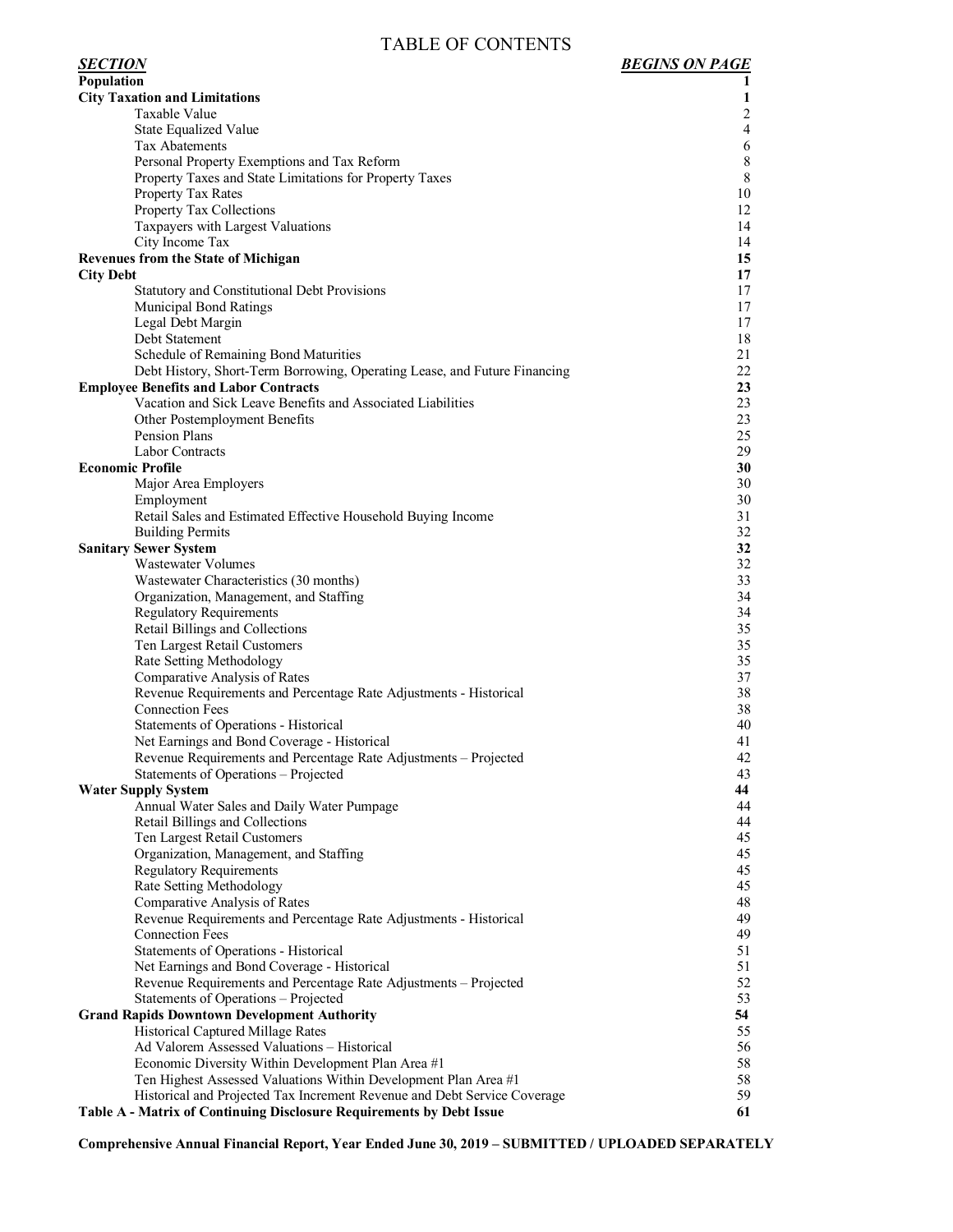### **CITY OF GRAND RAPIDS, MICHIGAN**

#### **City of Grand Rapids Population**

The City's 1970, 1980, 1990, 2000 and 2010 census populations are as follows:

| Year      |            | Percent  |
|-----------|------------|----------|
| of Census | Population | Change   |
| 1970      | 197,649    | $0.23\%$ |
| 1980      | 181,843    | (8.00)   |
| 1990      | 189,126    | 4.01     |
| 2000      | 197,800    | 4.59     |
| 2010      | 188,040    | (4.93)   |

Source: U.S. Department of Commerce-Bureau of Census.

# **Form of Government**

The City was first incorporated as a village in 1838. In 1850 it was incorporated as a city under a mayor-council form of government, and remained that way until 1916, when the commission-manager form of government was adopted under the authority of the Home Rule City Act (Michigan Public Act 279 of 1909, as amended). The present commission is composed of seven members. Two members are elected on a non-partisan basis from each of the City's three wards, and one member is elected at-large on a nonpartisan basis to serve as Mayor. The Comptroller is also elected at-large on a non-partisan basis. The City Manager, chief administrative officer of the City, is appointed by the City Commission and serves at its pleasure. The City Commission meets on Tuesdays in accordance with a schedule determined annually.

# **CITY TAXATION AND LIMITATIONS**

#### **Property Assessments**

Real property is land and the things permanently attached to or part of the land and improvements made to it by human efforts ("Real Property"). Examples of Real Property include land, buildings, water and sewer facilities, roads and acquisition of various property rights. Personal property is property owned by an individual or business which is not affixed to or associated with the land, consisting of movable items such as furniture, fixtures, and machines and equipment if belonging to a business ("Personal Property"). Customary household goods such as furnishings, appliances and clothing are typically exempt from property taxes if they are used within the household.

Real and Personal Property, as of December 31 of each year, is assessed, or valued, by the City, equalized by the County of Kent (the "County") and further equalized by the State. The value as equalized by the State becomes the state equalized valuation ("State Equalized Valuation" or "SEV"). See "Property Valuations" following.

Article IX, Section 3, of the Michigan Constitution provides that Real and Personal Property assessments shall not exceed 50% of true cash value. The Michigan Legislature has provided, by statute, that Real and Personal Property will be assessed at 50% of true cash value. The Michigan Legislature, or the electorate, may change the percentage of true cash value at which Real and Personal Property is assessed.

Personal Property assessments reflect the taxpayer reported cost of the Personal Property and the application of one of the depreciation schedules formulated by the State Tax Commission. The City's assessor determines which depreciation schedule will be used to value the Personal Property.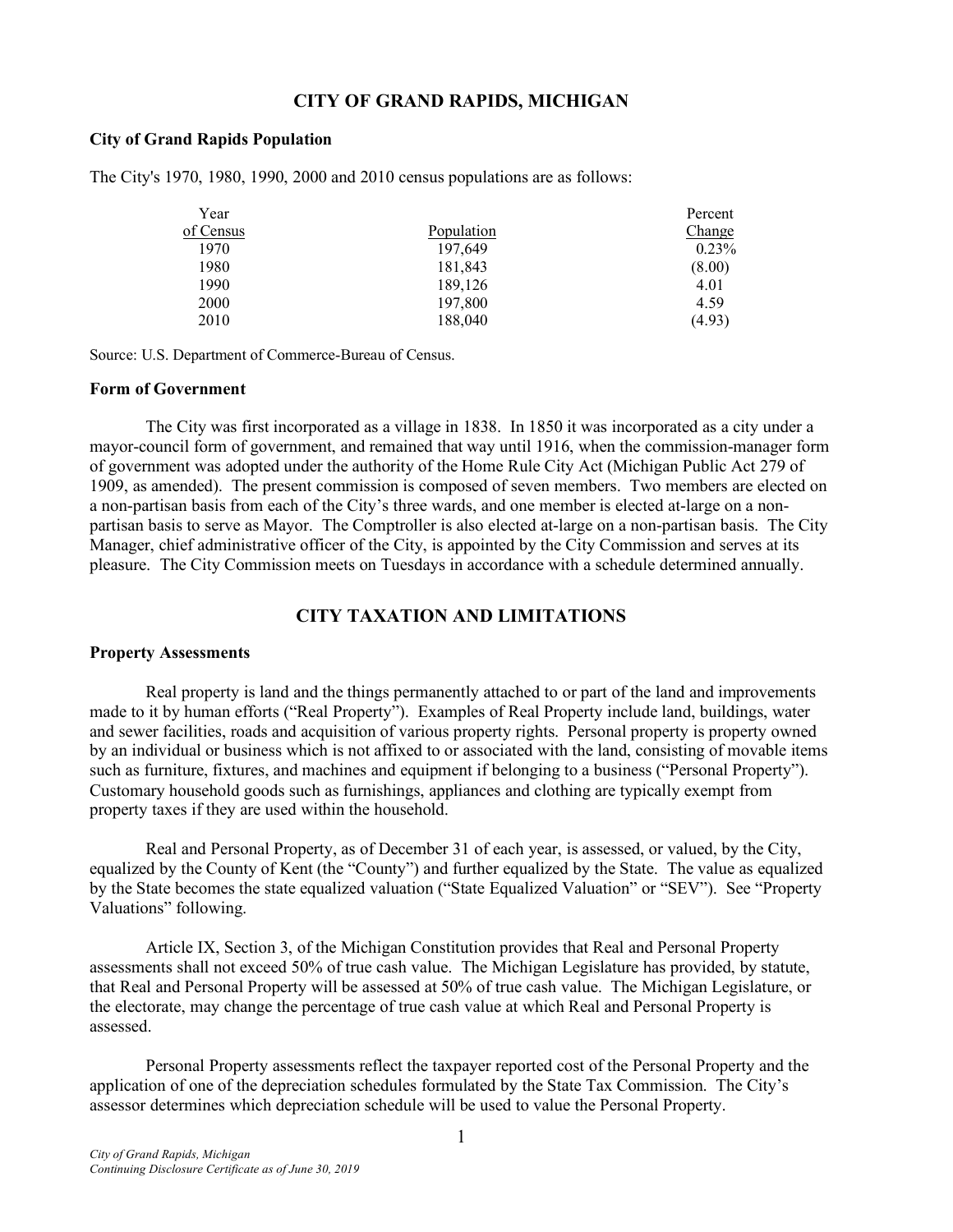Owners of taxable property may appeal their assessment to the City Assessor, the City's Board of Review and to the Michigan Tax Tribunal. Outstanding appeals are not anticipated to adversely impact the financial condition of the City.

### **Property Valuations**

In 1994, the electors of the State approved an amendment to the Michigan Constitution permitting the Legislature to authorize the levy of taxes on a non-uniform basis. The legislation implementing this constitutional amendment added a new measure of property value known as taxable value ("Taxable Value"). Since 1995, property that is taxable has two valuations, SEV and Taxable Value. Michigan statute provides that Real and Personal Property taxes ("Ad Valorem Taxes") be levied on Taxable Value (the "Ad Valorem Tax Roll").

Generally, the Taxable Value of Real or Personal Property is the lesser of (a) the SEV or Taxable Value of the property in the immediately preceding year, adjusted for losses, multiplied by the lesser of the inflation rate or 5%, plus additions, or (b) the property's current SEV. Under certain circumstances, the Taxable Value of property may be different from the same property's SEV. When Real or Personal Property is sold or transferred, Taxable Value is adjusted to the SEV, the year after the sale or transfer, which under existing law is 50% of the true cash value. The Taxable Value of new construction is equal to its SEV.

### **Taxable Value**

Ad Valorem Taxable Value does not include any value of tax-exempt property (e.g., governmental facilities, churches, public schools, etc.) or property granted tax abatement under Act 198, Public Acts of Michigan, 1974, as amended ("Act 198"), Act 147, Public Acts of Michigan, 1992, as amended ("Act 147"), Act 146, Public Acts of Michigan, 2000, as amended ("Act 146"), Act 260, Public Acts of Michigan, 2003, as amended ("Act 260"), and Act 210, Public Acts of Michigan, 2005, as amended ("Act 210"). For its fiscal year ending June 30, 2018, the equivalent effect of the abatements granted under Act 198, Act 146, Act 147, Act 210, and Act 260 is to understate the City's Taxable Value by \$103,739,855 or 2.09%. Including the Equivalent Taxable Value, hereinafter defined, of these properties, the City's total Taxable Value ("Total Taxable Value") has increased \$507,691,878 or approximately 11.54% between the fiscal years ended June 30, 2015 through 2019 as illustrated in the table below.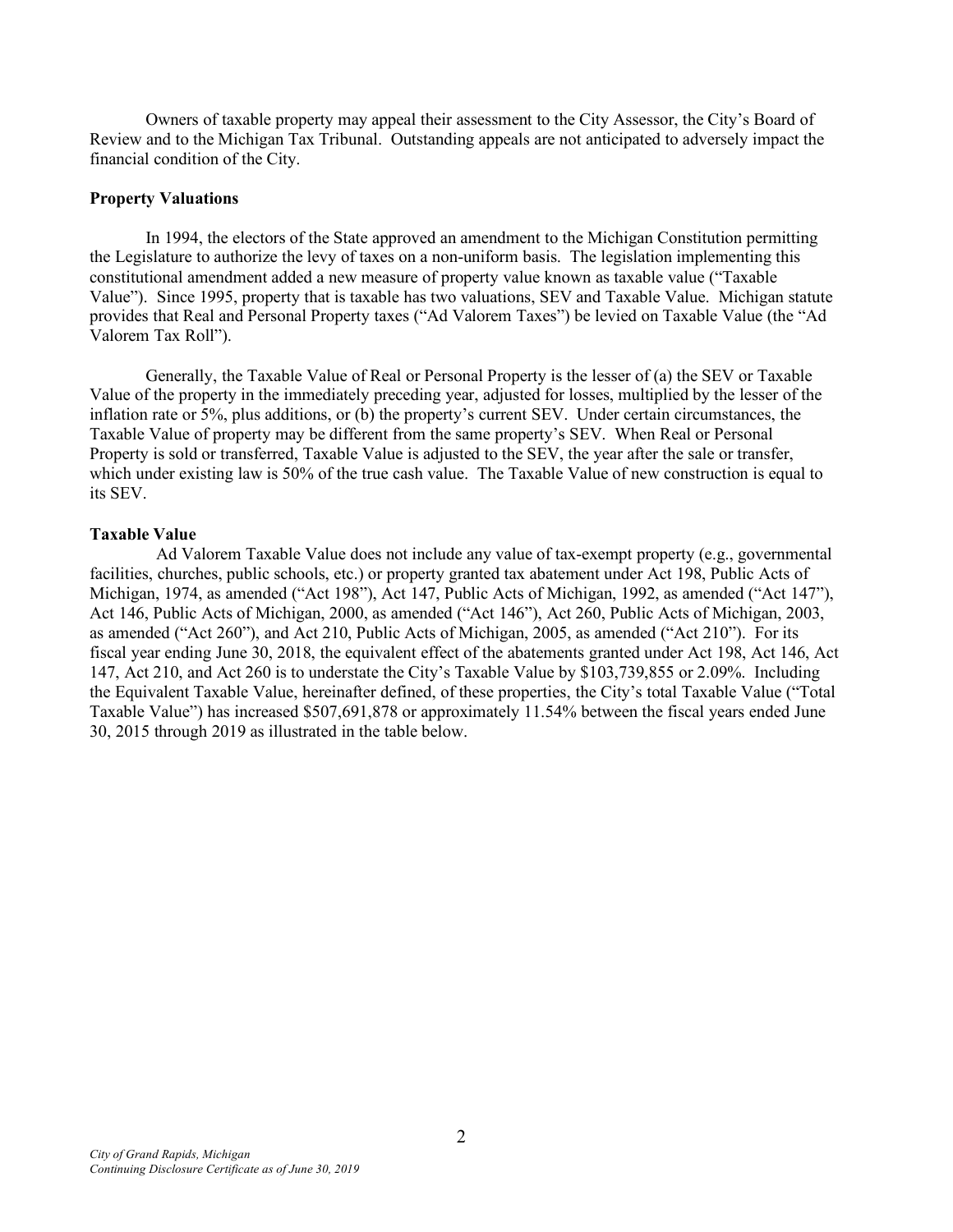#### **City of Grand Rapids, Michigan Total Taxable Value Fiscal Years Ended June 30, 2015 Through 2019**

|             |               |               |                 | Equivalent              |                 |            |
|-------------|---------------|---------------|-----------------|-------------------------|-----------------|------------|
|             |               |               |                 | Taxable Value of        |                 |            |
|             |               |               |                 | <b>Property Granted</b> |                 |            |
|             |               |               |                 | Tax Abatements          |                 |            |
|             | Year of State |               | Ad              | Under Act 198,          |                 | Percent    |
| Assessed    | Equalization  | City's Fiscal | Valorem         | Act 146, Act 147,       |                 | Increase   |
| Value as of | and Tax       | Year Ended    | Taxable         | Act $210$ , and         | Total           | Over Prior |
| December 31 | <u>Levy</u>   | June $30$     | Value $(1)$     | Act $260(2)$            | Taxable Value   | Year       |
| 2013        | 2014          | 2015          | \$4,364,654,862 | \$35,974,581            | \$4,400,629,443 | 0.12%      |
| 2014        | 2015          | 2016          | 4,455,733,728   | 36,601,317              | 4,492,335,042   | 2.08       |
| 2015        | 2016          | 2017          | 4,453,697,782   | 42,132,907              | 4,495,830,689   | 0.08       |
| 2016        | 2017          | 2018          | 4,629,447,243   | 43,381,710              | 4,672,828,953   | 3.94       |
| 2017        | 2018          | 2019          | 4,860,125,060   | 48,196,261              | 4,908,321,321   | 5.04       |
|             |               |               |                 |                         |                 |            |

Per Capita Total Taxable Value for the Fiscal Year Ended June 30, 2019 (3)................................................\$26,102.54

(1) Includes the value of qualified property located within the City's Renaissance Zone (the "Zone") which was created pursuant to the provisions of Act 376, Public Acts of Michigan, 1996 ("Act 376"), as amended. Act 376 was designed to stimulate private investment within the Zone through the abatement of certain property, income and business taxes. For the fiscal year ended June 30, 2019, the Taxable Value of property qualified for the benefits of the Zone program totaled \$12,204,929. As of fiscal year ended June 30, 2019, exemptions for most of the City's Zone designated property have been phased out according to the schedule created when the exemption was awarded by the State. For the remaining properties in the City's Zone, property and income tax exemptions will be reduced to 0% through 2025, depending on the specific development agreement.

(2) At the full tax rate. See "CITY TAXATION AND LIMITATIONS – Tax Abatements" herein.

(3) Based on the City's 2010 Census of 188,040.

Source: City of Grand Rapids

Including the value of property granted tax abatements under Act 198, Act 146, Act 147, Act 210, and Act 260, a breakdown of the City's Total Taxable Value by use and class for the fiscal years ended June 30, 2015 through 2019 is shown below.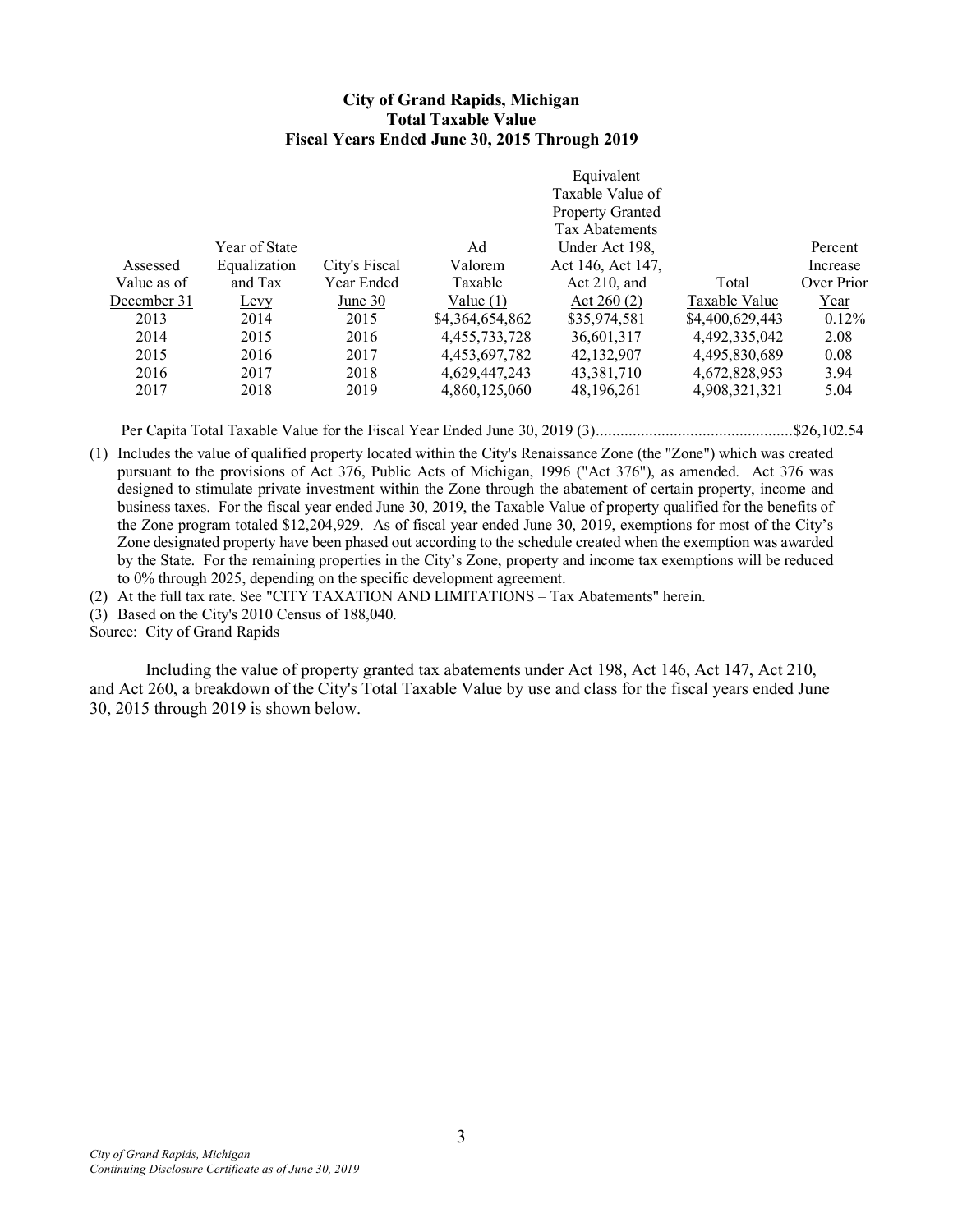### **City of Grand Rapids, Michigan Total Taxable Value by Use and Class Fiscal Years Ended June 30, 2015 Through 2019**

| Use               | 2015            | 2016            | 2017            | 2018            | 2019            |
|-------------------|-----------------|-----------------|-----------------|-----------------|-----------------|
| Commercial        | \$1,384,618,458 | \$1,401,843,547 | \$1,444,040,005 | \$1,530,848,049 | \$1,625,803,834 |
| Industrial        | 368, 227, 152   | 377, 385, 446   | 271,080,305     | 261,489,690     | 257,462,904     |
| Residential       | 2,557,472,833   | 2,613,690,552   | 2,679,500,979   | 2,776,188,614   | 2,908,445,883   |
| Utility           | 90,311,000      | 99,415,500      | 101,209,400     | 104,302,600     | 116,608,700     |
|                   | \$4,400,629,443 | \$4,492,335,045 | \$4,495,830,689 | \$4,672,828,953 | \$4,908,321,321 |
|                   |                 |                 |                 |                 |                 |
|                   |                 |                 |                 |                 |                 |
| Class             | 2015            | 2016            | 2017            | 2018            | 2019            |
| Real Property     | \$3,922,928,694 | \$3,995,423,345 | \$4,091,909,589 | \$4,266,728,953 | \$4,503,299,221 |
| Personal Property | 477,700,749     | 496,911,700     | 403,921,100     | 406,100,000     | 405,022,100     |
|                   | \$4,400,629,443 | \$4,492,335,045 | \$4,495,830,689 | \$4,672,828,953 | \$4,908,321,321 |

Source: City of Grand Rapids

### **City of Grand Rapids, Michigan Percent of Total Taxable Value by Use and Class Fiscal Years Ended June 30, 2015 Through 2019**

| Use               | 2015    | 2016    | 2017    | 2018    | 2019    |
|-------------------|---------|---------|---------|---------|---------|
| Commercial        | 31.46%  | 31.21%  | 32.12%  | 32.76%  | 33.12%  |
| Industrial        | 8.37    | 8.40    | 6.03    | 5.60    | 5.24    |
| Residential       | 58.12   | 58.18   | 59.60   | 59.41   | 59.26   |
| Utility           | 2.05    | 2.21    | 2.25    | 2.23    | 2.38    |
|                   | 100.00% | 100.00% | 100.00% | 100.00% | 100.00% |
| Class             | 2015    | 2016    | 2017    | 2018    | 2019    |
| Real Property     | 89.14%  | 88.94%  | 91.02%  | 91.31%  | 91.75   |
| Personal Property | 10.86   | 11.06   | 8.98    | 8.69    | 8.25    |
|                   | 100.00% | 100.00% | 100.00% | 100.00% | 100.00% |

Source: City of Grand Rapids

### **State Equalized Valuation ("SEV")**

Aside from its use in determining Taxable Value for levying Ad Valorem Taxes, SEV is important because of its role in the spreading of taxes between overlapping jurisdictions, the distribution of various State aid programs, State revenue sharing and in the calculation of legal debt limits.

Ad Valorem SEV does not include any value of tax-exempt property (e.g., governmental facilities, churches, public schools, etc.) or property granted tax abatement under Act 198, Act 146 Act 147, Act 210, and Act 260. The effect of the abatements granted under Act 146, Act 147, Act 198, Act 210, and Act 260 is to understate the City's Ad Valorem SEV for its fiscal year ending June 30, 2019 by \$112,095,400 or 1.87%. Including the SEV of these properties, the City's total SEV ("Total SEV") has increased \$1,318,336,950 or approximately 28.11% between the fiscal years ended June 30, 2015 through 2019 as illustrated on the following table.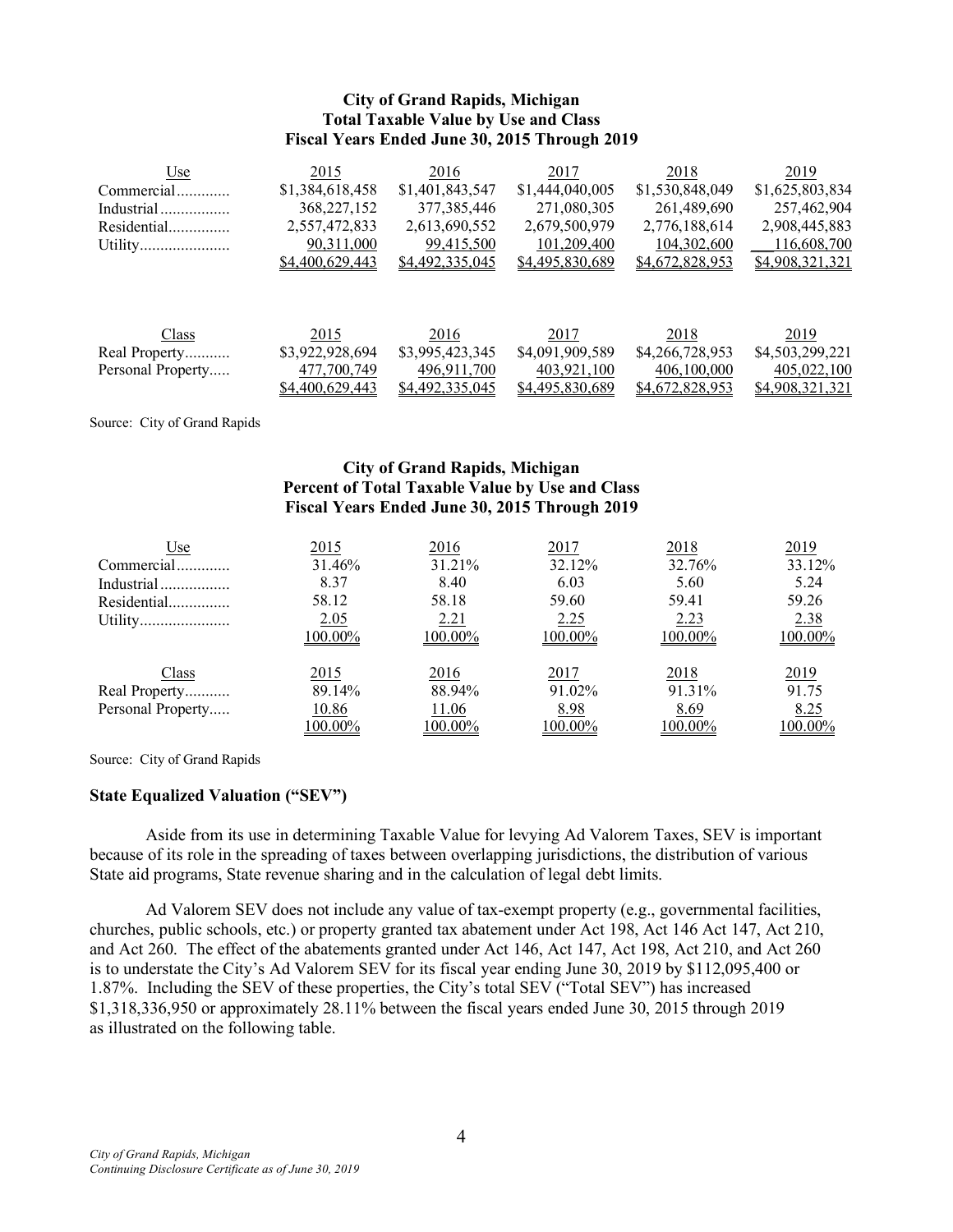### **City of Grand Rapids, Michigan Total State Equalized Valuation Fiscal Years Ended June 30, 2015 Through 2019**

|             |               |               |                 | Property         |                  |            |
|-------------|---------------|---------------|-----------------|------------------|------------------|------------|
|             |               |               |                 | Granted Tax      |                  |            |
|             |               |               |                 | Abatement        |                  |            |
|             |               |               |                 | Under Act 198,   |                  | Percent    |
| Assessed    | Year of State | City's Fiscal | Ad              | Act 146, Act     |                  | Increase   |
| Value as of | Equalization  | Year Ended    | Valorem         | 147, Act 210,    |                  | Over       |
| December 31 | and Tax Levy  | June 30       | <b>SEV</b>      | and Act $260(1)$ | <b>Total SEV</b> | Prior Year |
| 2013        | 2014          | 2015          | \$4,617,333,950 | \$72,961,200     | \$4,690,295,150  | 1.83%      |
| 2014        | 2015          | 2016          | 4,859,918,600   | 77,464,100       | 4,937,382,700    | 5.27       |
| 2015        | 2016          | 2017          | 5,097,099,000   | 88,742,800       | 5,185,841,800    | 5.03       |
| 2016        | 2017          | 2018          | 5,578,316,000   | 102,504,800      | 5,680,820,800    | 9.54       |
| 2017        | 2018          | 2019          | 5,896,536,700,  | 112 095,400,     | 6,008,632,100    | 5.77       |
|             |               |               |                 |                  |                  |            |

Per Capita Total SEV for the Fiscal Year Ended June 30, 2019 (2) ..............................................................\$31,954.01

(1) See "CITY TAXATION AND LIMITATIONS – Tax Abatements" herein.

 $(2)$  Based on the City's 2010 census of 188,040.

Source: City of Grand Rapids

### **City of Grand Rapids, Michigan Total SEV by Use and Class Fiscal Years Ended June 30, 2015 Through 2019**

|                             |                 |                 | Fiscal Year Ended June 30 |                 |                 |
|-----------------------------|-----------------|-----------------|---------------------------|-----------------|-----------------|
| Use                         | 2015            | 2016            | 2017                      | 2018            | 2019            |
| Commercial                  | \$1,459,738,500 | \$1,510,478,900 | \$1,593,218,100           | \$1,769,366,300 | \$1,911,997,200 |
| Industrial                  | 405,499,800     | 413,250,200     | 301,240,500               | 294,717,600     | 294,733,100     |
| Residential                 | 2,734,745,850   | 2,914,238,100   | 3,190,173,800             | 3,512,434,300   | 3,685,293,100   |
|                             | 90,311,000      | 99,415,500      | 101,209,400               | 104,302,600     | 116,608,700     |
|                             | \$4,690,295,150 | \$4,937,382,700 | \$5,185,841,800           | \$5,680,820,800 | \$6,008,632,100 |
|                             |                 |                 |                           |                 |                 |
|                             |                 |                 |                           |                 |                 |
| Class                       | 2015            | 2016            | 2017                      | 2018            | 2019            |
| Real Property               | \$4,191,877,950 | \$4,420,494,200 | \$4,770,802,000           | \$5,264,046,800 | \$5,595,163,300 |
| Personal Property           | 498,417,200     | 516,888,500     | 415,039,800               | 416,774,000     | 413,468,800     |
|                             | \$4,690,295,150 | \$4,937,382,700 | \$5,185,841,800           | \$5,680,820,800 | \$6,008,632,100 |
| surear City of Grand Danide |                 |                 |                           |                 |                 |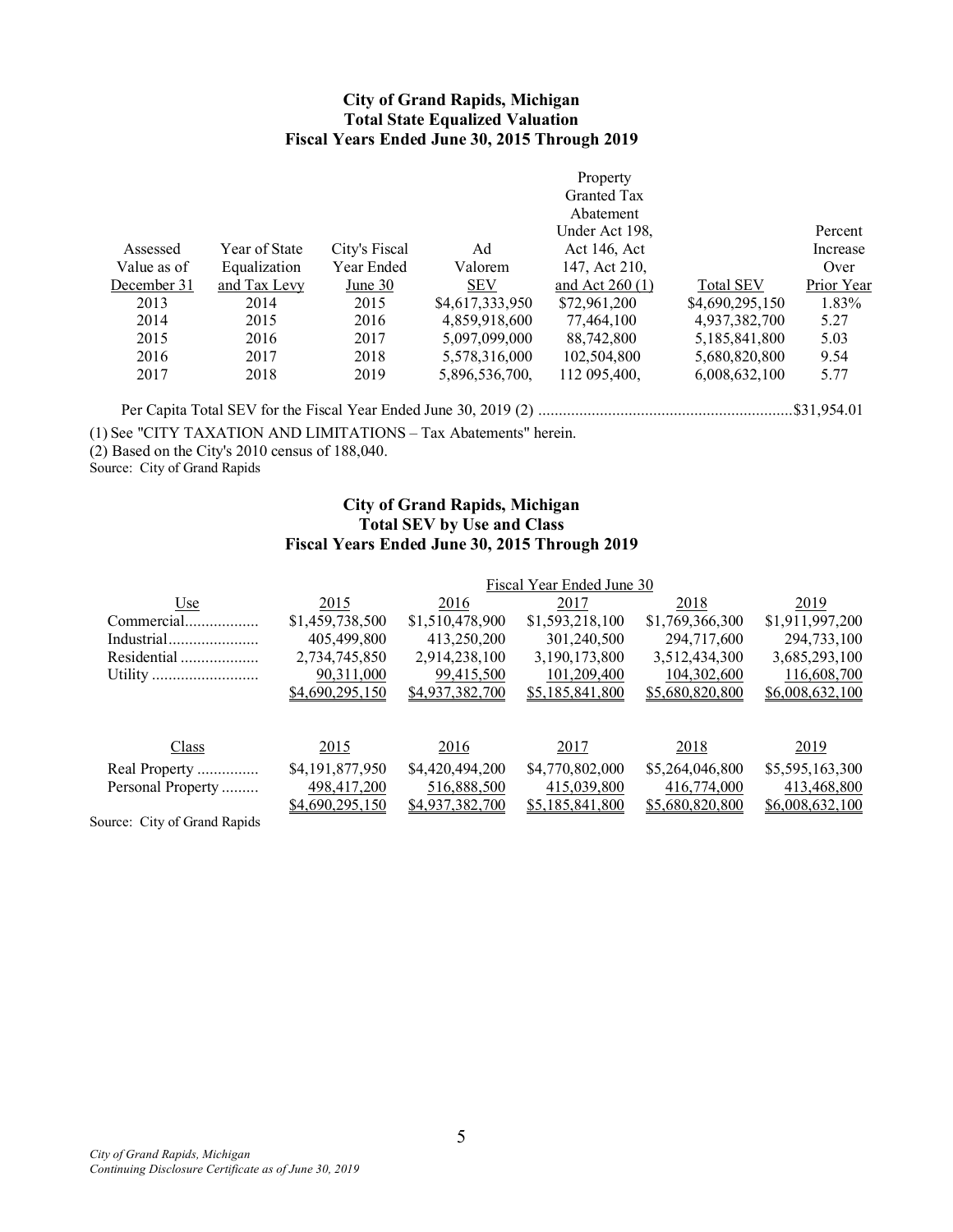### **City of Grand Rapids, Michigan Percent of Total SEV by Use and Class Fiscal Years Ended June 30, 2015 Through 2019**

|                   |                 | Fiscal Year Ended June 30 |         |             |             |
|-------------------|-----------------|---------------------------|---------|-------------|-------------|
| Use               | 2015            | 2016                      | 2017    | 2018        | 2019        |
| Commercial        | 31.12%          | 30.59%                    | 30.72%  | 31.14%      | 31.82%      |
| Industrial        | 8.65            | 8.37                      | 5.81    | 5.19        | 4.91        |
| Residential       | 58.31           | 59.03                     | 61.52   | 61.83       | 61.33       |
|                   | 1.92            | 2.01                      | 1.95    | 1.84        | <u>1.94</u> |
|                   | 100.00%         | 100.00%                   | 100.00% | 100.00%     | 100.00%     |
| Class             | <u>2015</u>     | <u>2016</u>               | 2017    | <u>2018</u> | <u>2019</u> |
| Real Property     | 89.37%          | 89.53%                    | 92.00%  | 92.66%      | 93.12%      |
| Personal Property | 10.63           | 10.47                     | 8.00    | 7.34        | 6.88        |
|                   | <u> 100.00%</u> | <u> 100.00%</u>           | 100.00% | 100.00%     | 100.00%     |

Source: City of Grand Rapids

#### **Tax Abatements**

The City's Ad Valorem Taxable Value does not include the value of certain facilities which have been temporarily removed from the Ad Valorem Tax Roll pursuant to Act 198. Act 198 was designed to provide a stimulus in the form of significant tax incentives to industrial enterprises to renovate and expand aging facilities and to build new facilities. Under the provisions of Act 198, a local governmental unit (i.e., a city, village or township) may establish plant rehabilitation districts and industrial development districts and offer industrial firms certain property tax incentives or abatements to encourage restoration or replacement of obsolete facilities and to attract new facilities to the area.

An industrial facilities exemption certificate granted under Act 198 entitles an eligible facility to exemption from Ad Valorem Taxes for a period of up to 12 years. In lieu of Ad Valorem Taxes, the eligible facility will pay an industrial facilities tax (the "IFT Tax"). For properties granted tax abatement under Act 198 there exists a separate tax roll referred to as the industrial facilities tax roll (the "IFT Tax Roll"). The IFT Tax for an obsolete facility which is being restored or replaced is determined in the same manner as the Ad Valorem Tax; the important difference being that the value of the property remains at the Taxable Value level prior to the improvements even if the restoration or replacement substantially increases the value of the facility. For a new facility the IFT Tax is also determined the same as the Ad Valorem Tax but instead of using the total mills levied as Ad Valorem Taxes, a lower millage rate is applied. For abatements granted after 1993, this millage rate equals 1/2 of all tax rates levied by other than the State plus 0%, 50% or 100% of the State Education Tax as determined by the State Treasurer.

The City's Ad Valorem Taxable Value also does not include the value of certain facilities which have been temporarily removed from the Ad Valorem Tax Roll pursuant to Act 146. Act 146 was designed to provide a stimulus in the form of significant tax incentives to renovate certain blighted, environmentally contaminated or functionally obsolete commercial property or commercial housing property ("OPRA Properties"). Under the provisions of Act 146, a local governmental unit (i.e. a city, village or township) may establish obsolete property rehabilitation districts and offer tax incentives or abatements to encourage rehabilitation of OPRA Properties.

An obsolete property rehabilitation certificate granted under Act 146 entitles an eligible facility to an exemption from Ad Valorem Taxes on the building only for a period of up to 12 years. A separate tax roll exists for OPRA Properties abated under Act 146 called the "Obsolete Properties Tax Roll." An "Obsolete Properties Tax" is calculated using current year ad valorem millages times the taxable value of the obsolete building for the tax year immediately prior to the effective date of the obsolete property rehabilitation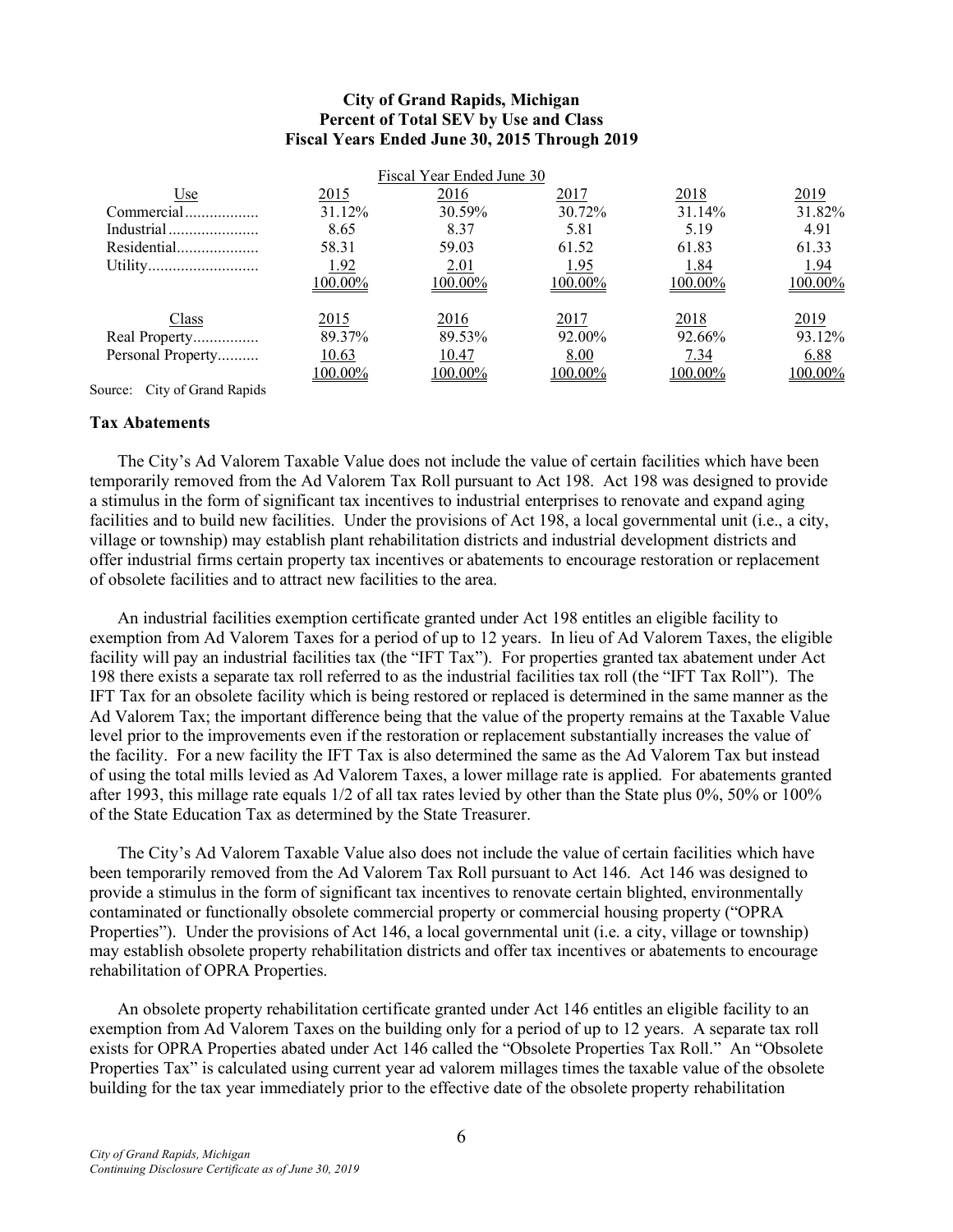certificate except for the annual school operating and State Education Tax millages which are charged at the Ad Valorem Tax rate on the current Taxable Value of the building.

Another property tax abatement program used by the City is authorized under Act 147, which is known as the Neighborhood Enterprise Zone ("NEZ") Act. Act 147 allows specific local governments to create "Neighborhood Enterprise Zones." The goal of the NEZ abatement program is to promote home ownership and investment in areas of the City where the greatest impact would occur and where such improvements may trigger additional investment in adjacent neighborhoods.

There are two types of available NEZ property tax abatements. One is for the rehabilitation of an existing property and one for new construction. Both types of NEZ property tax abatements apply only to residential properties. The holder of an NEZ Certificate does not pay ad valorem property taxes related to the taxable value of the NEZ residence. Instead, the property owner pays the Neighborhood Enterprise Zone Tax (the "NEZ Tax"), which is equal to one half of the State's average rate of taxation. For Fiscal year ended June 30, 2019, the NEZ Tax rate was 17.28 mills for a new Principal Residence Exemption ("PRE") facility and 26.48 mills for a new non-PRE facility. The amount of the NEZ Tax on a rehabilitated NEZ residence is determined each year by multiplying the Taxable Value of the residence for the tax year immediately preceding the effective date of the NEZ Certificate by the total ad valorem millage rate. Land value and special assessments are not eligible for the NEZ property tax abatement. The effective date for the tax abatement is dependent upon commencement of construction and when the residence is substantially completed. NEZ Certificates are in effect for up to 12 years. The continuance of a NEZ Certificate is conditional upon being current on payment of all taxes and any other debts owed to the City on an annual basis.

The City also offers tax incentives pursuant to Act 210 for the rehabilitation of commercial property for the primary purpose and use of a commercial business or multi-family residential facility. The property must be located within an established Commercial Rehabilitation District. Exemptions are approved for a term of up to ten years, as determined by the City. The property taxes are based upon the previous year's (prior to rehabilitation) taxable value. The taxable value is frozen for the duration of the certificate. Applications are filed, reviewed and approved by the City, but are also subject to review at the State level by the Property Services Division of the State Tax Commission (STC) which is responsible for final approval and issuance of certificates. Exemptions are not effective until approved by the STC.

Act 260, known as the Tax Reverted Clean Title Act ("TRCTA"), provides for the levy of a specific tax upon property sold or otherwise conveyed by a Land Bank Fast Track Authority ("LBFTA") which qualifies for the five-year exemption. The legal name for the tax is the Eligible Tax Reverted Property Specific Tax. The specific tax levied on certain properties sold or otherwise conveyed by a Land Bank Fast Track Authority is an annual tax, payable at the same times, in the same installments, and to the same officer or officers as taxes imposed under the General Property Tax Act and the State Education Tax Act. To assist with the costs of administration of the LBFTA, Act 260 allows for 50% of the property taxes to be distributed to the LBFTA which sold the property, for up to five years.

The City has established goals, objectives and procedures to provide the opportunity for residential, industrial and commercial development and expansion. The SEV of properties that have been granted tax abatement under Act 198, Act 146, Act 147, Act 210, and Act 260, removed from the Ad Valorem Tax Roll and placed on the IFT Tax Roll, Obsolete Properties Tax Roll, the TRCTA Roll, the Commercial Rehabilitation Act Roll, or in an NEZ totaled \$112,095,400 for the fiscal year ending June 30, 2019. Taxes paid on these properties are equivalent to Ad Valorem Taxes paid on \$48,196,261 of Taxable Value at the full tax rate (the "Equivalent Taxable Value"). Upon expiration of the abatements, the current equalized valuation of the abated properties returns to the Ad Valorem Tax Roll as Taxable Value.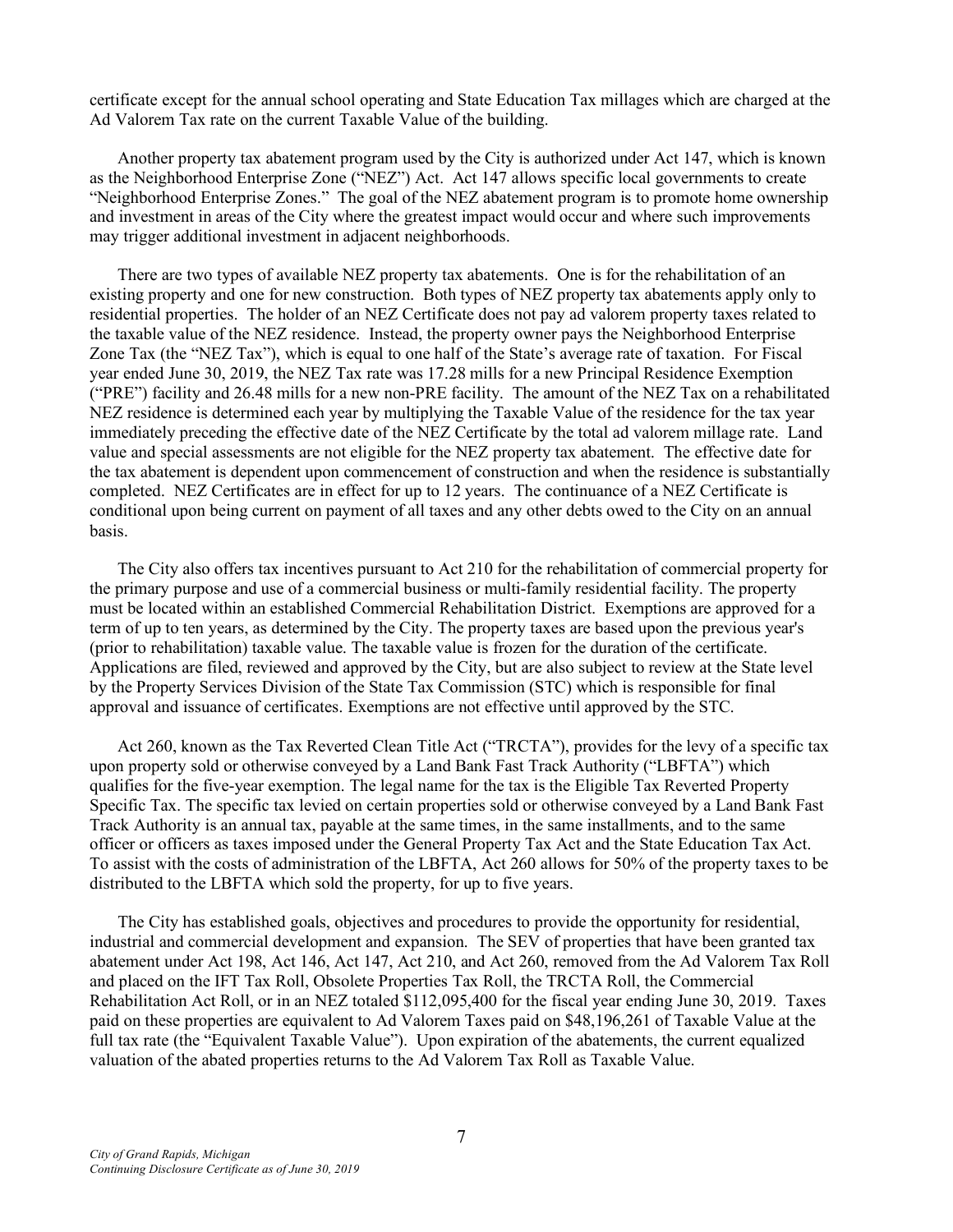#### **Personal Property Tax Exemptions**

Act 328, Public Acts of Michigan, 1998, as amended, ("Act 328") allows certain eligible communities to designate specific existing areas as "eligible distressed areas" in which "new personal property" of "eligible businesses" would be exempt from Ad Valorem property taxation. The City is one of the eligible communities. With the approval of the State Tax Commission, the City designated certain areas as eligible distressed areas. Under Act 328, the City has exempted personal property related to 11 agreements ranging from five years to up to twelve years for fiscal year ending June 30, 2019 assessment roll. To date, it is estimated that personal property assessed value in the amount of \$20,264,100 is currently eligible for PA 328 abatements.

#### **Personal Property Tax Reform**

In 2012, the legislature enacted and the Governor signed a number of acts that set the groundwork for personal property tax reform. In 2013, amendments to some of those acts were enacted to clarify exemptions from personal property taxes beginning in 2014 for taxpayers with industrial or commercial personal property the true cash value of which totals \$80,000 or less within any city or township and beginning in 2016 (the fiscal year ended June 30, 2017) for eligible manufacturing personal property put in service after 2012 or that has been in service for at least 10 years. In 2014, the legislature amended remaining provisions of the 2012 legislation to provide 100% reimbursement for local governments, including tax increment financing authorities, for lost revenues due to the new personal property tax exemptions. The annual reimbursements are made from use taxes set aside in statutorily prescribed amounts for distribution by the Michigan Local Community Stabilization Authority pursuant to a statutory formula. The funds set aside will not require and cannot be affected any executive or legislative actions. The formula for distribution of replacement revenues is generally based on the personal property tax receipts a local government had in 2013, so the replacement revenues generally will not grow in accordance with the addition of manufacturing or other personal property. The entire exemption and revenue replacement plan was approved by electors of the State at the August 5, 2014 state primary election resulting in the above referenced legislation becoming effective.

### **Property Taxes**

Michigan statutes provide that all ad valorem taxes are to be levied upon Taxable Value. The City's ability to tax is limited by the State Constitution, State statutes and the City Charter. Home rule cities, such as the City, are permitted by Act 279, Public Acts of Michigan, 1909, as amended (the "Home Rule City Act"), to authorize by their charters a maximum levy of 20 mills for operating purposes. The City's Charter authorizes a maximum levy of 6.4100 mills for general and library operating purposes. Additionally, the City electorate authorized for twenty years, then re-authorized for another twenty years, an amendment to the City Charter to permit a levy for library capital improvement purposes. Pursuant to Act 298, Public Acts of Michigan, 1917, as amended, home rule cities may authorize an additional levy of up to three mills for refuse collection and disposal. Home rule cities are also authorized to levy up to one mill (plus one additional mill with voter approval) for library purposes pursuant to Act 164, Public Acts of Michigan, 1877, as amended. Act 359, Public Acts of Michigan, 1925, as amended, also authorizes home rule cities to levy up to \$50,000 for promotional expenses.

For its fiscal year ended June 30, 2019, the City levied 6.0330 mills for operating purposes, 1.6000 mills for refuse collection and disposal, 0.0102 mill for promotion purposes, 0.3713 mill for library capital improvement purposes and 0.9565 mill for public parks facilities (see "CITY TAXATION AND LIMITATIONS – State Limitations on Property Taxes" herein). In addition, the electorate may authorize the issuance of general obligation bonds or other obligations which pledge the full faith and credit and unlimited taxing power of the City. See "CITY TAXATION AND LIMITATIONS" and "CITY DEBT" herein.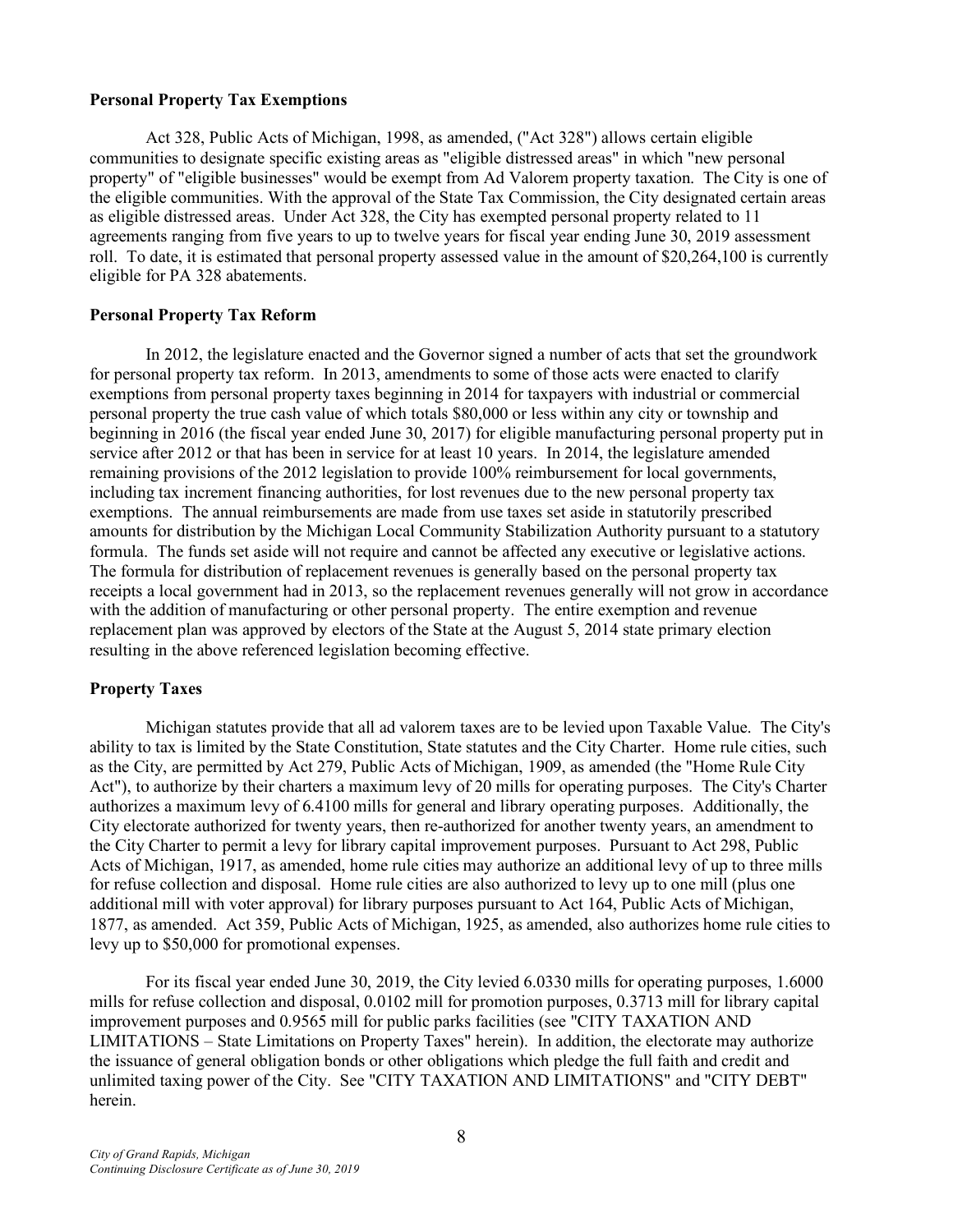#### **State Limitations on Property Taxes**

In 1978, the electorate of the State passed an amendment to the State Constitution (the "Headlee Amendment") which placed certain limitations on increases of taxes by the State and political subdivisions from currently authorized levels of taxation. The Headlee Amendment and the enabling legislation, Act 35, Public Acts of Michigan, 1979, as amended, may have the effect of reducing the maximum authorized tax rate which could be levied by a local taxing unit. Under the Headlee Amendment's millage reduction provisions, should the value of taxable property, exclusive of new construction, increase at a percentage greater than the percentage increase in the Consumer Price Index, the maximum authorized tax rate would be reduced by a factor which would result in the same maximum potential tax revenues to the local taxing unit as if the valuation of taxable property (less new construction) had grown only at the national inflation rate instead of the higher actual growth rate. Thus, should taxable property values rise faster than consumer prices, the maximum authorized tax rate would be reduced accordingly. However, should consumer prices subsequently rise faster than taxable property values, the maximum authorized tax rate would be increased accordingly, but never higher than the statutory or charter tax rate limitations.

The Headlee Amendment does not limit taxes for the payment of principal of and interest on bonds or other evidences of indebtedness outstanding at the time the Headlee Amendment became effective or which have been approved by the electorate of the State or such political subdivision. For the fiscal year ended June 30, 2019 the Headlee Amendment had the effect of reducing the City's authorized millages as follows:

### **City of Grand Rapids, Michigan Maximum Property Tax Rates Fiscal Year Ended June 30, 2019**

| Current Year<br>Millage Rate As                                         |                   |
|-------------------------------------------------------------------------|-------------------|
| Permanently<br>Millage<br>Millage<br>Millage                            | Maximum           |
| Classification<br>Authorized<br><b>Reduction Fraction</b><br>Reduced by | Allowable Millage |
| Headlee                                                                 |                   |
| 0.9927<br>6.4100<br>6.0330                                              | 6.0330            |
| Refuse Collection and Disposal<br>0.9927<br>3.0000<br>2.7053            | 2.7053            |
| \$50,000                                                                | 0.0102            |
| 0.9927<br>0.3741<br>0.3713                                              | 0.3713            |
| 0.9927<br>0.9800<br>0.9565                                              | 0.9565            |

(1) For the fiscal year ended June 30, 2019, includes operating levies allocated for general, capital reserve and library purposes of 2.7595, 1.2500, and 2.0235 mills respectively.

(2) Estimated levy intended to generate approximately \$50,000 annually.

(3) In 1997 the City's electorate amended the City's Charter to increase its operating levy by 0.3950 mills for a period of twenty years commencing July 1, 1998 to be allocated and used solely for the City's public library facilities. On November 7, 2017, the electorate approved a new 0.3741 twenty-year levy to commence July 1, 2018 for public library system operations, maintenance, repairs and capital improvements.

(4) In 2013, the City's electorate amended the City's Charter to increase its operating levy by 0.9800 mills for a period of seven years commencing July 1, 2014 to be allocated and used solely for the City's public parks facilities. Source: City of Grand Rapids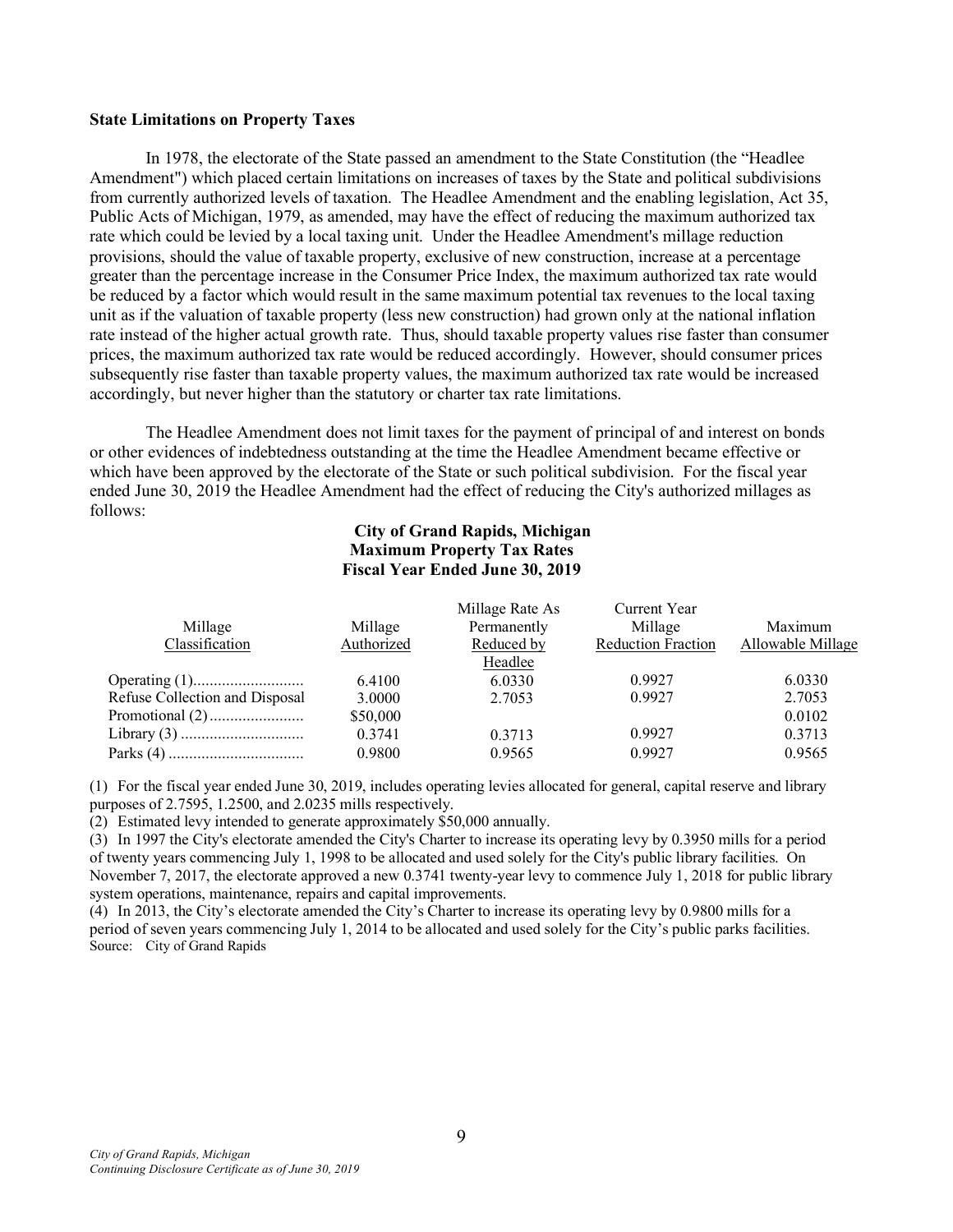#### **Property Tax Rates**

As defined under "Property Taxes" herein, a mill is equal to \$1.00 for each of \$1,000 of Taxable Value. In FY2019, the City was authorized to levy annually 6.0330 mills for operating purposes or a maximum of \$6.0330 for each \$1,000 of Taxable Value. Excluding taxes levied by other units of government, the City's property tax rates, expressed as a dollar for each \$1,000 of Taxable Value, for the fiscal years ended June 30, 2015 through 2019 are shown below. See "CITY TAXATION AND LIMITATIONS-State Limitations on Property Taxes" herein.

### **City of Grand Rapids, Michigan Property Tax Rates Fiscal Years Ended June 30, 2015 Through 2019**

| Levy     | Fiscal Year   |                 |             |               |             |              |
|----------|---------------|-----------------|-------------|---------------|-------------|--------------|
| July $1$ | Ended June 30 | Operating $(1)$ | Other $(2)$ | Library $(3)$ | Parks $(4)$ | <b>Total</b> |
| 2014     | 2015          | \$6.1798        | \$1.6115    | \$0.3805      | \$0.9800    | \$9.1518     |
| 2015     | 2016          | 6.1798          | 1.6112      | 0.3805        | 0.9800      | 9.1515       |
| 2016     | 2017          | 6.1513          | 1.6112      | 0.3787        | 0.9754      | 9.1166       |
| 2017     | 2018          | 6.0774          | 1.6107      | 0.3741        | 0.9636      | 9.0258       |
| 2018     | 2019          | 6.0330          | 1.6102      | 0.3713        | 0.9565      | 8.9710.      |

(1) Includes operating levies allocated for general, capital reserve and library purposes.

(2) Includes refuse collection and disposal as well as promotional levies. See "CITY TAXATION AND LIMITATIONS – Property Taxes" herein.

- (3) In 1997 the City's electorate amended the City's Charter to increase its operating levy by 0.3950 mills for a period of twenty years commencing July 1, 1998 to be allocated and used solely for the City's public library facilities. Headlee-required millage rate rollbacks have reduced the authorized levy to 0.3741 mills. On November 7, 2017, the electorate approved a new 0.3741 twenty-year levy to commence July 1, 2018 for public library system operations, maintenance, repairs and capital improvements.
- (4) In 2013, the City's electorate amended the City's Charter to increase its operating levy by 0.9800 mills for a period of seven years commencing July 1, 2014 to be allocated and used solely for the City public parks facilities. Headlee-required millage rate rollbacks have reduced the authorized levy to 0.9565.

Source: City of Grand Rapids

In addition to the City's property tax rates, businesses and residents of the City must pay property taxes to other units of local government. A State Education Tax of 6.0000 mills (the "SET") is levied by the State on all real property. To be eligible for state school aid, a local school district is also required to levy not more than the lesser of 18.0000 mills or the number of mills levied in 1993 for school operating purposes on non-homestead/non-PRE property. These property taxes are in lieu of those levied for local school district operating purposes prior to 1995.

Beginning with the City's fiscal year ended June 30, 2009, the Michigan Business Tax (the "MBT") exempts industrial personal property from the assessment of the 6.0000 mills SET and of the 18.0000 mills local school district operating millages. Commercial personal property is assessed the 6.0000 mills SET, but the MBT exempts commercial personal property from the assessment of 12.0000 mills of the 18.0000 mills local school district operating millages. Utility personal property is assessed the full 6.0000 mills SET and the full 18.0000 mills local school district operating millages. See "Personal Property Tax Reform," herein.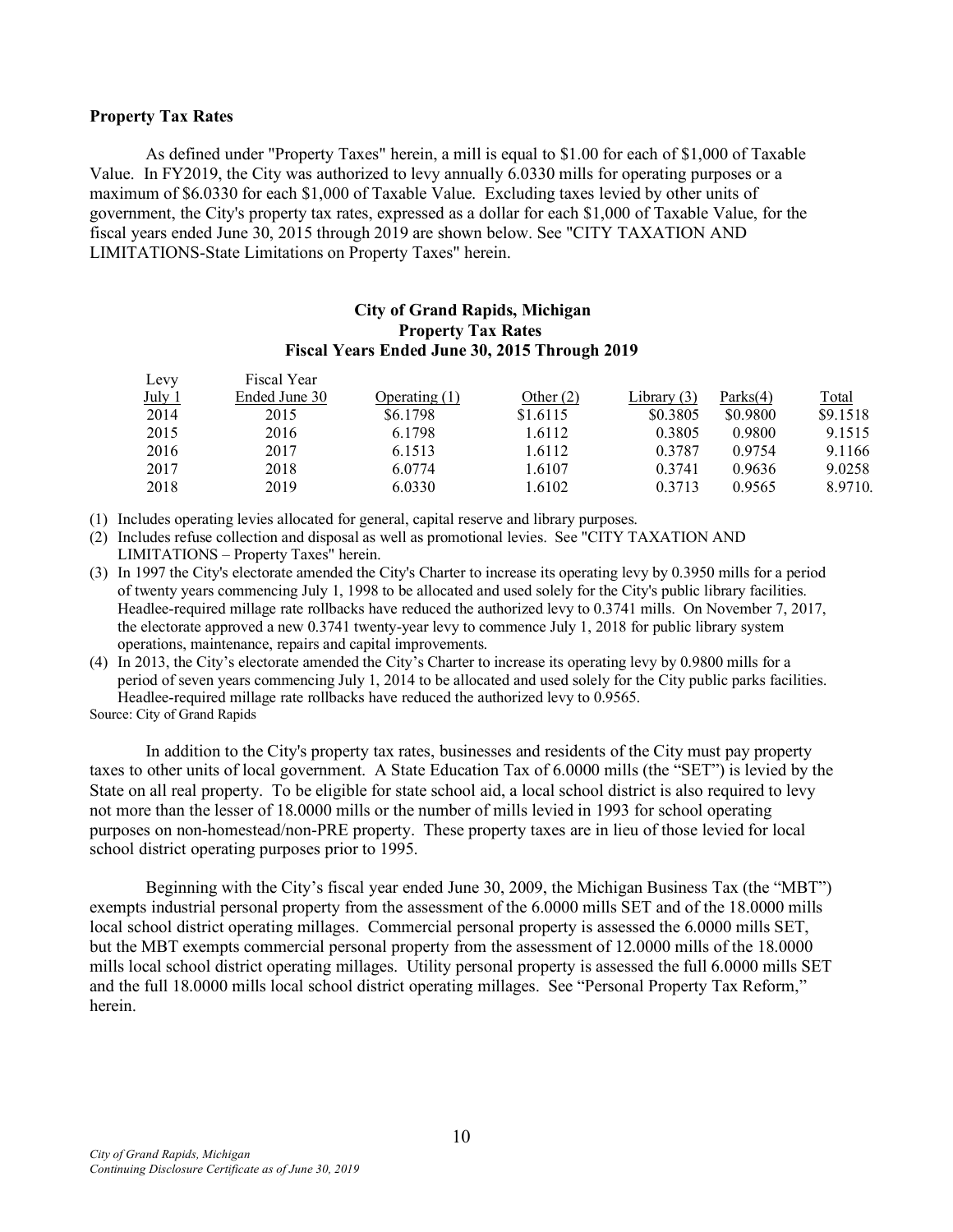Total rates, expressed as a \$1.00 for each \$1,000 of Taxable Value, for the City's fiscal years ended June 30, 2015 through 2019, are as follows:

### **City of Grand Rapids, Michigan PRE/Homestead(1) Property Tax Rates per \$1,000 of Taxable Value by Governmental Unit Fiscal Years Ended June 30, 2015 Through 2019**

| Governmental Unit                              | 2015      | 2016      | 2017      | 2018      | 2019      |
|------------------------------------------------|-----------|-----------|-----------|-----------|-----------|
|                                                | \$9.1518  | \$9.1515  | \$9.1166  | \$9.0258  | \$8.9710  |
|                                                | 5.6196    | 5.6196    | 6.0596    | 6.0518    | 6.2947    |
|                                                | 6.0000    | 6.0000    | 6.0000    | 6.0000    | 6.0000    |
| Grand Rapids Public Schools <sup>4</sup>       | 3.6000    | 3.8000    | 5.7449    | 4.2500    | 4.3000    |
| Kent Intermediate School District <sup>5</sup> | 4.6903    | 4.7903    | 4.7903    | 5.6694    | 5.6465    |
| Grand Rapids Community College                 | 1.7865    | 1.7865    | 1.7865    | 1.7788    | 1.7716    |
| Interurban Transit Partnership                 | 1.4700    | 1.4700    | 1.4688    | 1.4632    | 1.4658    |
|                                                | \$32.3182 | \$32.6179 | \$34,9667 | \$34.2390 | \$34.4496 |

(1) *Principal Residence Exemption ("PRE")/Homestead Property* means a dwelling or unit in a multiple-unit dwelling subject to ad valorem property taxes that is owned and occupied as the principal residence by the owner of the dwelling or unit. PRE/Homestead includes all unoccupied property classified as agricultural adjacent and contiguous to the home of the owner that is not leased or rented by the owner to another person if the gross receipts of the agricultural or horticultural operations, if any, exceed the household income of the owner. If the gross receipts of the agricultural or horticultural operations do not exceed the household income of the owner, the homestead includes only 5 acres adjacent and contiguous to the home of the owner. PRE/Homestead includes a life care facility registered under the Living Care Disclosure Act, Act 440, Public Acts of Michigan, 1976, as amended. PRE/Homestead also includes property owned by a cooperative housing corporation and occupied as a principal residence by tenant stockholders.

- (2) In November, 2013, the City's electorate amended the City's Charter to increase its operating levy by 0.9800 mills for a period of seven years commencing July 1, 2014 to be allocated and used solely for the City's public parks facilities.
- (3) In August, 2014, the County of Kent electorate approved the renewal of 0.3244 mill for Senior Citizen Services, along with an increase of 0.1756 mill, for a total authorized millage of 0.5000 mill for Senior Citizen Services. In November, 2014, the County's electorate approved a new Veterans Services millage at the rate of 0.0500 mill for a period of eight years. The Veterans Services millage was first levied in December, 2014. In November, 2016, the County's electorate approved the creation of a "Zoo and Public Museum" operating millage at a rate of 0.4400 mill for a period of ten years, starting on December 1, 2016 and ending in 2025. On November 6, 2018 County voters also approved an "Early Childhood Services," 0.2500 mill levy for six years beginning December 1, 2018.
- (4) Debt and sinking fund millages through the fiscal year ended June 30, 2017 then debt millage only beginning with fiscal year ending June 30, 2018. The Grand Rapids Public Schools is the largest school district within the City. Portions of other school districts overlap the City's boundaries. Of those which do, the total PRE/Homestead millage rates for the fiscal year ended June 30, 2019 ranged from \$34.5596 to \$38.0469 for each \$1,000 of Taxable Value.
- (5) On May 2, 2017 the electorate approved a ten year "strong schools," operating levy of 0.9000 mills for distribution to local school districts beginning with the July 1, 2017 levy.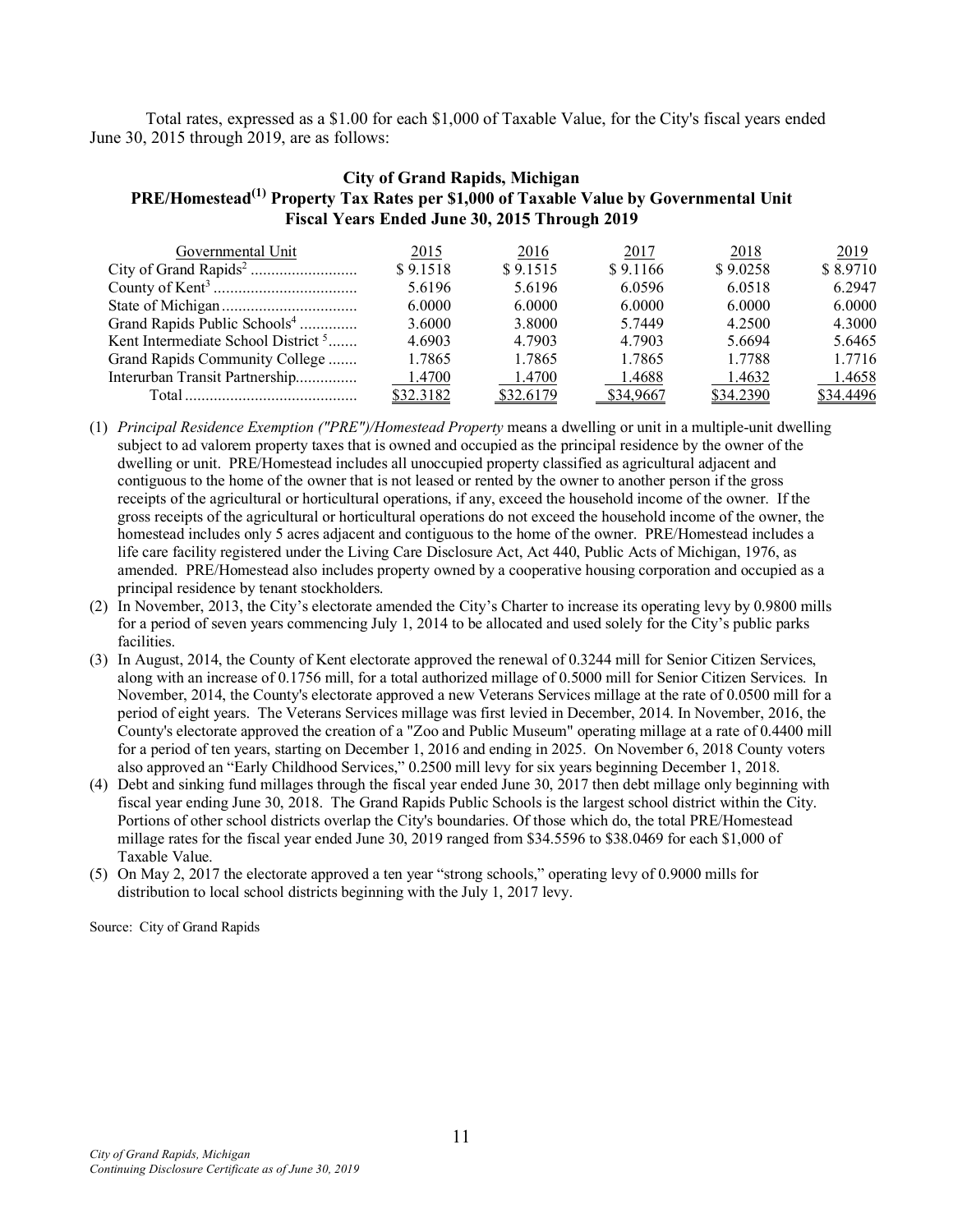# **City of Grand Rapids, Michigan Non-PRE/Non-Homestead Property(1) Tax Rates per \$1,000 of Taxable Value by Governmental Unit Fiscal Years Ended June 30, 2015 Through 2019**

| Governmental Unit                              | 2015      | 2016      | 2017      | 2018      | 2018      |
|------------------------------------------------|-----------|-----------|-----------|-----------|-----------|
|                                                | \$9.1518  | \$9.1515  | \$9.1166  | \$9.0258  | \$8.9710  |
|                                                | 5.6196    | 5.6196    | 6.0596    | 6.0518    | 6.2947    |
|                                                | 6.0000    | 6.0000    | 6.0000    | 6.0000    | 6.0000    |
| Grand Rapids Public Schools <sup>4</sup>       | 21.6000   | 21.8000   | 23.7449   | 22.2500   | 22.3000   |
| Kent Intermediate School District <sup>5</sup> | 4.6903    | 4.7903    | 4.7903    | 5.6694    | 5.6465    |
| Grand Rapids Community College                 | 1.7865    | 1.7865    | 1.7865    | 1.7788    | 1.7716    |
| Interurban Transit Partnership                 | 1.4700    | 1.4700    | 1.4688    | 1.4632    | 1.4658    |
|                                                | \$50.3182 | \$50.6179 | \$52.9667 | \$52.2390 | \$52.4496 |

(1) *Non-PRE / Non-Homestead Property* is property not included in the definition of *PRE / Homestead Property* (see Note 1 in the preceding table).

(2) In November, 2013, the City's electorate amended the City's Charter to increase its operating levy by 0.9800 mills for a period of seven years commencing July 1, 2014 to be allocated and used solely for the City's public parks facilities.

- (3) In August, 2014, the County of Kent electorate approved the renewal of 0.3244 mill for Senior Citizen Services, along with an increase of 0.1756 mill, for a total authorized millage of 0.5000 mill for Senior Citizen Services. In November, 2014, the County's electorate approved a new Veterans Services millage at the rate of 0.0500 mill for a period of eight years. The Veterans Services millage was first levied in December, 2014. In November, 2016, the County's electorate approved the creation of a "Zoo and Public Museum" operating millage at a rate of 0.4400 mill for a period of ten years, starting on December 1, 2016 and ending in 2025. On November 6, 2018 County voters also approved an "Early Childhood Services," 0.2500 mill levy for six years beginning December 1, 2018.
- (4) Operating, debt, and sinking fund millages through the fiscal year ended June 30, 2017 then operating and debt millages only beginning with fiscal year ending June 30, 2018. The Grand Rapids Public Schools is the largest school district within the City. Portions of other school districts overlap the City's boundaries. Of those which do, the total Non-PRE/Non-Homestead millage rates for the fiscal year ended June 30, 2019 ranged from \$52.4768 to \$56.0469 for each \$1,000 of Taxable Value.

(5) On May 2, 2017 the electorate approved a ten year "strong schools," operating levy of 0.9000 mills for distribution to local school districts beginning with the July 1, 2017 levy. Source: City of Grand Rapids

#### **Property Tax Collections**

The City's fiscal year begins on July 1. Real and personal property taxes are due on July 1 and are payable without penalty until July 31. Property owners who have not paid their property taxes on or before July 31 are required to pay interest and penalties on, and collections fees with respect to, such unpaid taxes.

Personal property taxes that are delinquent as of March 1 following the City's July 1 levy are collected by the City ("Delinquent Personal Property Taxes"). The City may bring suit to collect Delinquent Personal Property Taxes. The City may also seize the personal property to satisfy the tax lien thereon. The City's Delinquent Personal Property Taxes are a small percentage of the tax roll. The City's delinquent property taxes are removed from the tax roll after five years and represent an average of less than \$20,000 per year.

Real property taxes that are delinquent as of March 1 following the City's July 1 levy are turned over to Kent County (the "County") for collection ("Delinquent Real Property Taxes"). Such Delinquent Real Property Taxes are subject to additional penalties and interest charges by the County. Unless the Delinquent Real Property Taxes are paid within approximately 25 months from the date of delinquency, the underlying property may be foreclosed upon and sold at public auction.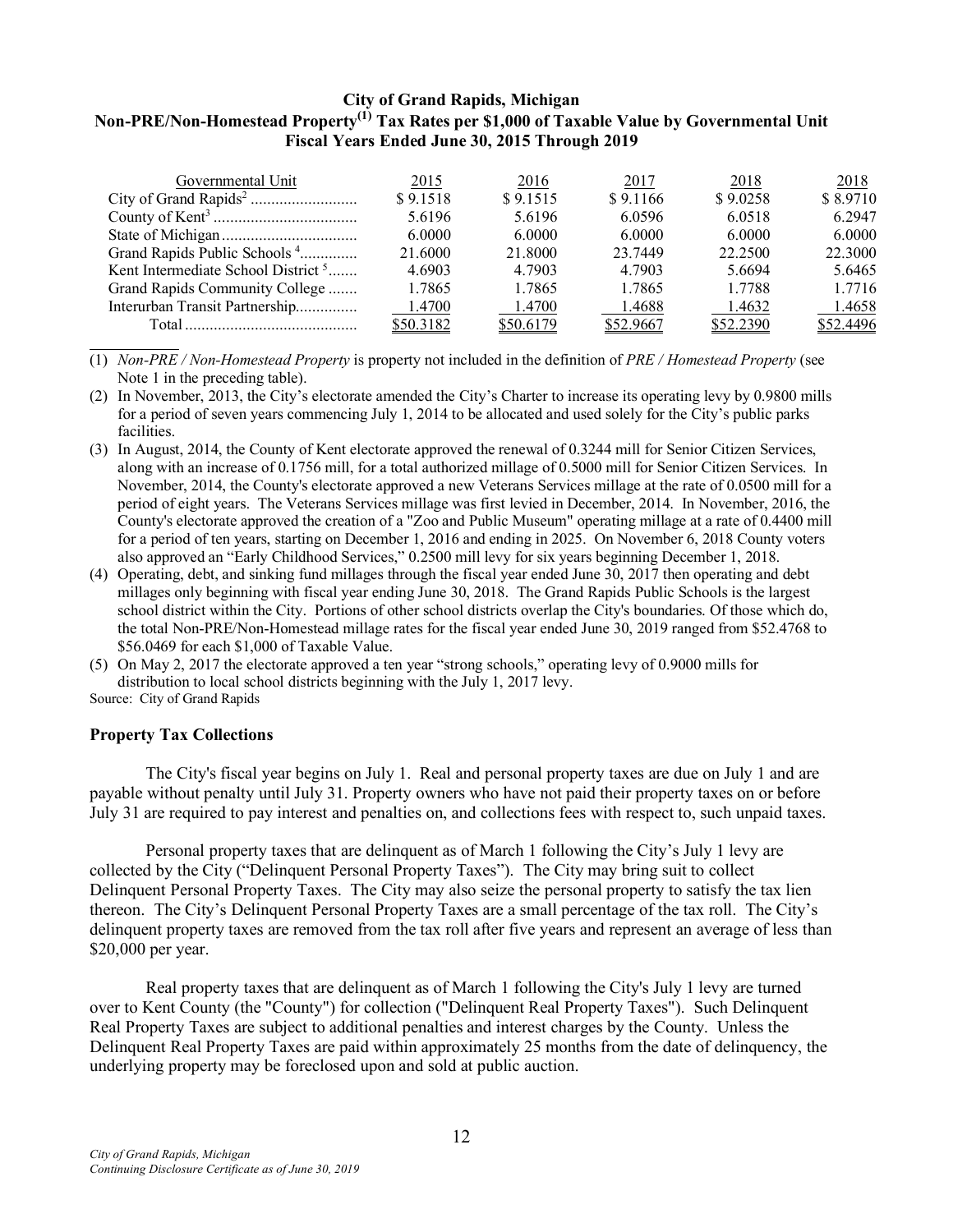The County has historically purchased the City's Delinquent Real Property Taxes from its delinquent tax payment fund. In return, the City has assigned the County all amounts due from the taxpayers with respect to such Delinquent Real Property Taxes. As a result of these purchases the City's real property tax receipts have approached 100%.

The continued purchase of Delinquent Real Property Taxes may be dependent upon the sale of delinquent tax notes by the County for that purpose. There is no assurance that the County will issue such delinquent tax notes or purchase such Delinquent Real Property Taxes in any fiscal year. If the Delinquent Real Property Taxes are not purchased by the County, any Delinquent Real Property Taxes collected by the County are remitted to the City within a month following the County's collection those past due taxes. The following table reflects the actual property tax collections for the City's fiscal years ended June 30, 2015 through 2019.

### **City of Grand Rapids, Michigan Property Tax Collections Fiscal Years Ended June 30, 2015 Through 2019**

| July 1 | Fiscal Year   | City           | to March 1         | Percent   |
|--------|---------------|----------------|--------------------|-----------|
| Levy   | Ended June 30 | Tax Levy $(1)$ | Following Levy (2) | Collected |
| 2014   | 2015          | \$39,110,467   | \$37,771,211       | 96.6%     |
| 2015   | 2016          | 40,157,067     | 38,924,701         | 96.9      |
| 2016   | 2017          | 40,504,385     | 39, 353, 188       | 97.2      |
| 2017   | 2018          | 41,522,680     | 40,496,437         | 97.5      |
| 2018   | 2019          | 43, 451, 205   | 42,481,284         | 97.8      |

(1) Excludes taxes on properties granted tax abatement under Act 198, Act 146, Act 147, Act 210 and Act 260. See "CITY TAXATION AND LIMITATIONS - Property Valuations" and "CITY TAXATION AND LIMITATIONS - Tax Abatement" herein.

(2) Excludes real property taxes turned over to Kent County for collection March 1.

(3) In November, 2013, City voters amended the City's Charter to increase its operating levy by 0.9800 mills to support the repair and rehabilitation of existing park equipment and facilities; investing in new park equipment and facilities; and opening the City's swimming pools for longer seasons. The term of the temporary millage is seven years and commenced with the July 1, 2014 property tax levy. In its first year, the Parks millage levy resulted in fiscal year ended June 30, 2015 revenues in the amount of \$3,839,507.

Source: City of Grand Rapids

Pursuant to Act 197, Public Acts of Michigan, 1975, as amended (the Downtown Development Authority Act), Act 281, Public Acts of Michigan, 1986, as amended (the Local Development Financing Act), Act 381, Public Acts of Michigan, 1996, as amended (the Brownfield Redevelopment Financing Act), Act 450, Public Acts of Michigan, 1980, as amended (the Tax Increment Finance Authority Act), and Act 280, Public Acts of Michigan, 2005, as amended (the Corridor Improvement Authority Act), the City has established authorities which capture property tax increment pursuant to these acts. The City's general operating revenues reflected in its audited financial statements are net of such capture.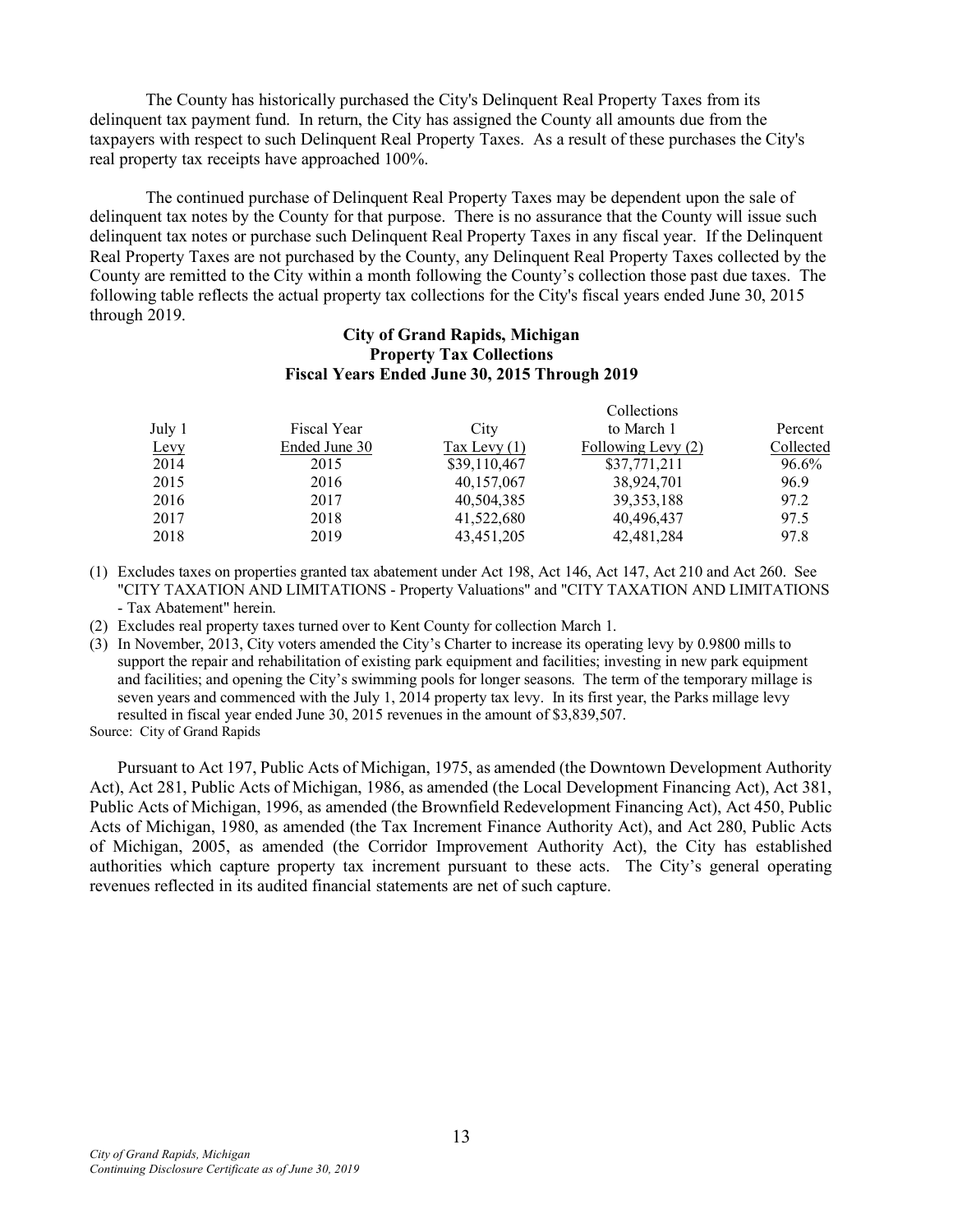#### **Taxpayers with Largest Valuations**

The taxpayers with the largest valuations in the City, their principal product or service, Total Taxable Value and percent of City's Total Taxable Value for the fiscal year ended June 30, 2019 are as follows:

# **City of Grand Rapids, Michigan Top Ten Largest Valuations (1) Fiscal Year Ended June 30, 2019**

|                                 |                                         | Total             | Percent of |
|---------------------------------|-----------------------------------------|-------------------|------------|
| Taxpayer                        | Principal Product or Service            | Taxable Value (2) | Total (3)  |
| <b>Consumers Energy Company</b> | Electric utility                        | \$91,736,830      | 1.87%      |
| Amway Hotel Corporation         | Lodging, dining, and retail             | 40,969,324        | 0.83       |
| Centerpoint Owner LLC           | Retail shopping center                  | 31,150,836        | 0.63       |
| DTE Gas Company                 | Gas utility                             | 25,267,200        | 0.51       |
| HP3 LLC                         | Lodging, dining, and retail             | 25,116,230        | 0.51       |
| CWD 111 Lyon LLC                | Real estate holding and development     | 18,097,618        | 0.37       |
| Steelcase, Inc.                 | Office furniture design / manufacturing | 15,950,331        | 0.32       |
| Meijer Inc                      | Retailer                                | 15,542,898        | 0.31       |
| Michigan Christian Home         | Nursing home/retirement community       | 14,517,744        | 0.30       |
| Hertz Grand Rapids One LLC      | Real estate holding                     | 14,336,320        | 0.29       |
|                                 |                                         | \$292,685,331     | 5.94%      |

(1) Property taxpayers and Taxable Value are based on the July 1, 2018 tax bills.

(2) Includes the Equivalent Taxable Value of property granted tax abatement under Act 198, Act 146, Act 147, Act 210, and Act 260. See "CITY TAXATION AND LIMITATIONS – Tax Abatements" herein.

(3) Based on \$4,908,321,321 which is the City's Total Taxable Value for the fiscal year ended June 30, 2019. Includes the Taxable Value of property granted tax abatement under Act 198, Act 146, Act 147, Act 210, and Act 260, as applicable. See "CITY TAXATION AND LIMITATIONS – Property Valuations" and "CITY TAXATION AND LIMITATIONS – Tax Abatement" herein.

Source: City of Grand Rapids

#### **City Income Tax**

In 1967, the City's electorate approved a two mill reduction in the City's maximum authorized general operating millage and the implementation of an income tax imposed on income earned within the City regardless of the residence of the taxpayer and on all income of City residents. Income taxed includes business net income and individuals' salaries and wages. Up to and including the calendar year ending December 31, 1995, residents paid 1% and non-residents paid 0.5%. In 1995, the City's electorate authorized an increase in the income tax from 1.0 % to 1.3% for residents and from 0.5% to 0.65% for nonresidents effective January 1, 1996. At the same time, the City's electorate voted to amend the City Charter to annually dedicate an appropriation of not less than 32% of the City's general operating fund budget to provide police services so long as an income tax of at least 1.3% for residents and 0.65% for non-residents is collected. In May 2010, the City's electorate authorized a temporary increase in the income tax from 1.3% to 1.5% for residents and from 0.65% to 0.75% for non-residents effective July 1, 2010 through June 30, 2015. On May 6, 2014, the City's electorate voted to amend the City Charter to extend the temporary increases in the resident and non-resident income tax rates for an additional term of fifteen years, commencing July 1, 2015, to provide funds for constructing, reconstructing, repairing and rehabilitating various public streets, roads, sidewalks, and adjacent or related rights of way, property, and easements.

Dependency exemptions are allowed on individual returns, with other exemptions available as well. Beginning July 1, 2010, the dependency exemption was lowered from \$750 to \$600 per dependent. Set forth below is a five year history of income tax collections.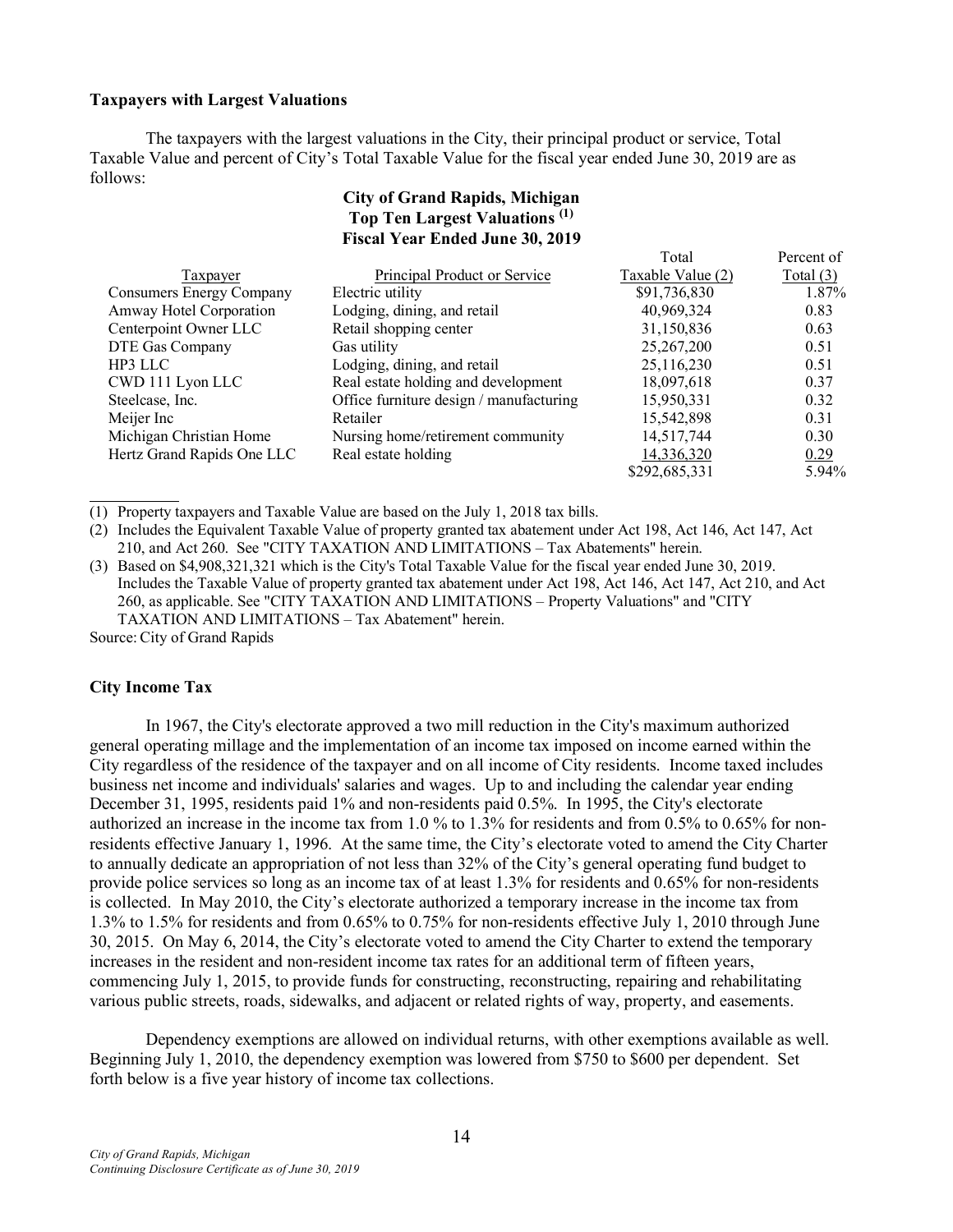### **City of Grand Rapids, Michigan Income Tax Collections Fiscal Years Ended June 30, 2015 Through 2019**

| <b>Fiscal Years</b> | Gross Tax       | Less:       | Net Income                                | % Increase or<br>(Decrease) over |
|---------------------|-----------------|-------------|-------------------------------------------|----------------------------------|
| Ended June 30       | Collections $1$ | Refunds     | Tax Collections <sup><math>1</math></sup> | Prior Year                       |
| 2015 <sup>2</sup>   | \$90,913,513    | \$8,943,101 | \$81,970,412                              | 5.67%                            |
| 2016 <sup>3</sup>   | 96,581,795      | 8,407,544   | 88, 174, 251                              | 7.57                             |
| 2017 <sup>4</sup>   | 104,415,763     | 10,397,109  | 94,018,655                                | 6.63                             |
| 2018 <sup>5</sup>   | 108,078,406     | 9,537,937   | 98,540,469                                | 4.81                             |
| $2019^{6}$          | 114,146,909     | 9,626,211   | 104,520,698                               | 6.07                             |

<sup>1</sup> Including interest and penalties.

 Net collections were \$71,077,962 net of temporary income tax increase effective July 1, 2010. Net collections were \$76,331,950 net of temporary income tax increase effective July 1, 2010. Net collections were \$81,483,331 net of temporary income tax increase effective July 1, 2010. <sup>5</sup> Net collections were \$85,402,578 net of temporary income tax increase effective July 1, 2010. Net collections were \$90,512,414 net of temporary income tax increase effective July 1, 2010. Source: City of Grand Rapids

# **REVENUES FROM THE STATE OF MICHIGAN**

The City receives revenue sharing payments from the State of Michigan under the State Constitution and the State Revenue Sharing Act of 1971, as amended. The revenue sharing payments are composed of two components – a constitutional distribution and a statutory distribution.

The constitutional distribution is mandated by the State Constitution and distributed on a per capita basis to townships, cities and villages. The amount of the constitutionally mandated revenue sharing component distributed to the City can vary depending on the population of the City compared to other units in the State and the amounts of sales tax revenues received by the State.

The statutory distribution is authorized by legislative action and distribution is subject to annual State appropriation by the State Legislature. Statutory distributions may be reduced or delayed by Executive Order during any State fiscal year in which the Governor, with the approval of the State Legislature's appropriations committees, determines that actual revenues will be less than the revenue estimates on which appropriations were based.

Over the last several years, the State of Michigan has modified the statutory revenue sharing program several times which has caused the City and other local government units to complete required "best practices" to remain eligible for distribution of funds. Currently, statutory revenue sharing is distributed under a program called the City, Village, and Township Revenue Sharing Program or CVTRS which began in fiscal year 2015. To remain eligible for distribution the City must certify to the Michigan Department of Treasury that by December 1 of each year the local unit has produced and made the following documents readily available to the public:

- 1) Citizen's guide of its most recent local finances, including recognition of its unfunded liabilities
- 2) Performance Dashboard
- 3) Debt Service Report containing a detailed listing of its outstanding debt and debt service requirements
- 4) Projected Budget Report of revenues and expenditures

As the State of Michigan has modified the statutory revenue sharing program over time, the City has consistently met the requirements and has received 100% of eligible payments since their inception.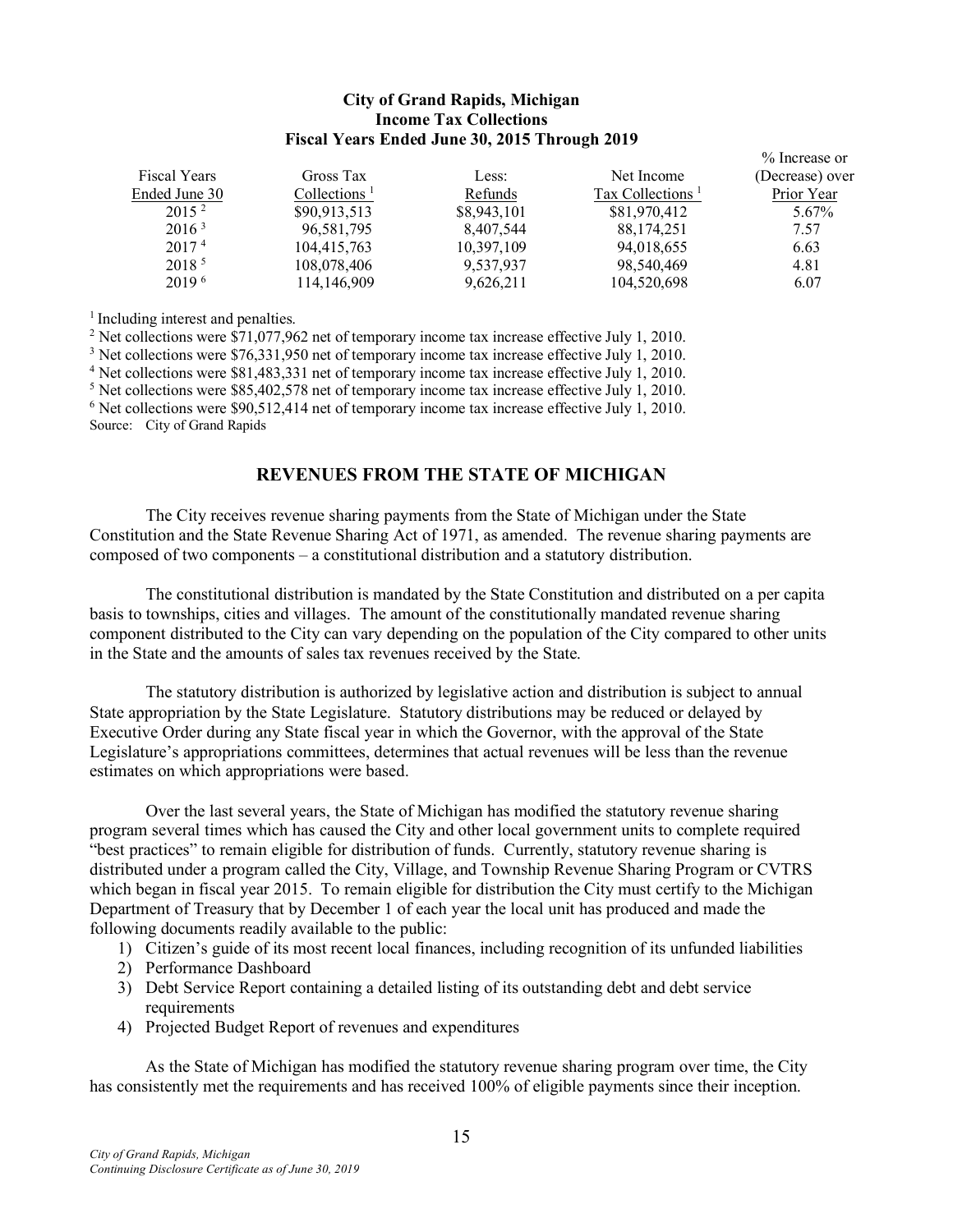In the fiscal year ended June 30, 2019 the City received total revenue sharing in the General Fund of \$18,999,577. This includes one-half of the statutory revenue sharing amount which totals \$2,644,539. The remaining statutory revenue sharing for the fiscal year ended June 30, 2019 was deposited into the City's Capital Reserve Fund.

While the City intends to fully meet future requirements under the current CVTRS program, purchasers of City bonds should be aware that further modifications to statutory revenue sharing payments to Michigan local governmental units are possible. With the inclusion of half the estimated annual statutory revenue payments in the City's general fund budget, the loss of all or part of these revenues could negatively impact the City's general fund possibly requiring the City to seek other sources of revenue and/or expenditure reductions.

The following table sets forth the annual revenue sharing payments and other moneys received for the City's general operating fund for the fiscal years ended June 30, 2015 through June 30, 2019.

### **City of Grand Rapids, Michigan General Operating Fund Revenues from the State of Michigan Fiscal Years Ended June 30, 2015 Through 2019**

|                                       | 2015                       | 2016 <sup>2</sup> | 2017 <sup>2</sup> | 2018 <sup>2</sup> | 2019 <sup>2</sup> |
|---------------------------------------|----------------------------|-------------------|-------------------|-------------------|-------------------|
| Sales Tax $\dots\dots\dots\dots\dots$ | $$14,288,969$ <sup>1</sup> | \$17,817,900      | \$17,742,537      | \$18,280,900      | \$18,999,577      |
| Grants and Other                      | 597,846                    | 677.729           | 717,276           | 902.953           | 1,277,685         |
| Total Revenues from the State         |                            |                   |                   |                   |                   |
| of Michigan <sup>2</sup>              | \$14,886,815               | \$18,495,629      | \$18,459,813      | \$19,183,853      | \$20,277,262      |

<sup>1</sup> Constitutional revenue sharing only.

<sup>2</sup> Beginning with the fiscal year ended June 30, 2016, the City budgeted half of CVTRS statutory revenue sharing payments in the General Fund.

| Year   | Fund                                                        | <b>Total Annual CVTRS</b> |
|--------|-------------------------------------------------------------|---------------------------|
| FY2015 | $\frac{1}{2}$ Transformation; $\frac{1}{2}$ Capital Reserve | \$5,289,078               |
| FY2016 | $\frac{1}{2}$ Transformation; $\frac{1}{2}$ Capital Reserve | \$5,289,078               |
| FY2017 | $\frac{1}{2}$ General, $\frac{1}{2}$ Capital Reserve        | \$5,289,078               |
| FY2018 | $\frac{1}{2}$ General, $\frac{1}{2}$ Capital Reserve        | \$5,289,078               |
| FY2019 | $\frac{1}{2}$ General, $\frac{1}{2}$ Capital Reserve        | \$5,289,078               |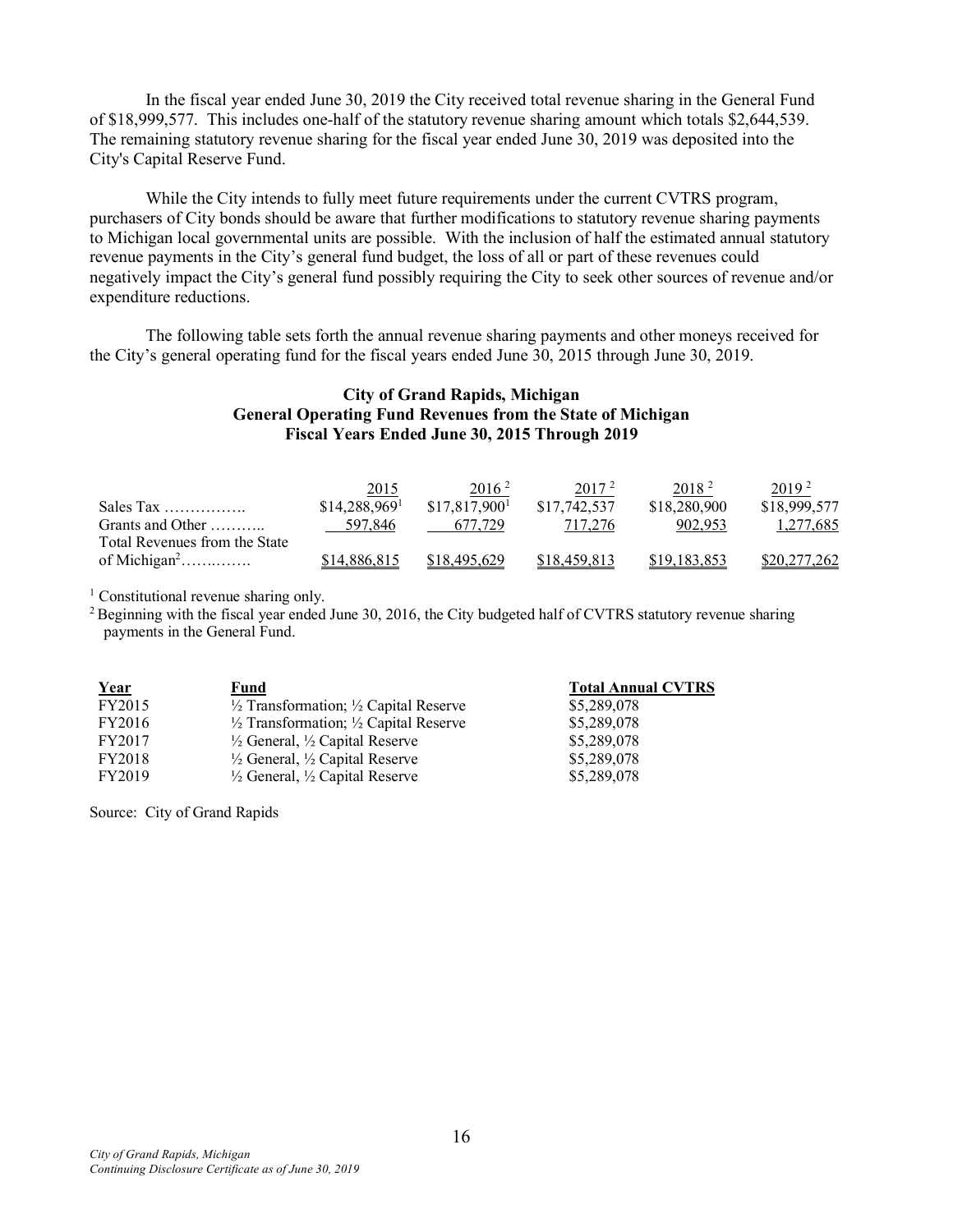### **CITY DEBT**

### **Statutory and Constitutional Debt Provisions**

Section 21 of Article VII of the State Constitution establishes the authority, subject to statutory and constitutional limitations, for municipalities to incur debt for public purposes:

"The legislature shall provide by general laws for the incorporation of cities and villages. Such laws shall limit their rate of ad valorem property taxation for municipal purposes, and restrict the powers of cities and villages to borrow money and contract debts. Each city and village is granted power to levy other taxes for public purposes, subject to limitations and prohibitions provided by this constitution or by law."

In accordance with the foregoing authority granted to the State Legislature, the Home Rule City Act limits the amount of debt a city may have outstanding at any time. Section 4(a) of this Act provides:

"... the net indebtedness incurred for all public purpose may be as much as but shall not exceed the greater of the following:

(a) Ten percent of the assessed value of all real and personal property in the city.

(b) Fifteen percent of the assessed value of all the real and personal property in the city if that portion of the total amount of indebtedness incurred which exceeds 10% is or has been used solely for the construction or renovation of hospital facilities."

Significant exceptions to the debt limitation are permitted by the Home Rule City Act for certain types of indebtedness which include: special assessment bonds and State transportation fund bonds (formerly, motor vehicle highway fund bonds), even though they are a general obligation of the City; revenue bonds payable from revenues only, whether secured by a mortgage or not; bonds issued or contract obligations or assessments incurred to comply with an order of the Water Resources Commission of the State or a court of competent jurisdiction, and obligations incurred for water supply, sewage, drainage or refuse disposal or resource recovery projects necessary to protect the public health by abating pollution.

#### **Municipal Bond Ratings**

The City's financial status is regularly reviewed by municipal bond rating agencies. The City's most recent limited tax general obligation (LTGO) bonds were issued in November, 2018 and received ratings of Aa2 by Moody's and AA by Standard & Poor's. The most recent Sanitary Sewer System bonds were issued in June, 2018 and were rated Aa1 by Moody's and AA by Standard & Poor's. The Water Supply System bonds received ratings of Aa2 by Moody's and AA by Standard & Poor's for its most recent issue in September, 2018.

#### **Legal Debt Margin**

Pursuant to the statutory and constitutional debt provisions set forth herein, the following table reflects the amount of additional debt the City may legally incur as of July 2, 2019.

| Debt Outstanding <sup>(2)</sup> \$538,020,422 |  |
|-----------------------------------------------|--|
|                                               |  |
|                                               |  |

- (1) 10% of \$6,008,632,100, which is the City's Total SEV for the fiscal year ended June 30, 2019. Includes the SEV of property granted tax abatement under Act 198, Act 146, Act 147, Act 210, and Act 260.
- (2) See "CITY DEBT –Statutory and Constitutional Debt Provisions" herein.

Sources: Municipal Advisory Council of Michigan and the City of Grand Rapids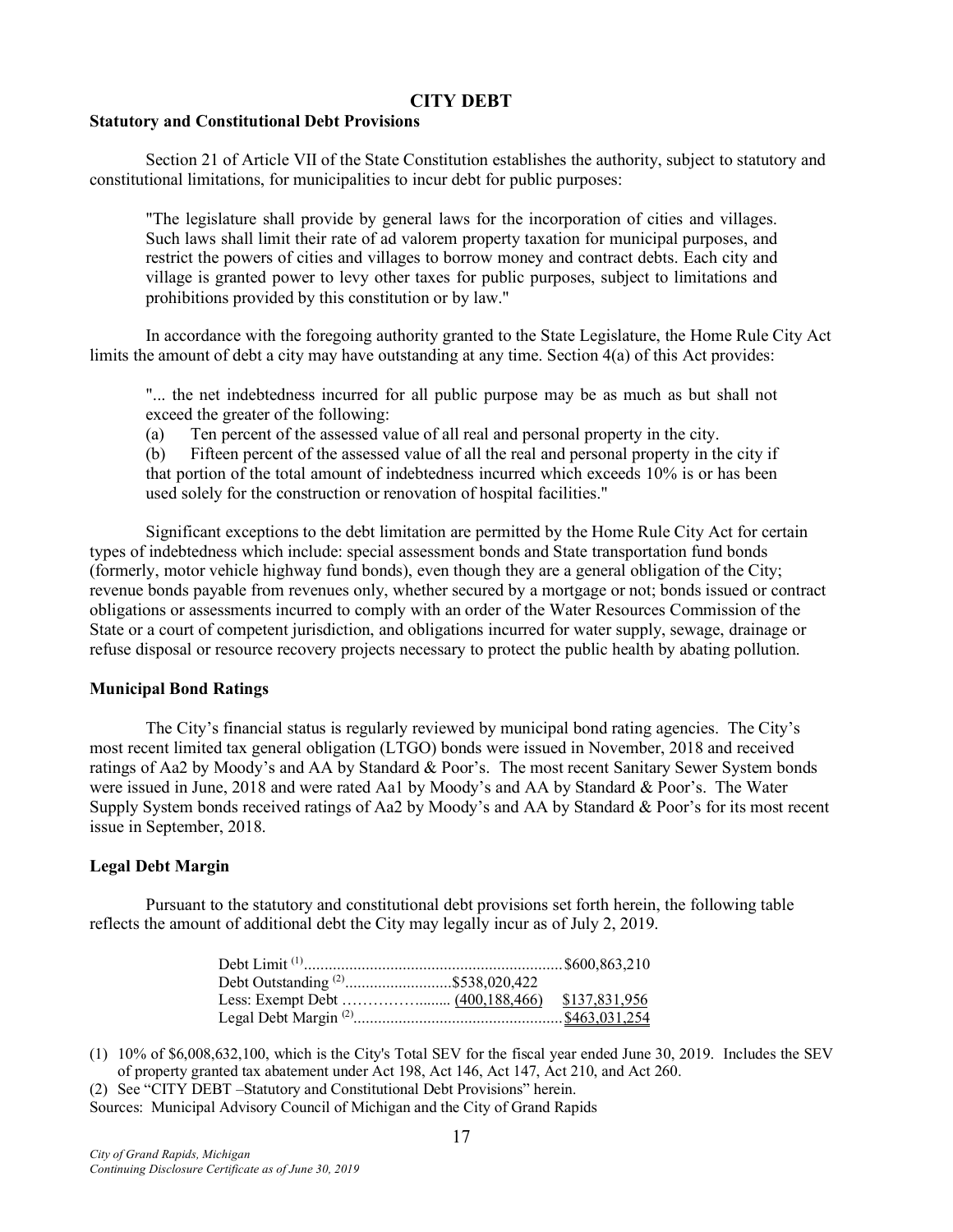# **Debt Statement**

The following table reflects a breakdown of the City's direct debt as of July 2, 2019. Direct debt shown as self-supporting is paid from sources other than the City's property and income taxes. The City's ability to levy taxes to pay the debt service on obligations designated as "Limited Tax" is subject to applicable charter, statutory and constitutional limitations. See "CITY TAXATION AND LIMITATIONS" herein.

| <b>City Direct Debt</b>                          | <b>Gross</b>  | <b>Self-Supporting</b> | <b>Net</b>   |  |  |  |
|--------------------------------------------------|---------------|------------------------|--------------|--|--|--|
| Share of County Issued Bonds:                    |               |                        |              |  |  |  |
| Dated November 15, 2016 (Limited Tax)            | \$7,860,000   | \$                     | \$7,860,000  |  |  |  |
| Dated December 3, 2014 (Limited Tax)             | 3,850,000     |                        | 3,850,000    |  |  |  |
| Dated September 30, 2008 (Limited Tax)           | 605,000       |                        | 605,000      |  |  |  |
|                                                  | \$12,315,000  | \$                     | \$12,315,000 |  |  |  |
| <b>Building Authority Bonds:</b>                 |               |                        |              |  |  |  |
| Dated July 28, 2011 (Limited Tax)                | \$10,305,000  | \$                     | \$10,305,000 |  |  |  |
| Dated September 15, 2010 (Limited Tax, Series C) | 5,440,000     |                        | 5,440,000    |  |  |  |
| Dated March 30, 2010 (Limited Tax, Series B)     | 2,115,000     |                        | 2,115,000    |  |  |  |
| Dated March 30, 2010 (Limited Tax, Series A)     | 1,770,000     |                        | 1,770,000    |  |  |  |
| Dated March 4, 2009 (Limited Tax)                | 3,800,000     |                        | 3,800,000    |  |  |  |
| Dated November 18, 2004 (1)                      | 10,565,000    | 10,565,000             |              |  |  |  |
| Dated June 15, 2002 (1)                          | 10,810,000    | 10,810,000             |              |  |  |  |
|                                                  | \$44,805,000  | \$21,375,000           | \$23,430,000 |  |  |  |
| Tax Increment Authority Bonds:                   |               |                        |              |  |  |  |
| Dated March 8, 2017 (Limited Tax) (2)            | \$19,110,000  | 19,110,000<br>S        | \$           |  |  |  |
| Dated June 12, 2012 (Limited Tax)                | 1,805,000     | 1,805,000              |              |  |  |  |
|                                                  | \$20,915,000  | \$20,915,000           | \$           |  |  |  |
| <b>Installment Purchase Notes:</b>               |               |                        |              |  |  |  |
| Dated November 14, 2014 (Limited Tax)            | \$1,038,156   | \$                     | \$1,038,156  |  |  |  |
| Dated August 22, 2012 (Limited Tax)              | 208,800       |                        | 208,800      |  |  |  |
|                                                  | \$1,246,956   | \$                     | \$1,246,956  |  |  |  |
| Water Revenue Bonds:                             |               |                        |              |  |  |  |
| Senior Lien                                      |               |                        |              |  |  |  |
| Dated September 20, 2018                         | \$35,310,000  | \$35,310,000           | \$           |  |  |  |
| Dated September 22, 2016                         | 36,475,000    | 36,475,000             |              |  |  |  |
| Dated February 25, 2015                          | 24,385,000    | 24,385,000             |              |  |  |  |
| Dated March 13, 2013                             | 1,875,000     | 1,875,000              |              |  |  |  |
| Junior Lien                                      |               |                        |              |  |  |  |
| Dated April 11, 2016 (3)                         | 1,903,008     | 1,903,008              |              |  |  |  |
| Dated April 9, 2015 (3)                          | 8,538,063     | 8,538,063              |              |  |  |  |
| Dated September 17, 2014 (3)                     | 2,397,840     | 2,397,840              |              |  |  |  |
| Dated December 14, 2012 (3)                      | 503,514       | 503,514                |              |  |  |  |
| Dated September 18, 2012 (3)                     | 2,590,930     | 2,590,930              |              |  |  |  |
| Dated September 23, 2011 (3)                     | 2,066,024     | 2,066,024              |              |  |  |  |
| Dated June 24, 2011 (3)                          | 546,549       | 546,549                |              |  |  |  |
| Dated April 8, 2011 (3)                          | 614,752       | 614,752                |              |  |  |  |
|                                                  | \$117,205,680 | \$117,205,680          | \$           |  |  |  |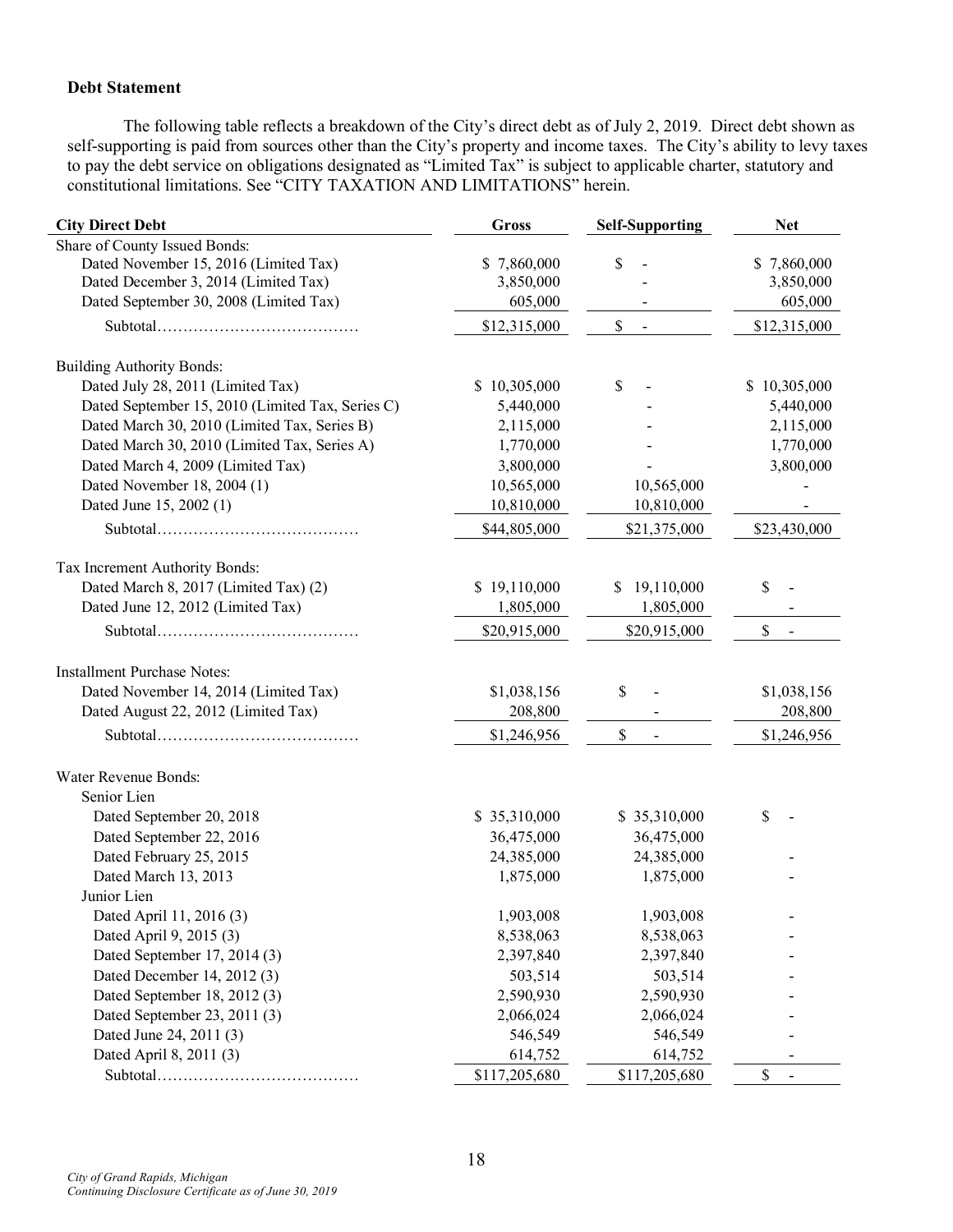| <b>City Direct Debt</b>                                      | <b>Gross</b>  | <b>Self-Supporting</b> | <b>Net</b>                     |  |  |  |
|--------------------------------------------------------------|---------------|------------------------|--------------------------------|--|--|--|
| Sewer Revenue Bonds:                                         |               |                        |                                |  |  |  |
| Senior Lien                                                  |               |                        |                                |  |  |  |
| Dated June 13, 2018                                          | \$41,830,000  | \$41,830,000           | \$                             |  |  |  |
| Dated March 3, 2016                                          | 46,935,000    | 46,935,000             |                                |  |  |  |
| Dated October 8, 2014                                        | 52,150,000    | 52,150,000             |                                |  |  |  |
| Dated May 16, 2013                                           | 35,110,000    | 35,110,000             |                                |  |  |  |
| Dated October 10, 2012                                       | 24,535,000    | 24,535,000             |                                |  |  |  |
| Dated December 15, 2010 (Series A)                           | 21,330,000    | 21,330,000             |                                |  |  |  |
| Dated December 15, 2010 (Series B)                           | 1,705,000     | 1,705,000              |                                |  |  |  |
| Dated January 26, 2010                                       | 29,625,000    | 29,625,000             |                                |  |  |  |
| Dated July 1, 1998                                           | 11,790,000    | 11,790,000             |                                |  |  |  |
| Junior Lien                                                  |               |                        |                                |  |  |  |
| Dated April 9, 2013 (3)                                      | 869,125       | 869,125                |                                |  |  |  |
| Dated June 24, 2011 (3)                                      | 1,225,370     | 1,225,370              |                                |  |  |  |
| Dated April 8, 2011 (3)                                      | 3,264,305     | 3,264,305              | $\blacksquare$                 |  |  |  |
|                                                              | \$270,368,800 | \$270,368,800          | $\mathbb{S}$<br>$\blacksquare$ |  |  |  |
| Limited Tax General Obligation Bonds:                        |               |                        |                                |  |  |  |
| Dated November 28, 2018 (Capital Improv Bonds)               | \$8,210,000   | \$                     | \$8,210,000                    |  |  |  |
| Dated April 5, 2017 (Capital Improv Bonds)                   | 2,910,000     |                        | 2,910,000                      |  |  |  |
| Dated March 31, 2016 (Capital Improv Bonds)                  | 12,345,000    |                        | 12,345,000                     |  |  |  |
| Dated February 4, 2016 (Limited Tax)                         | 18,515,000    |                        | 18,515,000                     |  |  |  |
| Dated August 26, 2015 (Capital Improv Bonds)                 | 15,000,000    |                        | 15,000,000                     |  |  |  |
| Dated October 11, 2013 (Capital Improv Bonds)                | 1,570,000     |                        | 1,570,000                      |  |  |  |
|                                                              | \$58,550,000  | \$                     | \$58,550,000                   |  |  |  |
| Share of Grand Valley Regional Biosolids Authority<br>Bonds: |               |                        |                                |  |  |  |
| Dated April 1, 2008 (4)                                      | \$5,958,281   | \$5,958,281            | \$                             |  |  |  |
| Dated September 20, 2007 (4)                                 | 6,655,705     | 6,655,705              | $\blacksquare$                 |  |  |  |
|                                                              | \$12,613,986  | \$12,613,986           | $\mathbb{S}$<br>$\sim$         |  |  |  |
| <b>Total Direct Debt</b>                                     | \$538,020,422 | \$442,478,466          | \$95,541,956                   |  |  |  |
| <b>Total Direct Debt</b>                                     |               |                        | \$508.09<br>1.59%              |  |  |  |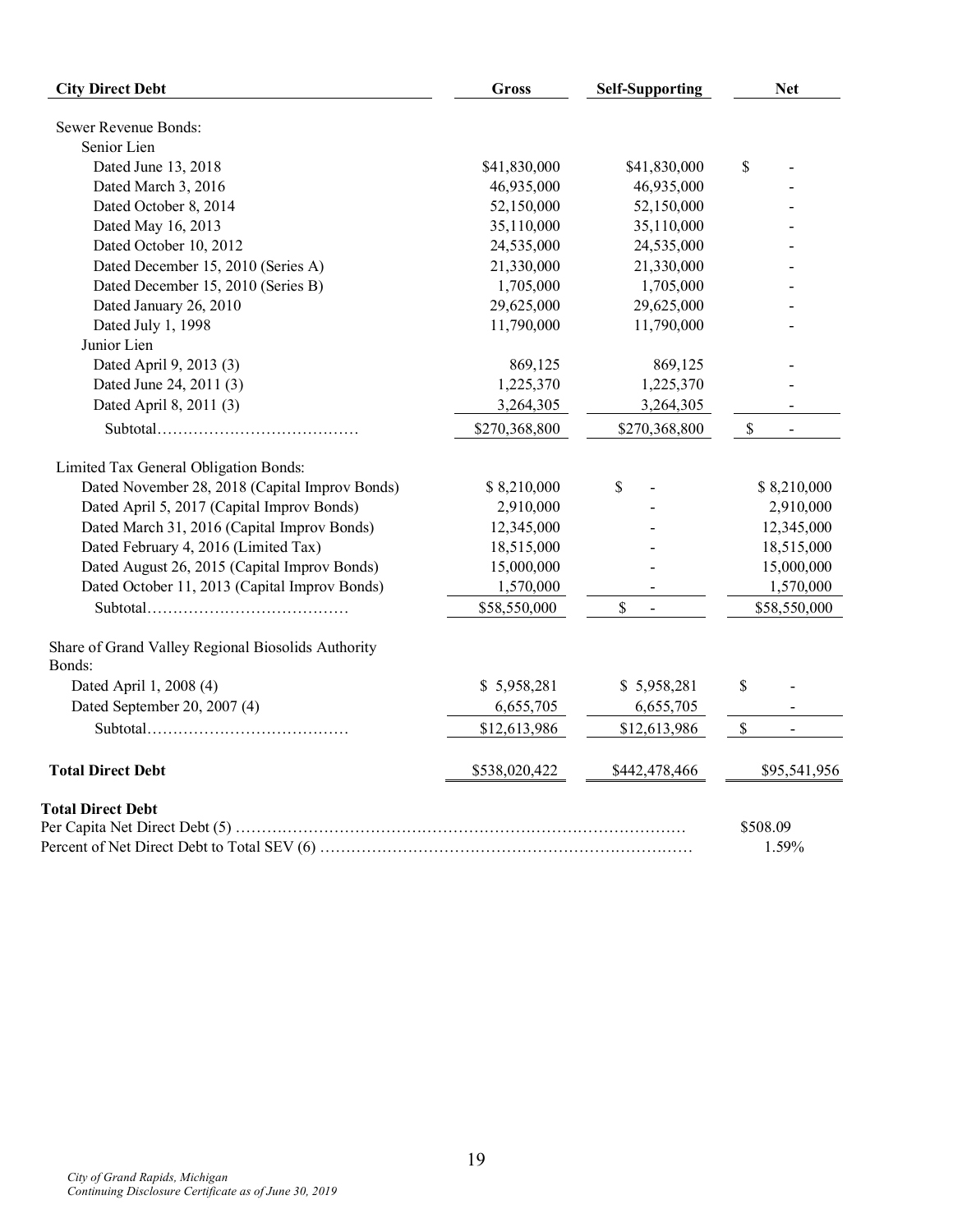|                                                             |                 | <b>City Share As</b>    |               |  |  |
|-------------------------------------------------------------|-----------------|-------------------------|---------------|--|--|
| <b>Overlapping Debt (7)</b>                                 | Gross           | <b>Percent of Gross</b> | <b>Net</b>    |  |  |
| Caledonia Community Schools                                 | \$105,850,940   | $0.08\%$                | \$<br>84,681  |  |  |
| Forest Hills Public Schools                                 | 133,550,000     | 2.27%                   | 3,031,585     |  |  |
| Godwin Heights Public Schools                               | 15,085,000      | 9.37%                   | 1,413,465     |  |  |
| Grand Rapids Public Schools                                 | 222,015,000     | 99.99%                  | 221,992,798   |  |  |
| Kenowa Hills Public Schools                                 | 69,275,000      | $0.32\%$                | 221,680       |  |  |
| Kentwood Public Schools                                     | 70,915,000      | 7.91%                   | 5,609,376     |  |  |
| Kent County                                                 | 137,925,000     | 21.24%                  | 29, 295, 270  |  |  |
| <b>Grand Rapids Community College</b>                       | 33,650,000      | 20.55%                  | 6,915,075     |  |  |
| <b>Total Overlapping Debt</b>                               | \$788,265,940   |                         | \$268,563,930 |  |  |
| <b>Total City Direct and Overlapping Debt</b>               | \$1,326,286,362 |                         | \$364,105,886 |  |  |
|                                                             |                 |                         | \$1,428.23    |  |  |
| Percent of Net Overlapping Debt to Total SEV (6)            |                 | 4.47%                   |               |  |  |
|                                                             |                 |                         | \$1,936.32    |  |  |
| Percent of Net Direct and Overlapping Debt to Total SEV (6) |                 |                         | $6.06\%$      |  |  |

- (1) Debt service is payable only from rental revenues received from the State of Michigan. These bonds were refunded on October 31, 2019.
- (2) Although not pledged as security for these general obligation bonds, the City of Grand Rapids and its Downtown Development Authority (GR-DDA) have entered into an agreement which provides that the GR-DDA will reimburse the City in amounts equal to the semi-annual debt service payments.
- (3) Principal outstanding is based on total bond proceeds expended for this completed project, less prior year principal payments and any principal forgiveness.
- (4) Estimated based on total debt allocated to the City of Grand Rapids.
- (5) Based on the City's 2010 Census of 188,040.
- (6) Based on \$6,008,632,100 which is the City's Total SEV for the fiscal year ended June 30, 2019. Includes the SEV of property granted tax abatements under Act 198, Act 146, Act 147, Act 210, and Act 260. See the "Tax Abatements," section of this annual report.
- (7) Overlapping debt is the portion of another taxing unit's debt for which owners of property located within the City are liable, in addition to the debt directly issued by the City. Overlapping debt is calculated as of July 2, 2019.

Sources: City of Grand Rapids and the Municipal Advisory Council of Michigan.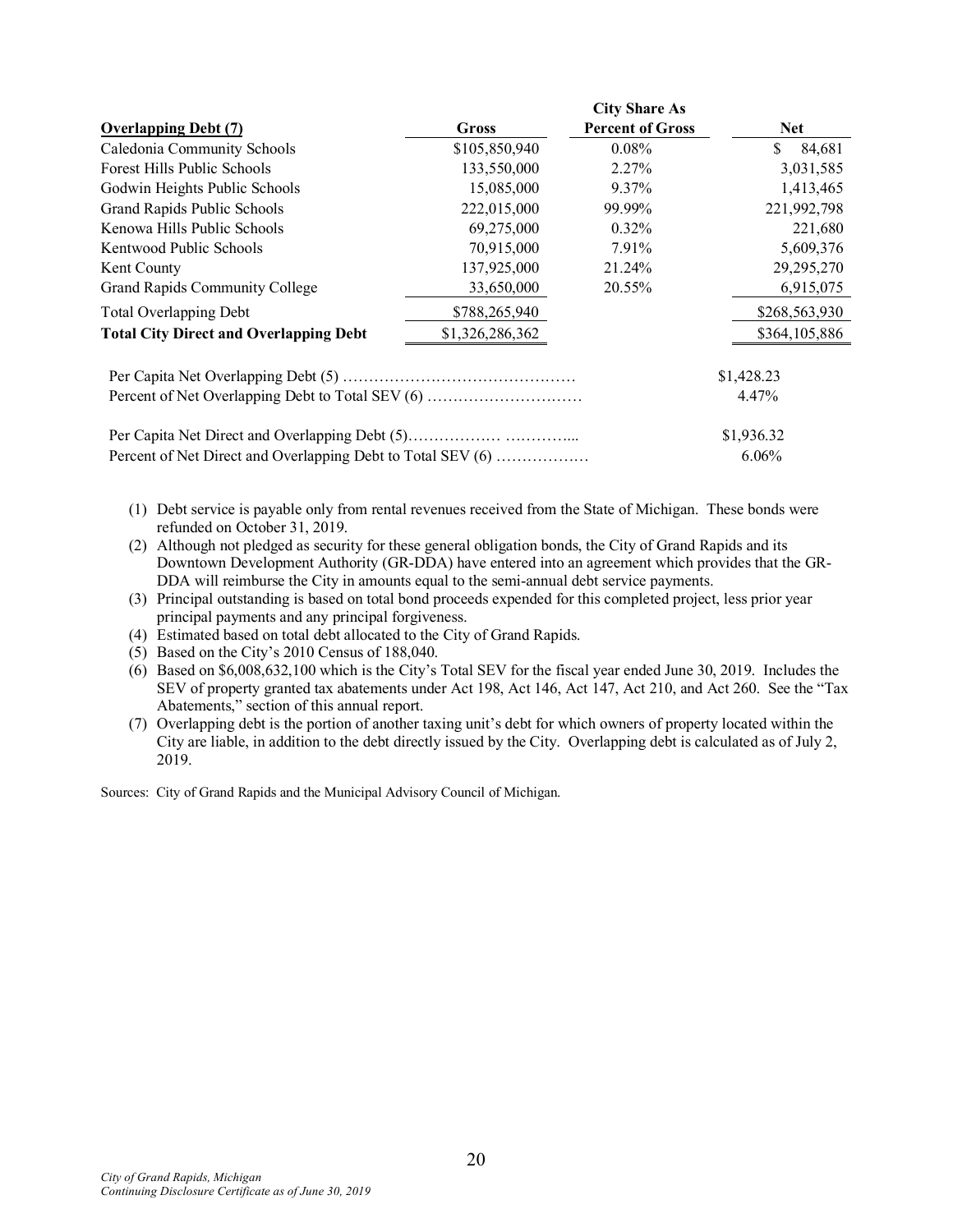# **Schedule of Remaining Bond Maturities**

The following table sets forth the remaining annual maturities of the City's bonded indebtedness by type of issue as of July 2, 2019:

| <b>Fiscal Yr</b> |              | County        | <b>Building</b>  |               | <b>Tax Increment</b> | <b>Sewer</b>    |               | Water         | <b>Installment</b><br><b>Purchase</b> |             | <b>Limited Tax</b> |               | <b>Biosolids</b> |                  |            |  |                    |               |
|------------------|--------------|---------------|------------------|---------------|----------------------|-----------------|---------------|---------------|---------------------------------------|-------------|--------------------|---------------|------------------|------------------|------------|--|--------------------|---------------|
| <b>Ending</b>    |              | <b>Issued</b> | <b>Authority</b> |               | <b>Authority</b>     | Revenue         |               | Revenue       |                                       |             | General            |               | <b>Authority</b> |                  |            |  |                    |               |
| June 30          |              | <b>Bonds</b>  | <b>Bonds</b>     |               | <b>Bonds</b>         | <b>Bonds</b>    |               | <b>Bonds</b>  | <b>Notes</b>                          |             |                    |               |                  |                  | Obligation |  | Bonds <sup>1</sup> | <b>TOTALS</b> |
| 2020             | $\mathbb{S}$ | 775,000       | \$<br>4,745,000  | <sup>\$</sup> | 6,385,000            | \$<br>8,935,000 | <sup>\$</sup> | 7,060,000     | \$                                    | 250,342     | \$<br>3,540,000    | $\mathcal{S}$ | 1,146,726        | \$<br>32,837,068 |            |  |                    |               |
| 2021             |              | 805,000       | 4,980,000        |               | 6,460,000            | 9,335,000       |               | 3,775,000     |                                       | 255,355     | 18,405,000         |               | 1,173,550        | 45,188,905       |            |  |                    |               |
| 2022             |              | 515,000       | 3,195,000        |               | 6,610,000            | 11,210,000      |               | 3,930,000     |                                       | 260,495     | 3,540,000          |               | 1,193,668        | 30,454,163       |            |  |                    |               |
| 2023             |              | 530,000       | 2,950,000        |               | 125,000              | 11,765,000      |               | 4,115,000     |                                       | 262,565     | 3,960,000          |               | 1,220,492        | 24,928,057       |            |  |                    |               |
| 2024             |              | 555,000       | 3,095,000        |               | 130,000              | 12,345,000      |               | 4,300,000     |                                       | 218,199     | 4,140,000          |               | 1,247,316        | 26,030,515       |            |  |                    |               |
| 2025             |              | 580,000       | 3,255,000        |               | 135,000              | 12,950,000      |               | 4,485,000     |                                       |             | 4,330,000          |               | 1,270,787        | 27,005,787       |            |  |                    |               |
| 2026             |              | 600,000       | 3,420,000        |               | 135,000              | 13,590,000      |               | 4,685,000     |                                       |             | 4,535,000          |               | 1,297,611        | 28,262,611       |            |  |                    |               |
| 2027             |              | 625,000       | 3,595,000        |               | 140,000              | 14,275,000      |               | 4,910,000     |                                       |             | 2,600,000          |               | 1,327,788        | 27,472,788       |            |  |                    |               |
| 2028             |              | 650,000       | 3,780,000        |               | 145,000              | 14,915,000      |               | 5,125,000     |                                       |             | 2,290,000          |               | 1,354,612        | 28,259,612       |            |  |                    |               |
| 2029             |              | 680,000       | 3,980,000        |               | 155,000              | 10,890,000      |               | 5,065,000     |                                       |             | 1,435,000          |               | 1,381,436        | 23,586,436       |            |  |                    |               |
| 2030             |              | 705,000       | 1,365,000        |               | 160,000              | 11,400,000      |               | 5,285,000     |                                       |             | 1,490,000          |               |                  | 20,405,000       |            |  |                    |               |
| 2031             |              | 740,000       | 1,425,000        |               | 165,000              | 11,930,000      |               | 5,515,000     |                                       |             | 690,000            |               |                  | 20,465,000       |            |  |                    |               |
| 2032             |              | 775,000       | 1,495,000        |               | 170,000              | 12,494,305      |               | 5,761,301     |                                       |             | 715,000            |               |                  | 21,410,606       |            |  |                    |               |
| 2033             |              | 810,000       | 580,000          |               |                      | 12,815,370      |               | 5,894,538     |                                       |             | 745,000            |               |                  | 20,844,908       |            |  |                    |               |
| 2034             |              | 840,000       | 605,000          |               |                      | 14,974,125      |               | 5,930,930     |                                       |             | 780,000            |               |                  | 23,130,055       |            |  |                    |               |
| 2035             |              | 880,000       | 625,000          |               |                      | 13,385,000      |               | 5,992,840     |                                       |             | 810,000            |               |                  | 21,692,840       |            |  |                    |               |
| 2036             |              | 610,000       | 650,000          |               |                      | 8,840,000       |               | 3,833,008     |                                       |             | 845,000            |               |                  | 14,778,008       |            |  |                    |               |
| 2037             |              | 640,000       | 255,000          |               |                      | 9,270,000       |               | 3,863,063     |                                       |             | 875,000            |               |                  | 14,903,063       |            |  |                    |               |
| 2038             |              |               | 260,000          |               |                      | 9,725,000       |               | 3,455,000     |                                       |             | 520,000            |               |                  | 13,960,000       |            |  |                    |               |
| 2039             |              |               | 270,000          |               |                      | 7,915,000       |               | 3,625,000     |                                       |             | 540,000            |               |                  | 12,350,000       |            |  |                    |               |
| 2040             |              |               | 280,000          |               |                      | 8,275,000       |               | 2,050,000     |                                       |             | 565,000            |               |                  | 11,170,000       |            |  |                    |               |
| 2041             |              |               |                  |               |                      | 8,645,000       |               | 2,155,000     |                                       |             | 590,000            |               |                  | 11,390,000       |            |  |                    |               |
| 2042             |              |               |                  |               |                      | 4,815,000       |               | 2,265,000     |                                       |             | 610,000            |               |                  | 7,690,000        |            |  |                    |               |
| 2043             |              |               |                  |               |                      | 2,865,000       |               | 2,375,000     |                                       |             |                    |               |                  | 5,240,000        |            |  |                    |               |
| 2044             |              |               |                  |               |                      | 3,015,000       |               | 2,495,000     |                                       |             |                    |               |                  | 5,510,000        |            |  |                    |               |
| 2045             |              |               |                  |               |                      | 2,275,000       |               | 2,620,000     |                                       |             |                    |               |                  | 4,895,000        |            |  |                    |               |
| 2046             |              |               |                  |               |                      | 2,385,000       |               | 2,755,000     |                                       |             |                    |               |                  | 5,140,000        |            |  |                    |               |
| 2047             |              |               |                  |               |                      | 2,505,000       |               | 1,895,000     |                                       |             |                    |               |                  | 4,400,000        |            |  |                    |               |
| 2048             |              |               |                  |               |                      | 2,630,000       |               | 1,990,000     |                                       |             |                    |               |                  | 4,620,000        |            |  |                    |               |
| <b>TOTALS</b>    |              | \$12,315,000  | \$44,805,000     |               | \$20,915,000         | \$270,368,800   |               | \$117,205,680 |                                       | \$1,246,956 | \$58,550,000       |               | \$12,613,986     | \$538,020,422    |            |  |                    |               |

Note 1: Estimated annual maturities because the City's shares vary from year to year based on its shares of total Biosolids treated and disposed of at the Biosolids facility, which is jointly owned and operated by the City and the City of Wyoming. SOURCE: The City of Grand Rapids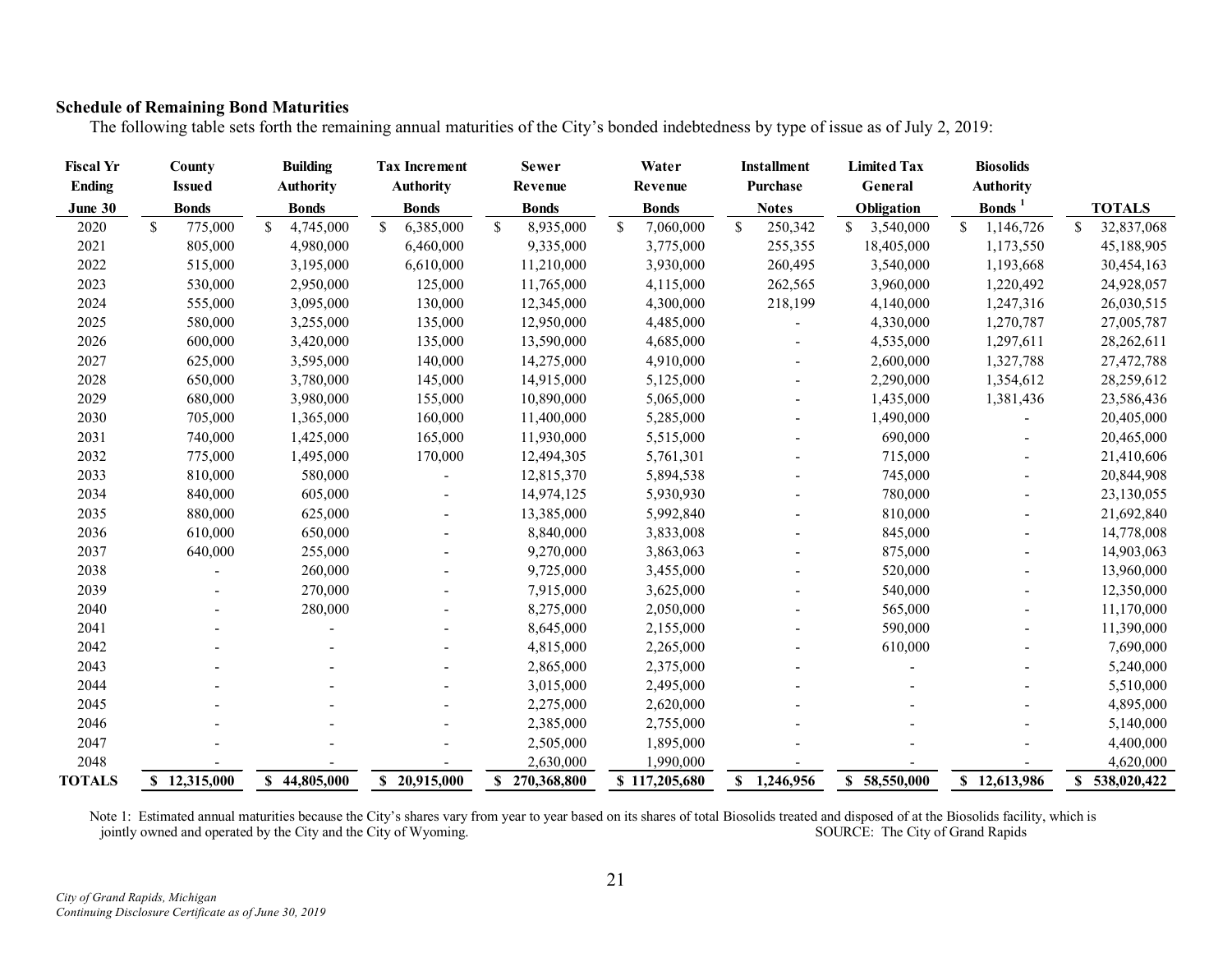# **Debt History**

There is no record of default on obligations by the City since 1933.

## **Short Term Borrowing**

No short-term borrowing is being utilized except to the extent of the City's participation in the County delinquent tax payment fund. See "CITY TAX AND LIMITATIONS – Property Tax Collections" herein.

# **Operating Lease**

In 1998, the Kent County Building Authority ("KCBA") sold \$65,650,000 of bonds to finance the construction of a new courthouse. In November, 2005 the KCBA refunded a portion of such outstanding bonds with a \$49,990,000 issue of refunding bonds. In August, 2014 the KCBA refunded another portion of the outstanding bonds with a \$4,460,000 refunding bond issue. The City entered into a 28 year operating lease with Kent County to utilize approximately 31.35% of the facility to house the 61st District Court and related City facilities. The City pays the KCBA 31.35% of the debt service payments on the bonds issued for the courthouse as well as its proportionate share of facility operating and maintenance costs.

# **Future Financing**

Within the eighteen months following June 30, 2019 the City plans to issue several bond issues.

On October 31, 2019 in cooperation with the State of Michigan the City issued Grand Rapids Building Authority (GRBA) Series 2019A and Series 2019B bonds to refund the GRBA Series 2002A and Series 2004B bonds, respectively. Debt service for the refunded and refunding bonds is payable only from rental revenues received from the State of Michigan for its use of 1 North Division Avenue.

In February, 2020 the City expects to issue up to \$50 million of Sanitary Sewer System (SSS) bonds for improvements to the City's SSS as well as to components and public infrastructure directly affected by these improvements which consist of (a) a carbon recovery system in the form of co-digestion of solids and concentrated waste, (b) a renewable gas conditioning system, (c) a phosphorus recovery system, (d) sanitary sewer separation projects, and (e) other facilities, equipment and improvements to the sanitary sewer system all in accordance with information on file and recommendations of the City Engineer. If market conditions are expected to provide a 5% net present value savings, the SSS Series 2010B will be refunded as part of the same bond issue.

In summer 2020, the City expects to issue an LTGO bond issue in the amount not to exceed \$6.4 million for the re-construction of Lyon Square Plaza and Edge Park. This park is expected to be a joint project with the City's Downtown Development Authority and other partners, including private donors. These proposed Series 2020 improvement bonds will be issued under the authorization of Michigan Public Act 34 of 2001, as amended.

It is currently expected that in FY2021 debt financing may be used to provide capital improvement funds for the second phase of street lighting improvements. However, the City has not finalized the design or locations for these improvements nor has a 45-day notice of intent to issue debt been approved by City Commission.

Any outstanding City bond issue which becomes eligible for refunding based on optional redemption covenants will be considered for refunding if the net present value ("NPV") refunding savings meets or exceeds the City's 5% NPV savings threshold.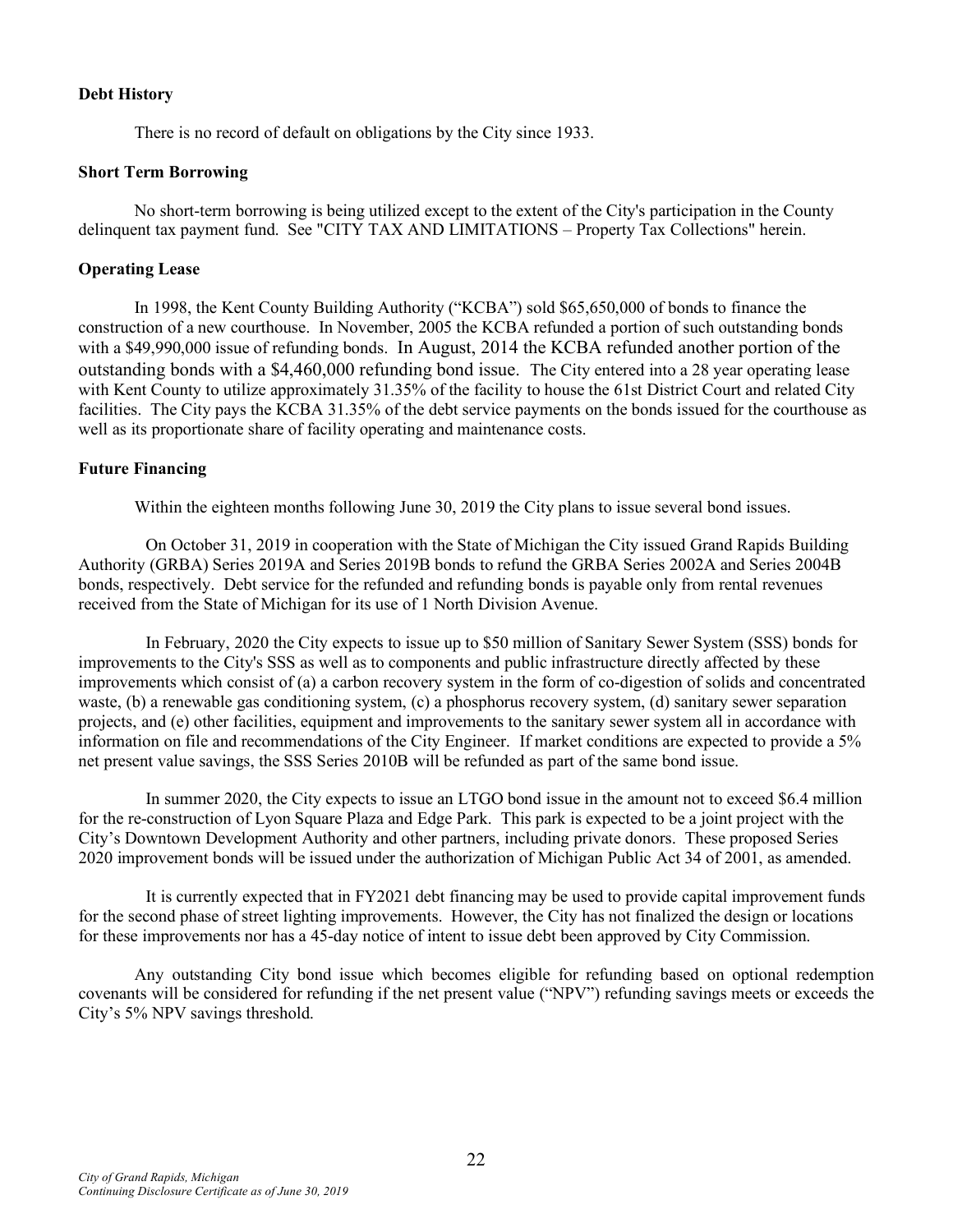# **EMPLOYEE BENEFITS AND LABOR CONTRACTS**

### **Vacation and Sick Leave Benefits and Associated Liabilities**

Employees of the City can earn up to 27 days of paid vacation per year based on various years of service formulas outlined in bargaining unit contracts and non-represented staff benefit plans. Unless an unusual exception is granted by the City Manager, the use, conversion, and carryover of paid vacation time is established by the current contract for each bargaining unit and can vary from one bargaining unit to another. Terminated or retiring employees are paid for unused vacation days.

Depending on the bargaining unit, employees of the City may also earn from one-half day to one day of paid sick leave per month depending on the particular labor contract. Based on the number of years of service, employees are paid for up to 90 days of accumulated sick leave at termination or retirement provided they have worked a minimum of 10 continuous years. At time of retirement, employees can also elect to purchase pension service credit with unused sick leave hours.

The City accrues paid vacation and sick leave liabilities as assigned fund equity on the Governmental Fund Balance Sheet. For the fiscal year ended June 30, 2019, the amount of \$6,815,134 was so assigned for the City's General Fund.

### **Other Postemployment Benefits**

In June, 2015 the Governmental Accounting Standards Board ("GASB") issued its Statement 75 – "Accounting and Financial Reporting for Postemployment Benefits Other than Pensions." Other postemployment benefits ("OPEB") include postemployment healthcare insurance as well as other forms of postemployment benefits (for example, life insurance) when provided separately from a pension plan. GASB Statement 75 replaced the requirements of Statement 45. This Statement established standards for recognizing and measuring liabilities, deferred outflows of resources, deferred inflows of resources, and expense/expenditures for defined benefit OPEB plans. It also addressed note disclosures and required supplementary information in the financial reports of state and local governmental employers.

The City provides postemployment healthcare insurance until age 65 (or the date of Medicare eligibility depending on the labor contract) for its employees who retire prior to age 65, were hired prior to 2009, and meet other criteria. Similar to other governmental units, the City historically funded its OPEB program on a pay-as-you-go basis prior to 2007; however with the implementation of GASB 45 in 2010, the City began reporting OPEB costs and also contributing to the unfunded liability.

Modifications to the retiree health care benefit have been made with the goal of reducing the long-term liability. All new hires since 2009 participate in a defined contribution ("DC") retiree health care plan which is a retirement health savings plan ("RHSA") rather than a defined benefit plan. Currently approximately 66% of City employees are participating in the DC RHSA. Employees who remain in the closed defined benefit ("DB") plans now earn the benefit incrementally over the course of their careers, and employees who retire after June 30, 2010 will "float" with active employees relative to health care plan design and premium sharing.

Both GASB Statement 45 and 75 require that OPEB assets be held within an irrevocable trust fund in order to be considered "Plan Assets." During 2010, the City established three irrevocable trusts to accumulate the assets. The plans are agent plans administered by the Municipal Employees Retirement System of Michigan ("MERS"). Actuarial reports are prepared annually, currently, by Gabriel, Roeder, Smith and Company of Southfield, Michigan.

The DB OPEB plans provide other postemployment benefits consisting of health care benefits for eligible retirees and their eligible dependents until the retiree is age 65 (or Medicare eligible, depending on the particular labor contract). Because different bargaining units have different eligibility standards to qualify for the benefit, the City established three separate plans, Police, Fire, and General. All three DB plans are closed to new entrants.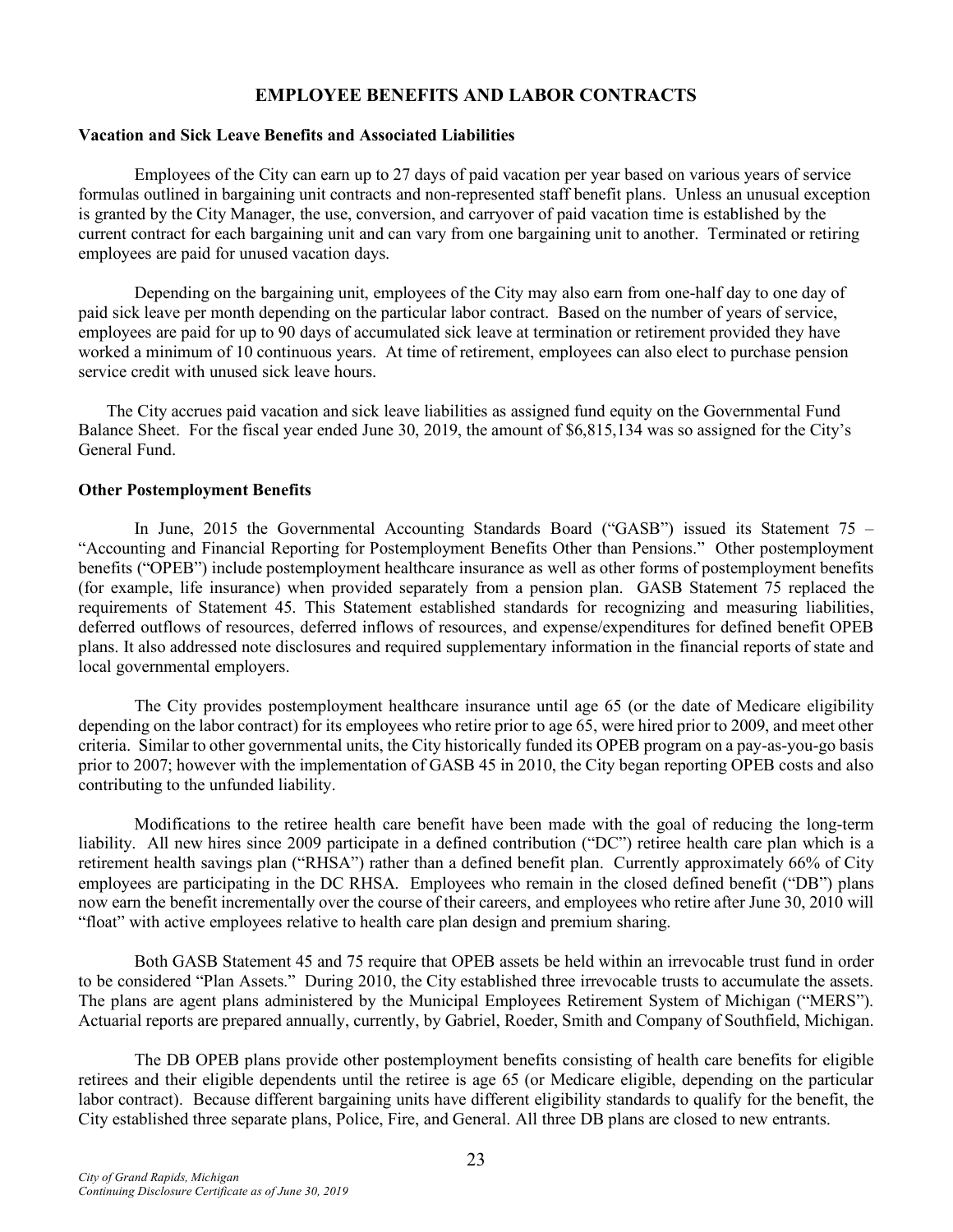The Library Board decided the Library will fund their postemployment benefits on a pay-as-you-go basis – as of June 30, 2019, only one retiree remained eligible for other postemployment benefits. Beginning June 30, 2018, the City's audit firm, Plante Moran, PLLC, deemed the Library's DB OPEB expenditures immaterial with regards to GASB 75 reporting requirements. These pay-as-you-go OPEB contributions are reported as expenditures in the Library Fund.

The most recent actuarial valuation studies were completed as of June 30, 2019. The reports use a assumed investment return rate of 5%, a blend of short-term and long-term investment return assumptions, because plan assets are held in trusts and invested by MERS. The 5% investment rate of return is believed to be appropriate because the plans have been closed to new entrants and, therefore, a shorter time horizon for investing is deemed to be appropriate.

Current employees not covered by one of the DB OPEB plans are covered by the DC RHSA plan created in 2009 and administered by MERS. The plans do not issue separate financial statements. However, basic financial information regarding assets, liabilities and net position, basis of accounting and funding policy is included in Note 8 of the City's Comprehensive Annual Financial Report.

#### **City of Grand Rapids Net Other Postemployment Benefits Liability Components On June 30, 2019**

|                                                 | <b>General</b> | Police       | Fire         | <b>TOTAL</b>  |
|-------------------------------------------------|----------------|--------------|--------------|---------------|
| <b>Total OPEB Liability</b>                     | \$44,499,431   | \$56,962,269 | \$34,541,918 | \$136,003,618 |
| Less: Plan Fiduciary Net Position               | 12,901,210     | 36,571,540   | 20,398,971   | 69,871,721    |
| City's Net OPEB Liability                       | \$31,598,221   | \$20,390,729 | \$14,142,947 | \$66,131,897  |
| Plan Fiduciary Net Position as a Percent of the |                |              |              |               |
| <b>Total OPEB Liability</b>                     | 28.99%         | 64.20%       | 59.06%       | 51.37%        |

Source: Gabriel, Roeder, Smith and Company

### **City of Grand Rapids Statement of Changes in Net Position For the Fiscal Year Ended June 30, 2019**

|                                         | <b>Retiree Health Care Trust Funds</b> |                       |                     |                             |
|-----------------------------------------|----------------------------------------|-----------------------|---------------------|-----------------------------|
|                                         | General                                |                       |                     | <b>Total Retiree Health</b> |
|                                         | <b>Employee</b>                        | <b>Police Retiree</b> | <b>Fire Retiree</b> | <b>Care Trust Funds</b>     |
| <b>ADDITIONS</b>                        |                                        |                       |                     |                             |
| <b>Employer contributions</b>           | \$5,742,193                            | \$4,099,293           | \$2,945,869         | \$12,787,355                |
| Investment income (loss):               |                                        |                       |                     |                             |
| Interest and dividends                  | 14,106                                 | 8,959                 | 6,904               | 29,969                      |
| Net appreciation (depreciation) in fair |                                        |                       |                     |                             |
| value of investments                    | 368,584                                | 1,055,346             | 580,072             | 2,004,002                   |
| <b>Total Additions</b>                  | 6,124,883                              | 5,163,598             | 3,532,845           | 14,821,326                  |
| <b>DEDUCTIONS</b>                       |                                        |                       |                     |                             |
| Benefits paid (1)                       | 3,648,296                              | 2,200,071             | 2,174,165           | 8,022,532                   |
| Administration expenses                 | 161,545                                | 142,446               | 116,428             | 420,419                     |
| <b>Total Deductions</b>                 | 3,809,841                              | 2,342,517             | 2,290,593           | 8,442,951                   |
| Change in Net Position                  | 2,315,042                              | 2,821,081             | 1,242,252           | 6,378,375                   |
| Total net position $-$ beginning        | 10,586,168                             | 33,750,459            | 19,156,719          | 63,493,346                  |
| Total net position - ending             | \$12,901,210                           | \$36,571,540          | \$20,398,971        | \$69,871,721                |

Note 1: Plan member (retiree) premium contributions of \$1,340,487 are shown as reductions of benefits paid, rather than as revenue.

Source: Gabriel, Roeder, Smith and Company and the City of Grand Rapids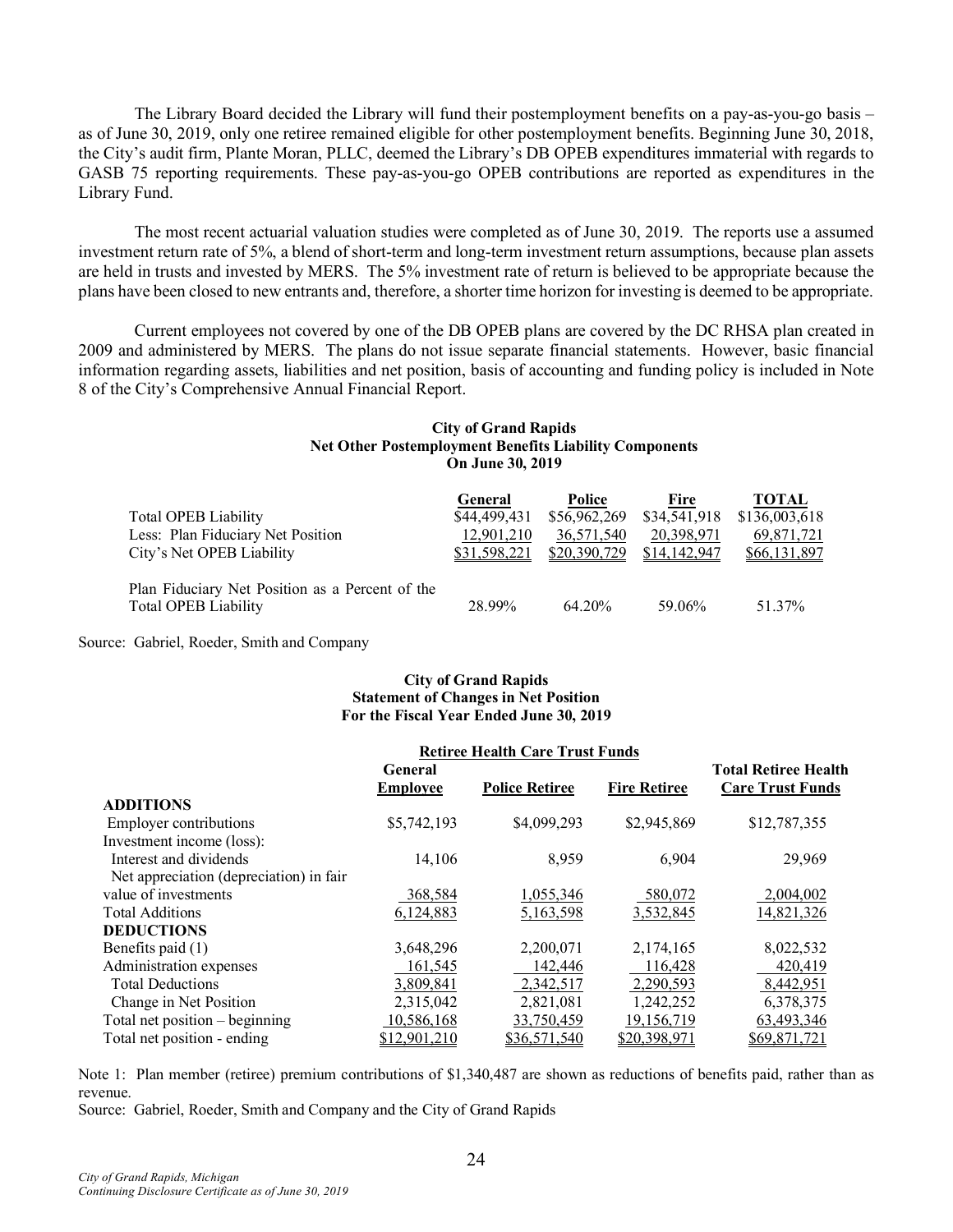#### **City of Grand Rapids Other Postemployment Benefits Plan Membership At the June 30, 2018 Valuation Date**

|                                                                 | General | Police | Fire        | <b>TOTAL</b> |
|-----------------------------------------------------------------|---------|--------|-------------|--------------|
| Retirees and beneficiaries receiving benefit payments           | 267     | 102    | 103         | 472          |
| Non-covered retirees purchasing benefit at subsidized rate      |         |        |             |              |
| Inactive plan members entitled to but not yet receiving benefit |         |        |             |              |
| payments                                                        |         | 26     |             | 32           |
| Active plan members                                             | 259     | 127    | 125         | 511          |
| Employees eligible to purchase benefit at subsidized rate after |         |        |             |              |
| retirement                                                      | 604     | 173    | 63          | 840          |
| <b>TOTAL</b>                                                    |         | 432    | <u> 297</u> | ,860         |

#### **City of Grand Rapids Other Postemployment Benefits Plan Membership At the June 30, 2019 Valuation Date**

|                                                                 | General | Police | Fire | TOTAL |
|-----------------------------------------------------------------|---------|--------|------|-------|
| Retirees and beneficiaries receiving benefit payments           | 234     | 107    | 113  | 454   |
| Non-covered retirees purchasing benefit at subsidized rate      |         |        |      |       |
| Inactive plan members entitled to but not yet receiving benefit |         |        |      |       |
| payments                                                        |         | 26     | 6    | 32    |
| Active plan members                                             | 242     | 114    | 115  | 471   |
| Employees eligible to purchase benefit at subsidized rate after |         |        |      |       |
| retirement                                                      | 643     | 181    | 75   | 899   |
| <b>TOTAL</b>                                                    | ,120    | 432    | 309  | ,861  |

Source: Gabriel, Roeder, Smith and Company for both tables

Contribution levels are calculated annually by the Plan's actuary and include the expected pay-as-you-go cash outlays from each plan, and amortization of the Unfunded Actuarial Accrued Liability (UAAL). No contributions are required from current employees covered by the DB RHSA plans, but retirees may have a required premium based on date of retirement and the particular labor contract. For budgeting and cost allocation purposes, the City calculates a blended rate (i.e. a single rate) to charge funds and departments for all employees without regard to whether employees are eligible for the DB or the DC benefits.

The June 30, 2018 valuations recommended \$8,103,167 in Actuarially Computed Employer Contributions ("ACEC"), which includes DB contributions as well as DC RHSA contributions for the fiscal year beginning July 1, 2019 (i.e., FY2020.) The ACEC was \$3,421,489 for General employees, \$2,648,182 for Police employees, and \$2,033,496 for Fire employees.

For the FY2020, the adopted budget incorporates the following blended rates for retiree healthcare benefits: General Employees 8.55%; Emergency Communication Operators 6.80% (a component of the General Employee agent plan); Police Employees 11.96%; Fire Employees 13.41%, and 3.02% for Library Employees.

For more information regarding the City's other postemployment benefits, please refer to the City's Comprehensive Annual Financial Report for the Year Ended June 30, 2019; Notes to the Financial Statements, Note 8 – Postemployment Benefits Other than Pensions.

### **Pension Plans**

The City maintains two defined benefit retirement plans which cover some full-time City employees. The plans, known as the City of Grand Rapids General Retirement System ("GRS") and the City of Grand Rapids Police and Fire Retirement System ("PFRS"), are administered by local pension boards, members of which are appointed by the Mayor and/or elected by members of the respective system.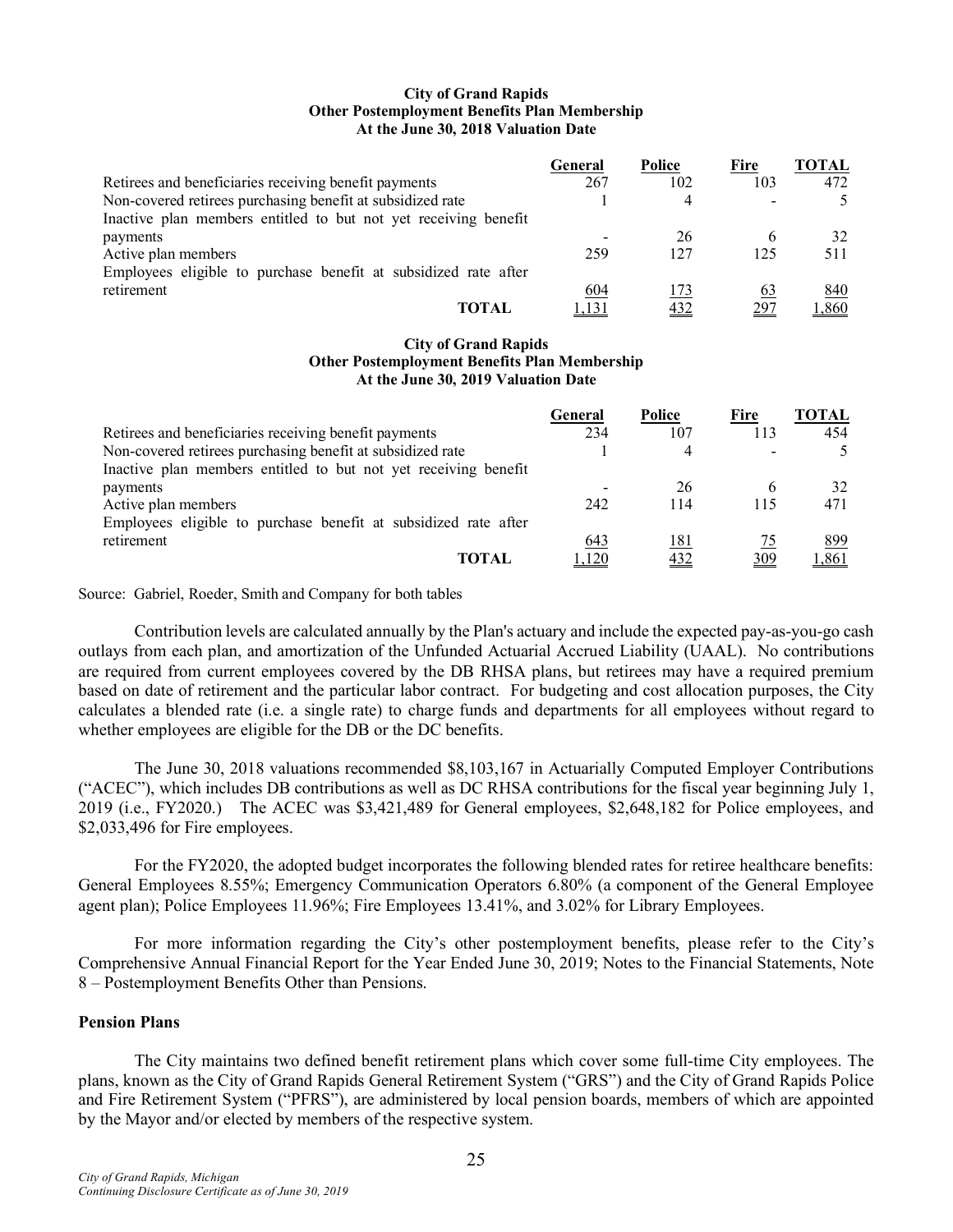Note, the GRS has been closed to most general employees, i.e. non-police and fire, hired after 2011 and all general employees hired after June 30, 2014. General employees hired after 2011 (and 2014) are eligible for defined contribution pension benefits funded with 6% contributions from both the City and the employee.

The GRS is funded on a level dollar basis and PFRS plan is funded on a level percent-of-payroll basis. These contributions are equal to normal cost (the current value of benefits accrued by active members during the year) and both interest and principal on the unfunded actuarial accrued liability (the difference between actuarial accrued liability and the system assets). The actuary for both of the retirement systems is Gabriel, Roeder, Smith and Company of Southfield, Michigan. Contributions are made by employees and the City based on covered wages. Covered wages for the GRS consist of base wages while for the PFRS covered wages include most pay premiums (i.e. gross wages).

Both the GRS and the PFRS conduct experience studies once every five years. The purpose of these studies is to review the actual and projected future experience of key variables and assumptions that are used in the annual valuation of system liabilities. In 2015, the Boards of Trustees of both the GRS and the PFRS approved changes to assumptions (lowering investment rate of return to 7.25% and updating the mortality tables) as recommended by the actuary.

Also, the GRS and PFRS Boards (the "Pension Boards") have agreed to review the assumed rate of return annually to determine if any modifications need to be made. At a meeting held on March 21, 2018, the Pension Boards agreed to lower the effective interest rate from 7.25% to 7.15% for both pension plans. This change was incorporated into the FY2019 budget for the PFRS and the FY2020 budget for the GRS Plan. These revised assumptions will be used by the actuary in future annual valuations of pension liabilities. The City will continue to fund the annual required contributions specified by the annual valuations.

For FY2020, the actuarial valuation results require that GRS member employees contribute 7.86% (weighted average) and that the City contribute 34.74% of covered wages. However, the annual required contribution amounts computed in the actuarial report will be reduced by blending pensionable wages with employees participating in the defined contribution pension plan. The blending is done so departments are charged a consistent rate regardless of the benefits for which their particular employees are eligible. The FY2020 adopted budget incorporates the blended rate of 21.93% for general employees. For FY2020, the actuarial valuation results currently require that PFRS member employees contribute 10.26% (weighted average) and that the City contribute 24.95% of covered wages.

#### **City of Grand Rapids Police and Fire Retirement System Membership**

|                                                                    | FYF        | FYE          | FYE        |
|--------------------------------------------------------------------|------------|--------------|------------|
|                                                                    | 12/31/2016 | 12/31/2017   | 12/31/2018 |
| Retirees and beneficiaries receiving pension benefits              | 673        |              | 710        |
| Terminated plan members entitled to but not yet receiving benefits | 32         | 32           | 32         |
| Active plan members                                                | 485        | <u>488</u>   | 466        |
| <b>TOTAL</b>                                                       |            | <u>1,197</u> | .208       |

### **City of Grand Rapids General Retirement System Membership**

|                                                                    | FYF.         | FYE        | FYE        |
|--------------------------------------------------------------------|--------------|------------|------------|
|                                                                    | 06/30/2017   | 06/30/2018 | 06/30/2019 |
| Retirees and beneficiaries receiving pension benefits              | 1.183        | 1.189      | 1,186      |
| Terminated plan members entitled to but not yet receiving benefits | 100          | 108        | 106        |
| Active plan members                                                | 533          | 479        | 446        |
| <b>TOTAL</b>                                                       | <u>1,816</u> | 1.776      | 1,738      |

Source: Gabriel, Roeder, Smith and Company for both tables.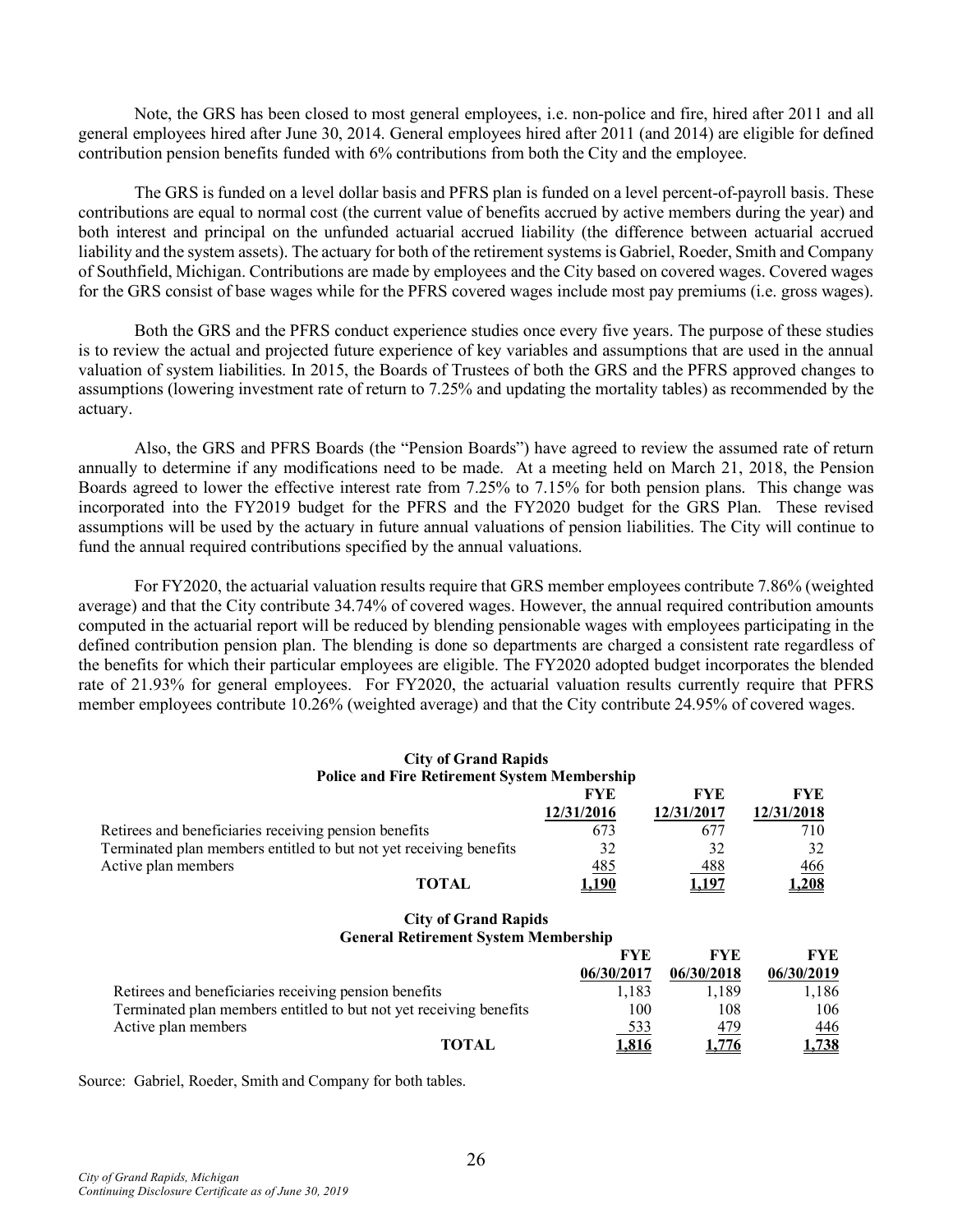# **City of Grand Rapids Police and Fire Retirement System Changes in the Net Pension Liability**

|                                         | <b>Total Pension</b><br>Liability<br>(a) | <b>Plan Fiduciary</b><br><b>Net Position</b><br>(b) | <b>Net Pension</b><br>Liability<br>$-(b)$<br>(a) |
|-----------------------------------------|------------------------------------------|-----------------------------------------------------|--------------------------------------------------|
| <b>Balances at December 31, 2017</b>    | \$508,955,227                            | \$425,546,035                                       | \$83,409,192                                     |
| <b>Changes for the Year:</b>            |                                          |                                                     |                                                  |
| Service cost                            | 8,780,168                                |                                                     | 8,780,168                                        |
| Interest on the total pension liability | 35,724,491                               |                                                     | 35,724,491                                       |
| Changes in benefit terms                |                                          |                                                     |                                                  |
| Difference<br>between<br>&<br>actual    |                                          |                                                     |                                                  |
| expected experience                     | 4,658,725                                |                                                     | 4,658,725                                        |
| Changes in assumption                   |                                          |                                                     |                                                  |
| Contributions – employer                |                                          | 9,421,305                                           | (9,421,305)                                      |
| Contributions – employee                |                                          | 5,313,127                                           | (5,313,127)                                      |
| Net investment income                   |                                          | (24, 672, 147)                                      | 24,672,147                                       |
| Benefit payments, including refund      |                                          |                                                     |                                                  |
| of employee contributions               | (27, 404, 159)                           | (27, 404, 159)                                      |                                                  |
| Administrative expense                  |                                          | (602, 512)                                          | 602,512                                          |
| Other changes                           |                                          | (45,967)                                            | 45,967                                           |
| Net changes                             | 21,759,225                               | (37,990,353)                                        | 59,749,578                                       |
| <b>Balances at December 31, 2018</b>    | <u>\$530.714.452</u>                     | \$387,555,682                                       | \$143,158,770                                    |

Source: Gabriel, Roeder, Smith and Company and the City of Grand Rapids

|                                         | <b>City of Grand Rapids</b><br><b>General Retirement System</b> |                                                                                                    |                                                       |  |  |
|-----------------------------------------|-----------------------------------------------------------------|----------------------------------------------------------------------------------------------------|-------------------------------------------------------|--|--|
|                                         | <b>Total Pension</b><br><b>Liability</b><br>(a)                 | <b>Changes in the Net Pension Liability</b><br><b>Plan Fiduciary</b><br><b>Net Position</b><br>(b) | <b>Net Pension</b><br><b>Liability</b><br>$(a) - (b)$ |  |  |
| Balances at June 30, 2017 <sup>1</sup>  | \$517,035,103                                                   | \$409,168,804                                                                                      | \$107,866,299                                         |  |  |
| Changes for the year:                   |                                                                 |                                                                                                    |                                                       |  |  |
| Service cost                            | 5,016,826                                                       |                                                                                                    | 5,016,826                                             |  |  |
| Interest on the total pension liability | 36,420,065                                                      |                                                                                                    | 36,420,065                                            |  |  |
| Changes in benefit terms                |                                                                 |                                                                                                    |                                                       |  |  |
| Difference<br>between<br>&<br>actual    |                                                                 |                                                                                                    |                                                       |  |  |
| expected experience                     | (2,335,969)                                                     |                                                                                                    | (2,335,969)                                           |  |  |
| Changes in assumption                   | 5,213,623                                                       |                                                                                                    | 5,213,623                                             |  |  |
| Contributions – employer                |                                                                 | 10,673,034                                                                                         | (10,673,034)                                          |  |  |
| Contributions – employee                |                                                                 | 2,832,479                                                                                          | (2,832,479)                                           |  |  |
| Net investment income                   |                                                                 | 29, 177, 311                                                                                       | (29, 177, 311)                                        |  |  |
| Benefit payments, including refund      |                                                                 |                                                                                                    |                                                       |  |  |
| of employee contributions               | (34, 395, 575)                                                  | (34, 395, 575)                                                                                     |                                                       |  |  |
| Administrative expense                  |                                                                 | (556, 142)                                                                                         | 556,142                                               |  |  |
| Other changes                           |                                                                 |                                                                                                    |                                                       |  |  |
| Net changes                             | 9,918,970                                                       | 7,731,107                                                                                          | 2,187,863                                             |  |  |
| Balances at June 30, 2018 <sup>1</sup>  | <u>\$526,954,073</u>                                            | <u>\$416,899,911</u>                                                                               | 10,054,162                                            |  |  |

Note 1: Most recent data available prior to completion of June 30, 2019 Comprehensive Annual Financial Report. Source: Gabriel, Roeder, Smith and Company and the City of Grand Rapids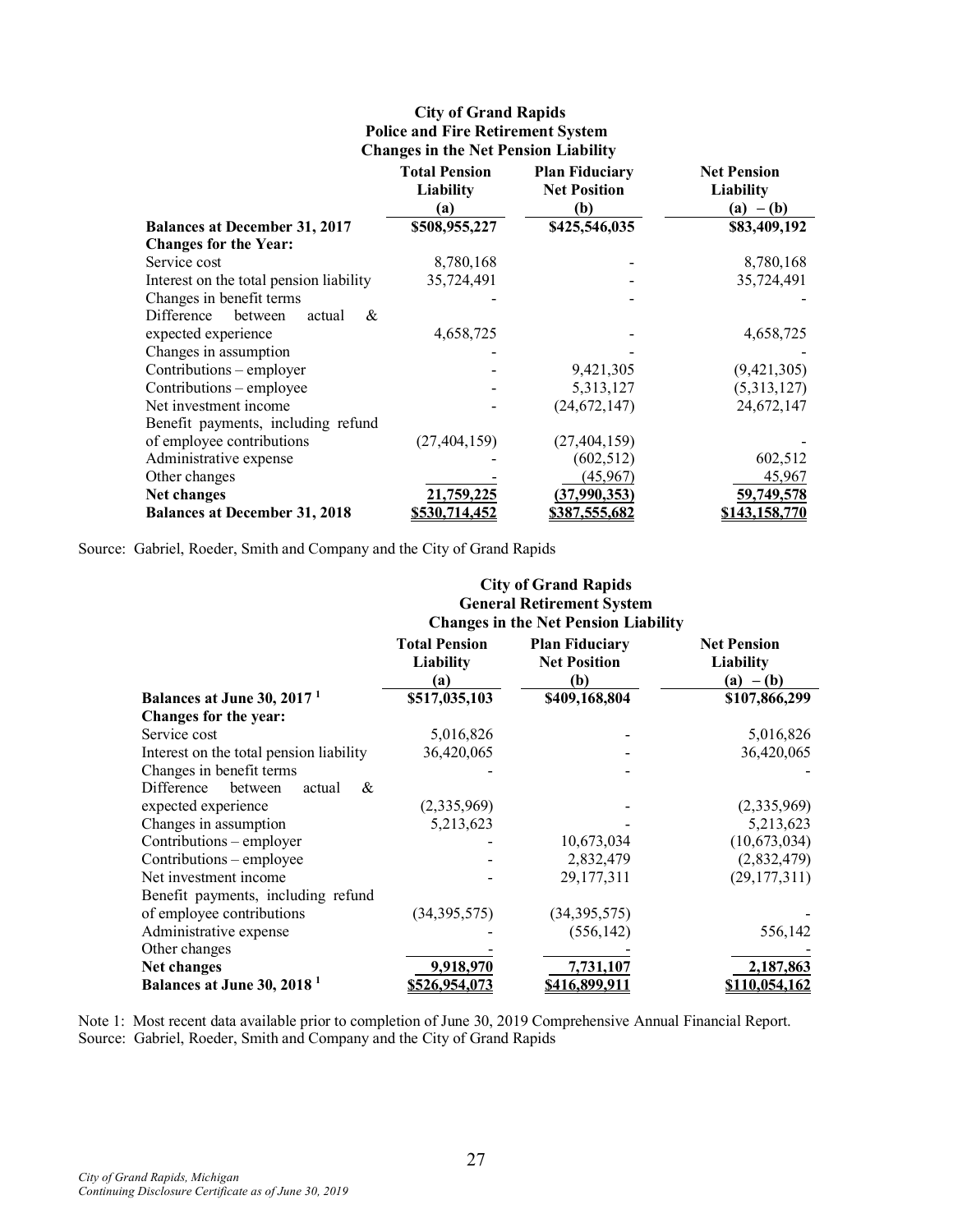#### **City of Grand Rapids Police and Fire Retirement System Plan Years Ended December 31, 2014 Through 2018**

|                | Actuarial     | Actuarial     | Assets as a Percent        |
|----------------|---------------|---------------|----------------------------|
| Valuation Date | Accrued       | Value of      | of Actuarial               |
| December 31    | Liabilities   | Plan Assets   | <b>Accrued Liabilities</b> |
| 2014           | \$403,969,869 | \$381,482,221 | 94.4%                      |
| 2015           | 461,094,743   | 386, 363, 384 | 83.8                       |
| 2016           | 479, 362, 227 | 399,808,165   | 83.4                       |
| 2017           | 506,255,138   | 421,679,693   | 83.3                       |
| 2018           | 527,629,168   | 425, 207, 986 | 80.6                       |

Source: Gabriel, Roeder, Smith and Company

 $\mathcal{L}=\mathcal{L}=\mathcal{L}=\mathcal{L}=\mathcal{L}=\mathcal{L}=\mathcal{L}=\mathcal{L}=\mathcal{L}=\mathcal{L}=\mathcal{L}=\mathcal{L}=\mathcal{L}=\mathcal{L}=\mathcal{L}=\mathcal{L}=\mathcal{L}=\mathcal{L}=\mathcal{L}=\mathcal{L}=\mathcal{L}=\mathcal{L}=\mathcal{L}=\mathcal{L}=\mathcal{L}=\mathcal{L}=\mathcal{L}=\mathcal{L}=\mathcal{L}=\mathcal{L}=\mathcal{L}=\mathcal{L}=\mathcal{L}=\mathcal{L}=\mathcal{L}=\mathcal{L}=\mathcal{$ 

#### **City of Grand Rapids General Retirement System Plan Years Ended June 30, 2015 Through 2019**

|                | Actuarial     | Actuarial     | Assets as a Percent |
|----------------|---------------|---------------|---------------------|
| Valuation Date | Accrued       | Value of      | of Actuarial        |
| June 30        | Liabilities   | Plan Assets   | Accrued Liabilities |
| 2015           | \$500,205,954 | \$401,743,923 | 80.3%               |
| 2016           | 510, 324, 266 | 404,096,873   | 79.2                |
| 2017           | 517,035,103   | 418,027,055   | 80.9                |
| 2018           | 526,954,073   | 426,989,004   | 81.0                |
| 2019           | 539, 265, 786 | 429, 105, 052 | 79.6                |

Source: Gabriel, Roeder, Smith and Company

 $\mathcal{L}_\mathcal{L}$  , where  $\mathcal{L}_\mathcal{L}$  , we have the set of the set of the set of the set of the set of the set of the set of the set of the set of the set of the set of the set of the set of the set of the set of the set

For more information regarding the City's retirement plans, please refer to the City's Comprehensive Annual Financial Report for the Year Ended June 30, 2019; Notes to the Financial Statements, Note 7 – Retirement Plans.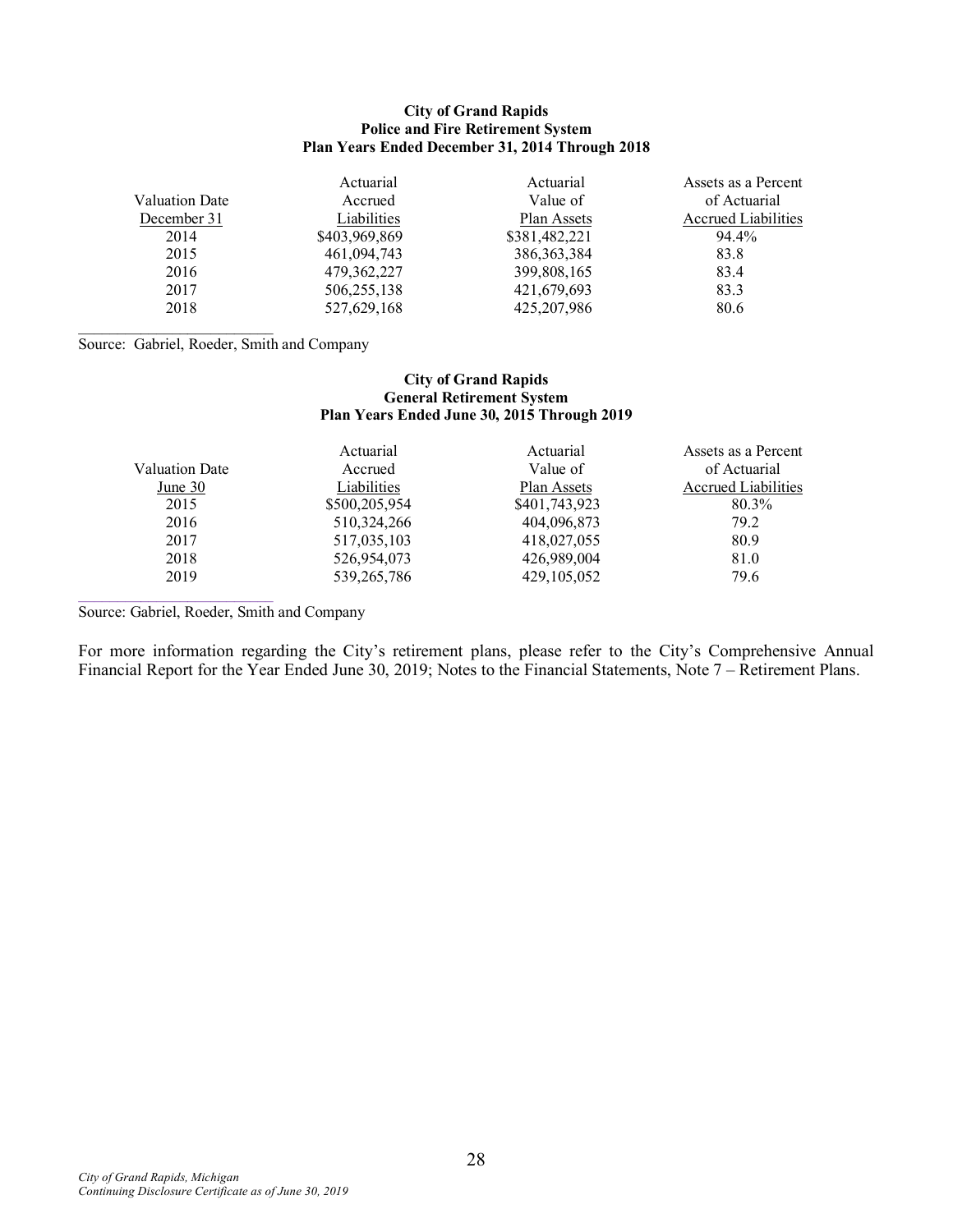# **Labor Contracts**

As of December 19, 2019 approximately 94.3% of the City's 1,477 full and permanent part-time employees are currently represented by labor organizations. The following table describes the labor organizations that represent City employees, the number of members and the expiration dates of the present contracts.

|                                                     | Current        | Contract               |
|-----------------------------------------------------|----------------|------------------------|
| Labor Organizations                                 | Membership $1$ | <b>Expiration Date</b> |
| Grand Rapids Police Officers Association            |                |                        |
| (Officers and Sergeants Unit)                       | 306            | June 30, 2022          |
| Grand Rapids Police Officers Association - CST Unit | 10             | June 30, 2022          |
| Grand Rapids Police Officers Association - ECO Unit | 34             | June 30, 2022          |
| Grand Rapids Command Police Officers Association    | 19             | June 30, 2022          |
| International Association of Firefighters           | 194            | June 30, 2022          |
| Grand Rapids Employees Independent Union            | 499            | June 30, 2022          |
| Grand Rapids Employees Independent Union            |                |                        |
| $(61st District Court Affiliate)$                   | 52             | June 30, 2022          |
| Grand Rapids Employees Independent Union            |                |                        |
| (Library Supervisor Affiliate)                      | 14             | June 30, 2022          |
| Grand Rapids Employees Independent Union            |                |                        |
| (Library Non-Supervisor Affiliate)                  | 61             | June 30, 2022          |
| Association of Public Administrators                | 182            | June 30, 2022          |
| Association of Public Administrators                |                |                        |
| (61 <sup>st</sup> District Court Chapter)           | 17             | June 30, 2022          |
| Teamsters – Emergency Communication Supervisors     | 5              | June 30, 2022          |
| Non-represented employees                           | 84             | N/A                    |
| <b>Total FTE City Employees</b>                     |                |                        |

<sup>1</sup> Actual number of employees (full-time and FTE) on December 19, 2019.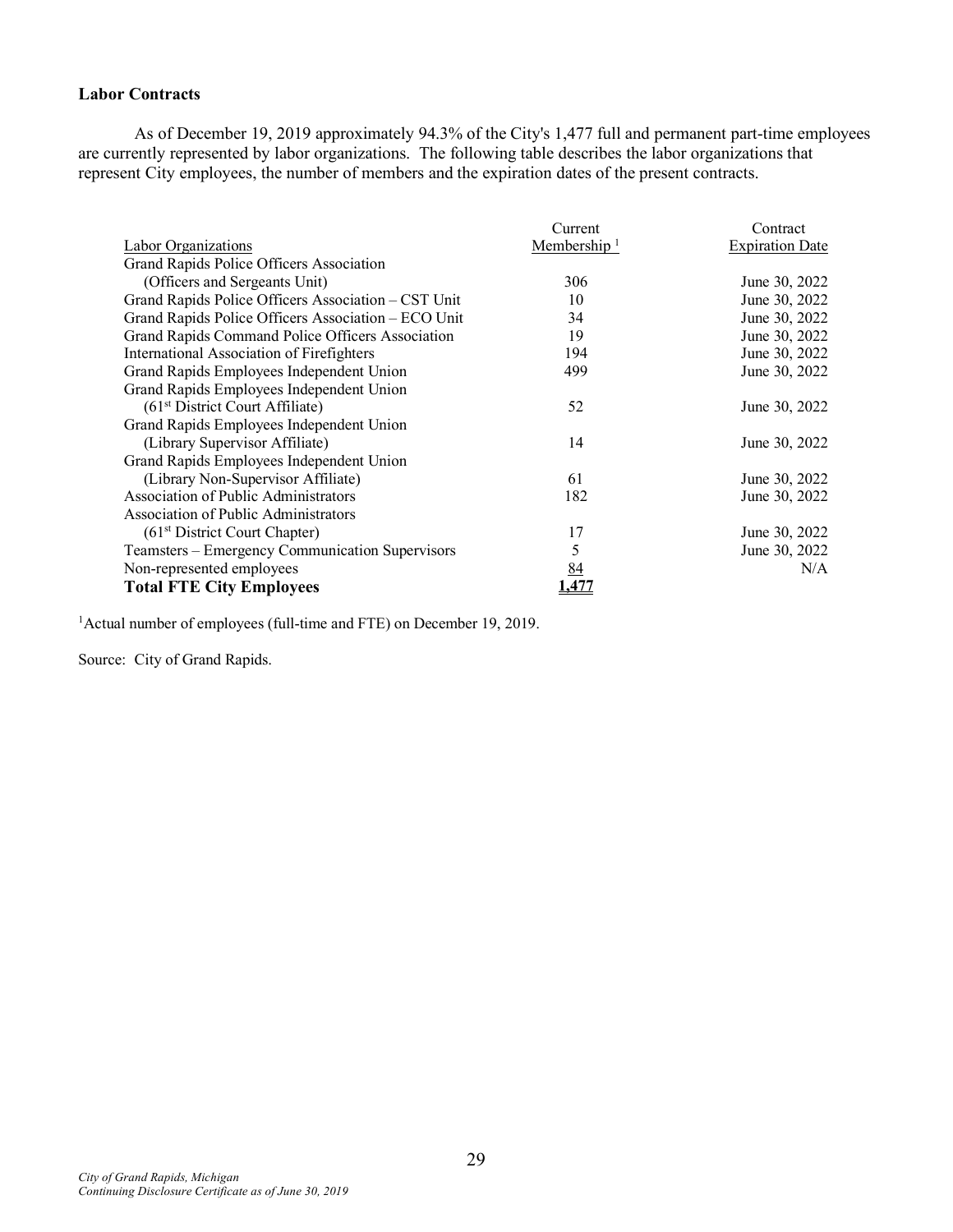# **ECONOMIC PROFILE**

#### **Major Area Employers**

The following table reflects the diversity of the major employers in the greater Grand Rapids area by the products manufactured or services performed and the approximate number of employees.

#### **City of Grand Rapids, Michigan Top 20 Major West Michigan Employers**

**GR Area**

| <b>Company</b>                | <b>Principal Product or Service</b>                      | <b>Employees</b> |
|-------------------------------|----------------------------------------------------------|------------------|
| Spectrum Health               | General medical and surgical hospitals                   | 25,000           |
| Meijer, Inc.                  | Supermarket retail and distribution                      | 10,340           |
| Mercy Health Partners         | General medical and surgical hospitals                   | 6,200            |
| <b>Amway Corporation</b>      | Consumer goods manufacturing                             | 4,000            |
| Gentex Corporation            | Glass product manufacturing for automotive industry      | 3,900            |
| Perrigo Company               | Pharmaceutical manufacturing                             | 3,800            |
| Herman Miller Inc             | Office and medical furniture manufacturing               | 3,621            |
| Steelcase Inc.                | Office and medical furniture manufacturing               | 3,500            |
| Grand Valley State University | Higher education                                         | 3,306            |
| Lacks Enterprises, Inc.       | Plastic manufacturing for automotive industry            | 2,800            |
| Grand Rapids Public Schools   | Elementary and secondary schools                         | 2,800            |
| Farmers Insurance Group       | Direct property and casualty insurance carrier           | 2,700            |
| SpartanNash                   | Supermarket retail and distribution                      | 2,585            |
| Gordon Food Service           | Grocery/related products; merchandise wholesaler         | 2,544            |
| Magna International           | Glass product manufacturing for automotive industry      | 2,500            |
| Metro Health Hospital         | General medical and surgical hospitals                   | 2,400            |
| Ventra                        | Motor vehicle plastic parts and metal stamping           | 2,384            |
| Alcoa Howmet Corp             | Aerospace instrument/aircraft engine parts manufacturing | 2,350            |
| Fifth Third Bank              | Banking – personal and commercial                        | 2,280            |
| Priority Health               | Direct health and medical insurance carriers             | 2,250            |
| Source: The Right Place, Inc. |                                                          |                  |

### **Employment**

Reflected below are the not seasonally adjusted unemployment statistics for the City and the State for the calendar years 2015 through 2019.

| <b>City of Grand Rapids:</b>                  | $2015^{(1)}$ | $2016^{(1)}$ | $2017^{(1)}$ | $2018^{(1)}$ | $2019^{(3)}$ |
|-----------------------------------------------|--------------|--------------|--------------|--------------|--------------|
| Employed                                      | 98,515       | 98,378       | 98,866       | 100,716      | 100,434      |
| Unemployed                                    | 3,975        | 4,611        | 4,873        | 4,147        | 3,435        |
| Labor Force                                   | 102,490      | 102,989      | 103,739      | 104,863      | 103,869      |
| Unemployed as % of Labor Force <sup>(2)</sup> | 3.9%         | 4.5%         | 4.7%         | 4.0%         | 3.3%         |
| <b>State of Michigan:</b>                     | $2015^{(1)}$ | $2016^{(1)}$ | $2017^{(1)}$ | $2018^{(1)}$ | $2019^{(3)}$ |
| Employed                                      | 4,543,000    | 4,599,000    | 4,657,000    | 4,699,000    | 4,767,000    |
| Unemployed                                    | 214,000      | 238,000      | 227,000      | 203,000      | 174,000      |
| Labor Force                                   | 4,757,000    | 4,837,000    | 4,884,000    | 4,902,000    | 4,941,000    |
| Unemployed as % of Labor Force <sup>(2)</sup> | 4.5%         | 4.9%         | 4.6%         | $4.1\%$      | 3.5%         |

(1) Annual average.<br>(2) Totals and percent

Totals and percentages may differ due to rounding.

 $(3)$  Data as of October, 2019.

Source: Michigan Department of Technology, Management & Budget; Employment and Unemployment Statistics - LAUS.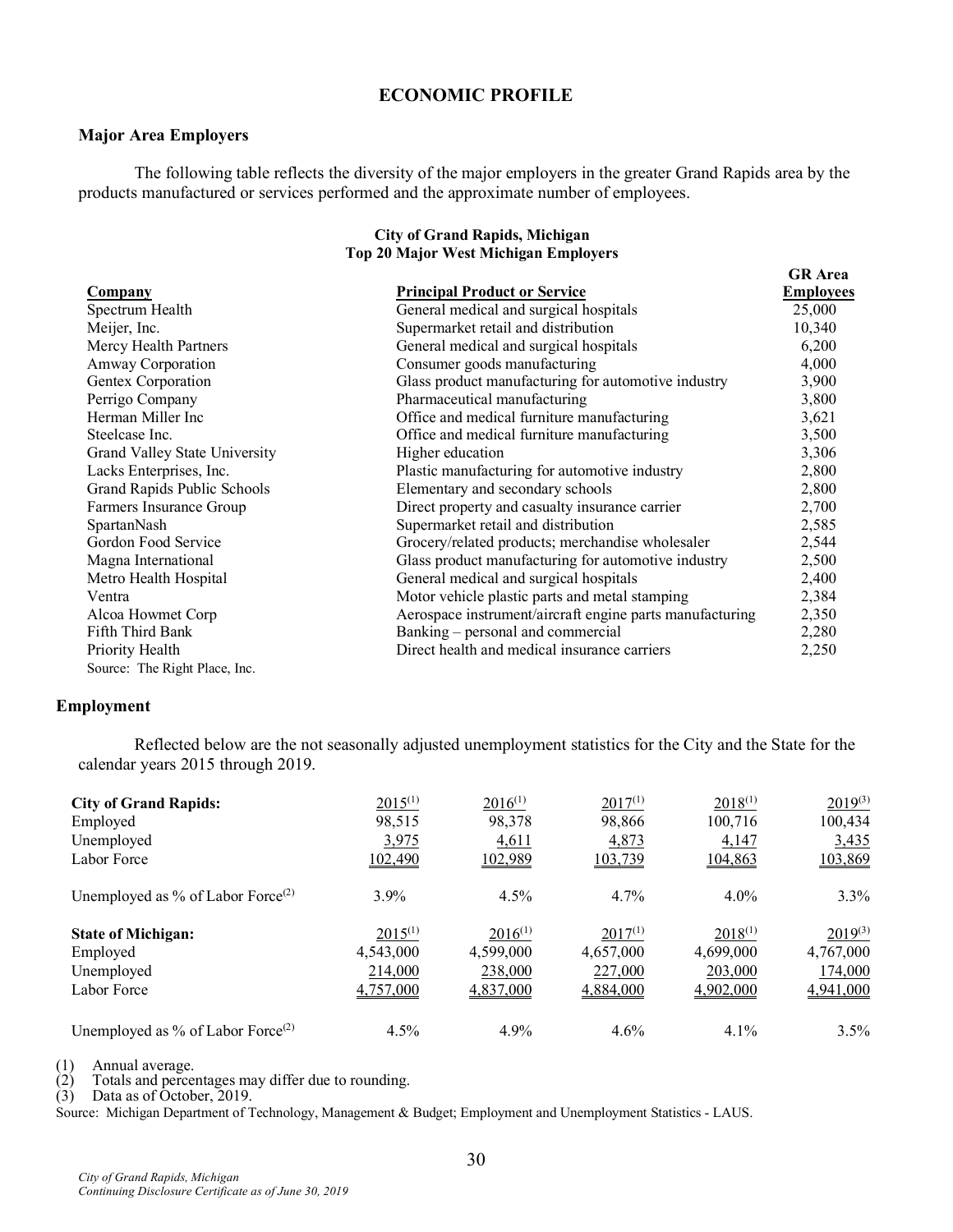### **Retail Sales**

The following table reflects the projected breakdown of retail sales according to major purchase categories for the City and County of Kent.

|                                |             | City of Grand Rapids | County of Kent |           |  |
|--------------------------------|-------------|----------------------|----------------|-----------|--|
|                                | Retail      | Number               | Retail         | Number    |  |
|                                | Sales*      | of Stores            | Sales*         | of Stores |  |
| Automotive                     | \$900,088   | 93                   | \$2,871,592    | 259       |  |
| Furniture                      | 141,029     | 45                   | 448.945        | 127       |  |
| Electrical Appliances          | 132,886     | 40                   | 472,835        | 112       |  |
| Lumber & Hardware              | 348,979     | 72                   | 1,240,508      | 200       |  |
|                                | 263,457     | 88                   | 872.181        | 247       |  |
|                                | 145,460     | 63                   | 491.223        | 177       |  |
|                                | 268,920     | 67                   | 817,583        | 188       |  |
|                                | 137,994     | 89                   | 518.481        | 248       |  |
| General Merchandise            | 546,520     | <u>29</u>            | 1,948,060      | <u>81</u> |  |
|                                | \$2,885,334 | <u>772</u>           | \$9,681,408    |           |  |
| * Dollar amounts in thousands. |             |                      |                |           |  |

Source: 2006 Editor & Publishers Market Guide. Updated data for this table is no longer available.

#### **Estimated 2003 Retail Sales**

The following table reflects the projected breakdown of retail sales according to major purchase categories for the City of Grand Rapids, State of Michigan and United States for the year ended 2003. This is the most recent year for which this information is available in this format.

|                      | <b>City of Grand Rapids</b> |          | <b>State of Michigan</b> |          | <b>United States</b> |          |
|----------------------|-----------------------------|----------|--------------------------|----------|----------------------|----------|
|                      | Retail                      | Percent  | Retail                   | Percent  | Retail               | Percent  |
|                      | Sales *                     | of Total | Sales *                  | of Total | Sales *              | of Total |
| Automotive           | \$623,350                   | 26.97 %  | \$22,012,826             | 16.74%   | \$889,259,170        | 23.87 %  |
| Food                 | 129.765                     | 5.61     | 14,597,321               | 11.10    | 489,332,034          | 13.14    |
| General Merchandise  | 385,493                     | 16.68    | 21,583,094               | 16.41    | 483,234,307          | 12.97    |
| Restaurant           | 205,866                     | 8.91     | 11,676,649               | 8.88     | 257,906,000          | 6.92     |
| Furniture-Appliances | 201,812                     | 8.73     | 8,285,129                | 6.30     | 197,787,828          | 5.31     |
| Other                | 764,881                     | 33.10    | 53,346,471               | 40.57    | 1,407,472,691        | 37.79    |
| Total                | \$2,311,167                 | 100.00 % | \$131,501,490            | 100.00 % | \$3,724,992,030      | 100.00 % |

\* Dollar amount in thousands

Source: Survey of Buying Power, "Sales and Marketing Management Magazine," September, 2003.

#### **2005 Estimated Effective Household Buying Income ("E.H.B.I.")**

|                                           | % of Households in E.H.B.I. Range |                             |                                     |  |  |
|-------------------------------------------|-----------------------------------|-----------------------------|-------------------------------------|--|--|
|                                           | City of<br><b>Grand Rapids</b>    | <b>State of</b><br>Michigan | <b>United States</b>                |  |  |
|                                           | $26.1\%$                          | $20.6\%$                    | $21.5\%$                            |  |  |
| $20,000 - 34,999$                         | 27.0                              | 22.7                        | 22.5                                |  |  |
| $35,000-49,999$                           | 20.2                              | 19.1                        | 19.3                                |  |  |
| $50,000$ and over                         | $\frac{26.7}{100.0}$              | <u>37.6</u>                 | <u>36.7</u>                         |  |  |
|                                           | $\%$                              | $100.0\%$                   | $1\overline{00.0}$<br>$\frac{0}{0}$ |  |  |
| Median Household Effective Buying Income  | \$33,331                          | \$39,668                    | \$39,324                            |  |  |
| Average Household Effective Buying Income | 39,905                            | 50,491                      | 51,284                              |  |  |
| Per Capita Effective Buying Income        | 14,808                            | 19.444                      | 19.289                              |  |  |

Source: Survey of Buying Power, "Sales and Marketing Management Magazine," September 2005. This is the most recent year for which this information is available in this format.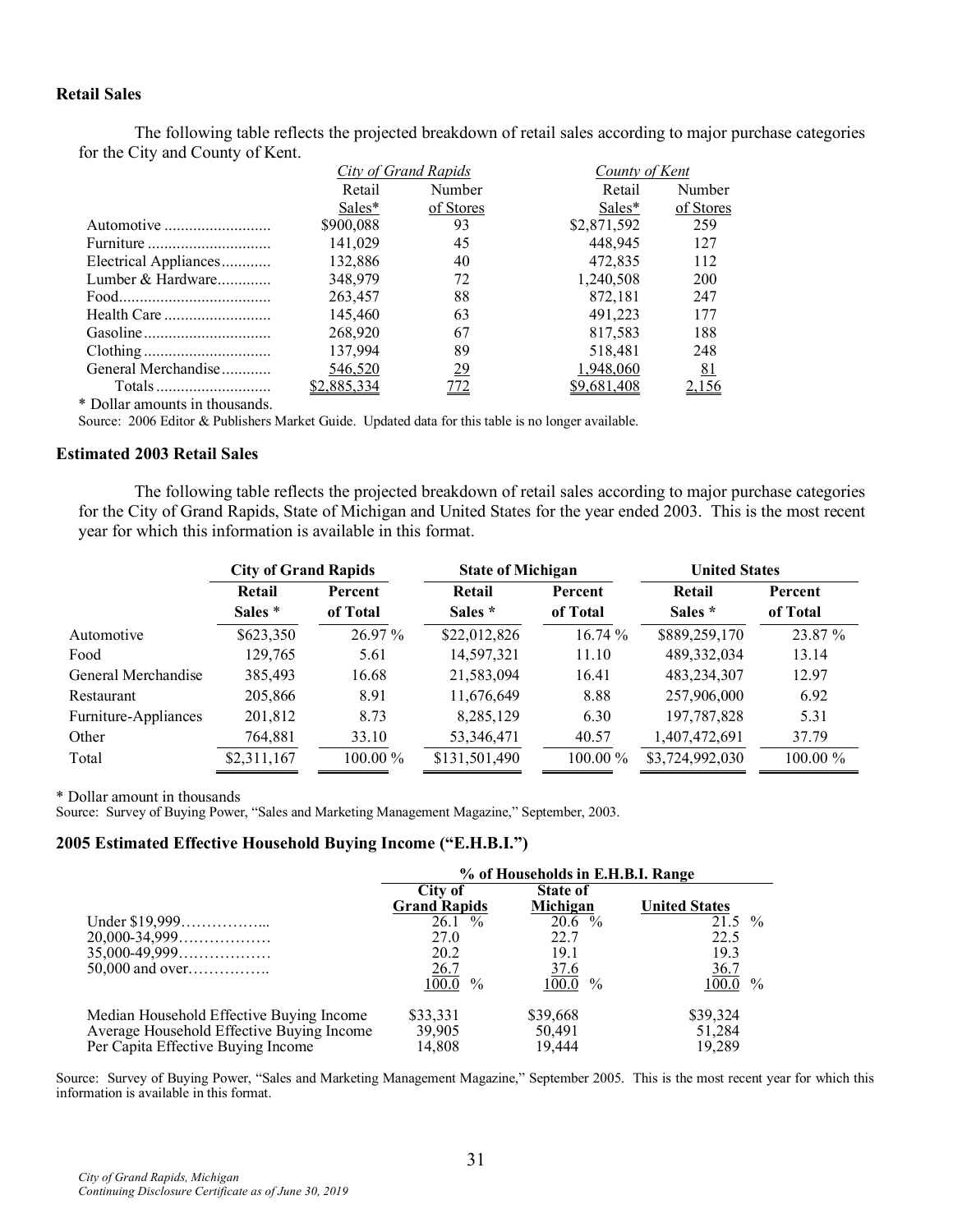### **Building Permits**

The following are the number and value of building permits issued in the City during the past five fiscal

years:

| Number of      |               |
|----------------|---------------|
| Permits Issued | Total Value   |
| 2.550          | \$245,640,000 |
| 2,662          | 459,850,000   |
| 2,896          | 411,590,000   |
| 2,884          | 497,580,000   |
| 2.938          | 495,340,000   |
|                |               |

Source: City of Grand Rapids.

### **SANITARY SEWER SYSTEM**

#### **Wastewater Volumes**

Five years of annual tributary flows to the Water Resource Recovery Facility ("WRRF"), formerly known as the Waste Water Treatment Plant ("WWTP"), are shown in the following table.

|         |                            | Additional          |          | Treated  |               |              |
|---------|----------------------------|---------------------|----------|----------|---------------|--------------|
|         |                            | Inflow and          | Total    | Average  |               | Total Annual |
| Fiscal  | Total Sales <sup>(1)</sup> | Infiltration in     | WRRF     | Daily    | Known         | Billing in   |
| Year    | in Million                 | MG to the           | Influent | Influent | <b>Bypass</b> | Million      |
| June 30 | Gallons ("MG")             | WRRF <sup>(2)</sup> | in MG    | in MG    | in MG         | Dollars      |
| 2015    | 7.815                      | 6.912               | 14,753   | 40.5     | 0.000         | \$48.4       |
| 2016    | 8,043                      | 6.776               | 14.819   | 40.6     | 0.000         | 49.7         |
| 2017    | 8,190                      | 7,178               | 15,368   | 42.2     | 0.000         | 51.1         |
| 2018    | 8,208                      | 6.497               | 14,705   | 40.3     | 0.000         | 53.0         |
| 2019    | 8.291                      | 8.223               | 16.514   | 44.2     | 0.000         | 53.8         |

(1) Sales are based upon customer water consumption, excepting large wholesale customers whose sewage flow is metered.

(2) Additional inflow and infiltration into the Sanitary Sewer System is a result of wet weather, leakage, unauthorized drainage and other types of wastewater infiltration.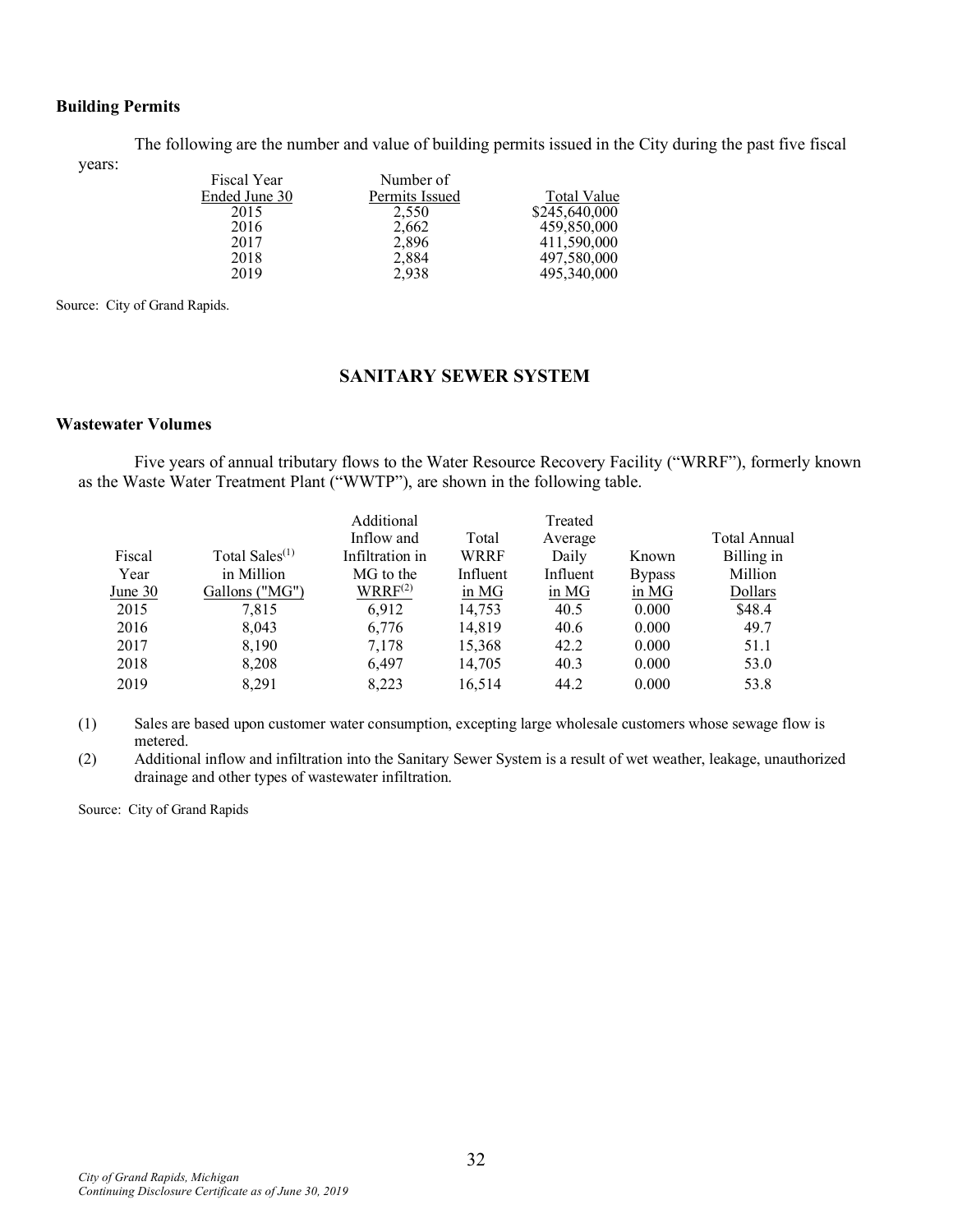### **Wastewater Characteristics –**

The quality of the wastewater influent received at the WRRF and the quality of the effluent discharged into the Grand River is measured in four principal ways. The table below compares the quality of the wastewater treated by the WRRF with the amounts allowed under the National Pollutant Discharge Elimination System ("NPDES") permit issued to the City. WRRF effluent consistently meets all applicable permitted discharge standards.

|              |    | Carbonaceous BOD* | <b>Suspended Solids*</b> |                         | <b>Total Phosphorous*</b> |         | Ammonia*                |         |
|--------------|----|-------------------|--------------------------|-------------------------|---------------------------|---------|-------------------------|---------|
| <b>Month</b> |    | Allowed / Actual  |                          | <b>Allowed / Actual</b> | <b>Allowed / Actual</b>   |         | <b>Allowed / Actual</b> |         |
| June-19      | 16 | 4.6               | 29                       | 5.3                     | $\mathbf{1}$              | 0.6     | 8.5                     | 1.33    |
| $May-19$     | 23 | 4.6               | 29                       | 4.9                     | $\mathbf{1}$              | 0.8     | 18                      | 1.36    |
| April-19     | 23 | 4.3               | 29                       | $\overline{4}$          | $\mathbf{1}$              | 0.8     | 18                      | 2.5     |
| March-19     | 23 | 4.2               | 29                       | 6.2                     | $\mathbf{1}$              | 0.9     | 18                      | 4.4     |
| February-19  | 23 | 4.8               | 29                       | 4.8                     | $\mathbf{1}$              | 0.3     | 18                      | 5.0     |
| January-19   | 23 | 4.6               | 29                       | 4.3                     | $\mathbf{1}$              | $0.8\,$ | 18                      | 1.8     |
| December-18  | 23 | 3.8               | 29                       | $\overline{3}$          | $\,1$                     | 0.3     | 18                      | 2.2     |
| November-18  | 23 | 4.5               | 29                       | 3.7                     | $\mathbf{1}$              | 0.9     | 18                      | $1.0\,$ |
| October-18   | 23 | 4.7               | 29                       | 4.4                     | $\mathbf{1}$              | 0.9     | 18                      | 0.6     |
| September-18 | 16 | 3.7               | 29                       | 2.4                     | $\mathbf{1}$              | 0.7     | 8.5                     | 0.4     |
| August-18    | 16 | 3.6               | 29                       | 3.8                     | $\mathbf{1}$              | 0.6     | 8.5                     | 2.2     |
| $July-18$    | 16 | 4.1               | 29                       | 5.2                     | $\mathbf{1}$              | 0.9     | 8.5                     | $1.0\,$ |
| June- $18$   | 16 | 4.1               | 29                       | 5.1                     | $\mathbf{1}$              | 0.6     | 8.5                     | 0.3     |
| $May-18$     | 23 | 3.9               | 29                       | 5.5                     | $\mathbf{1}$              | 0.8     | $18\,$                  | $0.8\,$ |
| April-18     | 23 | 5.0               | 29                       | 4.8                     | $\mathbf{1}$              | $0.6\,$ | 18                      | 1.4     |
| March-18     | 23 | 3.5               | 29                       | 4.7                     | $\mathbf{1}$              | 0.3     | $18\,$                  | 2.2     |
| February-18  | 23 | 5.1               | 29                       | 9.1                     | $\mathbf{1}$              | $0.8\,$ | 18                      | 2.2     |
| January-18   | 23 | 3.6               | 29                       | 4.6                     | $\mathbf{1}$              | 0.7     | 18                      | 1.4     |
| December-17  | 23 | 3.7               | 29                       | 4.7                     | $\,1$                     | 0.4     | 18                      | $1.1\,$ |
| November-17  | 23 | 4.0               | 29                       | 5.1                     | $\mathbf{1}$              | 0.5     | $18\,$                  | 0.6     |
| October-17   | 23 | 3.2               | 29                       | 4.4                     | $\mathbf{1}$              | 0.7     | 18                      | 0.9     |
| September-17 | 16 | 3.1               | 29                       | 3.2                     | $\,1$                     | 0.6     | 8.5                     | $1.0\,$ |
| August-17    | 16 | 2.6               | 29                       | 3.9                     | $\mathbf{1}$              | 0.6     | 8.5                     | 0.2     |
| $July-17$    | 16 | 2.1               | 29                       | 2.8                     | $\mathbf{1}$              | 0.5     | 8.5                     | 0.3     |
| June- $17$   | 16 | 3.3               | 29                       | 4.9                     | $\mathbf{1}$              | 0.4     | 8.5                     | 0.3     |
| $May-17$     | 23 | 3.5               | 29                       | 4.8                     | $\mathbf{1}$              | 0.4     | $18\,$                  | 0.5     |
| April-17     | 23 | 2.8               | 29                       | 4.1                     | $\mathbf{1}$              | 0.4     | 18                      | 0.9     |
| March-17     | 23 | 3.4               | 29                       | 4.1                     | $\mathbf{1}$              | 0.4     | 18                      | 1.2     |
| February-17  | 23 | 3.2               | 29                       | 3.9                     | $\,1$                     | $0.3\,$ | $18\,$                  | $1.7\,$ |
| January-17   | 23 | 3.4               | 29                       | 4.1                     | $\mathbf{1}$              | 0.5     | $18\,$                  | 1.3     |

| <b>City of Grand Rapids, Michigan</b> |  |                                                                                    |  |  |  |  |
|---------------------------------------|--|------------------------------------------------------------------------------------|--|--|--|--|
|                                       |  | Water Resource Recovery Facility Effluent - 30 Month History Through June 30, 2019 |  |  |  |  |

\* The concentrations in this table are presented in milligrams per liter averaged on a daily basis over one-month periods. The concentrations are determined from a flow proportion composite of samples taken at intervals over a one-day period. The composite daily concentrations are analyzed and the daily results over a one month period are added together and averaged.

Source: City of Grand Rapids Water Resource Recovery Facility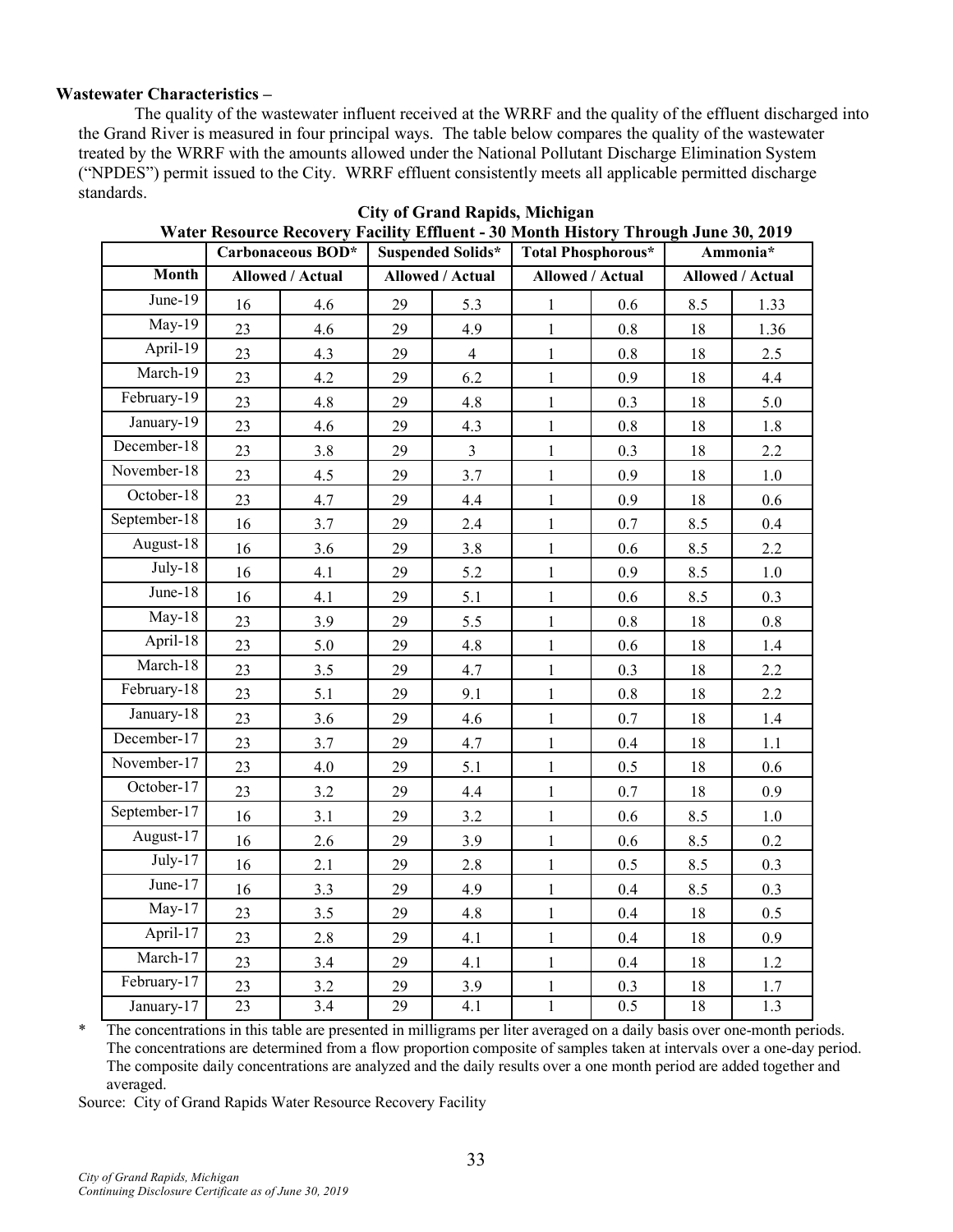If effluent discharge levels exceed levels allowed under the permit issued to the City, the City reports that fact to the Michigan Department of Environment, Great Lakes, and Energy (the "EGLE"), formerly the Michigan Department of Environmental Quality (the "MDEQ"). The EGLE has not sought any fines, penalties or other sanctions against the City for discharges which exceed the limits or restrictions set forth above. The City files monthly operating reports and reports of any spills associated with its wastewater system to EGLE as mandated in its NPDES wastewater discharge permit. All reports have been filed with EGLE as required.

#### **Organization, Management and Staffing**

The City administers the Sanitary Sewer System ("SSS") through its Environmental Services Department ("ESD") which is aligned under the Public Works Services Group. This service group operates under the administrative direction of the Managing Director. The daily operations of the ESD are overseen by the Department Manager.

The ESD administers the SSS through five divisions - Operations, Maintenance, Environmental Assessment, Field Operations, and the Utilities Engineering. The Maintenance Division is responsible for all mechanical/electrical/facilities maintenance. Field Operations is responsible for pipeline assessment, cleaning, and repair in the collection system. The Operations Division maintains the remote pumping stations, meter stations, regulator stations and operates the WRRF. The Environmental Assessment Division provides laboratory services, industrial monitoring and surveillance, and special field investigations. Sewer Maintenance provides assessments and cleaning of the sanitary sewerage system. Utilities Engineering provides utility engineering support for process engineering and collection system repair services for the ESD. The Water Department's Business Office manages both Water and Sewer Department customer billing and account management.

The fiscal year 2019 budget for these divisions authorized a total of 104 employees. The City believes the ESD is adequately staffed to operate and maintain the collection and treatment system in accordance with its NPDES permit.

### **Regulatory Requirements**

The SSS is subject to extensive regulation under the Federal Water Pollution Control Act, as amended by the Clean Water Act of 1977 and the Water Quality Act of 1987 as amended and other federal and state statutes. In Michigan, the regulatory requirements of the Clean Water Act are administered by the United States Environmental Protection Agency (the "EPA") through the EGLE. Regulations of these agencies deal primarily with the quality of effluent discharged to the Grand River, disposal of biosolids and other requirements imposed on the SSS as a condition of its participation in federal financial assistance for construction of wastewater facilities.

Included in the Clean Water Act regulatory framework administered by EPA is the NPDES permit program. This program requires the operation of wastewater treatment facilities according to discharge limitations and reporting requirements set forth in permits issued for each facility.

The Grand River, which receives the treated effluent from the WRRF, has a water quality standard for partial body contact, recreational use, and the ability to support warm water fish and supply agricultural and industrial water needs. The City's current NPDES permit was issued on November 1, 2017.

In connection with the construction of the biodigester facility at the WRRF, the City did not timely request the issuance of an air quality permit from EGLE. The permit has been obtained; however, the City was required to pay a fine of \$86,160.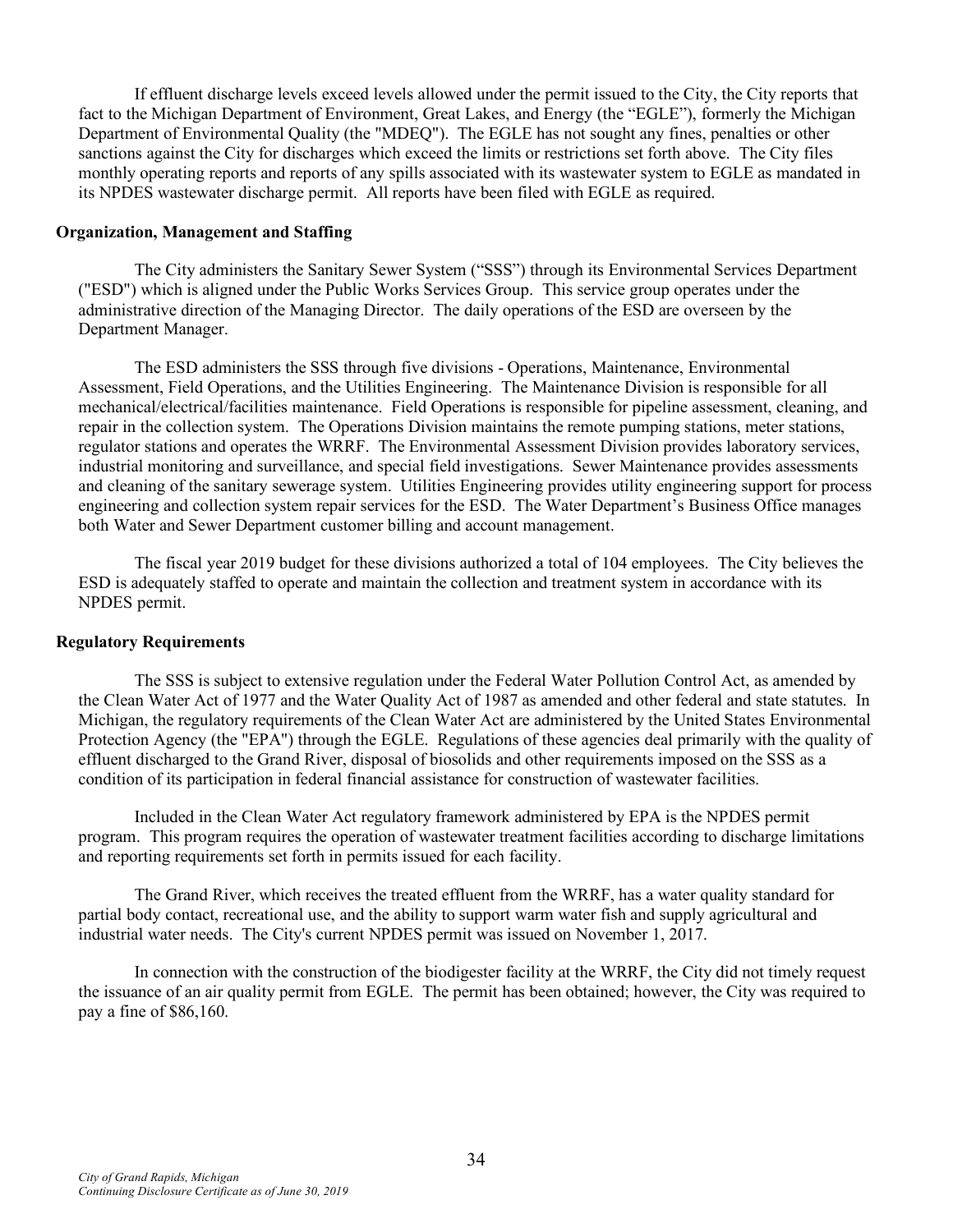#### **Retail Billings and Collections**

The following table sets forth the history of billings and collections for the SSS for the fiscal years ended June 30, 2015 through 2019.

### **CITY OF GRAND RAPIDS, MICHIGAN SANITARY SEWER SYSTEM RETAIL BILLINGS AND COLLECTIONS**

| <b>Fiscal Year</b>   | Total           | Paid         | Paid              | Paid Over 90 | Total         |
|----------------------|-----------------|--------------|-------------------|--------------|---------------|
| <b>Ended June 30</b> | <b>Billings</b> | $0-30$ Days  | <b>31-90 Days</b> | Davs         | Collected (1) |
| 2015                 | \$45,742,261    | \$35,608,886 | \$7,820,370       | \$1,658,718  | \$45,087,973  |
| 2016                 | 47,854,769      | 37, 358, 507 | 7,639,566         | 1,576,896    | 46,574,969    |
| 2017                 | 48,468,774      | 38,403,087   | 7,559,063         | 1,600,886    | 47,563,036    |
| 2018                 | 49.125.908      | 40,175,537   | 6,875,709         | 1,506,620    | 48,557,866    |
| 2019                 | 51,370,573      | 42,706,922   | 6,177,936         | 1,235,682    | 50,120,540    |

(1) Reflects penalty and interest charges and the receipt of delinquent payments from period prior to commencement of fiscal year. Source: City of Grand Rapids

#### **Ten Largest Retail Customers**

The following table sets forth the ten largest retail customers of the SSS for the one-year period ended on June 30, 2019, and their respective volumes of usage and the amounts billed.

#### **CITY OF GRAND RAPIDS, MICHIGAN SANITARY SEWER SYSTEM TEN LARGEST RETAIL CUSTOMERS BY BILLINGS FISCAL YEAR ENDED JUNE 30, 2019**

|                              | <b>Volume of Usage</b> | <b>Dollar Amount</b>   | Percent of            |
|------------------------------|------------------------|------------------------|-----------------------|
| <b>Customer</b>              | (Sewer Gallons)        | <b>Billed Per Year</b> | <b>Total Billings</b> |
| Veolia Energy                | 128,409,160            | \$577,001              | 1.12%                 |
| Spectrum Health System       | 86,753,788             | 443.132                | 0.86                  |
| Lacks Trim Systems           | 92,537,324             | 323,978                | 0.63                  |
| Allied Finishing, Inc.       | 71,053,268             | 245,796                | 0.48                  |
| Kent Quality Foods           | 54, 153, 704           | 244,609                | 0.48                  |
| Calvin College               | 47,738,856             | 243,726                | 0.47                  |
| Founders Brewing Company     | 46,631,816             | 209,337                | 0.41                  |
| Saint Mary's Hospital        | 39,687,384             | 199,034                | 0.39                  |
| Roskam Baking Co             | 55,571,912             | 194,869                | 0.38                  |
| Grand Rapids Public Schools  | 18,632,680             | 189,442                | 0.37                  |
| Source: City of Grand Rapids |                        |                        |                       |

#### **Rate Setting Methodology**

In 1976, the City undertook the task of establishing a methodology to be used to annually to determine appropriate rates and charges for customers using the SSS. Prior to that time, the City had periodically adjusted rates for City users based on short-term projections of cash flow requirements and indexed suburban customer rates at a factor of two times the City rates. The rates that resulted from such adjustments did not adequately reflect the long term needs of the SSS and did not adequately reflect the variations in usage rates and operating and capital costs of providing service to the various suburban customer communities.

To remedy this and to establish a procedure for implementing annual rate adjustments, the City, in consultation with the customer communities with which it had retail and wholesale water service agreements, adopted a method of adjusting rates annually. The first such annual rate study took eighteen months to complete and resulted in new rates effective January 1, 1978. Agreements with each of the retail and wholesale governmental customer communities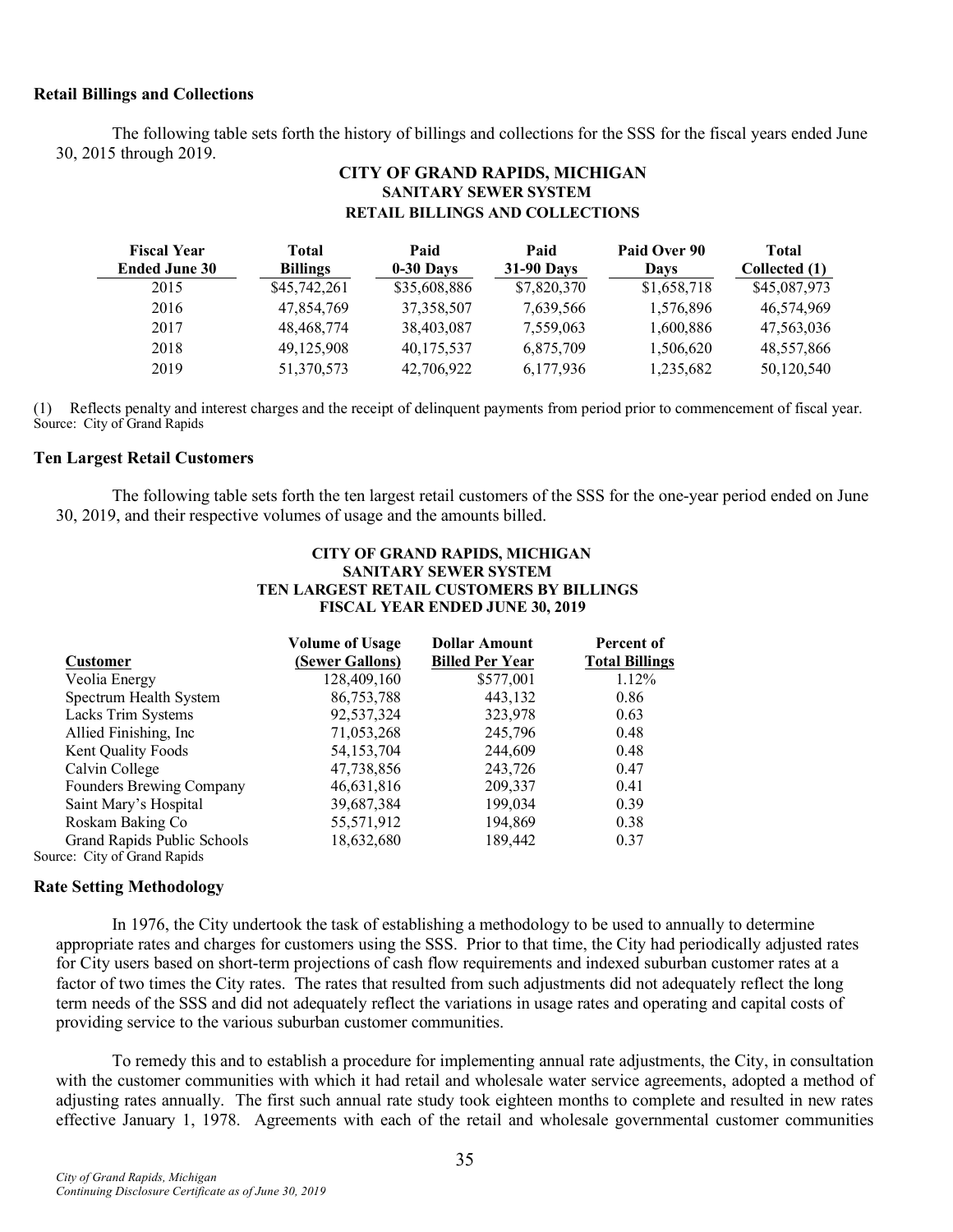serviced by the System were amended in 2000, 2002, 2006, 2010 and 2018 to incorporate rate setting methodology adjustments. In 2000, the first amendment to the contracts established the integrated connection fees required to be paid at the time a User receives a permit to connect to the Water or Sanitary Sewer System and the method by which the fees are set and adjusted annually in the rate study.

The second amendment executed in 2002 further amended the rate setting methodology for the allocation of integrated connection fee revenue as revenue requirement credit among customer communities updating the calculation of distribution based on billed flow and land area factors. In 2006, penalty fees were no longer applied as credits (offsets) to revenue requirements. Instead, penalty fees were used to fund the Individual Circuit Breaker ("ICB") and City and Customer Community Circuit Breaker ("CCCCB"). The ICB is a program aimed at addressing retail users requiring assistance in payment of their water/sewer bills. The CCCCB is a mechanism, if sufficient funding is available, to limit retail service area revenue requirement changes to a level in line with the overall systems' initial proposed changes. In 2010, the agreements were amended further, changing the rate setting methodology to use a three-year average of billed flow and reducing the rate of return on non-integrated fixed assets to the Bond Buyer Index for 20-year Municipal Bonds plus 4.50% per annum (formerly plus 6.00%). In March 2018, the agreements were also amended to change the methodology for calculation of integrated connection fees. This calculation is now based on an annual assessment of service costs rather than formerly being adjusted annually by CPI. The City has conducted annual rate studies each year since 1978 and has adjusted rates accordingly.

The rate setting methodology is founded on the basic principle that rates will be set to meet revenue requirements as defined by historical costs adjusted by known cost increases and decreases. Also, a significant goal of the methodology was the proper allocation of costs and rates among the users in each of the customer communities served. In general, the costs of capital improvements which benefit specific customers of the SSS are allocated to those customers in the rate setting methodology, while the costs of capital improvements related to the operation of the entire SSS are allocated to all users.

The annual rate analysis background material is assembled during the period from August through November of each year. The base period financial information consists of the actual revenues and expenses of the fiscal year ended on the most recent June 30<sup>th</sup>. Revenue requirements of the SSS are comprised of operating and maintenance expense, depreciation expense, a "return" on the net book value of fixed assets constructed and acquired utilizing the retained earnings of the SSS, and certain debt service costs. Integrated connection fees are an offset to revenue requirements. The revenue requirement components are adjusted to reflect current unit cost data available during the pendency of the rate study. Rates are then calculated that will generate revenues equal to the net revenue requirement. New rates and charges are reported to the City Commission and customer communities on or about November 15<sup>th</sup> each year with implementation on the following January 1<sup>st</sup>. The most recent rates were adopted and approved by the City Commission on December 17, 2019 for users within the City and customer communities.

Under the agreements with the customer communities, the rates adopted by the City take effect each January 1, following the completion of each annual rate study. Customer communities cannot delay the imposition of the new rates but are permitted to seek arbitration to resolve any disagreement over new rates. The arbitrator is required to strictly apply the rate setting methodology to resolve disagreements. Since the implementation of the City's rate setting methodology in 1978, only one such disagreement has arisen which was resolved through arbitration.

The rates consist of a "commodity" charge and a monthly "readiness-to-serve" charge. The commodity charge is assessed upon consumption and comprises approximately 60% of the SSS's revenues. The monthly readiness-toserve charge is based upon meter size.

The following table "Sanitary Sewer System Rate Studies – Comparative Analysis of Rates 1978 to 2019", demonstrates the rate study methodology's various objectives in four major ways: (1) the methodology has recognized variations among the various communities; (2) the methodology has produced adequate revenues over the period; (3) the methodology has resulted in a wide variety of rate adjustment; and (4) the methodology operates in an open and transparent manner with information available to customer communities and users.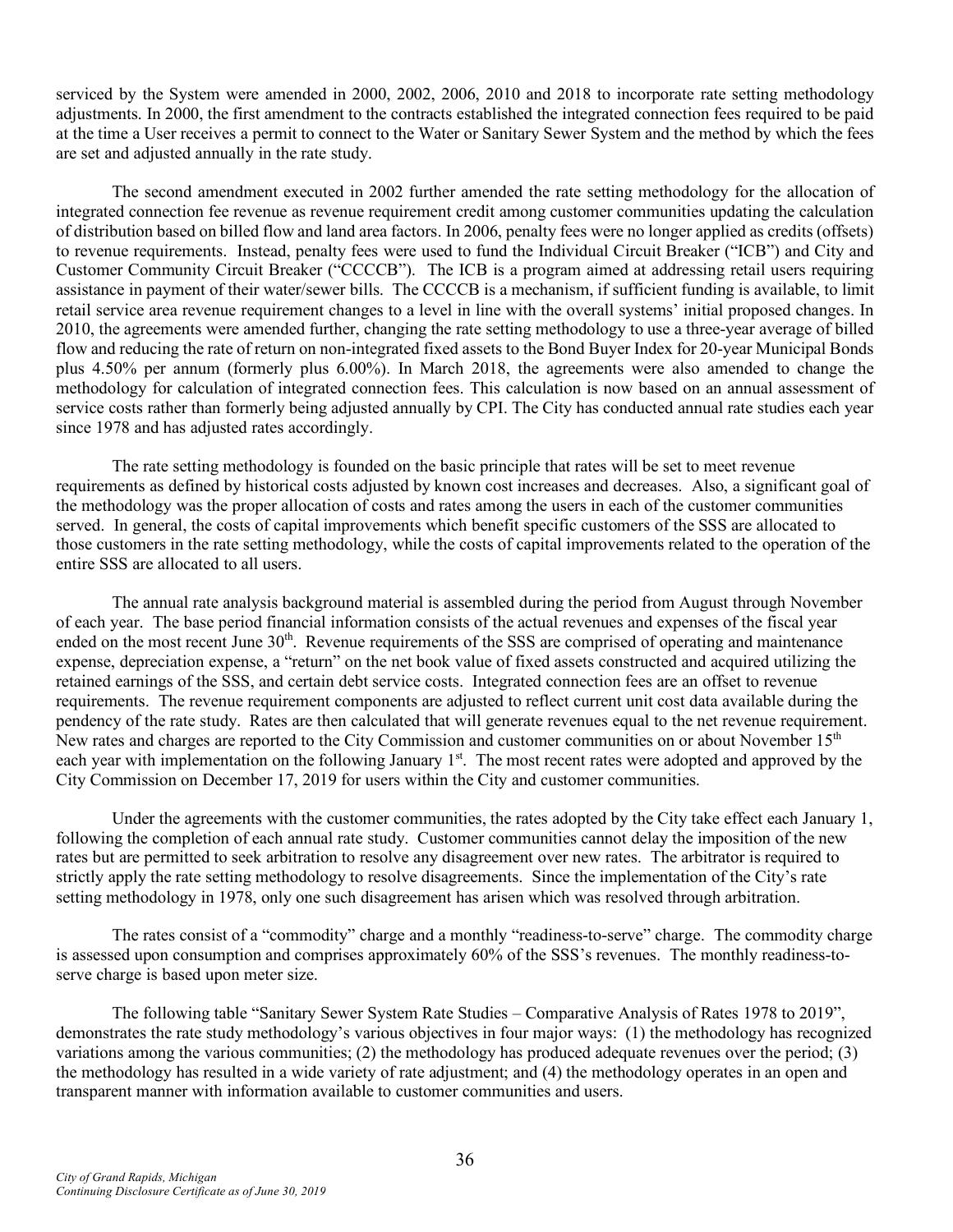#### **City of Grand Rapids Sanitary Sewer System Rate Studies Comparative Analysis of Rates 1978 to 2019 Readiness-to-Serve Charge (Monthly) Service Charge**

|                                                                                                    | Readiness-to Serve-(Monthly) |                           |                                       |                          |                            |  |  |
|----------------------------------------------------------------------------------------------------|------------------------------|---------------------------|---------------------------------------|--------------------------|----------------------------|--|--|
| Effective                                                                                          | Commodity<br>Charge          |                           | 6" Meter &                            | Billing<br>Volume        | Revenue                    |  |  |
|                                                                                                    | $(\frac{\text{S/HCF}}{3})$   | 3/4" Meter                | Greater                               | $(HCF)$ (4)              | Requirement                |  |  |
| <b>City of Grand Rapids</b><br>Retail-No Expiration Date<br>January 1, 1978<br>January 1, 2019     | \$<br>0.25<br>3.33           | \$1.73<br>18.59           | \$<br>89.93<br>964.85                 | 9,631,541<br>6,583,748   | \$ 3,760,140<br>37,522,426 |  |  |
|                                                                                                    |                              |                           |                                       |                          |                            |  |  |
| <b>City of Kentwood</b><br>Retail-expiring December 31, 2048<br>January 1, 1978<br>January 1, 2019 | \$<br>0.25<br>2.63           | \$1.84<br>7.75            | \$116.50<br>271.09                    | 303,302<br>1,397,738     | \$<br>110,135<br>4,284,334 |  |  |
| <b>City of Walker</b>                                                                              |                              |                           |                                       |                          |                            |  |  |
| Retail-expiring December 31, 2048<br>January 1, 1978<br>January 1, 2019                            | \$<br>0.36<br>2.54           | \$4.09<br>28.43           | \$249.79<br>1,594.61                  | 339,729<br>855,545       | \$<br>228,829<br>4,690,650 |  |  |
| <b>Cascade Charter Township</b>                                                                    |                              |                           |                                       |                          |                            |  |  |
| Retail-expiring December 31, 2048<br>January 1, 1978<br>January 1, 2019                            | \$<br>0.38<br>2.66           | \$4.01<br>32.45           | \$254.75<br>1,851.89                  | 68,492<br>470,262        | \$<br>64,685<br>2,479,068  |  |  |
| <b>Grand Rapids Charter Township</b>                                                               |                              |                           |                                       |                          |                            |  |  |
| Retail-expiring December 31, 2048<br>January 1, 1978<br>January 1, 2019                            | \$<br>0.36<br>2.38           | \$5.87<br>28.02           | \$362.45<br>1,568.37                  | 122,955<br>384,714       | \$<br>120,106<br>2,523,774 |  |  |
| <b>Tallmadge Township</b>                                                                          |                              |                           |                                       |                          |                            |  |  |
| Retail-expiring December 31, 2048<br>January 1, 1995<br>January 1, 2019                            | \$<br>1.47<br>9.87           | \$10.06<br>31.51          | \$534.85<br>1,791.73                  | 9,857<br>28,383          | \$<br>17,070<br>437,541    |  |  |
| <b>Wright Township</b>                                                                             |                              |                           |                                       |                          |                            |  |  |
| Retail-expiring December 31, 2048<br>January 1, 2004<br>January 1, 2019                            | $$47.37**$<br>55.70**        | $S - -$<br>$\sim$ $\sim$  | \$<br>$\sim$ $\sim$<br>$\sim$ $\sim$  | 23,618<br>25,267         | 192,899<br>\$<br>282,381   |  |  |
| <b>City of East Grand Rapids</b>                                                                   |                              |                           |                                       |                          |                            |  |  |
| Wholesale-expiring December 31, 2048                                                               |                              |                           |                                       |                          |                            |  |  |
| January 1, 1978<br>January 1, 2019                                                                 | $$172.62*$<br>1,840.00*      | $S - -$<br>$\sim$ $\sim$  | $$2,018.00^{(2)}$<br>$2,243.00^{(2)}$ | 1,235,707<br>529,267     | \$<br>183,765<br>755,302   |  |  |
| <b>Ada Township</b>                                                                                |                              |                           |                                       |                          |                            |  |  |
| Wholesale-expiring December 31, 2048<br>January 1, 1978                                            | $$171.22*$                   | $S - -$                   | $$1,399.00^{(2)}$                     | 151,961                  | \$<br>36.253               |  |  |
| January 1, 2019                                                                                    | 2,358.00*                    | $\sim$ $\sim$             | $46,008.00^{(2)}$                     | 415,240                  | 1,284,434                  |  |  |
| Gaines Township $^{(1)}$                                                                           |                              |                           |                                       |                          |                            |  |  |
| Wholesale-expiring June 6, 2028                                                                    | \$672.00*                    | $S - -$                   | $$122.00^{(2)}$                       | 15,858                   | \$<br>9,431                |  |  |
| January 1, 1993<br>January 1, 2019                                                                 | 1,668.00*                    | $\sim$ $\sim$             | $1,605.00^{(2)}$                      | 151,786                  | 208,620                    |  |  |
| <b>Caledonia Charter Township</b>                                                                  |                              |                           |                                       |                          |                            |  |  |
| Wholesale-expiring December 31, 2048                                                               |                              |                           |                                       |                          |                            |  |  |
| March 12, 2014<br>January 1, 2019                                                                  | \$15,478.00*<br>4,497.00*    | $S - -$<br>$\overline{a}$ | $$285.00^{(2)}$<br>$752.00^{(2)}$     | 4,881<br>38,562          | \$<br>59,920<br>142,770    |  |  |
| <b>Total all Entities</b>                                                                          |                              |                           |                                       |                          |                            |  |  |
| January 1, 1978 and other initial years<br>January 1, 2019                                         |                              |                           |                                       | 11,907,901<br>10,880,512 | \$4,783,233<br>54,611,300  |  |  |

Source: City of Grand Rapids<br>\* Rate charged per one million gallons. \*\*Rate charged per REU.<br>(1) Operating under the 1978 Agreement.<br>(2) Wholesale readiness to serve charge based on rate study.<br>(3) HCF: Hundred Cubic Feet<br>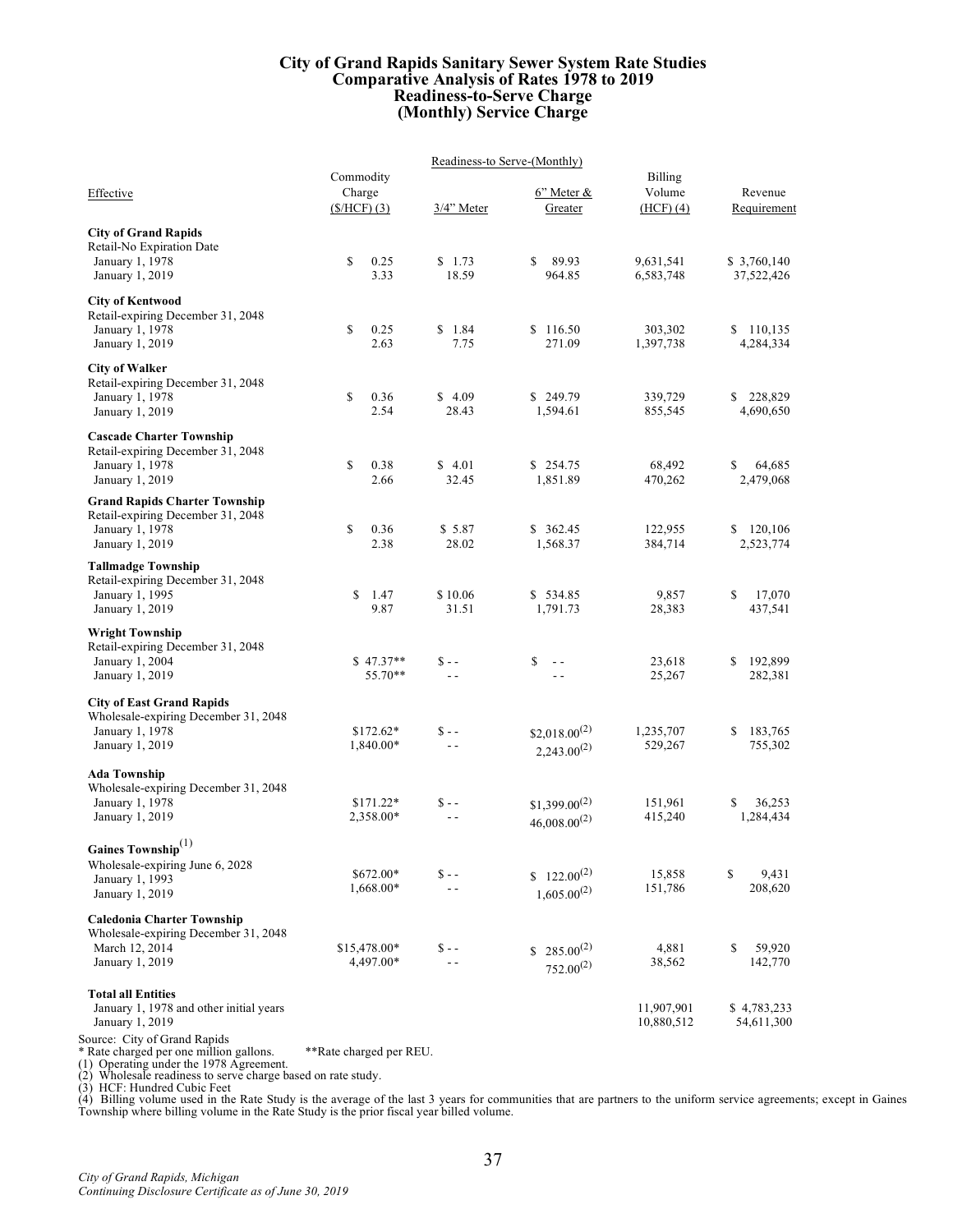### **Revenue Requirements and Percentage Rate Adjustments - Historical**

The rate setting methodology when applied in the annual rate studies for the years 2014 through 2018 has yielded the revenue requirements and percentage rate increases/(decreases) set forth in the table below for the calendar years commencing January 1, 2015 through January 1, 2019.

### **CITY OF GRAND RAPIDS, MICHIGAN SANITARY SEWER SYSTEM REVENUE REQUIREMENTS AND PERCENTAGE RATE INCREASES - HISTORICAL**

| <b>Rate Study Year</b>                                                                          | 2014         | 2015         | 2016         | 2017         | 2018         |
|-------------------------------------------------------------------------------------------------|--------------|--------------|--------------|--------------|--------------|
| <b>Effective Date</b>                                                                           | 1/1/15       | 1/1/16       | 1/1/17       | 1/1/18       | 1/1/19       |
| Operation & Maintenance                                                                         | \$24,952,347 | \$26,057,855 | \$27,801,771 | \$27,440,606 | \$29,320,024 |
| Depreciation                                                                                    | 6,666,173    | 6.444.256    | 5,731,874    | 7,348,797    | 7,289,152    |
| Return on Investment                                                                            | 12,451,600   | 12,295,457   | 11,994,805   | 12,217,951   | 13,388,665   |
| Less: Revenue Credits                                                                           | (583, 855)   | (687, 034)   | (459, 879)   | (127, 437)   | (587, 610)   |
| CSO Project Debt Service                                                                        | 9,186,830    | 8,637,610    | 9,007,175    | 8,007,588    | 8,001,052    |
| Less: Integrated Connection Fee Credit                                                          | (2,589,846)  | (2,657,604)  | (3,169,115)  | (2,537,379)  | (2,600,008)  |
| Less: Circuit Breaker Program                                                                   | (121,206)    | (330,718)    | (614, 492)   | (138,000)    | (307, 829)   |
| Plus: Capital Investment Reimbursement                                                          |              | 108,205      | 108,205      | 107,854      | 107,854      |
| Total Revenue Requirements                                                                      | \$49,962,043 | \$49,868,027 | \$50,400,344 | \$52,319,981 | \$54,611,300 |
| Gross Rate Increases (Decreases) Necessary to<br>$\mathbf{M}$ and $\mathbf{M}$ and $\mathbf{M}$ | 2.46%        | 2.81%        | $0.30\%$     | 3.08%        | 3.28%        |

Meet Total Revenue Requirement<sup>(1)</sup>

(1) The percentage rate changes differ from the annual percentage changes in total Revenue Requirements due to differences in usage volumes. Source: City of Grand Rapids

## **Connection Fees**

On June 27, 2000, the Grand Rapids City Commission enacted Ordinance No. 2000-32 establishing a schedule of integrated connection base fee increases for initial connection to the SSS for periods through December 31, 2008. The fees have been adjusted annually thereafter, most recently on December 17, 2019 when the Grand Rapids City Commission approved a resolution establishing the fees effective January 1, 2020. These integrated connection fees apply to all users of the SSS except users in Gaines Township. The receipts from these fees are shown in the table "SANITARY SEWER SYSTEM – Results of Operations."

#### **CITY OF GRAND RAPIDS, MICHIGAN SANITARY SEWER SYSTEM INTEGRATED CONNECTION BASE FEE SCHEDULE - HISTORICAL**

|                         |          | Effective On and After |          |          |             |
|-------------------------|----------|------------------------|----------|----------|-------------|
| Water Meter Size        | 01/01/14 | 01/01/15               | 01/01/16 | 01/01/17 | $01/01/18*$ |
| $\frac{3}{4}$ " or less | \$2,873  | \$2,922                | \$2,928  | \$2,959  | \$3,016     |
| 1"                      | 4,798    | 4,880                  | 4,890    | 4,942    | 5,037       |
| $1 - 1/2$               | 9,567    | 9.730                  | 9,750    | 9.853    | 10,043      |
| 2"                      | 15,313   | 15,574                 | 15,606   | 15,771   | 16,075      |
| 3"                      | 33,528   | 34,100                 | 34,170   | 34,532   | 35,197      |
| 4"                      | 60,333   | 61,362                 | 61,488   | 62,139   | 63,336      |
| $6$ " & over            | 134,083  | 136,370                | 136,650  | 138,097  | 140,757     |

Source: City of Grand Rapids

\*This rate was only effective prior to April 1, 2018. The customer service agreements were amended in March 2018 to change the methodology for calculation of integrated connection fees. For the new integrated connection fee is effective as of April 1, 2018, see the below table.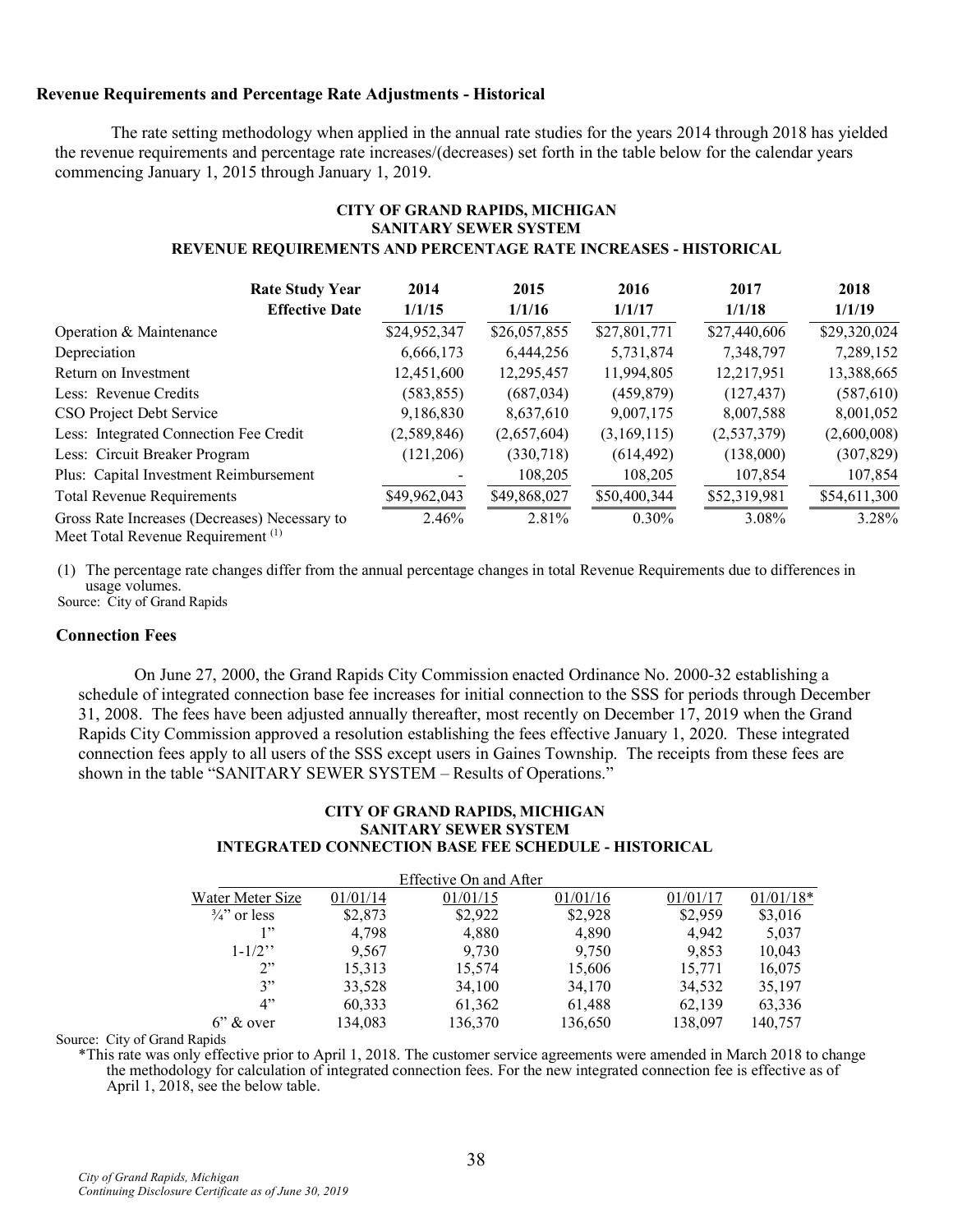# **CITY OF GRAND RAPIDS, MICHIGAN SANITARY SEWER SYSTEM INTEGRATED CONNECTION FEE – PLAN REVIEW AND CONNECTION FEE (PRC FEE)**

| <b>Residential User</b><br>(three residential units or less)<br><b>Meter Size</b> | 2018                                                      | 2019                                                      | % Change                                        |
|-----------------------------------------------------------------------------------|-----------------------------------------------------------|-----------------------------------------------------------|-------------------------------------------------|
| $\frac{3}{4}$ or less                                                             | \$350                                                     | \$350                                                     | $0\%$                                           |
| 1"<br>$1 - 1/2$ "                                                                 | 360<br>360                                                | 360<br>360                                                | $0\%$<br>$0\%$                                  |
| <b>All Other Users</b><br>(three residential units or more)<br><b>Meter Size</b>  | 2018                                                      | 2019                                                      | % Change                                        |
| $\frac{3}{4}$ or less<br>1"<br>$1 - 1/2$ "<br>2"<br>3"<br>4"<br>$6$ " & over      | \$670<br>850<br>1,120<br>1,570<br>1,910<br>2,650<br>3,850 | \$680<br>870<br>1,140<br>1,610<br>1,960<br>2,730<br>3,970 | $1\%$<br>$2\%$<br>$2\%$<br>3%<br>3%<br>3%<br>3% |

# **CITY OF GRAND RAPIDS, MICHIGAN SANITARY SEWER SYSTEM INTEGRATED CONNECTION FEE – METER CAPACITY CHARGE (MCC)**

| <b>Meter Size</b>     | 2018    | 2019    | % Change |
|-----------------------|---------|---------|----------|
| $\frac{3}{4}$ or less | \$175   | \$210   | 20%      |
| 1, 2                  | 250     | 250     | $0\%$    |
| $1 - 1/2$ "           | 800     | 800     | $0\%$    |
| 2"                    | 900     | 900     | $0\%$    |
| 3"                    | 1,100   | 1,100   | $0\%$    |
| 4"                    | at cost | at cost | N/A      |
| $6$ " & over          | at cost | at cost | N/A      |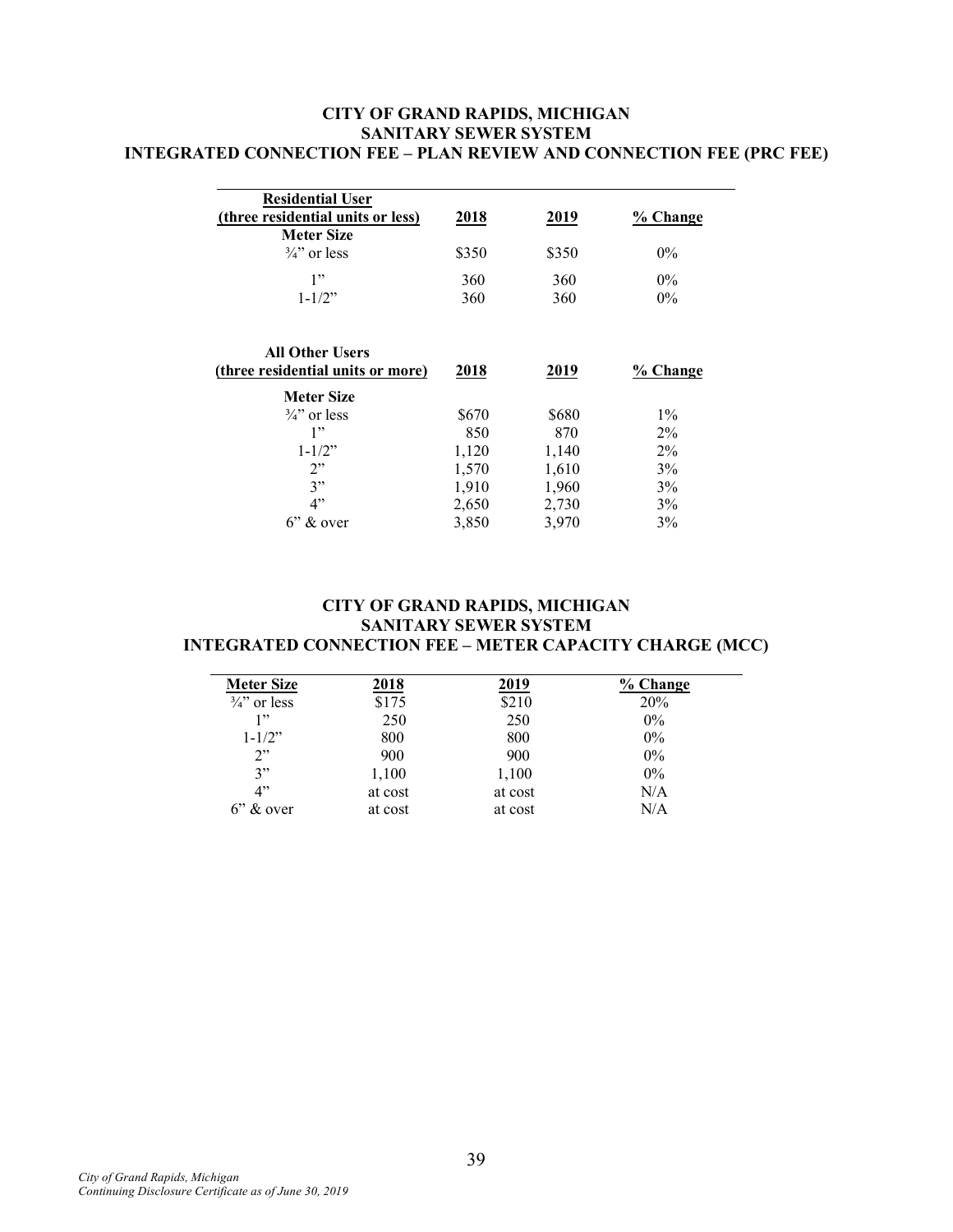# **Statement of Operations - Historical**

The rate increases/(decreases) under the rate setting methodology have produced the results of operations from the SSS for the fiscal years ended June 30, 2015 through 2019 as set forth in the table below.

# **CITY OF GRAND RAPIDS, MICHIGAN SANITARY SEWER SYSTEM STATEMENT OF OPERATIONS - HISTORICAL**

|                                           | <b>Fiscal Years Ended June 30,</b> |              |              |              |              |
|-------------------------------------------|------------------------------------|--------------|--------------|--------------|--------------|
|                                           | 2015                               | 2016         | 2017         | 2018         | 2019         |
| <b>REVENUES</b>                           |                                    |              |              |              |              |
| Service Charges-Retail                    | \$46,438,473                       | \$47,638,738 | \$48,870,101 | \$49,152,626 | \$51,382,353 |
| Service Charges-Wholesale                 | 1,930,465                          | 2,054,466    | 2,216,685    | 2,318,152    | 2,449,370    |
| Sewage Surcharge                          | 1,728,329                          | 2,122,789    | 1,831,469    | 2,056,797    | 2,311,653    |
| <b>Connection Fees/Front Foot Fees</b>    | 1,049,540                          | 1,238,936    | 936,812      | 926,109      | 379,758      |
| <b>Industrial Pretreatment Permit Fee</b> | 50,687                             | 51,197       | 50,750       | 47,521       | 44,693       |
| Interest on Investments                   | 314,716                            | 398,387      | 245,759      | 880,212      | 1,184,260    |
| Miscellaneous $(1)$                       | 795,151                            | 964,692      | 739,113      | 997,410      | 875,989      |
| <b>Total Gross Revenues</b>               | 52,307,361                         | 54,469,205   | 54,890,689   | 56,378,828   | 58,628,076   |
| <b>OPERATING EXPENSES</b>                 |                                    |              |              |              |              |
| <b>Wastewater Treatment</b>               | 15,212,786                         | 15,879,533   | 16,496,175   | 18,384,773   | 18,774,744   |
| Sanitary Sewer Repair & Maintenance       | 5,259,767                          | 4,857,588    | 4,623,913    | 5,471,046    | 5,246,870    |
| <b>Customer Services</b>                  | 1,899,516                          | 2,633,192    | 2,119,181    | 2,379,792    | 2,664,759    |
| Administration                            | 1,733,172                          | 4,262,046    | 2,192,252    | 2,075,658    | 2,936,178    |
| <b>Industrial Pretreatment</b>            | 696,325                            | 618,945      | 709,067      | 565,926      | 709,342      |
| Depreciation                              | 14,060,726                         | 14,440,267   | 14,734,268   | 14,735,236   | 14,886,913   |
| <b>Total Gross Expenses</b>               | 38,862,292                         | 42,691,571   | 40,874,856   | 43,612,429   | 45,218,806   |
| Additions - Depreciation                  | 14,060,726                         | 14,440,267   | 14,734,268   | 14,735,236   | 14,886,913   |
| <b>NET EARNINGS<sup>(2)</sup></b>         | \$27,505,795                       | \$26,217,901 | \$28,750,101 | \$27,501,634 | \$28,296,183 |

 $(1)$  Includes jobbing materials, service fees, rebates, penalties, and reimbursements.  $(2)$  Pursuant to bond ordinance definition of net earnings.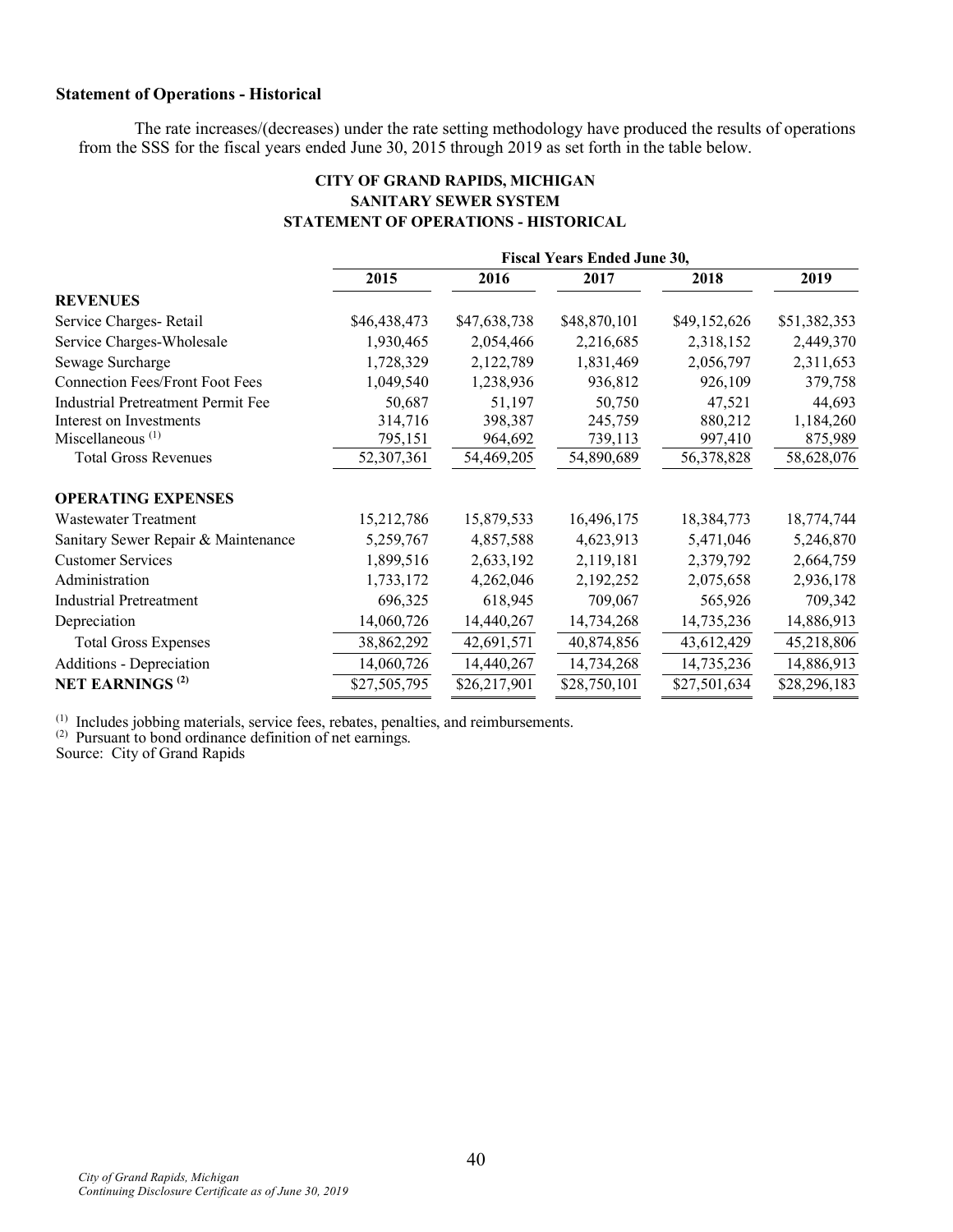### **Net Earnings and Bond Coverage - Historical**

The SSS Bond Ordinance requires that the net revenue generated by the SSS must be sufficient to meet the cash requirements of the SSS which include: (a) administrative, operation and maintenance expenses; (b) debt service requirements on bonded debt; and (c) expenditures for capital improvements not financed from bond proceeds or contributions. In addition, the City covenants and agrees that it will, at all times, on a pro-forma basis, prescribe and maintain and thereafter collect rates and charges for the services and facilities furnished by the SSS which, together with other income, are reasonably expected to yield annual net earnings in the current fiscal year equal to at least one hundred twenty percent (120%) of annual principal  $\&$  interest requirements in such fiscal year.

Net earnings of the SSS are calculated in the section entitled "Results of Operations." The table below sets forth the debt service and the coverage ratio based on the net earnings of the SSS for the fiscal years ended June 30, 2015 through 2019. The Coverage Ratio has been determined by dividing the Net Earnings for each fiscal year by the total annual principal and interest payments for each fiscal year.

## **CITY OF GRAND RAPIDS, MICHIGAN SANITARY SEWER SYSTEM NET EARNINGS AND BOND COVERAGE - HISTORICAL**

|                                                  | Fiscal Years Ended June 30, |              |              |              |              |  |
|--------------------------------------------------|-----------------------------|--------------|--------------|--------------|--------------|--|
|                                                  | 2015                        | 2016         | 2017         | 2018         | 2019         |  |
| Net Earnings of the SSS                          | \$27,505,795                | \$26,217,901 | \$28,750,101 | \$27,501,634 | \$28,296,183 |  |
| Total Net Senior Debt Service <sup>(1)</sup>     | 18,196,530                  | 19,183,039   | 18,470,521   | 18,885,470   | 21,457,995   |  |
| Coverage-Senior Debt                             | 1.51                        | 1.37         | 1.56         | 1.46         | 1.32         |  |
| Debt Service on Junior Lien Bonds <sup>(2)</sup> | 2,345,969                   | 1,111,688    | 784,744      | 573,073      | 499.188      |  |
| Coverage Ratio - All Debt                        | 1.34                        | 1.29         | 1.49         | 1.41         | 1.29         |  |
| Total Available After Debt Service               | \$6,963,296                 | \$5,923,174  | \$9,494,836  | \$8,043,091  | \$6,339,000  |  |

 $<sup>(1)</sup>$  Net of the Build America Bonds 35% interest expense subsidy in the amount of \$3,791,462 pertaining to the SSS Series 2010A</sup> bonds.

(2) Based on maximum principal draws without principal forgiveness incentives.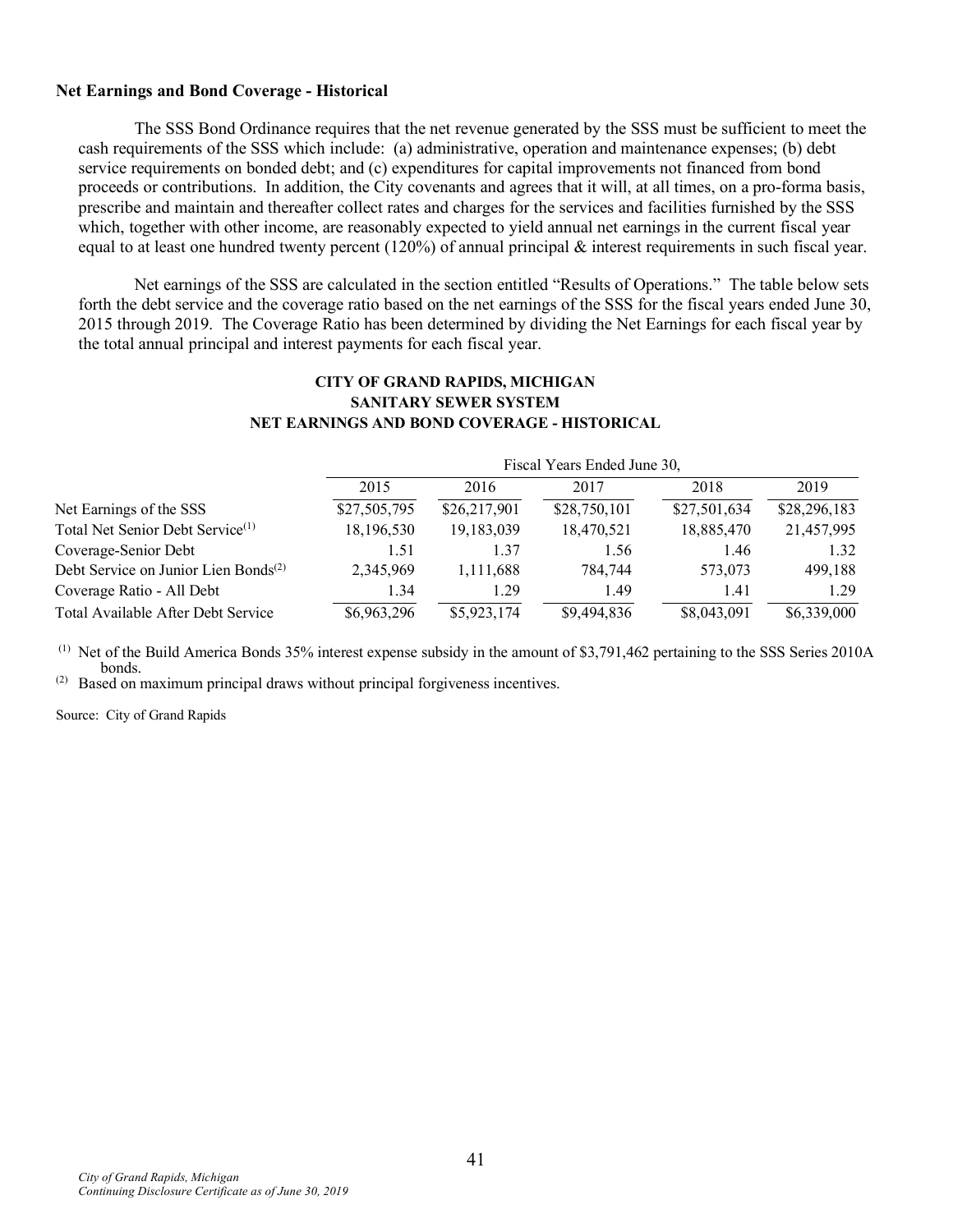## **Revenue Requirements and Percentage Rate Adjustments – Projected**

The rate setting methodology when applied to future operations and maintenance costs, depreciation and return on investment requirements results in the following projected revenue requirements and anticipated rate adjustments for the calendar years commencing January 1, 2020 through January 1, 2024.

| <b>City of Grand Rapids, Michigan</b><br><b>Sanitary Sewer System</b><br><b>Projected Revenue Requirements and</b><br>Anticipated Percentage Rate Adjustments <sup>(1)</sup> |                |                |                |                |                |  |  |
|------------------------------------------------------------------------------------------------------------------------------------------------------------------------------|----------------|----------------|----------------|----------------|----------------|--|--|
| Rate Study Year<br>Date Effective                                                                                                                                            | 2019<br>1/1/20 | 2020<br>1/1/21 | 2021<br>1/1/22 | 2022<br>1/1/23 | 2023<br>1/1/24 |  |  |
| Operation & Maintenance <sup>(2)</sup>                                                                                                                                       | \$30,407,882   | \$29,574,706   | \$29,497,812   | \$30,126,115   | \$30,794,915   |  |  |
| Depreciation Expense <sup>(3)</sup>                                                                                                                                          | 8,025,112      | 10,155,220     | 10,077,22      | 9,955,235      | 9,850,559      |  |  |
| Return on System Investment <sup>(4)</sup>                                                                                                                                   | 13,816,207     | 16,521,546     | 16,686,761     | 16,853,629     | 17,022,165     |  |  |
| Less: Revenue Credits $(5)$                                                                                                                                                  | (342, 427)     | (317,717)      | (118, 625)     | (118, 625)     | (118, 625)     |  |  |
| CSO Project Debt Service <sup>(4)</sup>                                                                                                                                      | 7,971,030      | 8,187,127      | 7,167,283      | 7,172,115      | 7,173,122      |  |  |
| Less: Integrated System Credits <sup>(5)</sup>                                                                                                                               | (2,630,285)    | (2,531,500)    | (4,056,500)    | (5,331,500)    | (5,331,500)    |  |  |
| Less: Circuit Breaker <sup>(5)</sup>                                                                                                                                         | (278, 102)     | (245, 789)     | (245,791)      | (245,792)      | (245, 794)     |  |  |
| <b>Total Revenue Requirements</b>                                                                                                                                            | \$56,969,417   | \$61,343,593   | \$59,008,161   | \$58,411,177   | \$59,144,842   |  |  |
| Percentage Gross Rate Increase (Decrease)<br>From Prior Year Necessary to Meet Total<br>Revenue Requirements <sup>(6)</sup>                                                  | 3.49%          | 7.68%          | $(3.81\%)$     | $(1.01\%)$     | 1.26%          |  |  |

(1) Revenue requirements per the 2019 Rate Study.

- (2) Projections for 2020 Rate Study and thereafter are increased proportionate to the City's FY2020-2024 Fiscal Plan and updated for expense adjustments.
- (3) Projections for 2020 Rate Study and thereafter are based on the City's fixed asset system projections based on assets in service on June 30, 2019 and adjusted for the upcoming biodigester facilities.
- (4) Projections for 2020 Rate Study and thereafter are based on the 2019 Rate Study and adjusted for the upcoming biodigester facilities.
- (5) Projections for 2020 Rate Study and thereafter are based on the City's FY2020-2024 Fiscal Plan and adjusted for the upcoming biodigester facilities.
- (6) These percentages represent the required changes in gross revenues of the System if the three-year average billed volume remains the same as in the 2019 Rate Study, but, because of changes in billed volume and other factors, such as capital improvement projects servicing specific customer communities, the actual percentage change in rates for the individual customer communities will vary from these figures.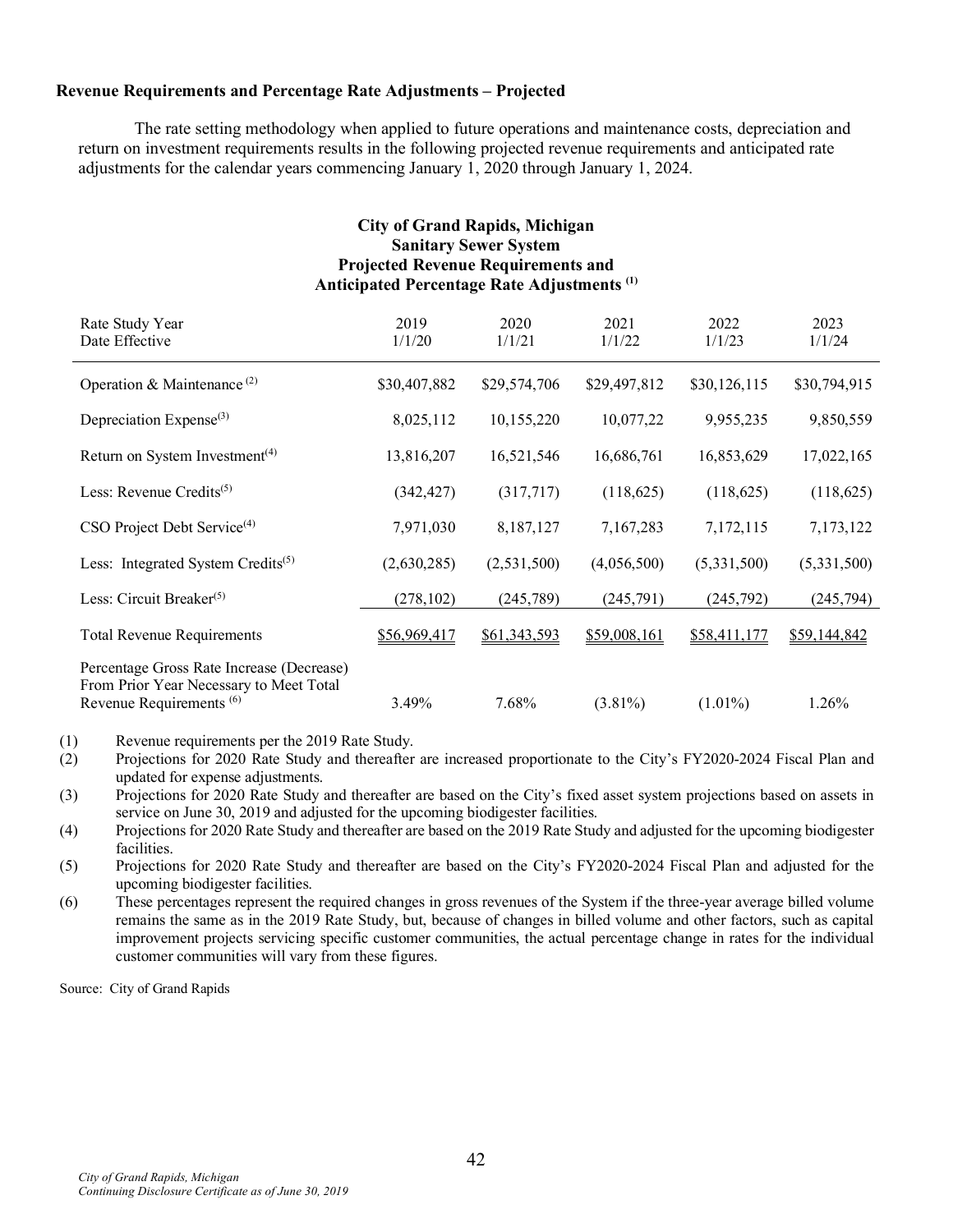### **Statement of Operations - Projected**

The City projects that the rates in effect for the year commencing January 1, 2019 and the projected rate increases for future years as shown above will yield the projected results of operations for the SSS for the fiscal years ending June 30, 2020 through June 30, 2024 as set forth in the table below.

# **City of Grand Rapids, Michigan Sewage Disposal System Fund Statement of Operations - Projected (1)**

|                                                 | Fiscal Years Ending June 30, |              |              |              |              |  |
|-------------------------------------------------|------------------------------|--------------|--------------|--------------|--------------|--|
|                                                 | 2020                         | 2021         | 2022         | 2023         | 2024         |  |
| <b>REVENUES:</b>                                |                              |              |              |              |              |  |
| Retail Service Charges <sup>(4)</sup>           | \$51,869,816                 | \$52,907,212 | \$53,700,820 | \$54,506,333 | \$55,323,928 |  |
| Wholesale Service Charges <sup>(4)</sup>        | 2,590,767                    | 2,694,398    | 2,734,814    | 2,775,836    | 2,817,473    |  |
| Sewer Surcharges                                | 2,131,500                    | 2,131,500    | 2,131,500    | 2,131,500    | 2,131,500    |  |
| Connection / Front Foot Fees                    | 500,000                      | 400,000      | 400,000      | 400,000      | 400,000      |  |
| Industrial Pretreatment Permit Fees             | 47,500                       | 47,500       | 47,500       | 47,500       | 47,500       |  |
| RNG, Phos, & Liquid Indus. Byproduct (4)        |                              | 1,525,000    | 2,800,000    | 2,800,000    | 2,800,000    |  |
| Interest on Investments                         | 1,095,393                    | 1,186,681    | 1,278,697    | 1,370,713    | 1,438,758    |  |
| Miscellaneous $(4)$                             | 850,000                      | 850,000      | 850,000      | 850,000      | 850,000      |  |
| <b>Total Revenues</b>                           | \$59,084,976                 | \$61,742,291 | \$63,943,331 | \$64,881,882 | \$65,809,159 |  |
| <b>OPERATING EXPENSES:</b>                      |                              |              |              |              |              |  |
| Water Resource Recovery Facility <sup>(4)</sup> | \$19,210,594                 | \$19,351,937 | \$19,737,318 | \$20,130,346 | \$20,426,437 |  |
| Sanitary Sewer Repair & Maintenance             | 5,529,844                    | 5,574,576    | 5,907,253    | 6,013,615    | 6,108,026    |  |
| Customer Services <sup>(4)</sup>                | 2,647,570                    | 2,860,866    | 3,223,431    | 3,384,704    | 3,392,172    |  |
| Administration <sup>(4)</sup>                   | 1,452,540                    | 975,671      | 501,124      | 491,313      | 538,470      |  |
| <b>Industrial Pretreatment</b>                  | 660,220                      | 661,342      | 681,842      | 697,427      | 708,086      |  |
| Depreciation <sup><math>(2)</math></sup>        | 18,838,350                   | 18,693,660   | 18,467,371   | 18,273,191   | 18,072,353   |  |
| <b>Total Expenses</b>                           | \$48,339,118                 | \$48,118,052 | \$48,518,339 | \$48,990,596 | \$49,245,544 |  |
| Additions: Depreciation                         | 18,838,350                   | 18,693,660   | 18,467,371   | 18,273,191   | 18,072,353   |  |
| <b>NET EARNINGS</b> <sup>(3)</sup>              | \$29,584,208                 | \$32,317,899 | \$33,892,363 | \$34,164,477 | \$34,635,968 |  |

 $\mathcal{L}_\text{max}$  , and the set of the set of the set of the set of the set of the set of the set of the set of the set of the set of the set of the set of the set of the set of the set of the set of the set of the set of the (1) Projections are taken from the City's FY2020-2024 Fiscal Plan, except as noted in (2) and (4) below.

(2) Projections are taken from the City's fixed asset system, based on assets in service on June 30, 2019 and adjusted for the upcoming biodigester facilities.

(3) Pursuant to the bond ordinance definition of Net Earnings.

(4) Projections updated for revenue and expense adjustments and adjusted for the upcoming biodigester facilities.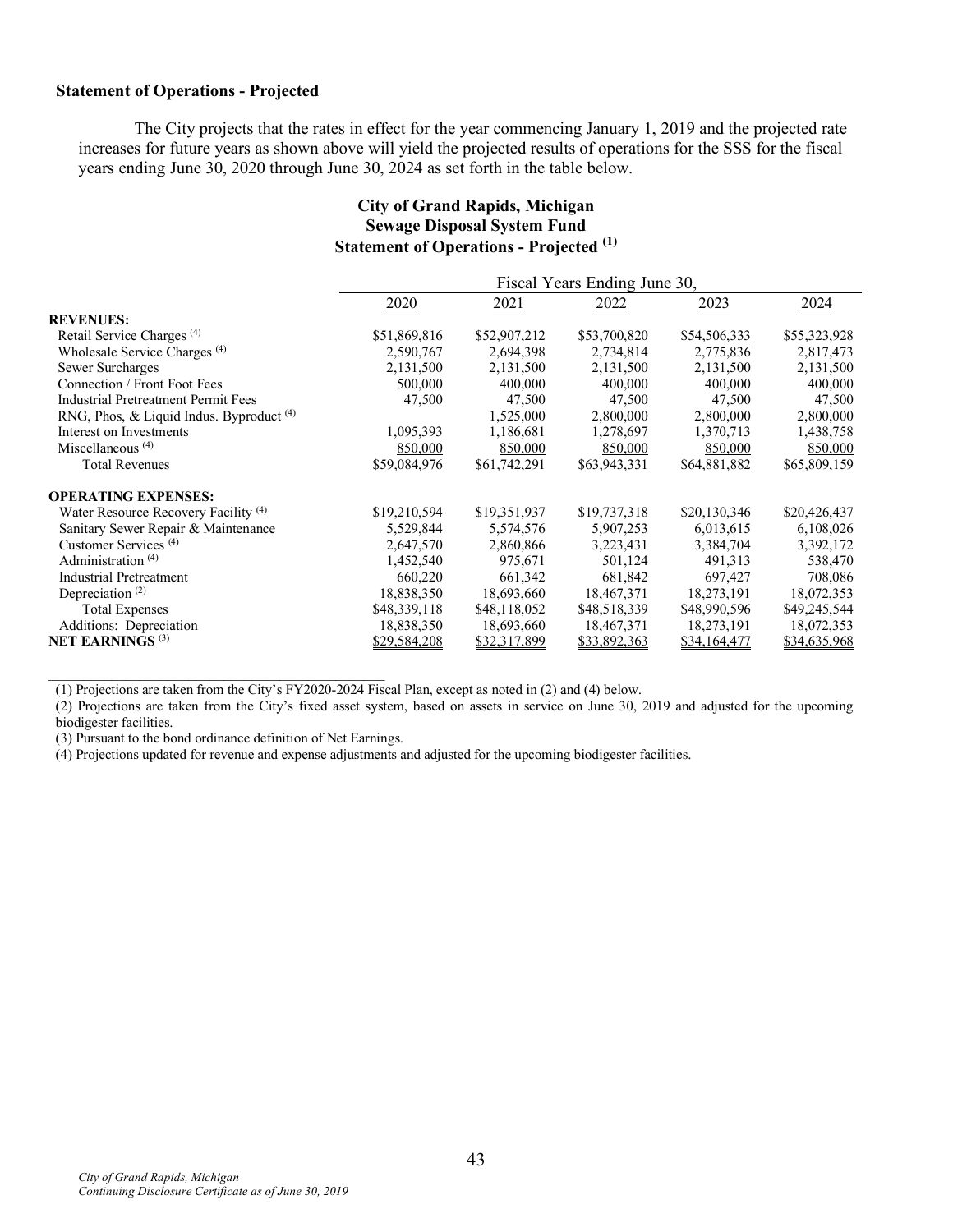# **WATER SUPPLY SYSTEM**

### **Annual Water Sales**

#### **CITY OF GRAND RAPIDS, MICHIGAN WATER SUPPLY SYSTEM ANNUAL WATER SALES IN GALLONS, PUMPAGE, AND DOLLARS BILLED**

| Fiscal Year   | Total Sales in         | Total Pumpage in       | <b>Total Annual Billings</b> |
|---------------|------------------------|------------------------|------------------------------|
| Ended June 30 | <b>Billion Gallons</b> | <b>Billion Gallons</b> | in Millions of Dollars       |
| 2015          | 10.975                 | 12.362                 | \$36.652                     |
| 2016          | 11.285                 | 12.684                 | 38.468                       |
| 2017          | 11.806                 | 12.649                 | 40.315                       |
| 2018          | 12.074                 | 13.525                 | 42.432                       |
| 2019          | 12.106                 | 12.911                 | 43.382                       |

Source: City of Grand Rapids

#### **Daily Water Pumpage**

#### **CITY OF GRAND RAPIDS, MICHIGAN WATER SUPPLY SYSTEM DAILY WATER PUMPAGE IN MILLIONS OF GALLONS**

|                     | Fiscal Years Ended June 30 |      |      |      |      |  |
|---------------------|----------------------------|------|------|------|------|--|
|                     | 2015                       | 2016 | 2011 | 2018 | 2019 |  |
| Average Day Pumpage | 33.8                       | 34.6 | 34.6 | 37.0 | 35.3 |  |
| Maximum Day Pumpage | 63.0                       |      | 70.4 | 66.4 | 77.1 |  |

Source: City of Grand Rapids

### **Retail Billings and Collections**

The following table sets forth the history of billings and collections for the Water Supply System ("WSS") for the fiscal years ended June 30, 2015 through June 30, 2019.

### **CITY OF GRAND RAPIDS, MICHIGAN WATER SUPPLY SYSTEM RETAIL BILLINGS AND COLLECTIONS**

| <b>Fiscal Year</b><br>Ended<br>June 30 | <b>Total Billed</b> | Paid<br>$0-30$ Days | Paid<br><b>31-90 Days</b> | Paid Over<br>90 Days | <b>Total</b><br>Collected <sup>(1)</sup> |
|----------------------------------------|---------------------|---------------------|---------------------------|----------------------|------------------------------------------|
| 2015                                   | \$33,244,643        | \$26,565,122        | \$5,855,898               | \$1,599,928          | \$34,020,948                             |
| 2016                                   | 34,740,002          | 28,206,150          | 5,605,702                 | 1,463,549            | 35,275,401                               |
| 2017                                   | 36,615,962          | 30,023,129          | 5,755,141                 | 1,478,911            | 37, 257, 181                             |
| 2018                                   | 38,282,327          | 32,402,144          | 5,550,086                 | 1,401,943            | 39, 354, 173                             |
| 2019                                   | 39,557,231          | 34,222,917          | 5,038,414                 | 1,232,467            | 40,493,798                               |

(1) Reflects penalties & interest charges and receipt of delinquent payments from the period prior to the commencement of the fiscal year.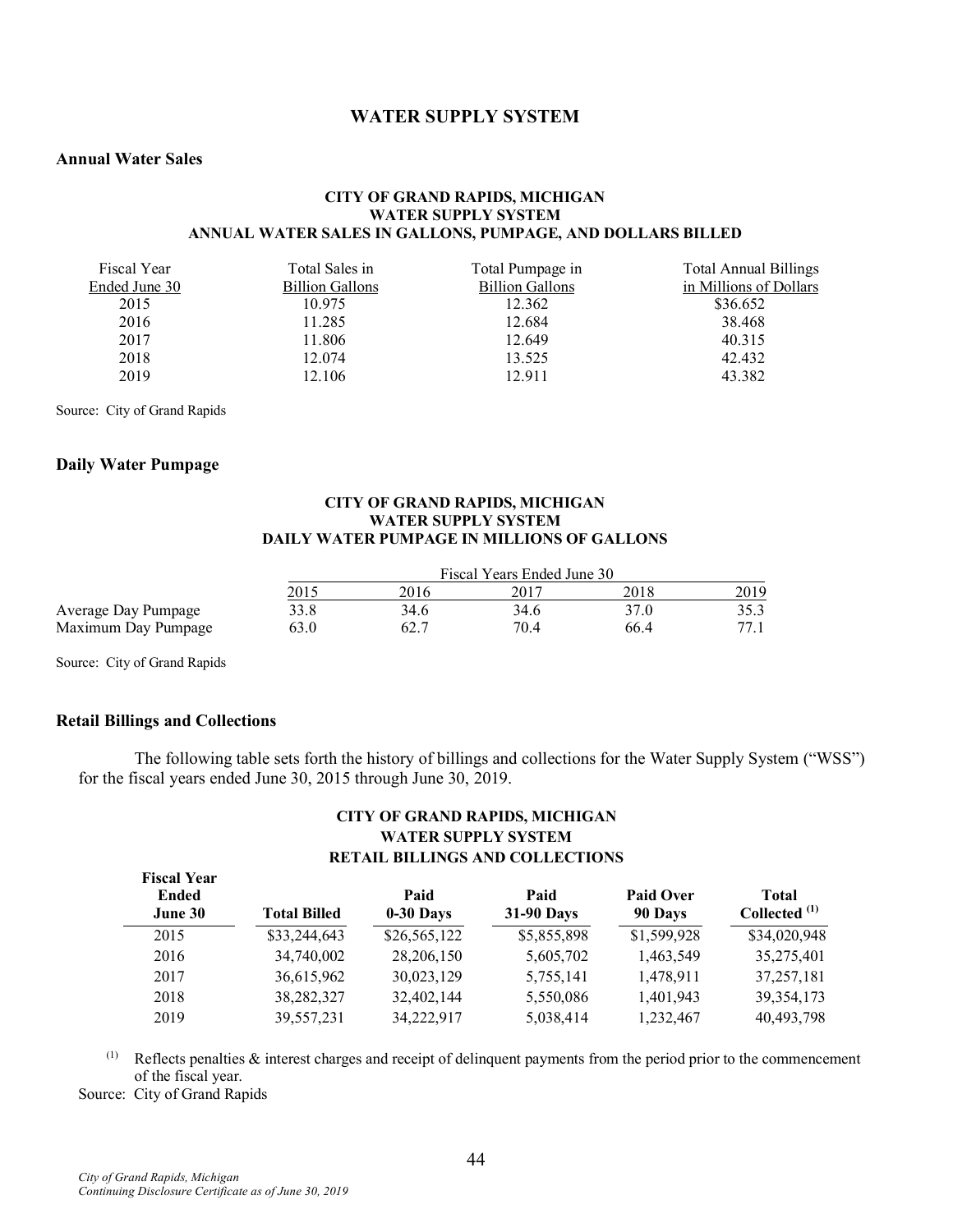### **Ten Largest Retail Customers**

The following table sets forth the ten largest retail customers of the WSS for the one-year period ended on June 30, 2019 and their respective volumes of usage and the amounts billed.

### **CITY OF GRAND RAPIDS, MICHIGAN WATER SUPPLY SYSTEM TEN LARGEST RETAIL CUSTOMERS BY BILLINGS FISCAL YEAR ENDED JUNE 30, 2019**

|                          | <b>Volume of Usage</b> | <b>Dollar Amount</b>   | Percent of            |
|--------------------------|------------------------|------------------------|-----------------------|
| <b>Customer</b>          | (Water Gallons)        | <b>Billed Per Year</b> | <b>Total Billings</b> |
| Veolia Energy            | 128,409,160            | \$345,160              | $0.87\%$              |
| Spectrum Health System   | 88,201,916             | 264,917                | $0.67\%$              |
| Lacks Trim Systems       | 93,387,800             | 204,703                | $0.52\%$              |
| Coca Cola Enterprises    | 75,026,644             | 202,602                | 0.51%                 |
| Founders Brewing Company | 65,777,624             | 176,460                | $0.45\%$              |
| Roskam Baking Co         | 79,935,020             | 174,146                | $0.44\%$              |
| Kent Quality Foods       | 60,228,960             | 162,807                | $0.41\%$              |
| Allied Finishing, Inc.   | 71,223,812             | 149,333                | $0.38\%$              |
| Calvin College           | 47,949,044             | 143,433                | $0.36\%$              |
| Plastic Plate Inc.       | 39,700,848             | 131.201                | $0.33\%$              |

Source: City of Grand Rapids

## **Organization, Management and Staffing**

The City administers the WSS through its Water Department, which is aligned under the Public Works Services Group. This service group operates under the administrative direction of the Managing Director. The daily operations of the WSS are overseen by the Department Manager.

The Water Department consists of four divisions; Engineering, Field Operations, Business Office, and Filtration and Treatment. Engineering provides utility engineering technical support for planning and management of water system assets. The Field Operations Division is responsible for maintenance and repair of WSS assets. The Business Office manages both WSS and Sanitary Sewer Department customer billing and account management. The Filtration and Treatment provides laboratory services, operation of the water filtration plant, and control of system pumping and distribution.

The fiscal year 2019 budget for these divisions authorized a total of 116.51 employees. The City believes the WSS is adequately staffed in accordance with regulatory compliance.

#### **Regulatory Requirements**

The Michigan Department of Environment, Great Lakes, and Energy (the "EGLE", formerly known as the Michigan Department of Environmental Quality the "MDEQ") has primary enforcement authority in Michigan for the Federal Safe Drinking Water Act under the legislative authority of the Michigan Safe Drinking Water Act. As such, the EGLE has regulatory oversight for the monitoring off water quality and enforcement of standards and policy.

#### **Rate Setting Methodology**

In 1976, the City undertook the task of establishing a methodology to be used annually to determine appropriate rates and charges for customers using the WSS. Prior to that time, the City had periodically adjusted rates for City users based on short-term projections of cash flow requirements and indexed suburban customer rates at a factor of two times the City rates. The rates that resulted from such adjustments did not adequately reflect the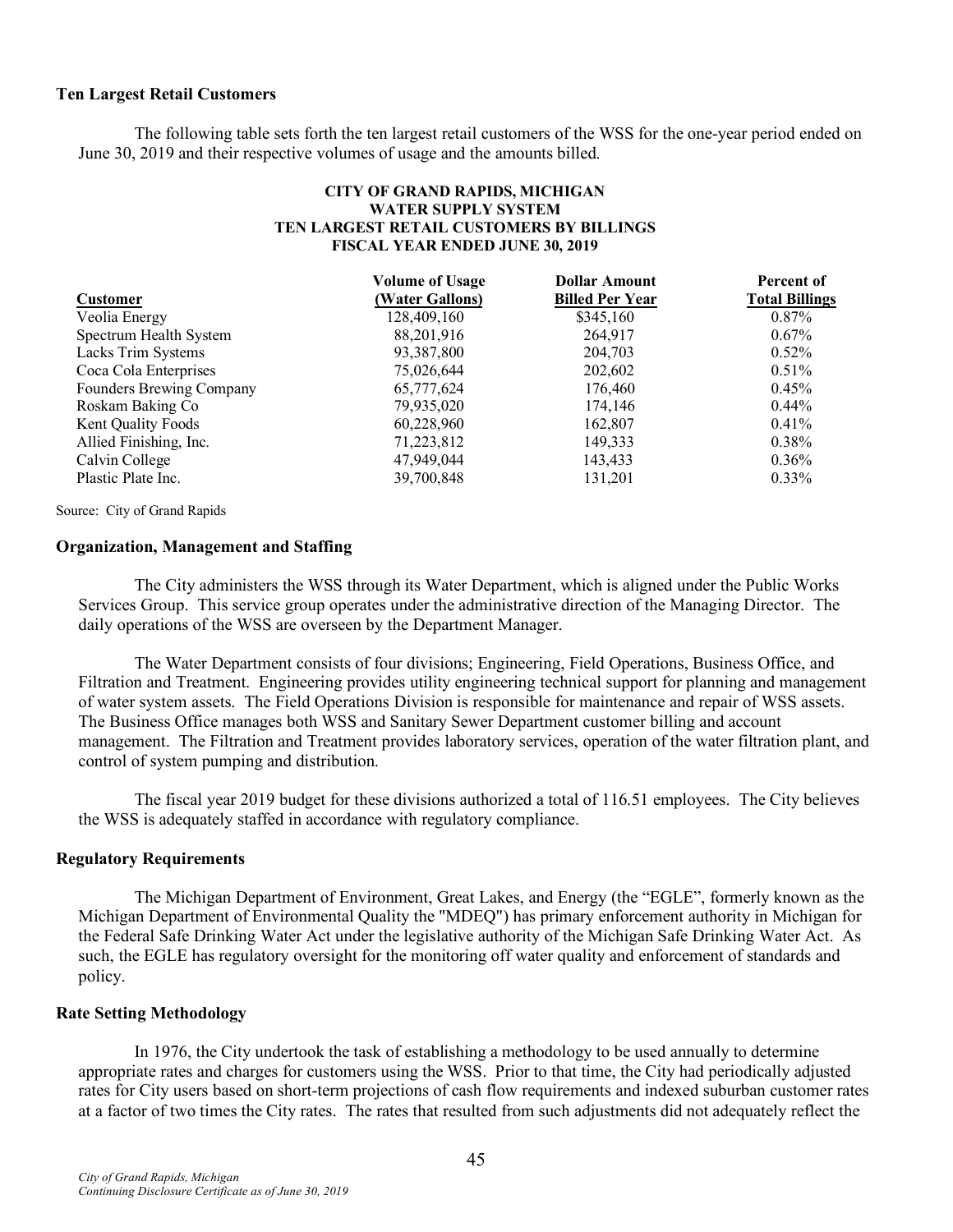long term needs of the WSS and did not adequately reflect the variations in usage rates and operating and capital costs of providing service to the various suburban customer communities.

To remedy this and to establish a procedure for implementing annual rate adjustments, the City, in consultation with the customer communities with which it had retail and wholesale water service agreements, adopted a method of adjusting rates annually. The first such annual rate study took eighteen months to complete and resulted in new rates effective January 1, 1978. Agreements with each of the retail and wholesale governmental customer communities serviced by the System were amended in 2000, 2002, 2006, 2010 and 2018 to incorporate rate setting methodology adjustments.

In 2000, the first amendment to the contracts established the integrated connection fees required to be paid at the time a User receives a permit to connect to the Water or Sanitary Sewer System and the method by which the fees are set and adjusted annually in the rate study. The second amendment executed in 2002 further amended the rate setting methodology for the allocation of integrated connection fee revenue as revenue requirement credit among customer communities updating the calculation of distribution based on billed flow and land area factors. In 2006, penalty fees were no longer applied as credits (offsets) to revenue requirements. Instead, penalty fees were used to fund the Individual Circuit Breaker ("ICB") and City and Customer Community Circuit Breaker ("CCCCB"). The ICB is a program aimed at addressing retail users requiring assistance in payment of their water/sewer bills. The CCCCB is a mechanism, if sufficient funding is available, to limit retail service area revenue requirement changes to a level in line with the overall systems' initial proposed changes. In 2010, the agreements were amended further, changing the rate setting methodology to use a three-year average of billed flow and reducing the rate of return on non-integrated fixed assets to the Bond Buyer Index for 20-year Municipal Bonds plus 4.50% per annum (formerly plus 6.00%). In March 2018, the agreements were also amended to change the methodology for calculation of integrated connection fees. This calculation is now based on an annual assessment of service costs rather than formerly being adjusted annually by CPI. The City has conducted annual rate studies each year since 1978 and has adjusted rates accordingly.

The rate setting methodology is founded on the basic principle that rates will be set to meet revenue requirements as defined by historical costs adjusted by known cost increases and decreases. Also, a significant goal of the methodology was the proper allocation of costs and rates among the users in each of the customer communities served. In general, the costs of capital improvements which benefit specific customers of the WSS are allocated to those customers in the rate setting methodology, while the costs of capital improvements related to the operation of the entire WSS are allocated to all users.

The annual rate analysis background material is assembled during the period from August through November of each year. The base period financial information consists of the actual revenues and expenses of the fiscal year ended on the most recent June 30<sup>th</sup>. Revenue requirements of the WSS are comprised of operating and maintenance expense, depreciation expense, a "return" on the net book value of fixed assets constructed and acquired utilizing the retained earnings of the WSS, and certain debt service costs. Integrated connection fees are an offset to revenue requirements. The revenue requirement components are adjusted to reflect current unit cost data available during the pendency of the rate study. Rates are then calculated that will generate revenues equal to the net revenue requirement. New rates and charges are reported to the City Commission and customer communities on or about November  $15<sup>th</sup>$  each year with implementation on the following January  $1<sup>st</sup>$ . The most recent rates were adopted and approved by the City Commission on December 17, 2019 for users within the City and customer communities.

Under the agreements with the customer communities, the rates adopted by the City take effect each January 1, following the completion of each annual rate study. Customer communities cannot delay the imposition of the new rates but are permitted to seek arbitration to resolve any disagreement over new rates. The arbitrator is required to strictly apply the rate setting methodology to resolve disagreements. Since the implementation of the City's rate setting methodology in 1978, only one such disagreement has arisen which was resolved through arbitration.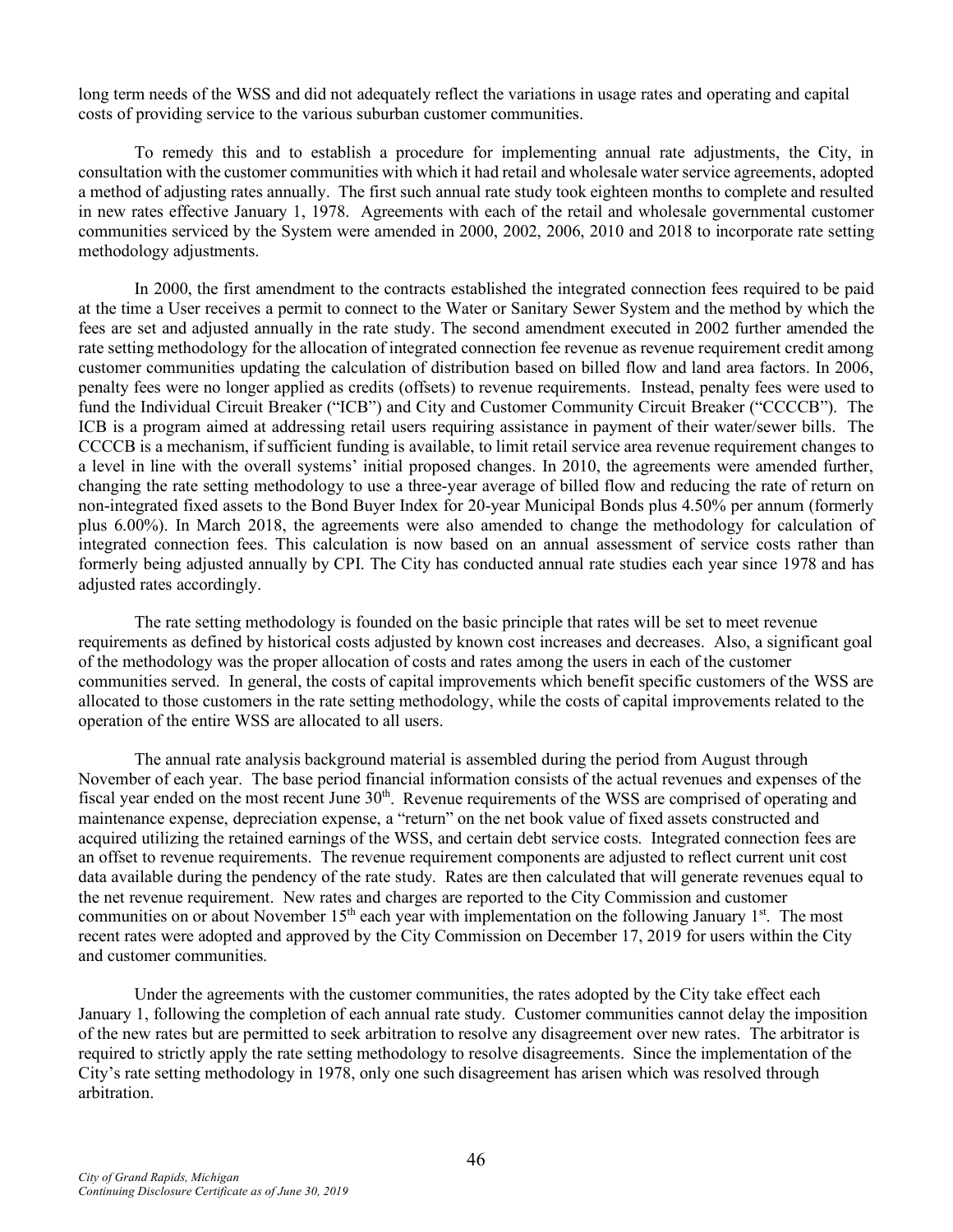The rates consist of a "commodity" charge and a monthly "readiness-to-serve" charge. The commodity charge is assessed upon consumption and comprises approximately 64% of the WSS revenues. The monthly readiness-to-serve charge is based upon meter size.

The following table "Water Supply System Rate Studies – Comparative Analysis of Rates 1978 to 2019", demonstrates the rate study methodology's various objectives in four major ways: (1) the methodology has recognized variations among the various communities; (2) the methodology has produced adequate revenues over the period; (3) the methodology has resulted in a wide variety of rate adjustment; and (4) the methodology operates in an open and transparent manner with information available to customer communities and users.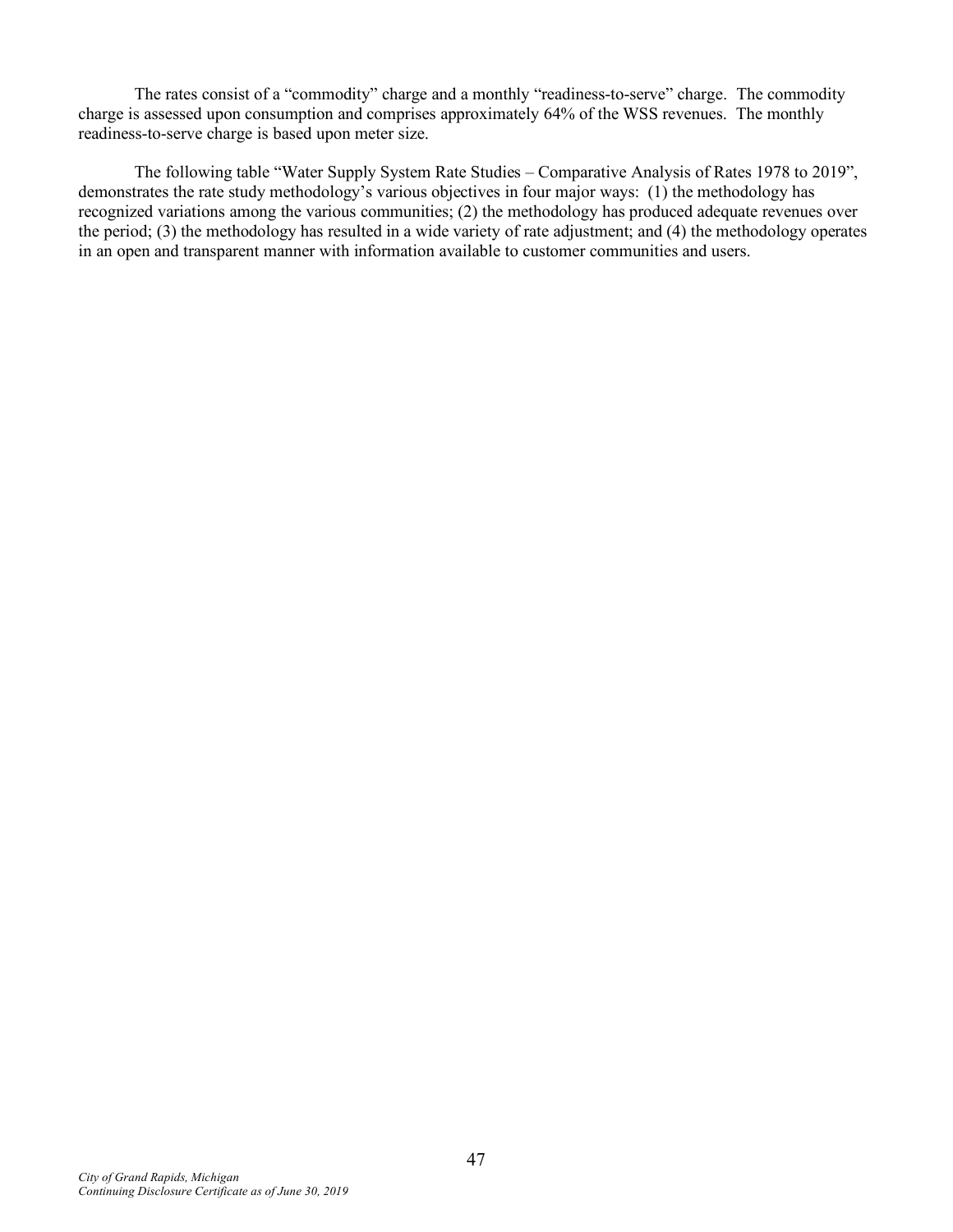## **CITY OF GRAND RAPIDS, MICHIGAN WATER SUPPLY SYSTEM RATE STUDIES COMPARATIVE ANALYSIS OF RATES 1978 TO 2019(1)**

|                                                                           |                                  | Readiness-to-Serve (Monthly) |              |                      |             |              |
|---------------------------------------------------------------------------|----------------------------------|------------------------------|--------------|----------------------|-------------|--------------|
|                                                                           | Commodity                        |                              |              | Billing              |             | Revenue      |
| Effective                                                                 | Charge $(\frac{S/HCF}{I})^{(3)}$ | 3/4" Meter                   | $6$ " & Over | Volume $(HCF)^{(4)}$ |             | Requirements |
| <b>City of Grand Rapids</b>                                               |                                  |                              |              |                      |             |              |
| Retail-No Expiration Date<br>January 1, 1978                              | \$<br>0.24                       | \$2.48                       | \$<br>94.46  | 11,628,762           | \$          | 5,226,903    |
| January 1, 2019                                                           | 1.98                             | 10.94                        | 467.06       | 8,352,751            |             | 25,850,503   |
|                                                                           |                                  |                              |              |                      |             |              |
| <b>City of Kentwood</b>                                                   |                                  |                              |              |                      |             |              |
| Retail-expiring December 31, 2048                                         |                                  |                              |              |                      |             |              |
| January 1, 1978                                                           | \$<br>0.48                       | \$3.63                       | \$206.49     | 307,080              | \$          | 243,459      |
| January 1, 2019                                                           | 1.58                             | 14.94                        | 723.06       | 1,767,323            |             | 4,341,460    |
| <b>City of Walker</b>                                                     |                                  |                              |              |                      |             |              |
| Retail-expiring December 31, 2048                                         |                                  |                              |              |                      |             |              |
| January 1, 1978                                                           | \$<br>0.48                       | \$2.79                       | \$133.20     | 414,437              | \$          | 294,613      |
| January 1, 2019                                                           | 1.70                             | 13.14                        | 607.86       | 1,197,683            |             | 3,354,091    |
|                                                                           |                                  |                              |              |                      |             |              |
| <b>Grand Rapids Charter Township</b><br>Retail-expiring December 31, 2048 |                                  |                              |              |                      |             |              |
| January 1, 1978                                                           | \$<br>0.48                       | \$2.99                       | \$144.11     | 95,466               | \$          | 82,603       |
| January 1, 2019                                                           | 1.92                             | 16.52                        | 824.18       | 672,734              |             | 2,337,654    |
|                                                                           |                                  |                              |              |                      |             |              |
| <b>City of East Grand Rapids</b>                                          |                                  |                              |              |                      |             |              |
| Wholesale-expiring December 31, 2048                                      |                                  |                              |              |                      |             |              |
| January 1, 1978                                                           | \$<br>0.24                       | $S$ ----                     | \$1,163.00   | 650,641              | \$          | 170,752      |
| January 1, 2019                                                           | 1.11                             | ----                         | 17,209.00    | 559,585              |             | 827,647      |
|                                                                           |                                  |                              |              |                      |             |              |
| Ada Township <sup>(2)</sup><br>Wholesale-expiring December 31, 2048       |                                  |                              |              |                      |             |              |
| January 1, 1982                                                           | \$<br>0.37                       | $S$ ----                     | \$1,111.00   | 22,878               | \$          | 21,792       |
| January 1, 2019                                                           | 1.25                             | $---$                        | 42,811.00    | 631,763              |             | 1,303,431    |
|                                                                           |                                  |                              |              |                      |             |              |
| Tallmadge Charter Township <sup>(2)</sup>                                 |                                  |                              |              |                      |             |              |
| Retail-expiring December 31, 2048                                         |                                  |                              |              |                      |             |              |
| January 1, 1995                                                           | \$<br>2.58                       | \$10.93                      | \$535.75     | 9,759                | $\mathbf S$ | 27,891       |
| January 1, 2019                                                           | 3.38                             | 6.45                         | 179.70       | 41,322               |             | 207,365      |
| <b>Cascade Charter Township</b>                                           |                                  |                              |              |                      |             |              |
| Retail-expiring December 31, 2048                                         |                                  |                              |              |                      |             |              |
| January 1, 1978                                                           | \$<br>0.48                       | \$3.38                       | \$179.15     | 135,393              | \$          | 149,357      |
| January 1, 2019                                                           | 2.41                             | 23.13                        | 1,247.22     | 927,590              |             | 3,716,305    |
|                                                                           |                                  |                              |              |                      |             |              |
| Ottawa County <sup>(2)</sup>                                              |                                  |                              |              |                      |             |              |
| Wholesale-expiring November 1, 2029                                       |                                  |                              |              |                      |             |              |
| January 1, 1979                                                           | \$<br>0.27                       | $S$ ----                     | \$<br>60.00  | 100,365              | \$          | 27,315       |
| January 1, 2019                                                           | 1.19                             | ----                         | 445.00       | 1,617,365            |             | 1,930,008    |
|                                                                           |                                  |                              |              |                      |             |              |
| <b>Total all Entities</b>                                                 |                                  |                              |              |                      |             |              |
| January 1, 1978 and other initial years                                   |                                  |                              |              | 13,231,779           |             | \$6,167,687  |
| January 1, 2019                                                           |                                  |                              |              | 15,768,116           |             | 43,868,464   |

(1) Rates effective January 1, 2019.

(2) Ottawa County, Ada Township in Kent County, and Tallmadge Charter Township in Ottawa County were added to the WSS after January 1, 1978.

(3) HCF: Hundred Cubic Feet.

(4) Billing volume used in the Rate Study is the average of the last three years for customer communities that are partners to the uniform service agreements. Source: City of Grand Rapids

\_\_\_\_\_\_\_\_\_\_\_\_\_\_\_\_\_\_\_\_\_\_\_\_\_\_\_\_\_\_\_\_\_\_\_\_\_\_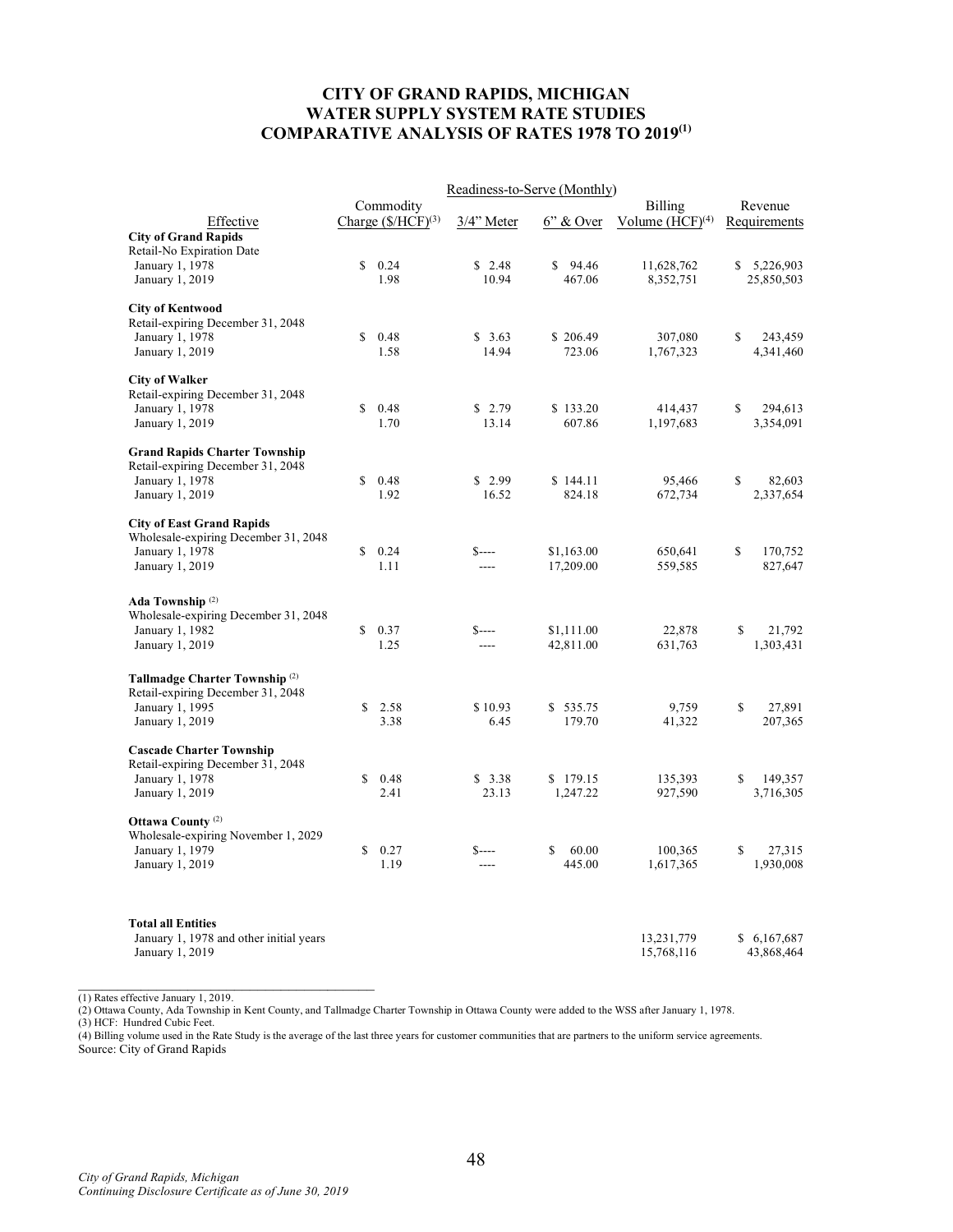### **Revenue Requirements and Percentage Rate Adjustments - Historical**

The rate setting methodology when applied in the annual rate studies for the years 2014 through 2018 has yielded the revenue requirements and percentage increases/(decreases) set forth in the table below for the calendar years commencing January 1, 2015 through January 1, 2019.

## **CITY OF GRAND RAPIDS, MICHIGAN WATER SUPPLY SYSTEM REVENUE REQUIREMENTS AND PERCENTAGE RATE ADJUSTMENTS - HISTORICAL**

| <b>Rate Study Year</b>                                                                          | 2014         | 2015         | 2016         | 2017         | 2018         |
|-------------------------------------------------------------------------------------------------|--------------|--------------|--------------|--------------|--------------|
| <b>Date Effective</b>                                                                           | 1/1/15       | 1/1/16       | 1/1/17       | 1/1/18       | 1/1/19       |
| Operation & Maintenance                                                                         | \$22,398,988 | \$23,939,647 | \$25,249,451 | \$25,130,522 | \$24,681,475 |
| Depreciation                                                                                    | 7,094,701    | 6,366,310    | 6,464,577    | 7,377,523    | 7,827,518    |
| Return on Investment                                                                            | 12,692,064   | 12,255,736   | 11,643,593   | 12,345,466   | 13,077,518   |
| Less: Revenue Credits                                                                           | (1,061,826)  | (980, 715)   | (708, 238)   | (844,068)    | (754, 101)   |
| Less: Integrated Connection Fee Credit                                                          | (864, 349)   | (941, 160)   | (1,081,378)  | (789, 922)   | (569,709)    |
| Less: Circuit Breaker Program                                                                   | (203, 593)   | (461, 376)   | (380, 488)   | (390, 549)   | (394, 237)   |
| <b>Total Revenue Requirements</b>                                                               | \$40,055,985 | \$40,178,442 | \$41,187,517 | \$42,828,972 | \$43,868,464 |
| Gross Rate Increases/(Decreases) Necessary to<br>Meet Total Revenue Requirements <sup>(1)</sup> | $(4.30\%)$   | $2.50\%$     | $1.00\%$     | 2.45%        | 2.71%        |

 $<sup>(1)</sup>$  The percentage rate changes differ from the annual percentage changes in Total Revenue Requirements due to differences in</sup> usage volumes.

Source: City of Grand Rapids

#### **Connection Fees**

On June 27, 2000, the Grand Rapids City Commission enacted Ordinance No. 2000-32 establishing a schedule of integrated connection base fee increases for initial connection to the WSS for periods through December 31, 2008. The fees have been adjusted annually thereafter, most recently on December 17, 2019 when the Grand Rapids City Commission approved a resolution establishing the fees effective January 1, 2020. These integrated connection fees apply to all users of the WSS except users in Ottawa County. The receipts from these fees are shown in the table "WATER SUPPLY SYSTEM – Statement of Operations".

#### **CITY OF GRAND RAPIDS, MICHIGAN WATER SUPPLY SYSTEM INTEGRATED CONNECTION BASE FEE SCHEDULE**

#### **INTEGRATED CONNECTION BASE FEE SCHEDULE - HISTORICAL**

| 01/01/14 | 01/01/15 | 01/01/16 | 01/01/17               | $01/01/18*$ |
|----------|----------|----------|------------------------|-------------|
| \$2,873  | \$2,922  | \$2,928  | \$2,959                | \$3,016     |
| 4,798    | 4,880    | 4,890    | 4.942                  | 5,037       |
| 9,567    | 9,730    | 9,750    | 9,853                  | 10,043      |
| 15,313   | 15,574   | 15,606   | 15,771                 | 16,075      |
| 33,528   | 34,100   | 34,170   | 34,532                 | 35,197      |
| 60,333   | 61,362   | 61,488   | 62,139                 | 63,336      |
| 134,083  | 136,370  | 136,650  | 138,097                | 140,757     |
|          |          |          | Effective On and After |             |

Source: City of Grand Rapids

\*This rate was only effective prior to April 1, 2018. The customer service agreements were amended in March 2018 to change the methodology for calculation of integrated connection fees. For the new integrated connection fee is effective as of April 1, 2018, see the below table.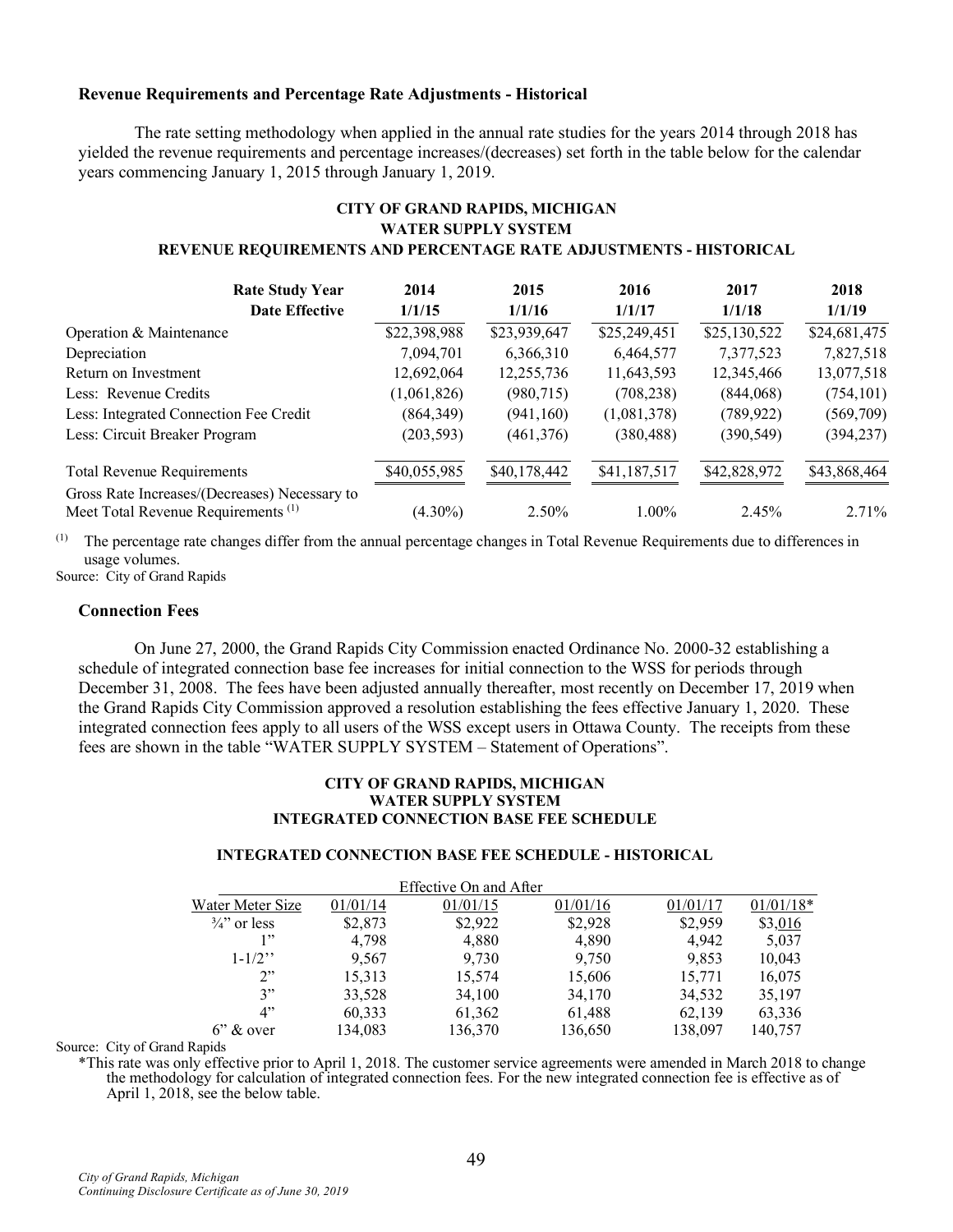## **CITY OF GRAND RAPIDS, MICHIGAN WATER SUPPLY SYSTEM INTEGRATED CONNECTION FEE – PLAN REVIEW AND CONNECTION FEE (PRC FEE)**

| <b>Residential User</b><br>(three residential units or less)<br><b>Meter Size</b> | 2018         | 2019         | % Change       |
|-----------------------------------------------------------------------------------|--------------|--------------|----------------|
| $\frac{3}{4}$ or less                                                             | \$350        | \$350        | $0\%$          |
| 1"<br>$1 - 1/2"$                                                                  | 360<br>360   | 360<br>360   | $0\%$<br>$0\%$ |
|                                                                                   |              |              |                |
| <b>All Other Users</b><br>(three residential units or more)                       | 2018         | 2019         | % Change       |
| <b>Meter Size</b><br>$\frac{3}{4}$ or less                                        |              |              | $1\%$          |
| 1"                                                                                | \$670<br>850 | \$680<br>870 | $2\%$          |
| $1 - 1/2"$                                                                        | 1,120        | 1,140        | $2\%$          |
| 2"                                                                                | 1,570        | 1,610        | 3%             |
| 3"                                                                                | 1,910        | 1,960        | $3\%$          |
| 4"                                                                                | 2,650        | 2,730        | 3%             |

# **CITY OF GRAND RAPIDS, MICHIGAN WATER SUPPLY SYSTEM INTEGRATED CONNECTION FEE – METER CAPACITY CHARGE (MCC)**

| <b>Meter Size</b>     | 2018    | 2019    | % Change |
|-----------------------|---------|---------|----------|
| $\frac{3}{4}$ or less | \$175   | \$210   | 20%      |
| 1, 2                  | 250     | 250     | $0\%$    |
| $1 - 1/2$ "           | 800     | 800     | $0\%$    |
| 2"                    | 900     | 900     | $0\%$    |
| 3"                    | 1,100   | 1,100   | $0\%$    |
| 4"                    | at cost | at cost | N/A      |
| $6$ " & over          | at cost | at cost | N/A      |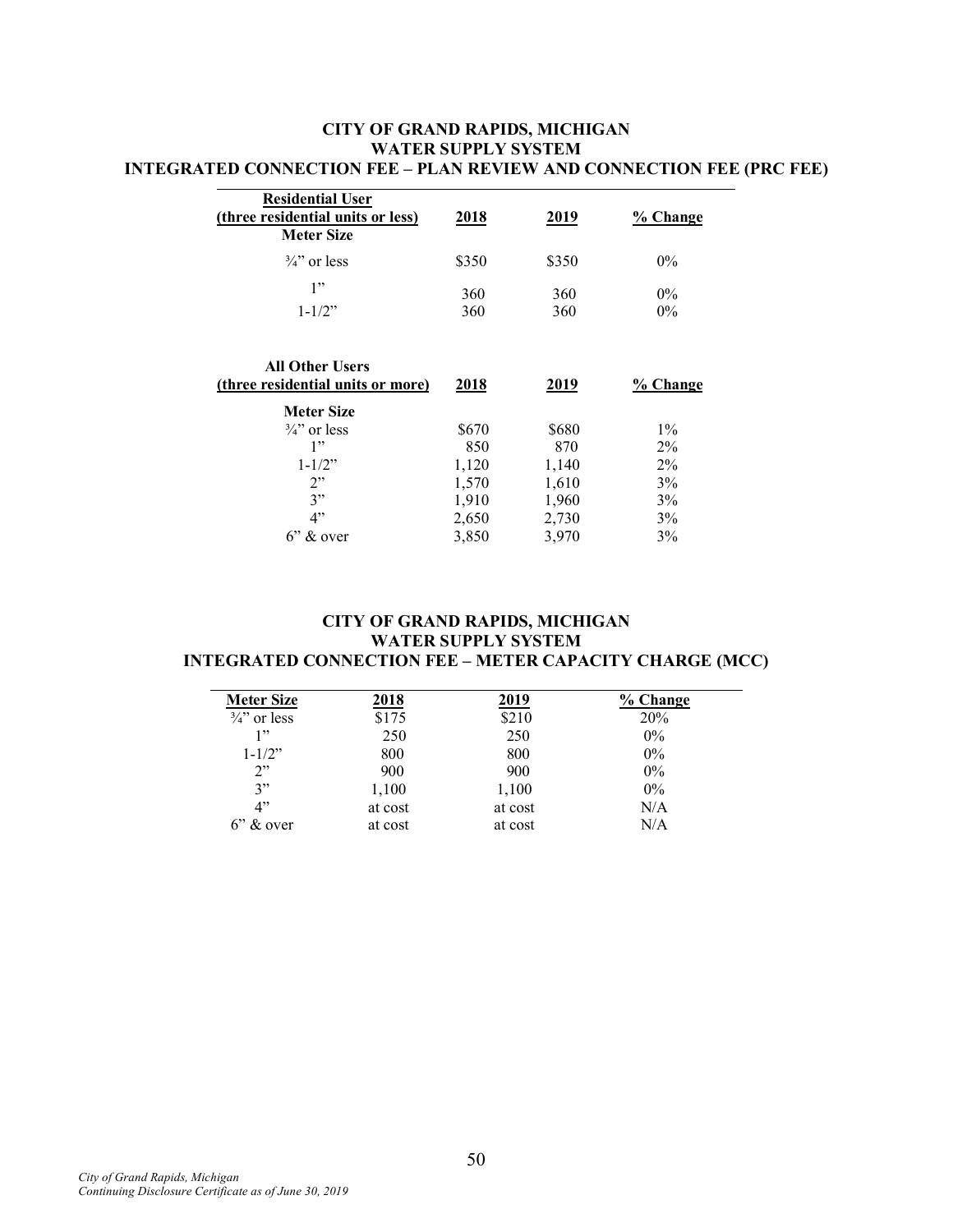### **Statements of Operations - Historical**

The rate increases or decreases under the rate setting methodology have produced the results of operations from the WSS for the fiscal years ended June 30, 2015 through June 30, 2019 as set forth below.

|                                         | <b>Fiscal Years Ended June 30,</b> |              |              |              |              |  |
|-----------------------------------------|------------------------------------|--------------|--------------|--------------|--------------|--|
|                                         | 2015                               | 2016         | 2017         | 2018         | 2019         |  |
| <b>REVENUES</b>                         |                                    |              |              |              |              |  |
| Retail Service Charges                  | \$33,350,599                       | \$34,713,082 | \$36,652,888 | \$38,969,891 | \$39,404,089 |  |
| Wholesale Service Charges               | 3,461,458                          | 3,764,695    | 3,730,651    | 3,907,275    | 4,022,384    |  |
| Connection & Front Foot Fees            | 1,158,332                          | 1,473,203    | 1,075,768    | 1,015,925    | 645,415      |  |
| Sewage Disposal Fund-Customer Svc.      | 1,899,516                          | 1,931,449    | 2,119,181    | 2,399,188    | 2,664,759    |  |
| Other Operating Revenues <sup>(1)</sup> | 2,164,006                          | 2,017,433    | 2,192,821    | 1,829,050    | 1,887,007    |  |
| Interest on Investments                 | 219,509                            | 164,860      | 184,287      | 327,115      | 874,413      |  |
| Miscellaneous (Non-Operating)           | 691,654                            | 826,672      | 1,086,059    | 740,000      | 621,252      |  |
| <b>Total Revenues</b>                   | \$42,945,074                       | \$44,891,394 | \$47,041,655 | \$49,188,444 | \$50,119,319 |  |
| <b>OPERATING EXPENSES</b>               |                                    |              |              |              |              |  |
| Administration                          | \$2,297,130                        | \$3,586,653  | \$2,489,044  | \$3,183,036  | \$4,557,769  |  |
| <b>Customer Services</b>                | 4,906,917                          | 4,968,219    | 5,604,469    | 5,265,070    | 6,423,299    |  |
| Engineering                             | 1,081,195                          | 1,095,563    | 1,099,908    | 1,064,547    | 1,148,499    |  |
| Distribution System                     | 2,843,010                          | 2,340,520    | 2,395,076    | 2,323,976    | 2,542,169    |  |
| Repair & Maintenance                    | 6,164,383                          | 7,172,078    | 6,854,568    | 7,050,479    | 7,097,746    |  |
| <b>Filtration Plant</b>                 | 6,296,533                          | 6,388,436    | 6,851,536    | 7,963,749    | 7,218,392    |  |
| Depreciation                            | 8,286,863                          | 8,425,252    | 8,887,670    | 9,153,930    | 9,346,793    |  |
| <b>Total Expenses</b>                   | \$31,876,031                       | \$33,976,721 | \$34,182,271 | \$36,004,787 | \$38,334,667 |  |
| ADDITIONS - DEPRECIATION                | 8,286,863                          | 8,425,252    | 8,887,670    | 9,153,930    | 9,346,793    |  |
| <b>NET EARNINGS<sup>(2)</sup></b>       | \$19,355,906                       | \$19,339,925 | \$21,747,054 | \$22,337,587 | \$21,131,445 |  |

## **CITY OF GRAND RAPIDS, MICHIGAN WATER SUPPLY SYSTEM STATEMENT OF OPERATIONS – HISTORICAL**

(1) Includes public fire protection, contractor services, jobbing materials, penalties, service fees, and unmetered water sales.

(2) Pursuant to bond ordinance definition of Net Earnings.

Source: City of Grand Rapids

#### **Net Earnings and Bond Coverage - Historical**

The Bond Ordinance requires that the net revenue generated by the WSS must be sufficient to meet the cash requirements of the WSS which include: (a) administrative, operation, and maintenance expenses; (b) debt service requirements on bonded debt; and (c) expenditures for capital improvements not financed from bond proceeds or contributions. In addition, the City covenants and agrees that it will, at all times, on a pro forma basis, prescribe and maintain and thereafter collect rates and charges for the services and facilities furnished by the WSS which, together with other income, are reasonably expected to yield annual net earnings in the current fiscal year equal to at least one hundred twenty percent (120%) of the annual principal and interest requirement in such fiscal year.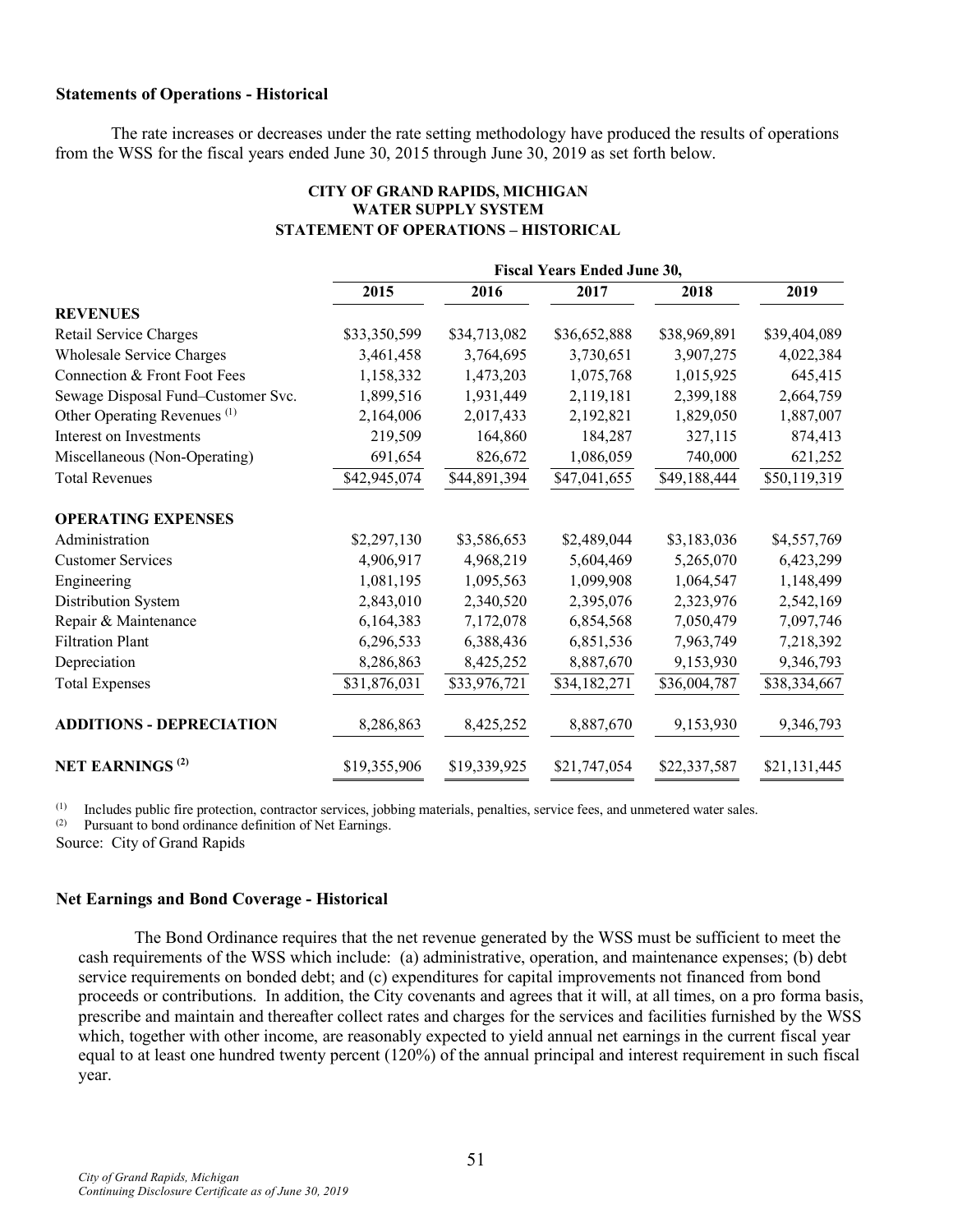Net earnings of the WSS are stated in the section entitled "Statements of Operations." The table below sets forth the debt service and coverage ratio based upon the net earnings of the WSS for the fiscal years ended June 30, 2015 through 2019. The coverage ratio has been determined by dividing the net earnings for each fiscal year by the total annual principal and interest payments of outstanding bonds for each fiscal year.

### **CITY OF GRAND RAPIDS, MICHIGAN WATER SUPPLY SYSTEM NET EARNINGS AND BOND COVERAGE – HISTORICAL**

|                                      | <b>Fiscal Years Ended June 30,</b> |              |              |              |              |
|--------------------------------------|------------------------------------|--------------|--------------|--------------|--------------|
|                                      | 2015                               | 2016         | 2017         | 2018         | 2019         |
| Net Earnings of the System           | \$19,355,906                       | \$19,339,924 | \$21,747,054 | \$22,337,587 | \$21,131,445 |
| <b>Total Net Senior Debt Service</b> | 15,539,397                         | 13,610,609   | 13,776,401   | 14,348,419   | 9,189,786    |
| Coverage-Senior Debt                 | 1.25                               | 1.42         | 1.58         | 1.56         | 2.30         |
| Junior Lien Bonds Debt Service (1)   | 564,875                            | 1,519,757    | 993.343      | 1,579,267    | 1,640,948    |
| Coverage Ratio-All Debt              | 1.20                               | 1.28         | 1.47         | 1.40         | 1.95         |
| Total Available After Debt Service   | \$3,251,634                        | \$4,209,558  | \$6,977,310  | \$6,409,901  | \$10,300,711 |

(1) Based on maximum principal draws with no principal forgiveness incentives.

Source: City of Grand Rapids

### **Revenue Requirements and Percentage Rate Adjustments – Projected**

The rate setting methodology when applied to future operations and maintenance costs, depreciation, and return on investment requirements results in the following projected revenue requirements and anticipated rate adjustments for the calendar years beginning January 1, 2020 through January 1, 2024.

# **CITY OF GRAND RAPIDS, MICHIGAN WATER SUPPLY SYSTEM REVENUE REQUIREMENTS AND PERCENTAGE RATE ADJUSTMENTS - PROJECTED (1)**

| <b>Rate Study Year</b>                                                                                             | 2019         | 2020         | 2021         | 2022         | 2023         |
|--------------------------------------------------------------------------------------------------------------------|--------------|--------------|--------------|--------------|--------------|
| <b>Date Effective</b>                                                                                              | 1/1/2020     | 1/1/2021     | 1/1/2022     | 1/1/2023     | 1/1/2024     |
| Operation and Maintenance <sup>(2)</sup>                                                                           | \$26,296,991 | \$28,193,004 | \$27,691,169 | \$28,009,617 | \$28,757,474 |
| Depreciation Expense <sup>(3)</sup>                                                                                | 7.780.110    | 7,803,142    | 7,772,911    | 7,736,766    | 6,819,894    |
| Return on System Investment <sup>(4)</sup>                                                                         | 13,325,270   | 13,458,523   | 13,593,108   | 13,729,039   | 13,866,329   |
| Less: Revenue Credits $(5)$                                                                                        | (923, 803)   | (631,500)    | (631,500)    | (631,500)    | (631,500)    |
| Less: Integrated System Credits <sup>(5)</sup>                                                                     | (359, 368)   | (400,000)    | (400,000)    | (400,000)    | (400,000)    |
| Less: Circuit Breaker $(5)$                                                                                        | (366,203)    | (191, 711)   | (191, 710)   | (191,708)    | (191,706)    |
| <b>Total Revenue Requirements</b>                                                                                  | \$45,752,997 | \$48,231,458 | \$47,833,978 | \$48,252,214 | \$48,220,491 |
| Gross Rate Increase / (Decrease)<br>From Prior Year Necessary to Meet<br>Total Revenue Requirements <sup>(6)</sup> | 2.47%        | 5.42%        | $(0.82\%)$   | $(0.07\%)$   | $0.34\%$     |

(1) Revenue requirements per the 2019 Rate Study.

(2) Projections for the 2020 Rate Study and thereafter are increased proportionately per the City's FY2020-2024 Fiscal Plan.  $^{(3)}$  Projections for the 2020 Rate Study and thereafter are based on the City's fixed asset system projections and on assets in service on June 30, 2019.

 $^{(4)}$  Projections for the 2020 Rate Study and thereafter are based on the 2019 Rate Study.

 $<sup>(5)</sup>$  Projections for the 2020 Rate Study and thereafter are based on the City's FY2020-2024 Fiscal Plan.</sup>

 $<sup>(6)</sup>$  These percentages represent the required changes in gross revenues of the WSS if the three-year average billed volume</sup> remains the same as in the 2019 Rate Study, but because of variations in billed volume and other factors, such as capital improvement projects servicing specific customer communities, the actual percentage change in rates for the individual customer communities will vary from these figures.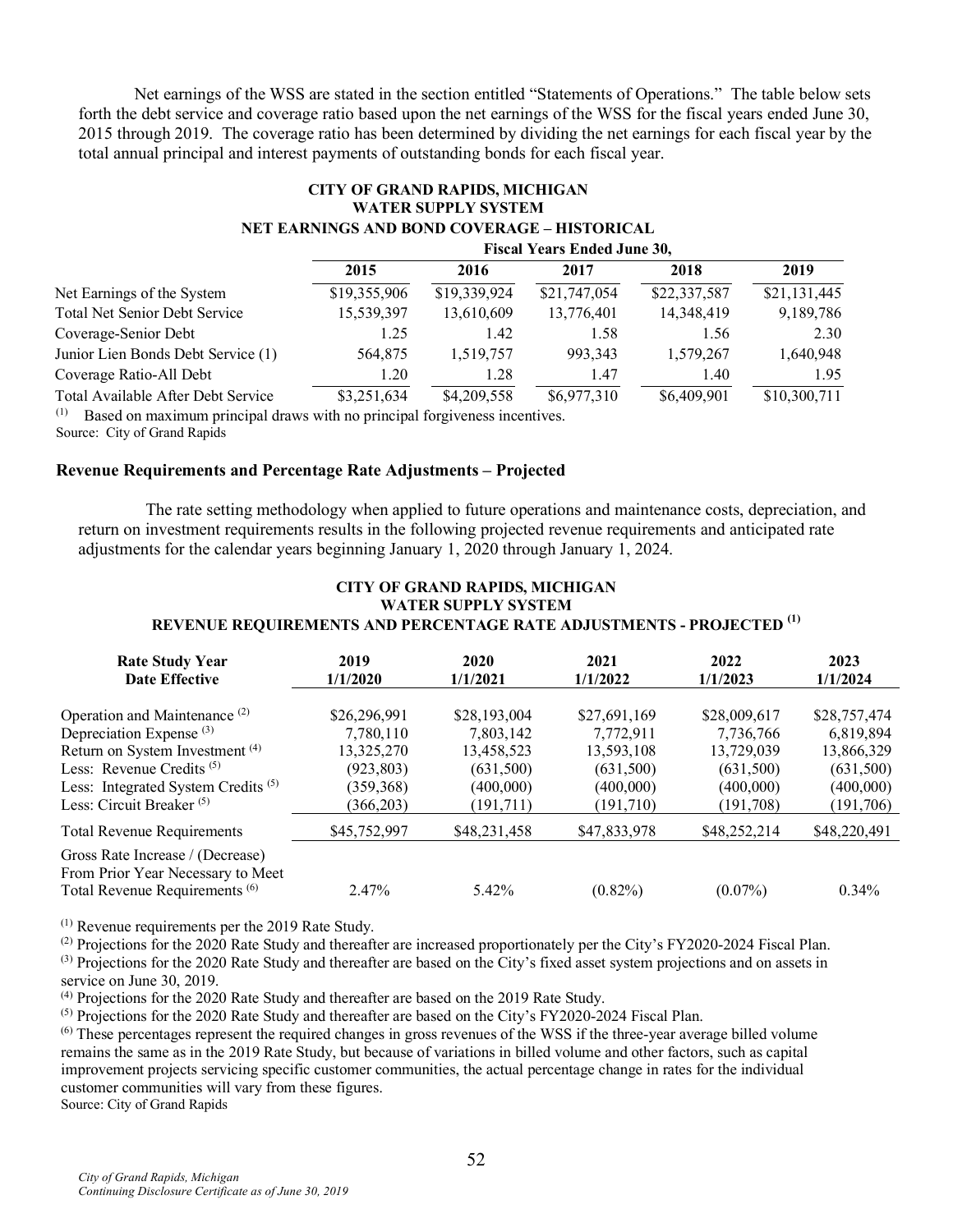### **Statements of Operations – Projected**

The City projects that the rates in effect for the year commencing January 1, 2019, and the projected rate increases or decreases for future years as shown above will yield the projects results of operations for the WSS for the fiscal years ending June 30, 2020 through June 30, 2024, as set forth in the following table.

|                                  | <b>Fiscal Years Ended June 30,</b> |              |              |              |              |  |  |
|----------------------------------|------------------------------------|--------------|--------------|--------------|--------------|--|--|
| Revenues                         | 2020                               | 2021         | 2022         | 2023         | 2024         |  |  |
| Retail Service Charges           | \$39,939,526                       | \$40,538,018 | \$41,145,489 | \$42,387,902 | \$42,387,902 |  |  |
| Wholesale Service Charges        | 4,184,252                          | 4,247,016    | 4,310,721    | 4,375,382    | 4,441,013    |  |  |
| Connection & Front Foot Fees     | 575,000                            | 575,000      | 575,000      | 575,000      | 575,000      |  |  |
| Sewage System Customer Svcs      | 2,397,570                          | 2,360,866    | 2,473,431    | 2,634,704    | 2,642,172    |  |  |
| <b>Other Operating Revenues</b>  | 1,631,500                          | 1,631,500    | 1,631,500    | 1,631,500    | 1,631,500    |  |  |
| Interest on Investments          | 812,605                            | 883,414      | 954,787      | 1,026,161    | 1,078,941    |  |  |
| Miscellaneous (Non-Operating)    | 669,775                            | 678,775      | 607,775      | 611,775      | 550,000      |  |  |
| <b>Total Revenues</b>            | \$50,210,228                       | \$50,914,589 | \$51,698,703 | \$53,242,424 | \$53,306,528 |  |  |
|                                  |                                    |              |              |              |              |  |  |
| <b>Operating Expenses</b>        |                                    |              |              |              |              |  |  |
| Administration <sup>(4)</sup>    | \$4,310,515                        | \$3,048,489  | \$2,623,102  | \$2,584,651  | \$2,700,055  |  |  |
| Customer Services <sup>(4)</sup> | 5,799,191                          | 6,315,861    | 6,304,233    | 6,621,374    | 6,619,553    |  |  |
| Engineering                      | 1,449,412                          | 1,439,361    | 1,540,131    | 1,565,358    | 1,581,008    |  |  |
| Distribution System              | 2,914,786                          | 2,851,154    | 2,950,860    | 3,011,870    | 3,070,410    |  |  |
| Repair and Maintenance           | 7,602,181                          | 8,065,345    | 8,496,406    | 8,670,908    | 8,787,042    |  |  |
| <b>Filtration Plant</b>          | 9,002,578                          | 8,805,891    | 8,963,077    | 9,247,475    | 9,323,820    |  |  |
| Depreciation $(2)$               | 9,374,464                          | 9,338,144    | 9,294,721    | 8,193,218    | 7,811,746    |  |  |
| <b>Total Expenses</b>            | \$40,453,127                       | \$39,864,245 | \$40,172,530 | \$39,894,854 | \$39,893,634 |  |  |
|                                  |                                    |              |              |              |              |  |  |
| Additions:                       |                                    |              |              |              |              |  |  |
| Depreciation                     | 9,374,464                          | 9,338,144    | 9,294,721    | 8,193,218    | 7,811,746    |  |  |
| Net Earnings $(3)$               | \$19,131,565                       | \$20,388,488 | \$20,820,894 | \$21,540,788 | \$21,224,640 |  |  |

### **CITY OF GRAND RAPIDS, MICHIGAN WATER SUPPLY SYSTEM STATEMENTS OF OPERATIONS - PROJECTED (1)**

(1) Projections are taken from the City's FY2020-2024 Fiscal Plan, except as noted in (2) and (4) below.

(2) Projections are taken from the City's fixed asset system based on assets in service on June 30, 2019.

(3) Pursuant to Master Bond Ordinance definition of Net Earnings.

(4) Projections updated for revenue and expense adjustments.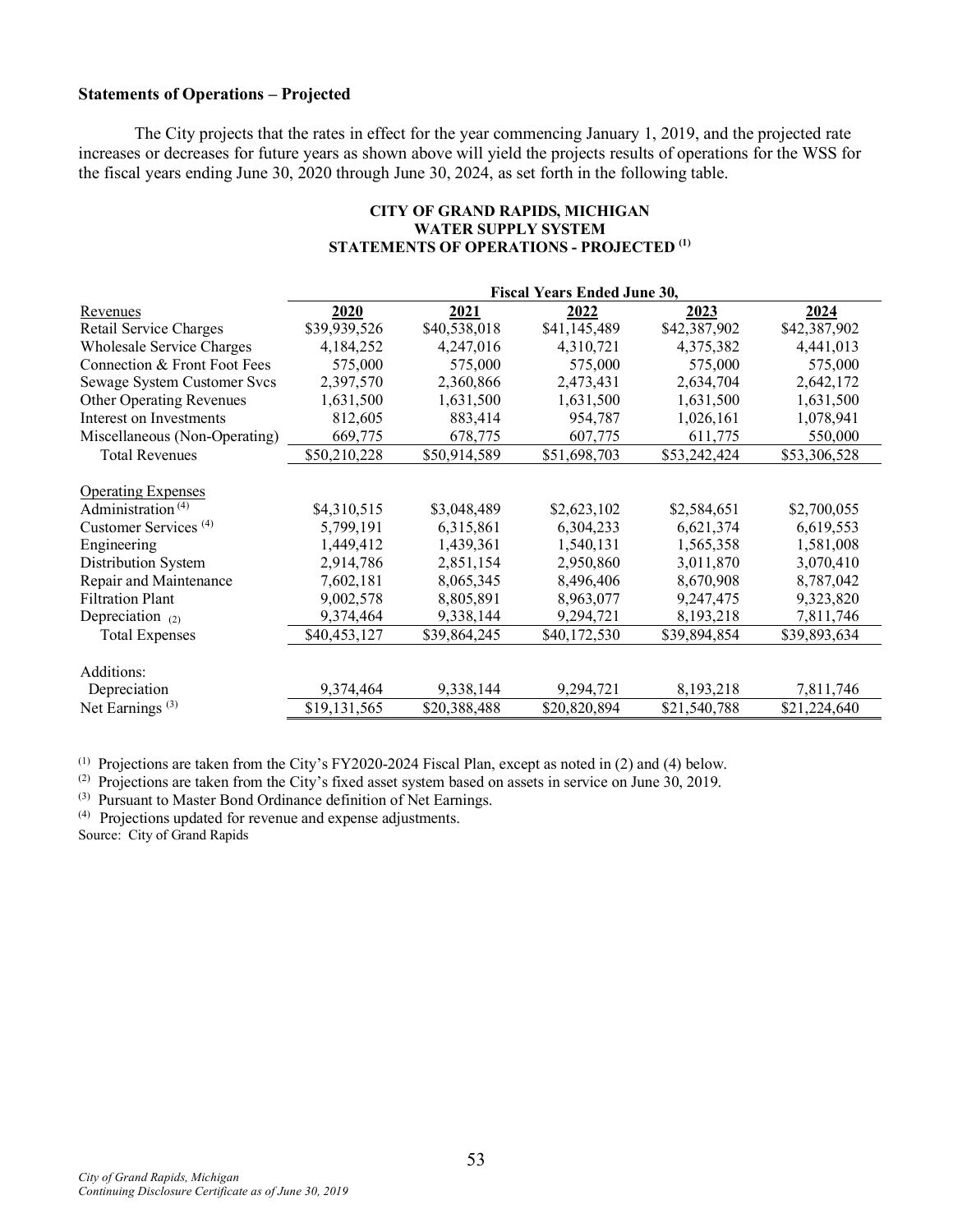### **GRAND RAPIDS DOWNTOWN DEVELOPMENT AUTHORITY**

The Grand Rapids Downtown Development Authority (the Authority), a component unit of the City of Grand Rapids, Michigan (the City), was created in 1979 by the City of Grand Rapids under the provisions of the State of Michigan Public Act 197 of 1975, as amended ("Act 197,") as well as State of Michigan Public Act 57 of 2018, as amended. The purpose of the Authority is to correct and prevent deterioration in business districts; encourage historic preservation; authorize the acquisition and disposal of interests in real and personal property; authorize the creation and implementation of development plans in the districts; promote the economic growth of the districts; authorize the levy and collection of taxes; authorize the issuance of bonds and other evidences of indebtedness; and authorize the use of tax increment financing.

The Authority's tax capture district was once bounded roughly by Interstate 196 on the north, Division Avenue on the east, Cherry and Wealthy Streets on the south and Seward Street on the west. In November, 2007 the Authority and the Grand Rapids City Commission approved a plan amendment that nearly doubled the Authority's development area. The expanded boundaries were roughly Newberry Street on the north, west of Lafayette Avenue or Prospect Avenue on the east, north of Logan Street or Wealthy Street on the south, and east of Lexington Avenue or Seward Avenue on the west. The initial property tax increment revenue 2007 expansion capture was in the fiscal year ended June 30, 2009. The 2007 expansion sub-districts are identified as Sub-Districts I, J, and K.

In December, 2016 the Authority and the Grand Rapids City Commission approved a plan amendment to expand the Authority's tax capture boundaries to include five new sub-districts, known as Sub-Districts L, M, N, O, and P. After a sixty-day waiting period, all four local units chose to not opt out of the new sub-districts. Further, where local units had previously opted out of the Authority's capture for Sub-Districts F, I, J, and K, the local units chose to rescind the prior opt outs in return for annual tax increment revenue rebates based on a percentage of the Authority's district-wide tax increment revenues resulting from that unit's millage. The rebate shares range from 10% for the fiscal year ending June 30, 2019 through 25% for the fiscal years ending June 30, 2032 and beyond. The first year of property tax increment revenue capture for Sub-Districts L, M, N, O, and P was Roll Year 2017 / FY2018.

The Authority captures property tax increment revenues from two sources, local mills and school mills. Local property tax increment ("LTI") revenues are captured from mills levied by the City of Grand Rapids, the County of Kent, the Interurban Transit Partnership and the Grand Rapids Community College. School property tax increment ("STI") revenues are captured from mills levied by the State of Michigan, the Grand Rapids Public Schools, and the Kent Intermediate School District millages.

Under the provisions of Act 197 and Act 57, the Authority may capture STI revenues only to the extent that both city and county operating mills are captured. Until 2017, the County of Kent chose to 'opt out' of the Authority's Sub-Districts F, I, J, and K which meant STI revenues were not captured from these four sub-districts. Beginning with Roll Year 2017, the County of Kent rescinded its prior "opt out," (see above) which allowed the Authority to capture STI revenues from Sub-Districts F, I, and J. STI revenues are still not captured from Sub-Districts H and K since the City's SmartZone LDFA captures all LTI revenues for these two districts.

State law restricts the Authority's use of STI revenues for payment of debt service and other eligible obligations (together, "eligible obligations") in existence prior to January 1, 1995 and for refunding of any of those pre-1995 eligible obligations. The Authority's debt service for obligations issued after January 1, 1995 and all development projects are funded with either LTI or non-tax increment revenues. The Authority's non-tax increment revenues result primarily from interest on investments and parking revenues generated by parking facilities located on property owned by the Authority.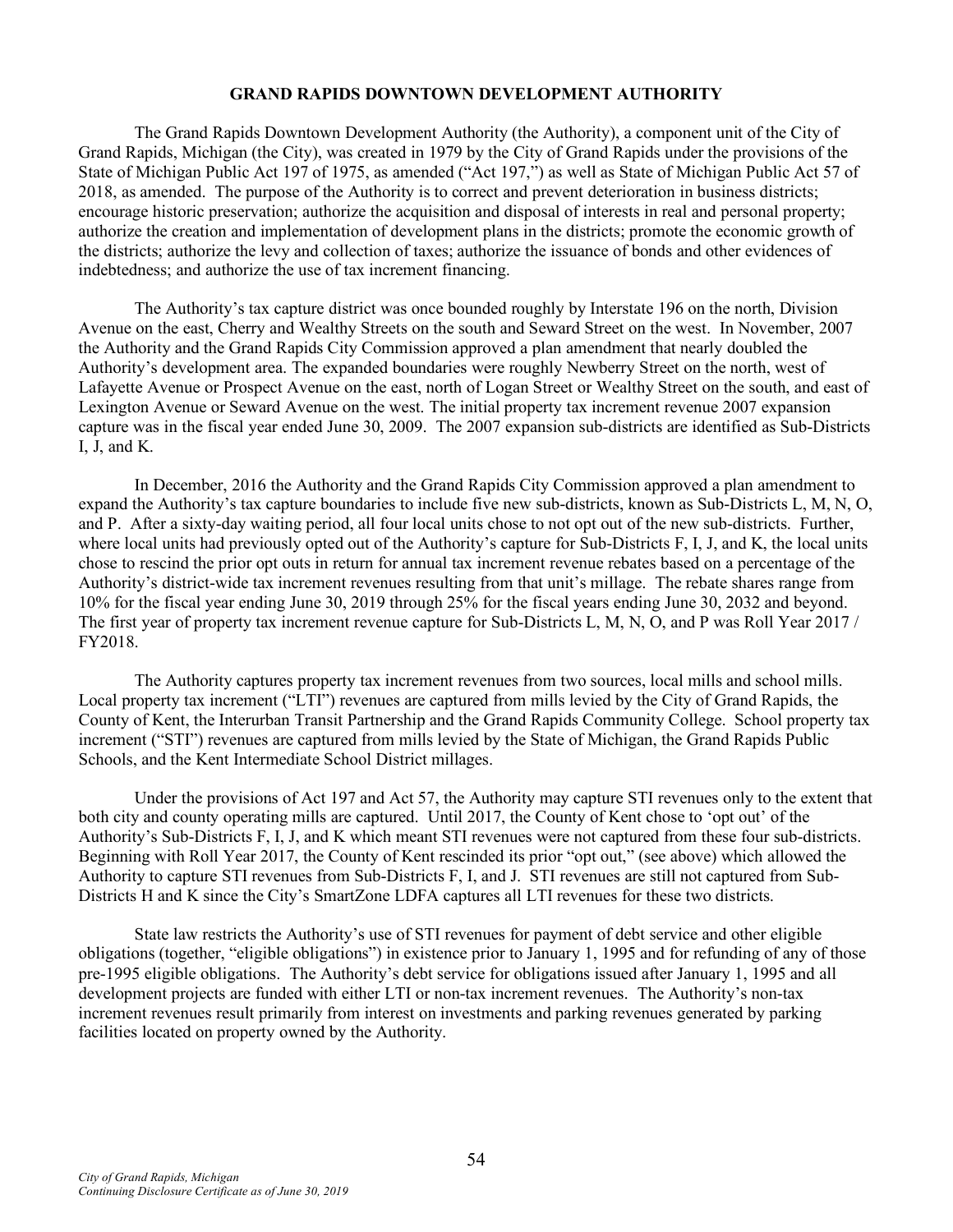#### **CITY OF GRAND RAPIDS, MICHIGAN DOWNTOWN DEVELOPMENT AUTHORITY HISTORICAL CAPTURED MILLAGE RATES OF THE TAXING JURISDICTIONS**

| Roll | Fiscal | <b>Local Tax</b>         | PRE/       | Non-PRE/               | <b>NON-PRE TOTAL</b> |
|------|--------|--------------------------|------------|------------------------|----------------------|
| Year | Year   | <b>Mills</b>             | Homestead  | <b>Non-Hmstd</b>       | <b>MILLAGES</b>      |
| 1985 | 1986   | 13.92803                 | n/a        | $36.0500$ <sup>1</sup> | 49.9780              |
| 1986 | 1987   | 13.9274                  | n/a        | 36.3500 <sup>1</sup>   | 50.2774              |
| 1987 | 1988   | 13.9141                  | n/a        | 39.3430 <sup>1</sup>   | 53.2571              |
| 1988 | 1989   | 14.1887                  | n/a        | 41.0843 <sup>1</sup>   | 55.2730              |
| 1989 | 1990   | 14.1188                  | n/a        | 45.3480 <sup>1</sup>   | 59.4668              |
| 1990 | 1991   | 15.6093                  | n/a        | 44.7512 <sup>1</sup>   | 60.3605              |
| 1991 | 1992   | 17.5174                  | n/a        | 42.9337 <sup>1</sup>   | 60.4511              |
| 1992 | 1993   | 17.3771                  | n/a        | 43.5945 <sup>1</sup>   | 60.9716              |
| 1993 | 1994   | 16.6170                  | 32.6311    | 42.2069 <sup>1</sup>   | 58.8239              |
| 1994 | 1995   | 16.8867                  | 11.4812    | 29.4812                | 46.3679              |
| 1995 | 1996   | 15.6625                  | 11.4603    | 29.4603                | 45.1228              |
| 1996 | 1997   | 14.6649                  | 11.4803    | 29.4803                | 44.1452              |
| 1997 | 1998   | 14.6720                  | 11.4703    | 29.4703                | 44.1423              |
| 1998 | 1999   | 15.3644                  | 11.0784    | 29.0784                | 44.4428              |
| 1999 | 2000   | 15.3363                  | 11.0225    | 29.0225                | 44.3588              |
| 2000 | 2001   | 16.0215 <sup>4</sup>     | 10.8030    | 28.7526                | 44.7741              |
| 2001 | 2002   | 15.9302                  | 10.8099    | 28.6680                | 44.5982              |
| 2002 | 2003   | 15.9006                  | 10.7992    | 28.7992                | 44.6998 <sup>2</sup> |
| 2003 | 2004   | 15.8348                  | 9.5903 8   | 27.5057 8              | 43.3405              |
| 2004 | 2005   | $16.2022$ <sup>4,6</sup> | 13.2133    | 31.0391 5, 9           | 47.2413              |
| 2005 | 2006   | 16.1728                  | 12.7553    | 30.58113               | 46.7539              |
| 2006 | 2007   | 16.25227                 | 12.4603    | 30.2861                | 46.5383              |
| 2007 | 2008   | 16.37186                 | 13.3903    | 31.3903                | 47.7621              |
| 2008 | 2009   | 16.5415 <sup>4</sup>     | 13.3903    | 31.3903                | 47.9318              |
| 2009 | 2010   | 16.6714 6                | 13.1103    | 31.1103                | 47.7817              |
| 2010 | 2011   | 16.6716                  | 12.9803    | 30.9803                | 47.6519              |
| 2011 | 2012   | 16.84184                 | 13.0403    | 31.0503                | 47.8921              |
| 2012 | 2013   | 16.7621 6                | 14.2903 10 | 32.2903                | 49.0524              |
| 2013 | 2014   | 16.8224                  | 14.2903    | 32.2903                | 49.1127              |
| 2014 | 2015   | 18.0279 <sup>7,11</sup>  | 14.2903    | 32.2903                | 50.3182              |
| 2015 | 2016   | 18.0276                  | 14.5903    | 32.5903                | 50.6179              |
| 2016 | 2017   | 17.9915 <sup>12</sup>    | 16.5352    | 34.5352                | 52.5267              |
| 2017 | 2018   | 17.8815                  | 15.9194    | 33.9194                | 51.8009              |
| 2018 | 2019   | 17.4455 13               | 15.9465    | 33.9465                | 51.3920              |

PRE = Principal Residence Exemption; NPRE = Non-Principal Residence Exemption

<sup>1</sup> In 1993/FY1994 the GR-DDA did not capture Grand Rapids Public Schools ("GRPS") debt millage. Staff has been unable to determine whether the debt millage was captured prior to 1993.

- <sup>2</sup> Capture of school tax increment for Districts F and H ceased beginning 2005/FY2006 per the State's request.
- <sup>3</sup> Added Districts G and H to Development Plan 1 capture boundaries in 2002/FY2003.
- <sup>4</sup> The Interurban Transit Partnership was formed in January, 2000 when voters approved the creation of a multi-jurisdictional entity with a four year millage. Voters have renewed existing millages every four years and approved millage rate increases beginning in the 2004, 2008, and 2011 roll years. For Roll Year 2013, the rate changed from 1.41000 to 1.4700 mills.
- <sup>5</sup> Voters approved an increase in the GRPS debt millage (from 0.8000 to 2.6800 mills) for multiple school building replacement/rehabilitation projects beginning 2004/FY2005. For Roll Year 2013, the rate remained 2.6000 mills.
- <sup>6</sup> City's refuse collection millage was increased by 0.2000 mills beginning in 2004/FY2005, by another 0.1200 mills beginning in 2007/FY2008, and by another 0.1300 mills beginning in 2009/FY2010. The millage was decreased by 0.2000 mill in 2012/FY2013. For Roll Year 2013 through Roll Year 2018, the rate remained 1.6000 mills.

<sup>7</sup> Voters renewed the Kent County senior citizen support millage, approved a 0.0800 mill increase beginning in 2006/FY2007, and approved an additional 0.1756 mill increase beginning in 2014/FY2015.

- <sup>8</sup> The State of Michigan decreased the State Education Tax millage from 6.0000 mills to 5.0000 mills for 2003/FY2004 only.
- <sup>9</sup> Voters approved a 0.7430 mill net increase for the Kent Intermediate School District beginning 2004/FY2005.
- <sup>10</sup> Voters approved 1.0000 mill for creation of a Grand Rapids Public Schools sinking fund for capital repairs which expired after Roll Year 2016.
- <sup>11</sup> Voters approved 0.9800 mill for 7 years in support of City parks and 0.0500 mill for County of Kent veterans' services for 8 years.<br><sup>12</sup> Per the 2016 Plan Amendment voter approved Kent County levies for Zoo/Museum op
- <sup>12</sup> Per the 2016 Plan Amendment, voter approved Kent County levies for Zoo/Museum operations (originally 0.4400 mill) and for Early Childhood Development (0.2500 mill) are not captured since they were approved by voters after November 7, 2016
- <sup>13</sup> DDA ceased capture of the Library Capital levy beginning with Roll Year 2019.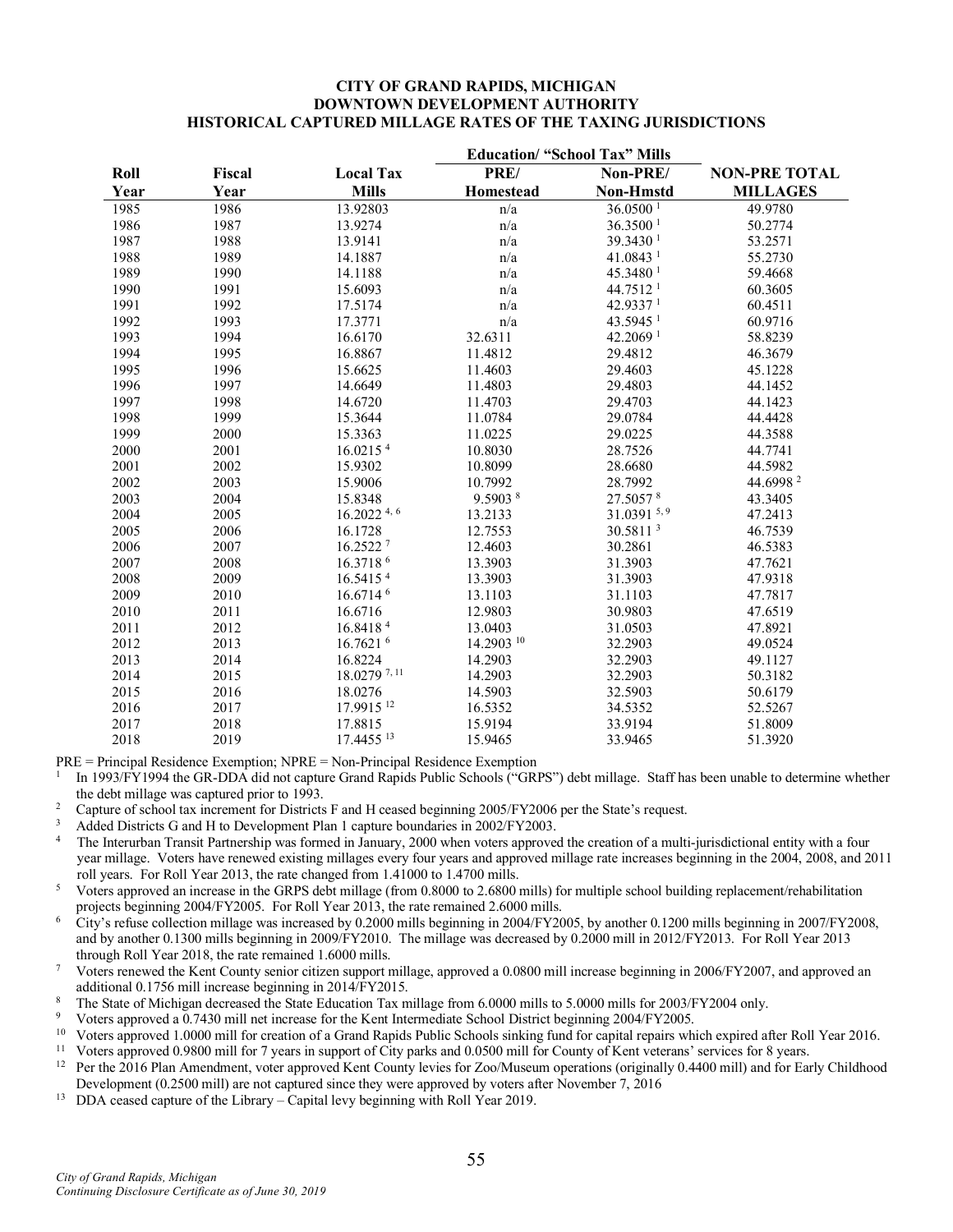#### **CITY OF GRAND RAPIDS, MICHIGAN DOWNTOWN DEVELOPMENT AUTHORITY – DEVELOPMENT PLAN AREA 1 AD VALOREM ASSESSED VALUATIONS – HISTORICAL**

|      |                   | Total                       | Less:                     | Captured     | % Change                |
|------|-------------------|-----------------------------|---------------------------|--------------|-------------------------|
| Roll | Fiscal            | Assessed                    | <b>Initial Year</b>       | Assessed     | Over                    |
| Year | Year              | Valuation                   | Valuation                 | Valuation    | Prior Year <sup>8</sup> |
| 1985 | 1986              | \$48,104,150                | \$28,469,700              | \$19,634,450 | 30.0%                   |
| 1986 | 1987              | 49,637,950                  | 27,052,600                | 22,585,350   | 15.0%                   |
| 1987 | 1988              | 54,715,100                  | 27,159,000                | 27,556,100   | 22.0%                   |
| 1988 | 1989              | 60,866,600                  | 27,159,000                | 33,707,600   | 22.3%                   |
| 1989 | 1990              | 65,179,750                  | 27,159,000                | 38,020,750   | 12.8%                   |
| 1990 | 1991              | 69,095,100                  | 27,159,000                | 41,936,100   | 10.3%                   |
| 1991 | 1992              | 76,272,300                  | 27,279,000                | 48,993,300   | 16.8%                   |
| 1992 | 1993              | 87,425,017                  | 28,301,500                | 59,123,517   | 20.7%                   |
| 1993 | 1994              | 97,865,000                  | 27,812,600                | 70,052,400   | 18.5%                   |
| 1994 | 1995 <sup>1</sup> | 126,404,100                 | 31,895,300                | 94,508,800   | 34.9%                   |
| 1995 | 1996 <sup>1</sup> | 139,023,867                 | 31,895,300                | 107,128,567  | 13.4%                   |
| 1996 | 1997 <sup>2</sup> | 143,989,934                 | 31,895,300                | 112,094,634  | 4.6%                    |
| 1997 | 1998 <sup>2</sup> | 153,710,185                 | 31,895,300                | 121,814,885  | 8.7%                    |
| 1998 | 1999 2,4          | 203,909,131                 | 33,635,270                | 170,273,861  | 39.8%                   |
| 1999 | 2000 <sup>2</sup> | 213,321,189                 | 33,635,270                | 179,685,919  | 5.5%                    |
| 2000 | 2001 <sup>2</sup> | 211,827,610                 | 33,635,270                | 178,192,340  | $(0.8\%)$               |
| 2001 | 2002              | 213,084,653                 | 33,635,270                | 179,449,383  | 0.7%                    |
| 2002 | 2003 <sup>5</sup> | 273,164,380                 | 87,406,488                | 185,757,892  | 3.5%                    |
| 2003 | 2004 6            | 271,789,814                 | 86,868,580                | 184,921,234  | $(0.5\%)$               |
| 2004 | 2005 7            | 282,356,639                 | 87,284,880                | 195,071,759  | 5.5%                    |
| 2005 | 2006              | 293,062,670                 | 87,284,880                | 205,777,790  | 5.5%                    |
| 2006 | 2007              | 310,564,573                 | 87,284,880                | 223,279,693  | 8.5%                    |
| 2007 | 2008              | 333,804,984                 | 87,284,880                | 246,520,104  | 10.4%                   |
| 2008 | 2009              | 422, 163, 545               | 147,752,451 <sup>9</sup>  | 274,411,094  | 11.3%                   |
| 2009 | 2010              | 484,626,596                 | 160,352,382               | 324,274,214  | 18.2%                   |
| 2010 | 2011              | 473,138,937                 | 160,352,382               | 312,786,555  | $(3.5\%)$               |
| 2011 | 2012              | 461,134,175                 | 163,558,491 10            | 297,575,684  | $(4.9\%)$               |
| 2012 | 2013              | 449,963,527                 | 163,558,491               | 286,405,036  | $(3.8\%)$               |
| 2013 | 2014              | 446,699,251                 | 163,558,491               | 283,140,760  | $(1.1\%)$               |
| 2014 | 2015              | 454, 495, 745               | 163,634,789               | 290,860,956  | 2.7%                    |
| 2015 | 2016              | 472,130,587                 | 163,634,789               | 308,495,798  | 6.1%                    |
| 2016 | 2017              | 492,303,199                 | 163,634,989               | 328,668,210  | 6.5%                    |
| 2017 | 2018              | 590, 284, 761 <sup>11</sup> | 220,480,274 <sup>11</sup> | 369,804,487  | 12.5%                   |
| 2018 | 2019 <sup>3</sup> | 614,212,901                 | 218,023,394               | 396,189,507  | 7.1%                    |
| 2019 | 2020 <sup>3</sup> | 672,449,665                 | 218,023,394               | 454,426,271  | 14.7%                   |

See Notes on the next page.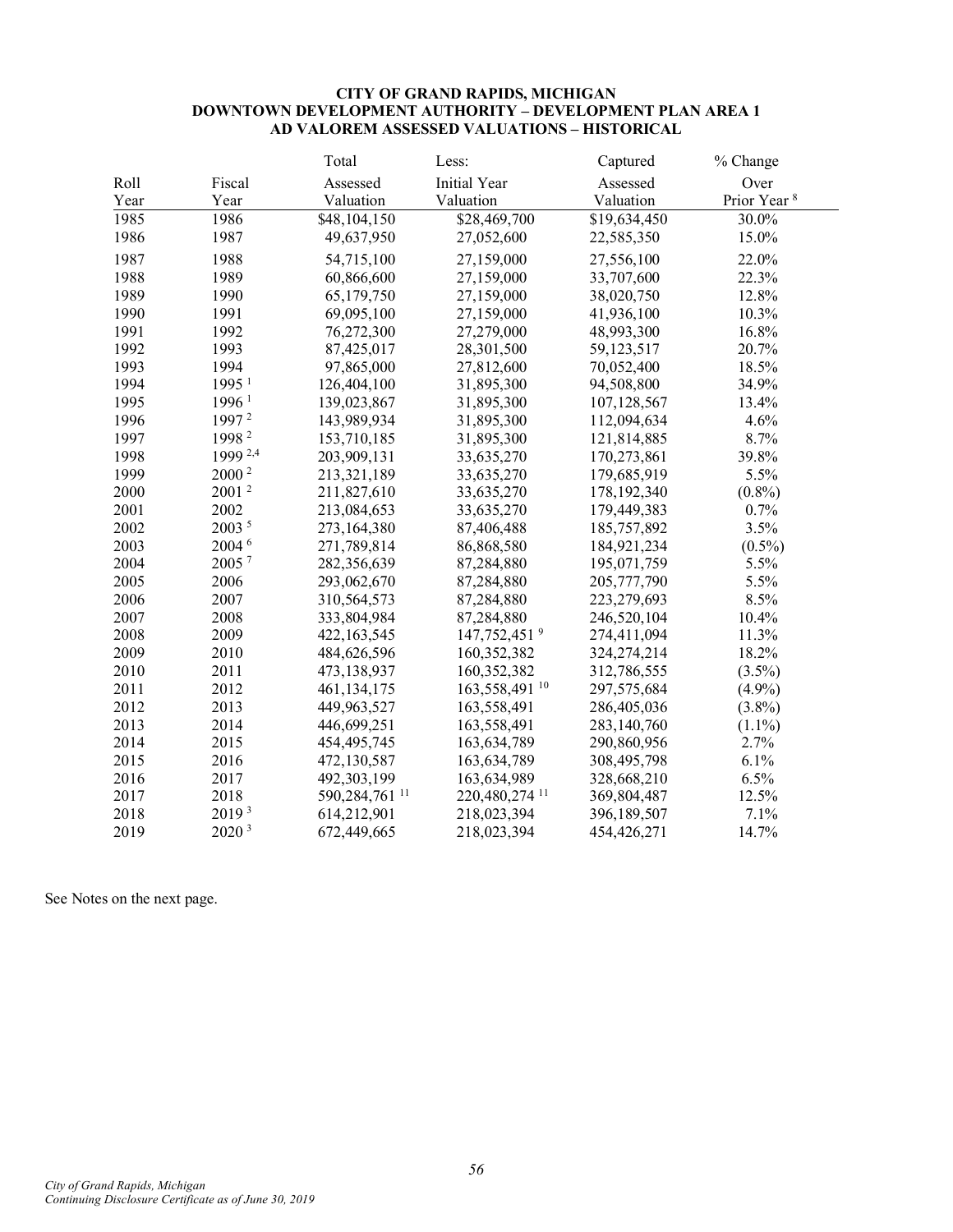#### **Downtown Development Authority Ad Valorem Assessed Valuations – Historical** – continued from prior page

Notes for the Table on Prior Page

- Note 1: Initial values were corrected based on research related to the State's audit of the GR-DDA's Forms 2604 for roll years 1994 through 2000.
- Note 2: Total assessed valuations haven't been adjusted to reflect valuation changes related to Board of Review, Tax Tribunal, and/or State Tax Commission decisions including the Amway Grand Plaza and Plaza Towers appeals decisions affecting roll years 1996 through 2000. Roll year 2001 includes the \$13,326,791 decrease for the Amway Grand Plaza & Plaza Towers real property assessments as do years after 2001.
- Note 3: Total Roll Year 2018 assessed valuation data as of May 6, 2019. Valuations may still be affected by Board of Review, Michigan Tax Tribunal, and/or State Tax Commission decisions issued after this date. Roll year 2019 data based on March 2019 Board of Review values.
- Note 4: District F was added to the capture boundaries. Ad valorem initial value was \$1,739,970.
- Note 5: Districts G and H added to capture boundaries. Ad valorem initial value for District G was \$23,487,549 and District H was \$30,283,669.
- Note 6: Initial values for Districts G and H adjusted per order changes. District G real property initial value decreased by \$368,208. District H personal property initial value decreased by \$169,700.
- Note 7: City Assessor adjusted District H parcel list & initial values when it was discovered the newly created SmartZone LDFA parcel list, which overlaps all of DDA District H, omitted parcels, included wrong parcels, and mathematical errors. DDA initial value net increase was \$416,300.
- Note 8: Assessed valuations were based on state equalized value until roll year 1994 at which time the taxable value classification was created and property taxes began to be assessed against taxable value.
- Note 9: The Authority expanded to include Sub-Districts I, J, and K which added 976 parcels to the Authority's boundaries.
- Note 10: Effective April 21, 2011, the State Tax Commission changed the treatment of abatement-based initial values by requiring them to be moved from the abatement roll to the ad valorem roll when the abatements expire. This reversed their 1997 decision which required abatement-based initial values to remain in the category in which the value was located when the district/sub-district was created.
- Note 11: In December, 2016 the Authority expanded its Development Plan Area 1 boundaries to include Sub-Districts L, M, N, O, and P. At the time the new districts were added, total ad valorem initial values for the additional five districts were \$56,605,158 and Industrial Facilities Tax Roll initial values were \$3,031,571.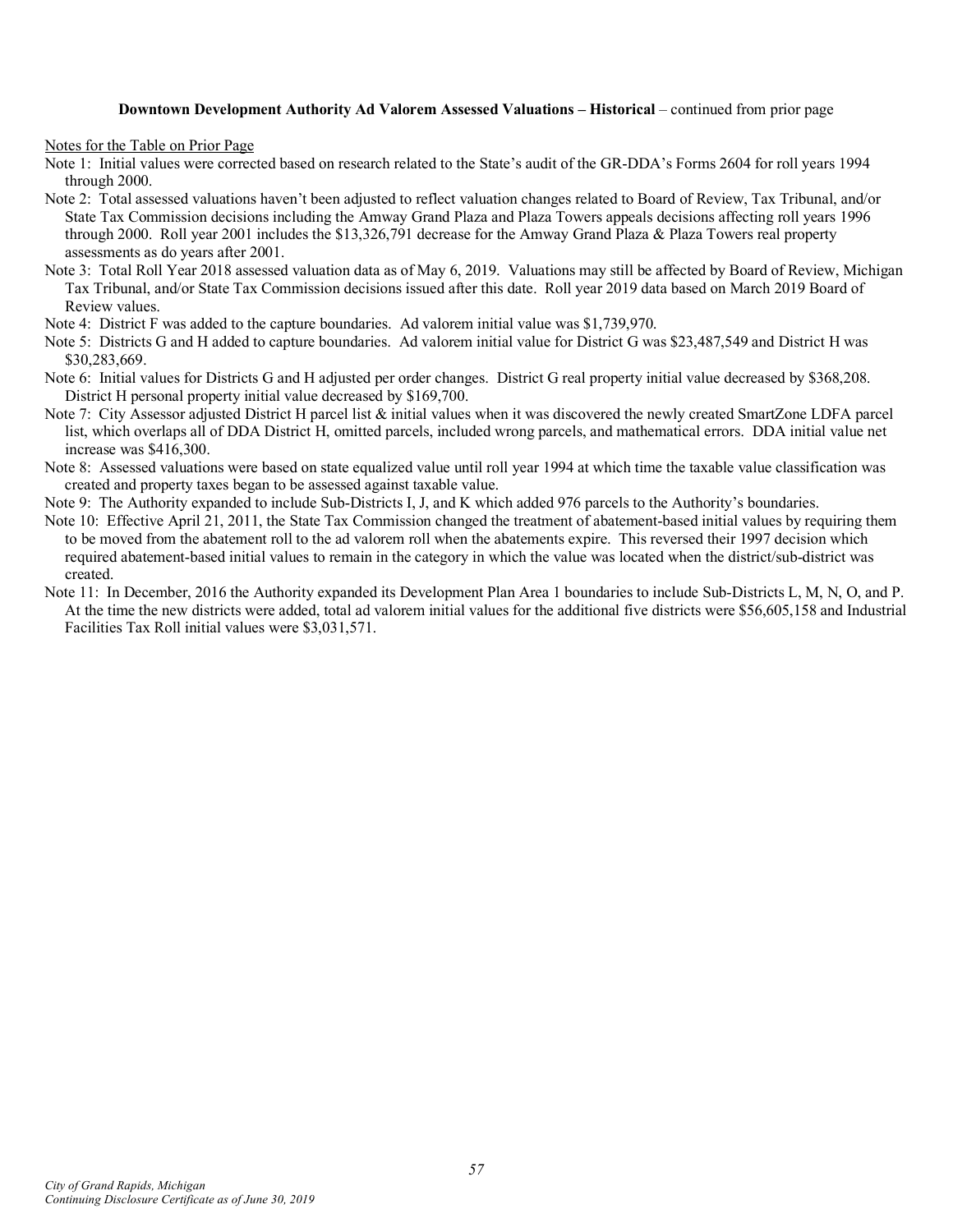# **AUTHORITY DEVELOPMENT PLAN AREA #1 CITY OF GRAND RAPIDS, MICHIGAN DOWNTOWN DEVELOPMENT AUTHORITY ECONOMIC DIVERSITY WITHIN**

| USE <sup>1</sup>                              | 2018 / FY2019 |
|-----------------------------------------------|---------------|
| Commercial                                    | \$485,764,570 |
| Industrial                                    | 22,768,871    |
| Residential                                   | 111,778,972   |
| Utility                                       |               |
| <b>TOTAL ASSESSED VALUATION \$620,312,413</b> |               |

| $\mathbf{CLASS} \ ^1$                          | 2018/FY2019   |
|------------------------------------------------|---------------|
| <b>Real Property</b>                           | \$560,604,813 |
| Personal Property                              | 59,707,600    |
| <b>TOTAL ASSESSED VALUATION \$ 620,312,413</b> |               |

Note 1: Includes the taxable value of properties with industrial facilities tax and other abatements rolls as well as ad valorem values.

# **DEVELOPMENT PLAN AREA #1 CITY OF GRAND RAPIDS, MICHIGAN TEN HIGHEST ASSESSED VALUATIONS WITHIN DOWNTOWN DEVELOPMENT AUTHORITY**

**% of DDA**

|                             | Roll Year 2018 / Fiscal Year 2019 |               |   |                 |                   |    |               |                  |
|-----------------------------|-----------------------------------|---------------|---|-----------------|-------------------|----|---------------|------------------|
| <b>Property Owner</b>       |                                   | Real          |   | <b>Personal</b> | <b>IFT</b>        |    | <b>TOTAL</b>  | <b>Valuation</b> |
| Amway Hotel Corporation     | \$                                | 33,084,124    | S | 7,885,200       | $S -$             | \$ | 40,969,324    | 6.60%            |
| HP3 LLC                     |                                   | 21,765,330    |   | 3,250,900       | $\qquad \qquad -$ |    | 25,016,230    | 4.03%            |
| CWD 111 Lyon LLC            |                                   | 18,097,618    |   |                 |                   |    | 18,097,618    | 2.92%            |
| Hertz Grand Rapids One LLC  |                                   | 14,285,420    |   | 50,900          | -                 |    | 14,336,320    | 2.31%            |
| Waters Building LLC         |                                   | 12,562,177    |   | 145,900         | -                 |    | 12,708,077    | 2.05%            |
| Arena Place Development LLC |                                   | 11,881,591    |   |                 |                   |    | 11,881,591    | 1.92%            |
| VREI 99 LLC                 |                                   | 11,713,626    |   | 72,500          |                   |    | 11,786,126    | 1.90%            |
| Deep Creek Holdings LLC     |                                   | 10,211,544    |   | 97,400          | $\qquad \qquad -$ |    | 10,308,944    | 1.66%            |
| Hotel Holdings Monroe LLC   |                                   | 7,999,307     |   |                 |                   |    | 7,999,307     | 1.29%            |
| Dutch Icon on Bond LLC      |                                   | 7,234,135     |   |                 |                   |    | 7,234,135     | 1.17%            |
| <b>TOTAL 2018 / FY2019</b>  |                                   | \$148,834,872 |   | \$11,502,800    | $S-$              |    | \$160,337,672 | 25.85%           |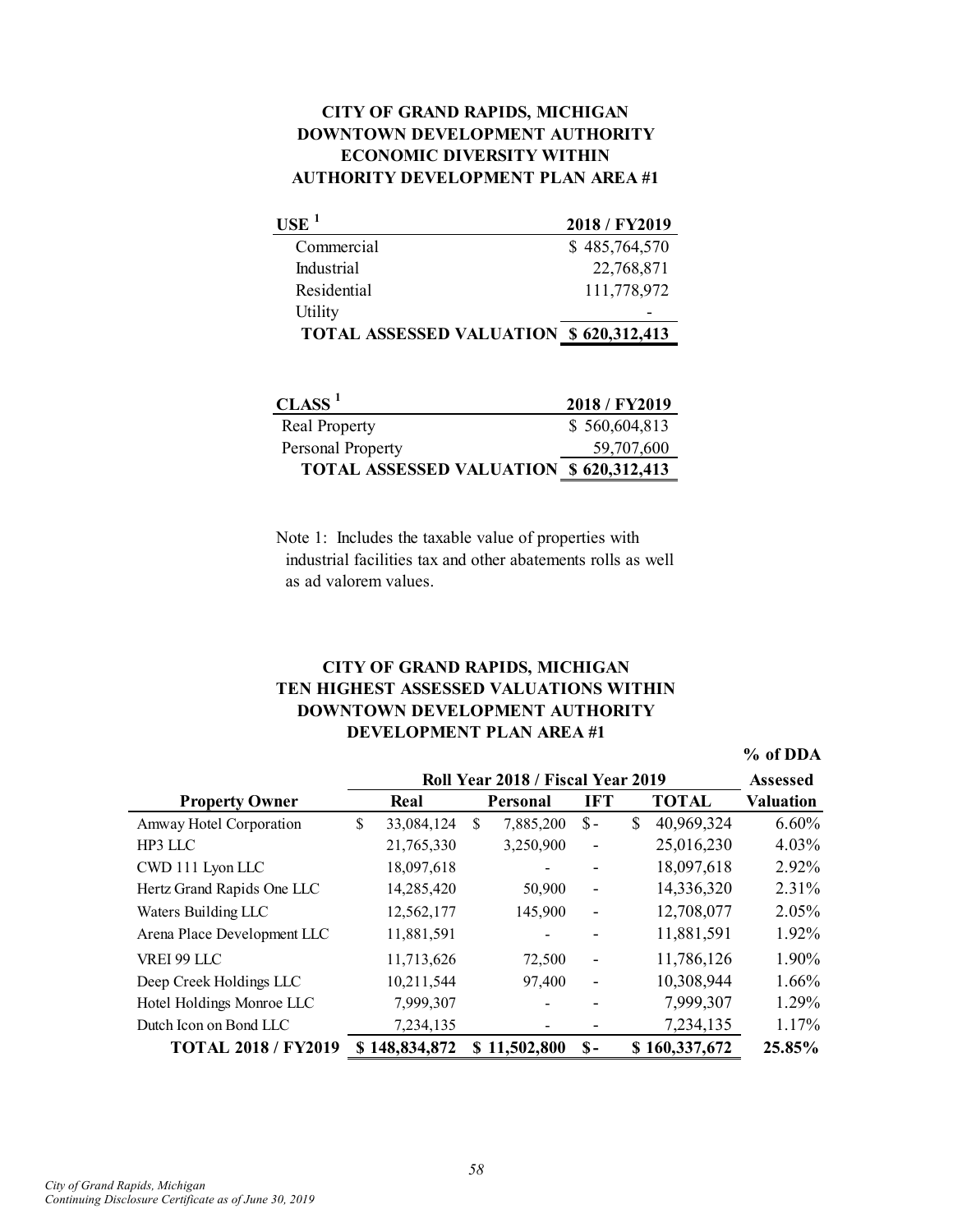#### **DOWNTOWN DEVELOPMENT AUTHORITY HISTORICAL / PROJECTED TAX INCREMENT REVENUE AND DEBT SERVICE COVERAGE**

|              |              |             |                        |              | <b>Historical / Projected</b>       |                          | Debt Service <sup>2</sup> |                    |              |                        |    |                    |              |                        |              |
|--------------|--------------|-------------|------------------------|--------------|-------------------------------------|--------------------------|---------------------------|--------------------|--------------|------------------------|----|--------------------|--------------|------------------------|--------------|
|              |              |             |                        |              | Tax Increment Revenues <sup>1</sup> |                          | Series 1994, &            |                    |              |                        |    |                    | <b>Total</b> |                        |              |
| Roll         | <b>FYE</b>   |             | Local                  |              | <b>Education</b>                    |                          |                           | Series 1989 &      |              | 2009 & 2017            |    | <b>Debt Issued</b> |              |                        | Debt         |
| Year         | June 30      |             | <b>Mills</b>           |              | Mills $3$                           | <b>TOTAL</b>             |                           | Series 1993        |              | <b>Refundings</b>      |    | After 1994         |              | <b>TOTAL</b>           | Coverage     |
| 1994         | 1995         | $\mathbf S$ | 1,913,230              | $\mathbf{s}$ | 3,103,396                           | \$5,016,626              | S.                        | 1,365,540          | \$           | 2,550,155              | \$ |                    | $\mathbf S$  | 3,915,695              | 1.28         |
| 1995         | 1996         |             | 2,044,235              |              | 3,318,229                           | 5,362,464                |                           | 1,308,242          |              | 2,919,861              |    |                    |              | 4,228,103              | 1.27         |
| 1996         | 1997         |             | 2,170,754              |              | 3,525,653                           | 5,696,407                |                           | 1,293,427          |              | 2,919,861              |    | 590,912            |              | 4,804,200              | 1.19         |
| 1997         | 1998         |             | 2,216,317              |              | 3,599,704                           | 5,816,021                |                           | 699,854            |              | 3,319,861              |    | 601,877            |              | 4,621,592              | 1.26         |
| 1998         | 1999         |             | 2,613,801              |              | 4,675,598                           | 7,289,399                |                           | 679,363            |              | 3,652,861              |    | 620,680            |              | 4,952,904              | 1.47         |
| 1999         | 2000         |             | 2,764,977              |              | 5,055,938                           | 7,820,915                |                           | 706,664            |              | 3,825,393              |    | 617,819            |              | 5,149,876              | 1.52         |
| 2000         | 2001         |             | 2,847,682              |              | 4,919,263                           | 7,766,945                |                           | 722,478            |              | 3,939,133              |    | 624,359            |              | 5,285,970              | 1.47         |
| 2001         | 2002         |             | 2,843,000              |              | 4,942,551                           | 7,785,551                |                           | 722,692            |              | 4,022,158              |    | 620,377            |              | 5,365,227              | 1.45         |
| 2002         | 2003         |             | 2,801,568              |              | 5,134,973                           | 7,936,541                |                           | 739,994            |              | 4,089,758              |    | 722,325            |              | 5,552,077              | 1.43         |
| 2003         | 2004         |             | 2,820,761              |              | 4,752,047                           | 7,572,808                |                           | 724,628            |              | 4,197,223              |    | 276,128            |              | 5,197,979              | 1.46         |
| 2004         | 2005         |             | 3,041,221              |              | 5,672,387                           | 8,713,608                |                           | 731,786            |              | 4,281,163              |    | 508,514            |              | 5,521,463              | 1.58         |
| 2005         | 2006         |             | 3,057,532              |              | 5,687,263                           | 8,744,795                |                           | 267,879            |              | 4,836,818              |    | 535,183            |              | 5,639,880              | 1.55         |
| 2006         | 2007         |             | 3,250,069              |              | 5,921,033                           | 9,171,102                |                           | 269,236            |              | 4,932,778              |    | 531,480            |              | 5,733,494              | 1.60         |
| 2007<br>2008 | 2008<br>2009 |             | 3,681,000              |              | 6,871,108<br>7,552,304              | 10,552,108<br>11,794,122 |                           | 269,875<br>269,875 |              | 5,029,678<br>4,974,380 |    | 532,660<br>546,689 |              | 5,832,213<br>5,790,944 | 1.81<br>2.04 |
| 2009         | 2010         |             | 4,241,818<br>4,743,608 |              | 8,399,795                           | 13, 143, 403             |                           | 269,375            |              | 5,071,843              |    | 529,129            |              | 5,870,347              | 2.24         |
| 2010         | 2011         |             | 4,527,679              |              | 7,765,877                           | 12,293,556               |                           | 268,375            |              | 4,994,525              |    | 528,768            |              | 5,791,668              | 2.12         |
| 2011         | 2012         |             | 4,373,708              |              | 7,365,197                           | 11,738,905               |                           | 271,750            |              | 5,094,525              |    | 525,655            |              | 5,891,930              | 1.99         |
|              |              |             |                        |              |                                     |                          |                           |                    |              |                        |    | 823,226 $4$        |              |                        |              |
| 2012         | 2013         |             | 4,178,913              |              | 6,780,973                           | 10,959,886               |                           | 269,500            |              | 5,204,525              |    |                    |              | 6,297,251              | 1.74         |
| 2013         | 2014         |             | 4,236,321              |              | 7,350,094                           | 11,586,415               |                           | 271,625            |              | 5,199,525              |    | 208,600            |              | 5,679,750              | 2.04         |
| 2014         | 2015         |             | 4,712,336              |              | 7,508,989                           | 12,221,325               |                           | $\overline{a}$     |              | 5,479,525              |    | 458,601            |              | 5,938,126              | 2.06         |
| 2015         | 2016         |             | 4,930,670              |              | 7,972,845                           | 12,903,515               |                           |                    |              | 5,479,525              |    | 459,291            |              | 5,938,816              | 2.17         |
| 2016         | 2017         |             | 5,573,340              |              | 9,671,199                           | 15,244,539               |                           |                    |              | 5,771,199 6            |    | 454,737            |              | 6,225,936              | 2.45         |
| 2017         | 2018         |             | 5,995,795              |              | 5,992,837 5                         | 11,988,632               |                           |                    |              | 9,380,463 6            |    | 453,387            |              | 9,833,850              | 1.22         |
| 2018         | 2019         |             | 6,315,683              |              | $9,619,601$ <sup>5</sup>            | 15,935,284               |                           | $\overline{a}$     |              | 7,649,200 6            |    | 415,007            |              | 8,064,207              | 1.98         |
| 2019         | 2020         |             | 6,188,213              |              | 9,522,500                           | 15,710,713               |                           | $\overline{a}$     |              | 7,230,500 6            |    | 416,808            |              | 7,647,308              | 2.05         |
| 2020         | 2021         |             | 6,219,529              |              | 9,570,238                           | 15,789,767               |                           |                    |              | 6,986,750 6            |    | 412,210            |              | 7,398,960              | 2.13         |
| 2021         | 2022         |             | 6,251,002              |              | 9,618,214                           | 15,869,216               |                           |                    |              | 6,814,500 6            |    | 390,100            |              | 7,204,600              | 2.20         |
| 2022         | 2023         |             | 6,282,632              |              | 6                                   | 6,282,632                |                           |                    |              |                        |    | 393,400            |              | 393,400                | 15.97        |
| 2023         | 2024         |             | 6,314,420              |              | $\,$ 6 $\,$                         | 6,314,420                |                           |                    |              |                        |    | 391,200            |              | 391,200                | 16.14        |
| 2024         | 2025         |             | 6,302,564              |              |                                     | 6,302,564                |                           |                    |              |                        |    | 75,000             |              | 75,000                 | 84.03        |
| 2025         | 2026         |             | 6,290,590              |              |                                     | 6,290,590                |                           |                    |              |                        |    | 75,000             |              | 75,000                 | 83.87        |
| 2026         | 2027         |             | 6,278,496              |              |                                     | 6,278,496                |                           |                    |              |                        |    | 75,000             |              | 75,000                 | 83.71        |
| 2027         | 2028         |             | 6,266,281              |              |                                     | 6,266,281                |                           |                    |              |                        |    | 75,000             |              | 75,000                 | 83.55        |
| 2028         | 2029         |             | 6,253,944              |              |                                     | 6,253,944                |                           |                    |              |                        |    | 75,000             |              | 75,000                 | 83.39        |
| 2029         | 2030         |             | 6,241,483              |              |                                     | 6,241,483                |                           |                    |              |                        |    | 75,000             |              | 75,000                 | 83.22        |
| 2030         | 2031         |             | 6,228,898              |              |                                     | 6,228,898                |                           |                    |              |                        |    | 75,000             |              | 75,000                 | 83.05        |
| 2031         | 2032         |             | 6,216,187              |              |                                     | 6,216,187                |                           |                    |              |                        |    | 75,000             |              | 75,000                 | 82.88        |
|              |              |             |                        |              |                                     |                          | S                         | 12,122,158         | $\mathbf{s}$ | 139,847,686            |    | \$14,789,121       | S            | 166,758,965            |              |

See Notes on next page.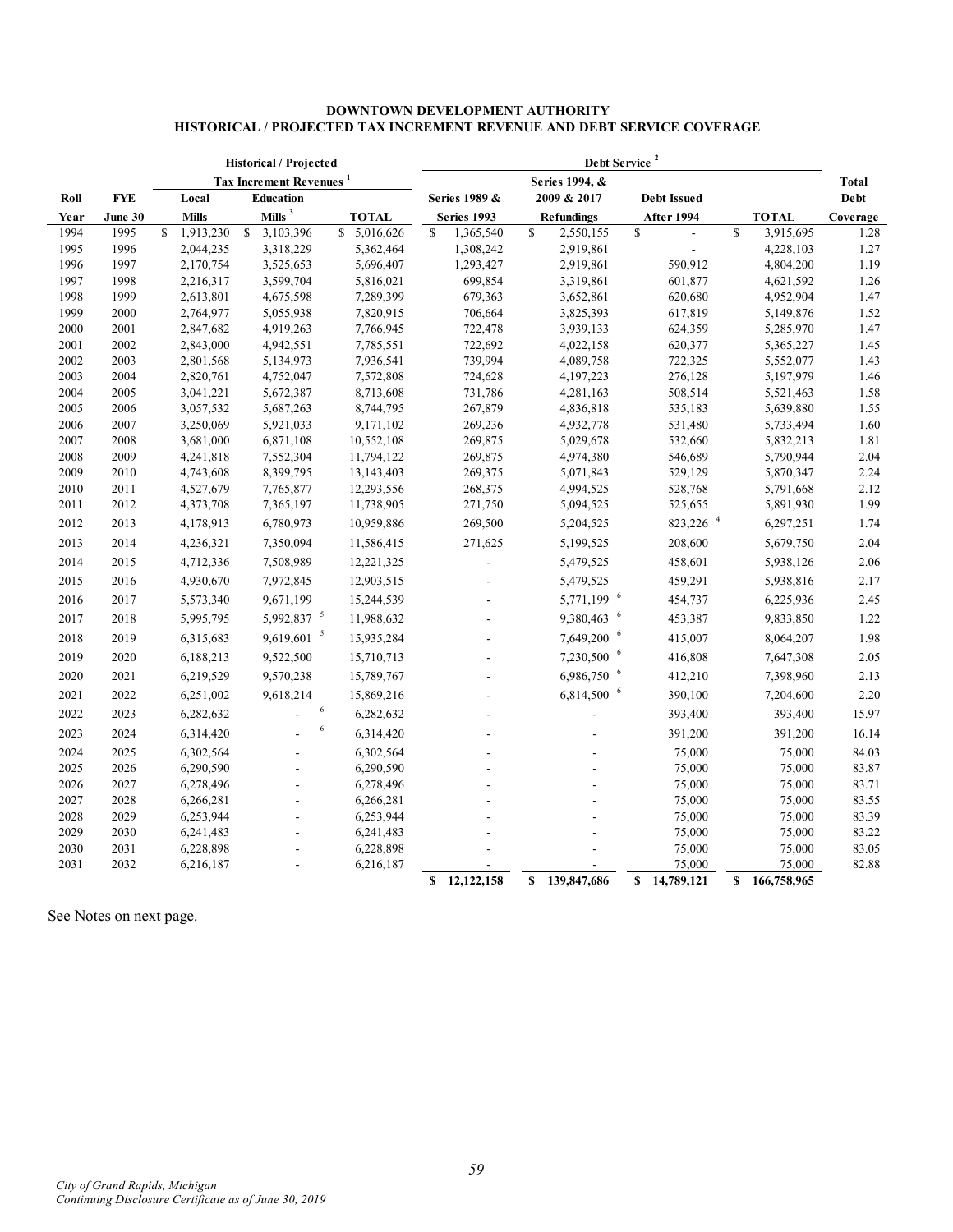#### **Downtown Development Authority Historical / Projected Tax Increment Revenue and Debt Service Coverage** – continued from prior page

#### Notes for the Table on Prior Page

Note 1: FY2018-2032 Historical and Project Revenues include tax increment revenues captured from Sub-Districts L, M, N, O, and P. Forecasted revenues are reduced by estimated annual losses for property assessment appeals.

Note 2: DDA-supported debt issued prior to 1995, and issues which refund these pre-1995 debt, are defined by the Authority's authorizing statutes as "eligible obligations" for which State of Michigan and local and intermediate school district-related tax increment revenues may be captured to support debt service. The Authority's post-1994 debt is supported by local tax increment revenues and includes Series 2008 Kent County Drain Commission bonds, Series 2013B City County Building Authority bonds, and \$75,000 to partially support Brownfield Redevelopment Authority Series 2012A bonds.

Note 3: By statute, any school tax increment revenue captured in excess of eligible debt service must be reimbursed to the taxing unit from which it was captured.

Note 4: Beginning with FY2013, the DDA agreed to pay the first \$75,000 of annual Brownfield Redevelopment Authority Series 2012A debt service thru the final bond maturity on June 1, 2032.

Note 5: The DDA captured only 60% of available tax increment revenues from Education Mills for fiscal year ended June 30, 2018 and only 90% in fiscal year ending June 30, 2019. This was possible since Series 1994 Debt Service Reserve Funds were available to supplement tax increment revenues for payment of debt service for these two fiscal years.

Note 6: On March 8, 2017 the City issued Downtown Development Series 2017 Improvement and Refunding Bonds to refund the Downtown Development Series 2009 maturities dated May 1, 2020 through May 1, 2024. Principal payments for these five maturities were re-allocated to the Series 2017 May 1, 2017 through May 1, 2022 maturities to eliminate the need for May 1, 2023 and 2024 maturities and to cease the capture of school tax increment revenues two years earlier than previously planned.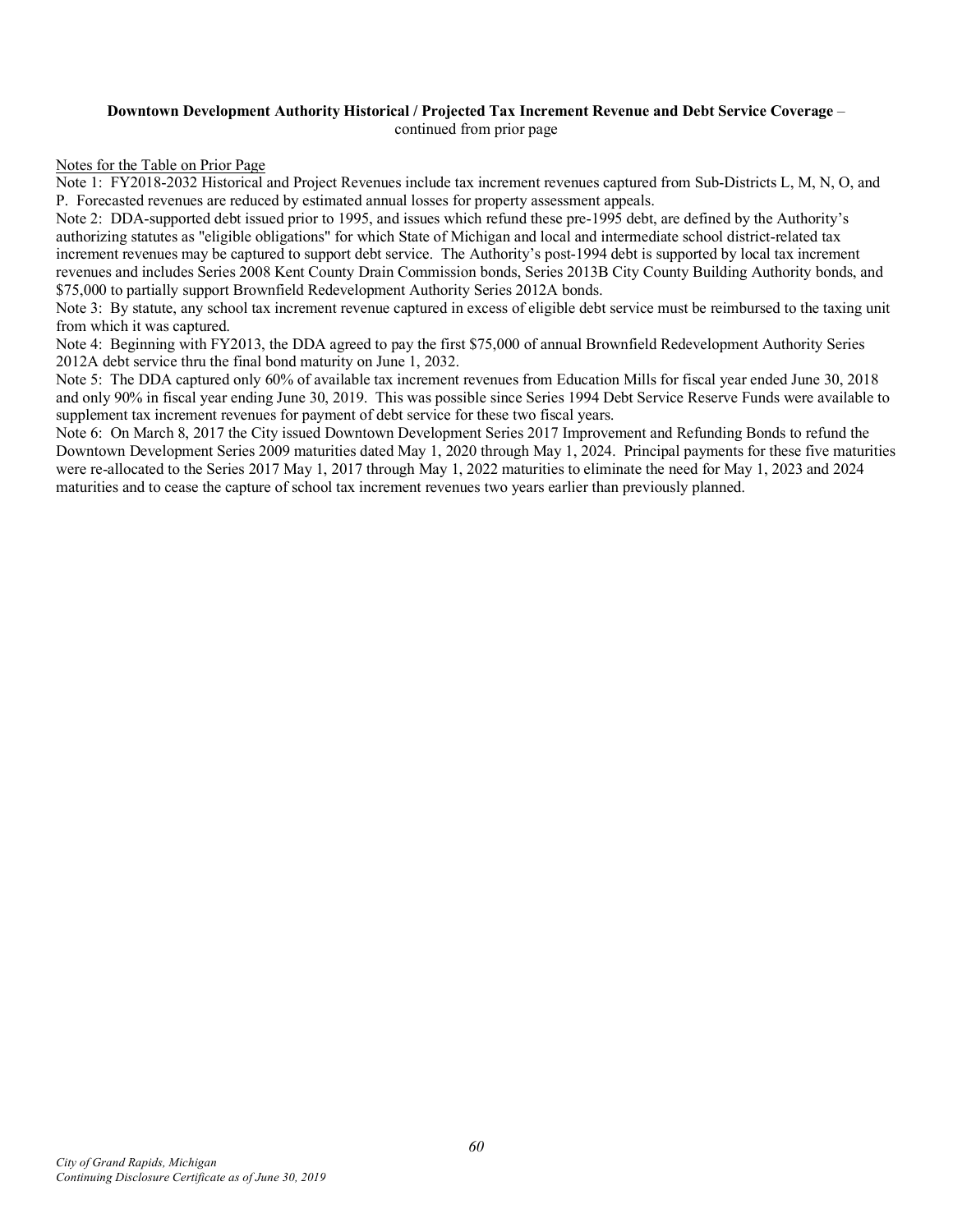#### **MATRIX OF FINANCIAL DISCLOSURES FOR DEBT ISSUES DATED JULY 1, 1998 - SEPTEMBER 15, 2010 TABLE A - Page 1 of 3 pages CITY OF GRAND RAPIDS, MICHIGAN CONTINUING DISCLOSURE ANNUAL REPORT**

**December 10, 2019**

| <b>CUSIP</b>                                 | 386289                  | 386445                  | 386244         | 59455T           | 386316                   | 386289           | 368244           | 368244          | 368244      |
|----------------------------------------------|-------------------------|-------------------------|----------------|------------------|--------------------------|------------------|------------------|-----------------|-------------|
| Internal Issue #                             | #48                     | County                  | #84            | #85              | #86                      | #88              | #89 Series A     | #89 Series B    | #90         |
| Amount of Issue \$                           | 83,650,000              | 7,870,000<br>\$         | \$18,005,000   | \$<br>28,430,000 | \$30,000,000             | 29,625,000<br>\$ | \$<br>1,770,000  | \$<br>2,815,000 | \$7,325,000 |
| Type                                         | SSS-Revenue             | Drain - FW              | GRBA-GOLT      | MMBA-LGLP        | <b>WSS-Revenue</b>       | SSS-Rev Refdq    | <b>GRBA-GOLT</b> | GRBA-GOLT       | GRBA-GOLT   |
| Date of Issue                                | 07/01/1998              | 09/18/2008              | 03/04/2009     | 03/18/2009       | 05/06/2009               | 01/26/2010       | 03/30/2010       | 03/30/2010      | 09/15/2010  |
| <b>Final Maturity (including terms)</b>      | 01/01/2028              | 11/01/2020              | 08/01/2020     | 05/01/2024       | 01/01/2039               | 01/01/2028       | 10/01/2039       | 10/01/2032      | 10/01/2035  |
| <b>Dissemination Agent</b>                   | City                    | City                    | City           | City             | City                     | City             | City             | City            | City        |
|                                              |                         |                         |                |                  |                          |                  |                  |                 |             |
| - Population                                 | X                       | $\blacksquare$          | X              | X                | X                        | X                | X                | X               | X           |
| - Taxable Value                              | X                       | X                       | X              | X                | X                        | X                | X                | X               | X           |
| - TV - by Use and Class (\$ / %)             | X                       | $\blacksquare$          | X              | $\times$         |                          | X                | X                | X               | X           |
| - State Equalized Value                      | X                       | X                       | X              | X                | X                        | X                | X                | X               | Χ           |
| - SEV - by Use and Class (\$ / %)            | X                       | $\overline{a}$          | X              | X                | $\overline{\phantom{a}}$ | X                | X                | Χ               | Χ           |
| - Ten Largest Valuations by TV               | $\overline{a}$          | $\times$                | X              | X                | X                        | X                |                  |                 |             |
| - State and Local Tax Limitations            | X                       | $\sim$                  | $\blacksquare$ | ÷                | $\overline{\phantom{a}}$ |                  |                  |                 |             |
| - Maximum Property Tax Rates                 |                         | X                       | X              | X                | X                        | X                |                  |                 |             |
| - Property Tax Rates - Grand Rapids and      | X                       | <b>XXX</b>              | X              | X                | X                        | X                |                  |                 |             |
| Homestead / Non-Homestead                    |                         |                         |                |                  |                          |                  |                  |                 |             |
| - Property Tax Collections                   | X                       | X                       | Х              | Х                | X                        | х                | Χ                | Χ               | Χ           |
| - Status of Labor Contracts                  | $\overline{\mathsf{x}}$ | $\overline{\mathsf{x}}$ | X              | X                | X                        | Χ                | X                | X               | Χ           |
| - Statement of Legal Debt Margin             | X                       | X                       | X              | X                | X                        | X                | X                | X               | X           |
| - Debt Statement                             | X                       | X                       | X              | X                | X                        | X                | X                | X               | X           |
| - Schedule of Remaining Bond Maturities      | X                       | X                       | X              | X                | X                        | X                |                  |                 |             |
| - Income Tax Collections                     | X                       | X                       | X              | X                | X                        | X                | X                | Χ               | X           |
| - Retirement Plans - General and Police &    |                         | XX                      | X              | X                | X                        | X                |                  |                 |             |
| Fire                                         |                         |                         |                |                  |                          |                  |                  |                 |             |
| - Other Postemployment Benefits (OPEB)       |                         | X                       | X              | $\times$         | X                        | X                |                  |                 |             |
| - Employment                                 | X                       | $\overline{a}$          |                |                  | ÷                        | $\overline{a}$   |                  |                 |             |
| - General Fund Revenues from Michigan        | X                       | X                       |                |                  | X                        | X                | X                | X               | X           |
| - Retail Billings & Collections              | Χ                       |                         |                |                  | X                        | Χ                |                  |                 |             |
| - 10 Largest Retail Customers                | X                       |                         |                |                  | X                        | X                |                  |                 |             |
| - Comparative Analysis of WSS Rates          | $\overline{a}$          |                         |                |                  | X                        | $\sim$           |                  |                 |             |
| - Stmts of Operations-Historical & Projected | X                       |                         |                |                  | X                        | X                |                  |                 |             |
| - Debt Service & Coverage Ratio              | X                       |                         |                |                  | X                        | X                |                  |                 |             |
| - Annual Water Sales - Gals/Pumpage/\$       | $\overline{a}$          |                         |                |                  | X                        | $\mathbf{r}$     |                  |                 |             |
| Revenue Requirements & % Rate                |                         |                         |                |                  | X                        | X                |                  |                 |             |
| Adjustments - Historical & Projected         |                         |                         |                |                  |                          |                  |                  |                 |             |
| - Integrated Connection Base Fee Sched       |                         |                         |                |                  |                          | X                |                  |                 |             |
| - Wastewater Volumes                         |                         |                         |                |                  |                          | X                |                  |                 |             |
| - DDA Histor Captured Millage Rates          |                         |                         |                | X                |                          |                  |                  |                 |             |
| - DDA AV Hist Assessed Valuations            |                         |                         |                | X                |                          |                  |                  |                 |             |
| - DDA Economic Diversity                     |                         |                         |                | X                |                          |                  |                  |                 |             |
| - DDA Ten Highest Valuations                 |                         |                         |                | X                |                          |                  |                  |                 |             |
| DDA Projected Tax Increment & Debt           |                         |                         |                | X                |                          |                  |                  |                 |             |
| Service Coverage                             |                         |                         |                |                  |                          |                  |                  |                 |             |
| - Economic Profile - Industrial              | X                       |                         |                |                  |                          |                  |                  |                 |             |
| - Economic Profile - Commercial              | Χ                       |                         |                |                  |                          |                  |                  |                 |             |
| - GR Regional Retail Sales                   | X                       |                         |                |                  |                          |                  |                  |                 |             |
| - Effective Hshold Buying Income             | X                       |                         |                |                  |                          |                  |                  |                 |             |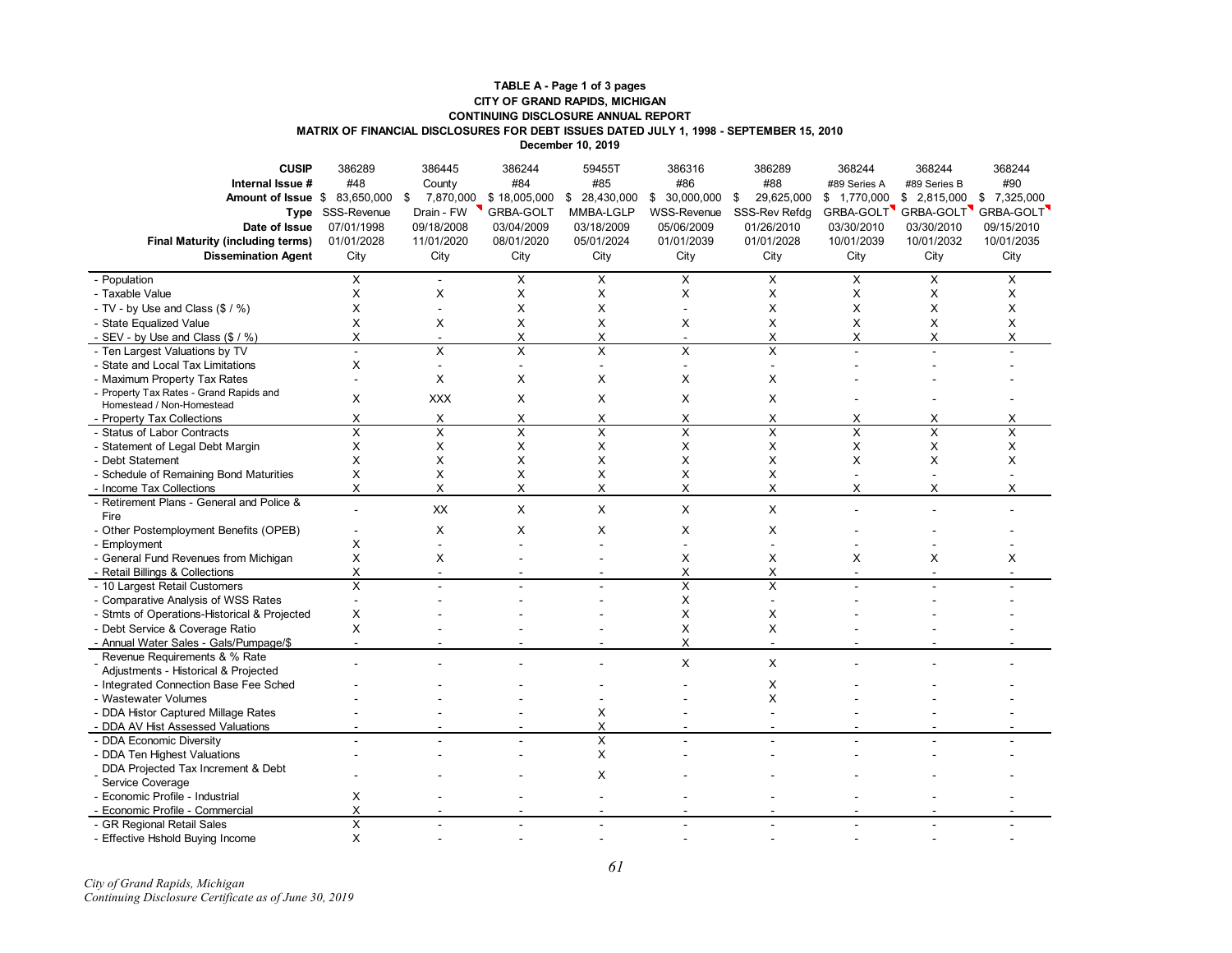#### **TABLE A - Page 2 of 3 pages CITY OF GRAND RAPIDS, MICHIGAN CONTINUING DISCLOSURE ANNUAL REPORT MATRIX OF FINANCIAL DISCLOSURES FOR DEBT ISSUES DATED DECEMBER 15, 2010 - FEBRUARY 25, 2015**

**December 10, 2019**

| <b>CUSIP</b>                                                         | 386289           | 386244       | 386205              | 386289                  | 386316                  | 386289           | 386289           | 386445                  | 386316              |
|----------------------------------------------------------------------|------------------|--------------|---------------------|-------------------------|-------------------------|------------------|------------------|-------------------------|---------------------|
| Internal Issue #                                                     | #92              | #97          | #99                 | #102                    | #104                    | #106             | #111             | County                  | #113                |
| <b>Amount of Issue</b>                                               | \$ 24.815.000    | \$14,585,000 | 2,325,000<br>\$     | \$30,000,000            | 3,385,000<br>\$         | $$37.830.000$ \$ | 55,230,000       | 4,550,000<br>- \$       | 25,370,000<br>S     |
|                                                                      | Type SSS Revenue | GRBA-GOLT    | <b>BRA-TIF/GOLT</b> | <b>SSS Revenue</b>      | <b>WSS Rev Refd</b>     | SSS Rev Refd     | SSS Rev Imp/Refd | Drain - FW              | <b>WSS-Rev Refd</b> |
| Date of Issue                                                        | 12/15/2010       | 07/28/2011   | 06/12/2012          | 10/10/2012              | 03/13/2013              | 05/16/2013       | 10/8/2014        | 12/03/2014              | 2/25/2015           |
| Final Maturity (including term bonds)                                | 01/01/2025       | 10/01/2031   | 06/01/2032          | 01/01/2042              | 01/01/2028              | 01/01/2034       | 01/01/2044       | 11/01/2034              | 01/01/2035          |
| <b>Dissemination Agent</b>                                           | City             | City         | City                | City                    | City                    | City             | City             | City                    | City                |
| - Population                                                         | X                | X            | X                   | X                       | X                       | X                | X                | X                       | X                   |
| - Taxable Value                                                      | X                | Х            | Х                   | X                       | X                       | Χ                | X                | X                       | X                   |
| - TV - by Use and Class (\$ / %)                                     |                  | Х            | X                   | Χ                       | X                       | Χ                | X                | X                       | XX                  |
| - Total State Equalized Valuation                                    | X                | X            | X                   | X                       | X                       | X                | X                | X                       | X                   |
| - SEV - by Use and Class (\$ / %)                                    | X                | X            | X                   | Χ                       | X                       | X                | X                | X                       | XX                  |
| - Ten Largest Valuations by TV                                       | $\times$         |              |                     | $\overline{\mathsf{x}}$ | $\overline{\mathsf{x}}$ | $\overline{x}$   | X                | $\overline{\mathsf{x}}$ | $\times$            |
| - Property Tax Rates - Grand Rapids and<br>Homestead / Non-Homestead | X                |              |                     | <b>XXX</b>              | <b>XXX</b>              | <b>XXX</b>       | <b>XXX</b>       | <b>XXX</b>              | <b>XXX</b>          |
| - Property Tax Collections                                           | X                | X            | X                   | X                       | X                       | Χ                | X                | X                       | X                   |
| - Status of Labor Contracts                                          | X                | X            | X                   | X                       | X                       | X                | X                | X                       | X                   |
| - Statement of Legal Debt Margin                                     | Χ                | X            | X                   | Χ                       | X                       | X                | X                | X                       | Χ                   |
| - Debt Statement                                                     | X                | X            | X                   | X                       | X                       | X                | X                | X                       | X                   |
| - Schedule of Remaining Bond Maturities                              | X                |              |                     | X                       | X                       | X                | X                |                         | X                   |
| - Income Tax Collections                                             | X                | X            | X                   | X                       | X                       | X                | X                | X                       | X                   |
| - Retirement Systems - General and<br>Police & Fire                  | X                |              |                     | <b>XX</b>               | XX                      | XX               | XX               | XX                      | XX                  |
| - Other Postemploymt Benefits (OPEB)                                 | X                |              |                     | X                       | X                       | Χ                | X                | X                       | X                   |
| - General Fund Revs from Michigan                                    | X                | X            | X                   | X                       | $\times$                | X                | X                | X                       | X                   |
| - Retail Billings & Collections                                      | x                |              |                     | X                       | X                       | X                | X                |                         | X                   |
| - 10 Largest Retail Customers                                        | X                |              |                     | X                       | X                       | X                | X.               |                         | X                   |
| - Results of Ops-Historical & Projected                              | X                |              |                     | XX                      | XX                      | XX               | XX               |                         | XX                  |
| - Debt Srvc/Coverage Ratio-Historical                                | X                |              |                     | X                       | X                       | X                | X                |                         | Χ                   |
| - Annual Water Sales - Gals/Pumpage/\$                               |                  |              |                     |                         | X                       |                  |                  |                         | X                   |
| - Comparative Analysis of Rates WSS                                  |                  |              |                     |                         |                         |                  |                  |                         |                     |
| Revenue Requirements & % Rate                                        | X                |              |                     | XX                      | XX                      | XX               | XX               |                         | Historical only     |
| Adjustments - Historical & Projected                                 |                  |              |                     |                         |                         |                  |                  |                         |                     |
| - Integrated Connection Base Fee Sched                               | X                |              |                     | х                       | Х                       | х                | X                |                         | х                   |
| - Wastewater Volumes                                                 | X                |              |                     | X                       |                         | Χ                | X                |                         |                     |